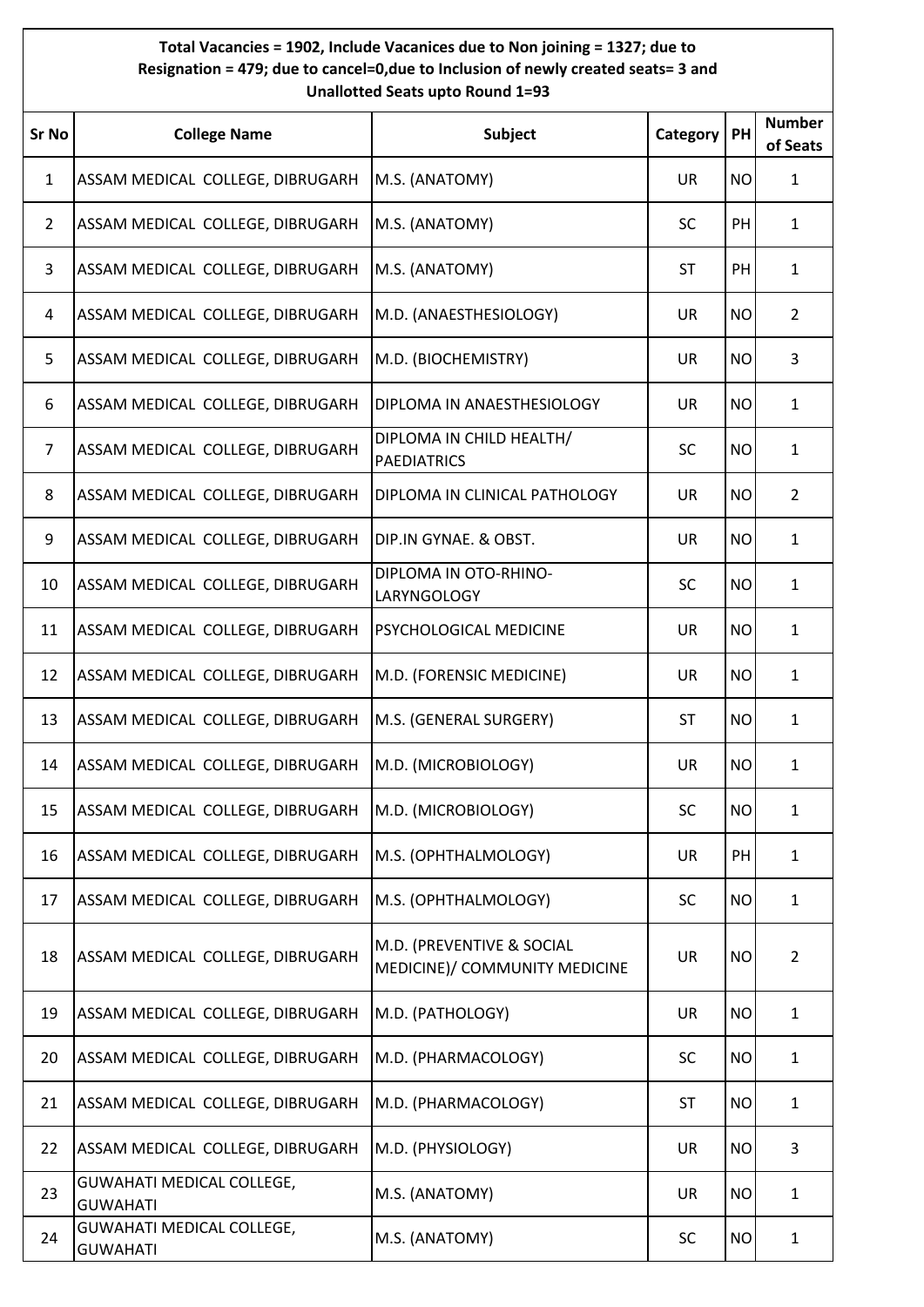| 25 | <b>GUWAHATI MEDICAL COLLEGE,</b><br><b>GUWAHATI</b> | M.S. (ANATOMY)                                                                            | <b>ST</b> | <b>NO</b> | $\mathbf{1}$   |
|----|-----------------------------------------------------|-------------------------------------------------------------------------------------------|-----------|-----------|----------------|
| 26 | <b>GUWAHATI MEDICAL COLLEGE,</b><br><b>GUWAHATI</b> | M.D. (BIOCHEMISTRY)                                                                       | <b>UR</b> | <b>NO</b> | $\overline{2}$ |
| 27 | GUWAHATI MEDICAL COLLEGE,<br><b>GUWAHATI</b>        | M.D. (BIOCHEMISTRY)                                                                       | <b>UR</b> | PH        | $\mathbf{1}$   |
| 28 | <b>GUWAHATI MEDICAL COLLEGE,</b><br><b>GUWAHATI</b> | DIPLOMA IN CLINICAL PATHOLOGY                                                             | <b>UR</b> | <b>NO</b> | $\mathbf{1}$   |
| 29 | GUWAHATI MEDICAL COLLEGE,<br><b>GUWAHATI</b>        | DIP. IN FORENSIC MEDICINE                                                                 | <b>UR</b> | <b>NO</b> | $\mathbf{1}$   |
| 30 | <b>GUWAHATI MEDICAL COLLEGE,</b><br><b>GUWAHATI</b> | DIPLOMA IN OTO-RHINO-<br>LARYNGOLOGY                                                      | <b>UR</b> | <b>NO</b> | $\mathbf{1}$   |
| 31 | <b>GUWAHATI MEDICAL COLLEGE,</b><br><b>GUWAHATI</b> | <b>DIPLOMA IN</b><br>OPHTHALMOLOGY/DOMS                                                   | <b>UR</b> | <b>NO</b> | $\mathbf{1}$   |
| 32 | GUWAHATI MEDICAL COLLEGE,<br><b>GUWAHATI</b>        | MD (DERM., VENE. & LEPROSY)/<br>(DERMATOLOGY)/(SKIN & VENEREAL<br>DISEASES)/(VENEREOLOGY) | <b>UR</b> | <b>NO</b> | 1              |
| 33 | <b>GUWAHATI MEDICAL COLLEGE,</b><br><b>GUWAHATI</b> | M.S. (E.N.T.)                                                                             | <b>UR</b> | <b>NO</b> | $\mathbf{1}$   |
| 34 | <b>GUWAHATI MEDICAL COLLEGE,</b><br><b>GUWAHATI</b> | M.S. (E.N.T.)                                                                             | <b>UR</b> | PH        | $\mathbf{1}$   |
| 35 | GUWAHATI MEDICAL COLLEGE,<br><b>GUWAHATI</b>        | M.D. (FORENSIC MEDICINE)                                                                  | <b>UR</b> | <b>NO</b> | $\overline{2}$ |
| 36 | <b>GUWAHATI MEDICAL COLLEGE,</b><br><b>GUWAHATI</b> | M.D. (GENERAL MEDICINE)                                                                   | <b>UR</b> | <b>NO</b> | $\mathbf{1}$   |
| 37 | <b>GUWAHATI MEDICAL COLLEGE,</b><br><b>GUWAHATI</b> | M.S. (GENERAL SURGERY)                                                                    | <b>UR</b> | <b>NO</b> | $\overline{3}$ |
| 38 | GUWAHATI MEDICAL COLLEGE,<br><b>GUWAHATI</b>        | M.D. (MICROBIOLOGY)                                                                       | <b>SC</b> | <b>NO</b> | $\mathbf{1}$   |
| 39 | GUWAHATI MEDICAL COLLEGE,<br><b>GUWAHATI</b>        | M.D. (OBST. & GYNAE.)                                                                     | UR        | <b>NO</b> | 1              |
| 40 | GUWAHATI MEDICAL COLLEGE,<br><b>GUWAHATI</b>        | M.S. (ORTHOPAEDICS)                                                                       | <b>UR</b> | <b>NO</b> | $\mathbf{1}$   |
| 41 | GUWAHATI MEDICAL COLLEGE,<br><b>GUWAHATI</b>        | M.D. (PREVENTIVE & SOCIAL<br>MEDICINE)/ COMMUNITY MEDICINE                                | <b>UR</b> | <b>NO</b> | $\overline{2}$ |
| 42 | <b>GUWAHATI MEDICAL COLLEGE,</b><br><b>GUWAHATI</b> | M.D. (PATHOLOGY)                                                                          | <b>UR</b> | <b>NO</b> | $\overline{2}$ |
| 43 | GUWAHATI MEDICAL COLLEGE,<br><b>GUWAHATI</b>        | M.D. (PHARMACOLOGY)                                                                       | <b>UR</b> | <b>NO</b> | $\mathbf{1}$   |
| 44 | GUWAHATI MEDICAL COLLEGE,<br><b>GUWAHATI</b>        | M.D. (PHYSIOLOGY)                                                                         | <b>UR</b> | <b>NO</b> | $\overline{2}$ |
| 45 | GUWAHATI MEDICAL COLLEGE,<br><b>GUWAHATI</b>        | M.D. (PHYSIOLOGY)                                                                         | <b>SC</b> | <b>NO</b> | $\mathbf{1}$   |
| 46 | GUWAHATI MEDICAL COLLEGE,<br><b>GUWAHATI</b>        | M.D. (PHYSIOLOGY)                                                                         | <b>ST</b> | <b>NO</b> | $\mathbf{1}$   |
| 47 | SILCHAR MEDICAL COLLEGE, SILCHAR                    | M.S. (ANATOMY)                                                                            | <b>UR</b> | <b>NO</b> | $\mathbf{1}$   |
| 48 | SILCHAR MEDICAL COLLEGE, SILCHAR                    | M.S. (ANATOMY)                                                                            | <b>UR</b> | PH        | $\mathbf{1}$   |
| 49 | SILCHAR MEDICAL COLLEGE, SILCHAR                    | M.D. (BIOCHEMISTRY)                                                                       | <b>UR</b> | <b>NO</b> | $\mathbf{1}$   |
| 50 | SILCHAR MEDICAL COLLEGE, SILCHAR                    | DIP.IN GYNAE. & OBST.                                                                     | UR        | <b>NO</b> | $\mathbf{1}$   |
| 51 | SILCHAR MEDICAL COLLEGE, SILCHAR                    | DIPLOMA IN OTO-RHINO-<br>LARYNGOLOGY                                                      | <b>SC</b> | <b>NO</b> | $\mathbf{1}$   |
| 52 | SILCHAR MEDICAL COLLEGE, SILCHAR                    | PSYCHOLOGICAL MEDICINE                                                                    | <b>ST</b> | <b>NO</b> | $\mathbf{1}$   |
| 53 | SILCHAR MEDICAL COLLEGE, SILCHAR                    | M.D. (FORENSIC MEDICINE)                                                                  | UR        | <b>NO</b> | $\mathbf{1}$   |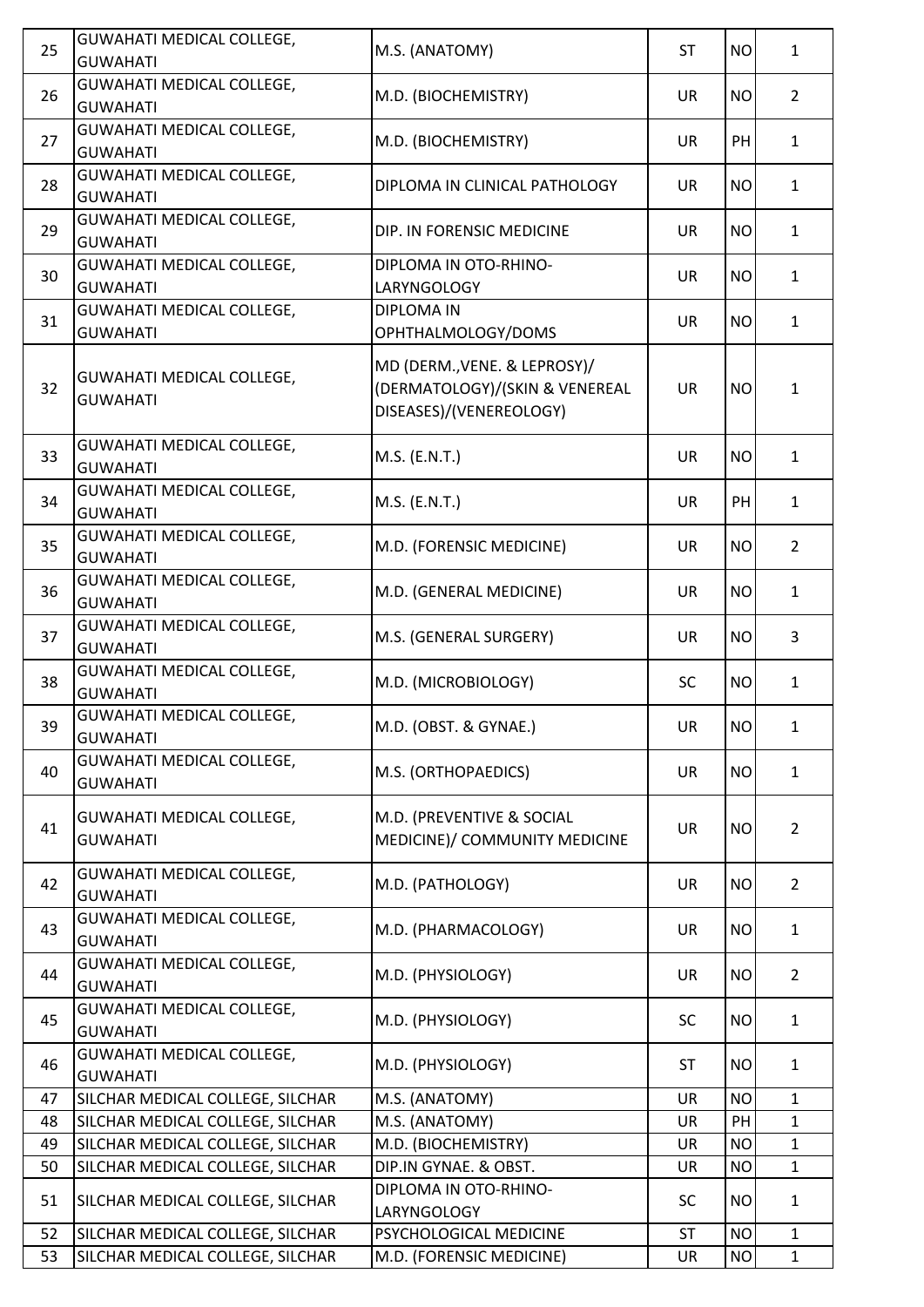| 54 | SILCHAR MEDICAL COLLEGE, SILCHAR       | M.D. (GENERAL MEDICINE)                                    | SC        | <b>NO</b> | $\mathbf{1}$   |
|----|----------------------------------------|------------------------------------------------------------|-----------|-----------|----------------|
| 55 | SILCHAR MEDICAL COLLEGE, SILCHAR       | M.D. (GENERAL MEDICINE)                                    | <b>ST</b> | <b>NO</b> | $\mathbf{1}$   |
| 56 | SILCHAR MEDICAL COLLEGE, SILCHAR       | M.S. (GENERAL SURGERY)                                     | UR        | <b>NO</b> | $\overline{3}$ |
| 57 | SILCHAR MEDICAL COLLEGE, SILCHAR       | M.D. (MICROBIOLOGY)                                        | <b>UR</b> | <b>NO</b> | $\mathbf{1}$   |
| 58 | SILCHAR MEDICAL COLLEGE, SILCHAR       | M.S. (ORTHOPAEDICS)                                        | <b>UR</b> | <b>NO</b> | $\mathbf{1}$   |
| 59 | SILCHAR MEDICAL COLLEGE, SILCHAR       | M.D. (PATHOLOGY)                                           | <b>UR</b> | <b>NO</b> | 3              |
| 60 | SILCHAR MEDICAL COLLEGE, SILCHAR       | M.D. (PHARMACOLOGY)                                        | <b>UR</b> | <b>NO</b> | $\mathbf{1}$   |
| 61 | SILCHAR MEDICAL COLLEGE, SILCHAR       | M.D. (PHARMACOLOGY)                                        | <b>SC</b> | <b>NO</b> | $\mathbf{1}$   |
| 62 | SILCHAR MEDICAL COLLEGE, SILCHAR       | M.D. (PHYSIOLOGY)                                          | UR        | <b>NO</b> | $\mathbf{1}$   |
| 63 | SILCHAR MEDICAL COLLEGE, SILCHAR       | M.D. (PSYCHIATRY)                                          | <b>UR</b> | <b>NO</b> | $\mathbf{1}$   |
| 64 | L.G.B.R.I.M.H., TEZPUR                 | M.D. (PSYCHIATRY)                                          | OBC       | <b>NO</b> | $\mathbf{1}$   |
| 65 | L.G.B.R.I.M.H., TEZPUR                 | M.D. (PSYCHIATRY)                                          | <b>SC</b> | <b>NO</b> | $\mathbf{1}$   |
| 66 | Dr. B. BOROOAH CANCER INSTITUTE        | M.D. (RADIO-THERAPY)                                       | <b>UR</b> | <b>NO</b> | $\mathbf{1}$   |
| 67 | Jorhat Medical College                 | M.D. (BIOCHEMISTRY)                                        | UR        | <b>NO</b> | $\mathbf{1}$   |
| 68 | Jorhat Medical College                 | M.D. (FORENSIC MEDICINE)                                   | UR        | <b>NO</b> | $\mathbf{1}$   |
| 69 | Jorhat Medical College                 | M.D. (MICROBIOLOGY)                                        | <b>SC</b> | <b>NO</b> | $\mathbf{1}$   |
| 70 | Jorhat Medical College                 | M.D. (PREVENTIVE & SOCIAL<br>MEDICINE)/ COMMUNITY MEDICINE | <b>UR</b> | <b>NO</b> | $\mathbf{1}$   |
| 71 | Jorhat Medical College                 | M.D. (PHARMACOLOGY)                                        | UR        | <b>NO</b> | $\mathbf{1}$   |
| 72 | Jorhat Medical College                 | M.D. (PHARMACOLOGY)                                        | <b>ST</b> | <b>NO</b> | $\mathbf{1}$   |
| 73 | Jorhat Medical College                 | M.D. (PHYSIOLOGY)                                          | <b>UR</b> | <b>NO</b> | $\overline{2}$ |
| 74 | DARBHANGA MED. COLLG.,<br>LAHERIASARAI | M.S. (ANATOMY)                                             | <b>UR</b> | <b>NO</b> | $\mathbf{1}$   |
| 75 | DARBHANGA MED. COLLG.,<br>LAHERIASARAI | M.S. (ANATOMY)                                             | <b>UR</b> | PH        | $\mathbf{1}$   |
| 76 | DARBHANGA MED. COLLG.,<br>LAHERIASARAI | M.S. (ANATOMY)                                             | <b>SC</b> | <b>NO</b> | $\mathbf{1}$   |
| 77 | DARBHANGA MED. COLLG.,<br>LAHERIASARAI | M.D. (ANAESTHESIOLOGY)                                     | <b>UR</b> | <b>NO</b> | $\mathbf{1}$   |
| 78 | DARBHANGA MED. COLLG.,<br>LAHERIASARAI | DIPLOMA IN ORTHOPAEDICS                                    | UR        | <b>NO</b> | 1              |
| 79 | DARBHANGA MED. COLLG.,<br>LAHERIASARAI | M.D. (FORENSIC MEDICINE)                                   | <b>UR</b> | <b>NO</b> | $\mathbf{1}$   |
| 80 | DARBHANGA MED. COLLG.,<br>LAHERIASARAI | M.D. (GENERAL MEDICINE)                                    | UR        | <b>NO</b> | $\overline{2}$ |
| 81 | DARBHANGA MED. COLLG.,<br>LAHERIASARAI | M.S. (GENERAL SURGERY)                                     | <b>UR</b> | <b>NO</b> | $\mathbf{1}$   |
| 82 | DARBHANGA MED. COLLG.,<br>LAHERIASARAI | M.D. (MICROBIOLOGY)                                        | <b>ST</b> | <b>NO</b> | $\mathbf{1}$   |
| 83 | DARBHANGA MED. COLLG.,<br>LAHERIASARAI | M.D. (OBST. & GYNAE.)                                      | <b>SC</b> | PH        | $\mathbf{1}$   |
| 84 | DARBHANGA MED. COLLG.,<br>LAHERIASARAI | M.S. (ORTHOPAEDICS)                                        | <b>UR</b> | <b>NO</b> | $\mathbf{1}$   |
| 85 | DARBHANGA MED. COLLG.,<br>LAHERIASARAI | M.D. (PREVENTIVE & SOCIAL<br>MEDICINE)/ COMMUNITY MEDICINE | <b>UR</b> | <b>NO</b> | $\mathbf{1}$   |
| 86 | DARBHANGA MED. COLLG.,<br>LAHERIASARAI | M.D. (PAEDIATRICS)                                         | <b>UR</b> | <b>NO</b> | $\mathbf{1}$   |
| 87 | DARBHANGA MED. COLLG.,<br>LAHERIASARAI | M.D. (PATHOLOGY)                                           | <b>UR</b> | <b>NO</b> | 3              |
| 88 | DARBHANGA MED. COLLG.,<br>LAHERIASARAI | M.D. (PHARMACOLOGY)                                        | UR        | <b>NO</b> | $\mathbf{1}$   |
| 89 | DARBHANGA MED. COLLG.,<br>LAHERIASARAI | M.D. (PHYSIOLOGY)                                          | <b>UR</b> | PH        | $\mathbf{1}$   |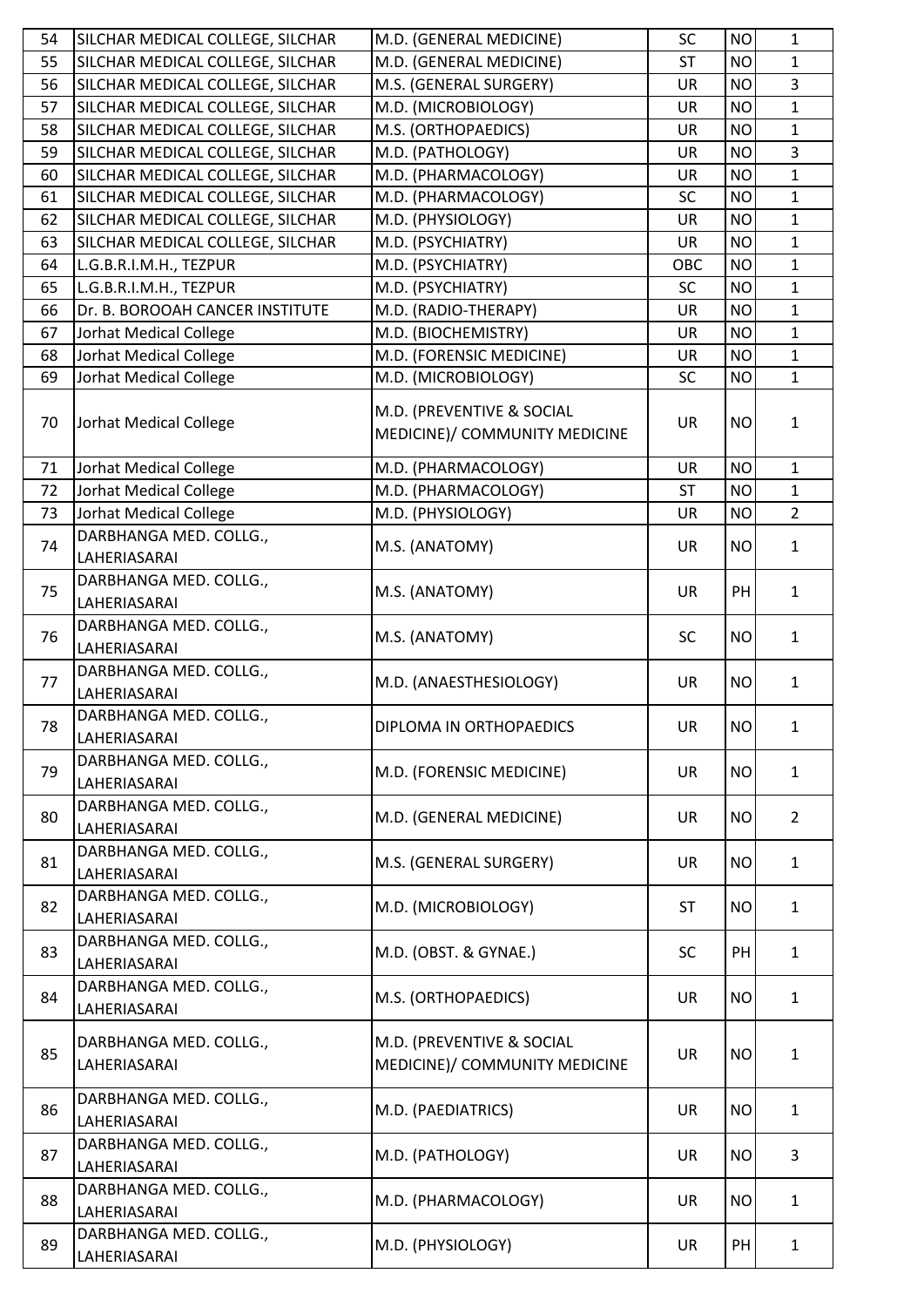| 90  | PATNA MEDICAL COLLEGE                                        | M.S. (ANATOMY)                          | <b>UR</b> | <b>NO</b> | $\mathbf{1}$   |
|-----|--------------------------------------------------------------|-----------------------------------------|-----------|-----------|----------------|
| 91  | PATNA MEDICAL COLLEGE                                        | M.S. (ANATOMY)                          | <b>UR</b> | PH        | $\mathbf{1}$   |
| 92  | PATNA MEDICAL COLLEGE                                        | M.D. (ANAESTHESIOLOGY)                  | <b>UR</b> | <b>NO</b> | $\mathbf{1}$   |
| 93  | PATNA MEDICAL COLLEGE                                        | DIPLOMA IN ANAESTHESIOLOGY              | <b>UR</b> | <b>NO</b> | $\overline{2}$ |
| 94  | PATNA MEDICAL COLLEGE                                        | DIPLOMA IN ANAESTHESIOLOGY              | <b>SC</b> | <b>NO</b> | $\mathbf{1}$   |
|     |                                                              | DIPLOMA IN CHILD HEALTH/                |           |           |                |
| 95  | PATNA MEDICAL COLLEGE                                        | <b>PAEDIATRICS</b>                      | <b>UR</b> | <b>NO</b> | $\overline{2}$ |
| 96  | PATNA MEDICAL COLLEGE                                        | DIPLOMA IN CLINICAL PATHOLOGY           | <b>UR</b> | <b>NO</b> | $\mathbf{1}$   |
| 97  | PATNA MEDICAL COLLEGE                                        | DIPLOMA IN BACTERIOLOGY                 | <b>UR</b> | <b>NO</b> | $\mathbf{1}$   |
| 98  | PATNA MEDICAL COLLEGE                                        | M.D. (FORENSIC MEDICINE)                | <b>UR</b> | <b>NO</b> | $\mathbf{1}$   |
| 99  | PATNA MEDICAL COLLEGE                                        | M.D. (GENERAL MEDICINE)                 | <b>ST</b> | <b>NO</b> | $\mathbf{1}$   |
| 100 | PATNA MEDICAL COLLEGE                                        | M.S. (GENERAL SURGERY)                  | <b>UR</b> | <b>NO</b> | $\overline{2}$ |
| 101 | PATNA MEDICAL COLLEGE                                        | M.D. (MICROBIOLOGY)                     | <b>UR</b> | <b>NO</b> | $\mathbf{1}$   |
| 102 | PATNA MEDICAL COLLEGE                                        | M.S. (OPHTHALMOLOGY)                    | <b>UR</b> | <b>NO</b> | $\mathbf{1}$   |
| 103 | PATNA MEDICAL COLLEGE                                        | M.D. (PHARMACOLOGY)                     | <b>UR</b> | <b>NO</b> | $\overline{2}$ |
| 104 | PATNA MEDICAL COLLEGE                                        | M.D. (PHARMACOLOGY)                     | <b>SC</b> | <b>NO</b> | $\mathbf{1}$   |
| 105 | PATNA MEDICAL COLLEGE                                        | M.D. (PHYSIOLOGY)                       | <b>UR</b> | <b>NO</b> | $\overline{2}$ |
|     |                                                              | M.D. (PHYSICAL MED. &                   |           |           |                |
| 106 | PATNA MEDICAL COLLEGE                                        |                                         | <b>UR</b> | <b>NO</b> | $\mathbf{1}$   |
|     |                                                              | REHABILITATION)                         |           |           |                |
| 107 | NALANDA MEDICAL COLLEGE, PATNA                               | M.S. (ANATOMY)                          | <b>UR</b> | <b>NO</b> | $\mathbf{1}$   |
|     |                                                              | M.D. (PREVENTIVE & SOCIAL               |           |           |                |
| 108 | NALANDA MEDICAL COLLEGE, PATNA                               | MEDICINE)/ COMMUNITY MEDICINE           | <b>UR</b> | <b>NO</b> | $\mathbf{1}$   |
|     |                                                              |                                         |           |           |                |
| 109 | Indira Gandhi Institute of Medical<br>Sciences, Patna, Bihar | M.D. (ANAESTHESIOLOGY)                  | <b>SC</b> | <b>NO</b> | $\mathbf{1}$   |
|     | Indira Gandhi Institute of Medical                           |                                         |           |           |                |
| 110 | Sciences, Patna, Bihar                                       | M.D. (MICROBIOLOGY)                     | <b>UR</b> | <b>NO</b> | $\overline{2}$ |
|     | Indira Gandhi Institute of Medical                           |                                         |           |           |                |
| 111 | Sciences, Patna, Bihar                                       | M.D. (PHYSIOLOGY)                       | <b>ST</b> | <b>NO</b> | $\mathbf{1}$   |
| 112 | PT. J.N.M. MEDICAL COLLEGE, RAIPUR                           | M.S. (ANATOMY)                          | <b>UR</b> | <b>NO</b> | $\overline{2}$ |
| 113 | PT. J.N.M. MEDICAL COLLEGE, RAIPUR                           | M.D. (BIOCHEMISTRY)                     | UR        | <b>NO</b> | $\mathbf{1}$   |
|     |                                                              | DIPLOMA IN CHILD HEALTH/                |           |           |                |
| 114 | PT. J.N.M. MEDICAL COLLEGE, RAIPUR                           | <b>PAEDIATRICS</b>                      | <b>UR</b> | PH        | $\mathbf{1}$   |
| 115 | PT. J.N.M. MEDICAL COLLEGE, RAIPUR                           | DIP.IN GYNAE. & OBST.                   | <b>UR</b> | <b>NO</b> | $\mathbf{1}$   |
| 116 | PT. J.N.M. MEDICAL COLLEGE, RAIPUR                           | DIPLOMA IN OTO-RHINO-<br>LARYNGOLOGY    | <b>UR</b> | <b>NO</b> | $\mathbf{1}$   |
| 117 | PT. J.N.M. MEDICAL COLLEGE, RAIPUR                           | <b>DIPLOMA IN</b><br>OPHTHALMOLOGY/DOMS | <b>UR</b> | <b>NO</b> | $\mathbf{1}$   |
|     |                                                              |                                         |           |           |                |
| 118 | PT. J.N.M. MEDICAL COLLEGE, RAIPUR                           | M.D. (GENERAL MEDICINE)                 | <b>UR</b> | <b>NO</b> | $\mathbf{1}$   |
| 119 | PT. J.N.M. MEDICAL COLLEGE, RAIPUR                           | M.S. (GENERAL SURGERY)                  | <b>UR</b> | <b>NO</b> | $\mathbf{1}$   |
| 120 | PT. J.N.M. MEDICAL COLLEGE, RAIPUR                           | M.S. (GENERAL SURGERY)                  | <b>ST</b> | <b>NO</b> | $\mathbf{1}$   |
| 121 | PT. J.N.M. MEDICAL COLLEGE, RAIPUR                           | M.S. (OPHTHALMOLOGY)                    | <b>UR</b> | <b>NO</b> | $\mathbf{1}$   |
| 122 | PT. J.N.M. MEDICAL COLLEGE, RAIPUR                           | M.D. (PATHOLOGY)                        | <b>UR</b> | <b>NO</b> | $\overline{2}$ |
| 123 | PT. J.N.M. MEDICAL COLLEGE, RAIPUR                           | M.D. (PHARMACOLOGY)                     | UR        | <b>NO</b> | $\mathbf{1}$   |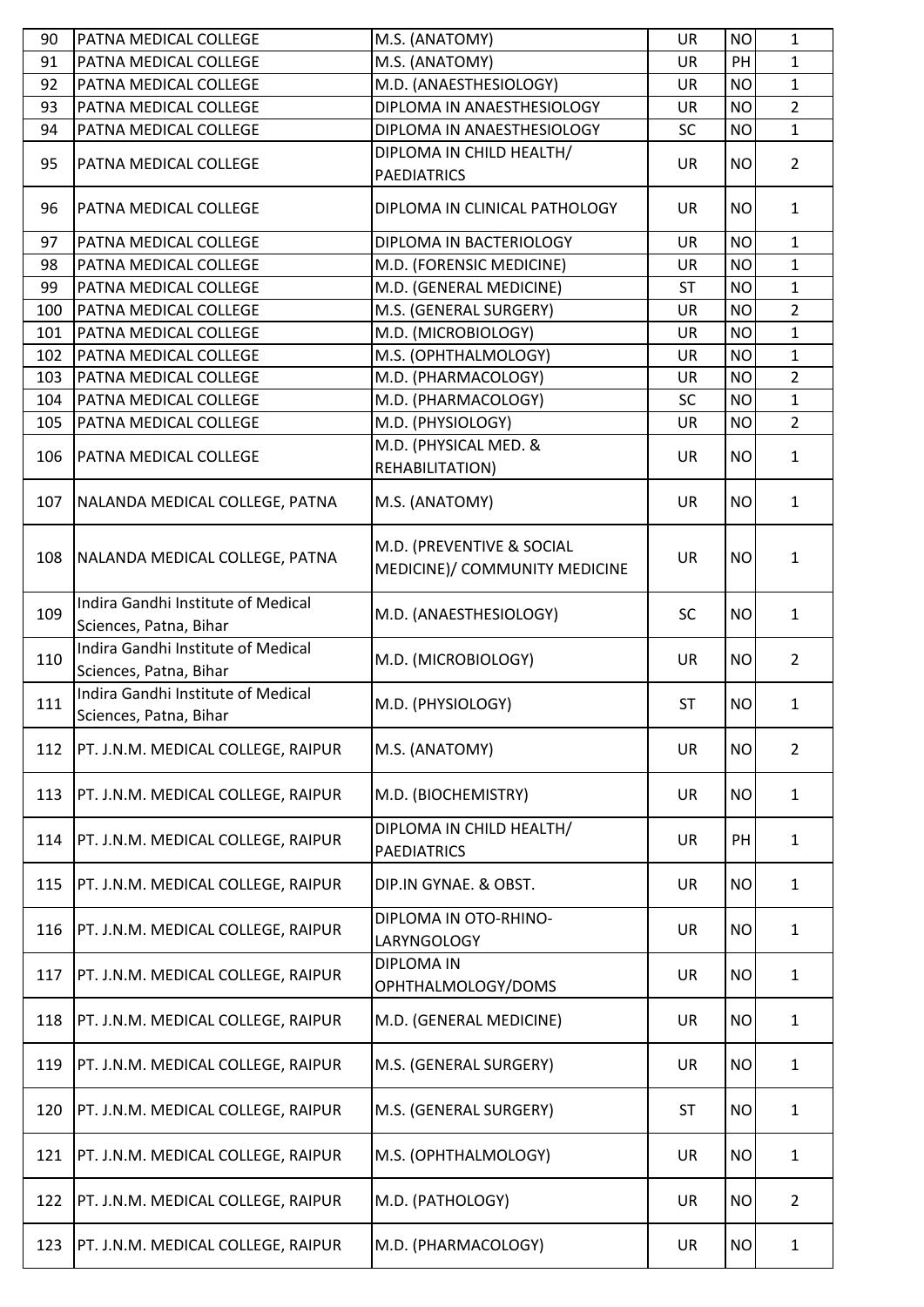| 124 | Chhattisgarh Inst. Of Medical Sciences,<br>Bilaspur            | M.D. (FORENSIC MEDICINE)                                                                  | <b>SC</b>  | <b>NO</b> | $\mathbf{1}$   |
|-----|----------------------------------------------------------------|-------------------------------------------------------------------------------------------|------------|-----------|----------------|
| 125 | Chhattisgarh Inst. Of Medical Sciences,<br>Bilaspur            | M.D. (PREVENTIVE & SOCIAL<br>MEDICINE)/ COMMUNITY MEDICINE                                | <b>ST</b>  | <b>NO</b> | $\mathbf{1}$   |
| 126 | GOVT. MED. COLL. &<br>HOSP., CHANDIGARH                        | M.S. (ANATOMY)                                                                            | <b>UR</b>  | <b>NO</b> | $\mathbf{1}$   |
| 127 | GOVT. MED. COLL. &<br>HOSP., CHANDIGARH                        | M.S. (ANATOMY)                                                                            | <b>SC</b>  | <b>NO</b> | $\mathbf{1}$   |
| 128 | GOVT. MED. COLL. &<br>HOSP., CHANDIGARH                        | M.D. (ANAESTHESIOLOGY)                                                                    | <b>UR</b>  | <b>NO</b> | $\mathbf{1}$   |
| 129 | GOVT. MED. COLL. &<br>HOSP., CHANDIGARH                        | M.D. (BIOCHEMISTRY)                                                                       | <b>UR</b>  | <b>NO</b> | $\mathbf{1}$   |
| 130 | GOVT. MED. COLL. &<br>HOSP., CHANDIGARH                        | M.D. (GENERAL MEDICINE)                                                                   | <b>UR</b>  | <b>NO</b> | $\overline{2}$ |
| 131 | GOVT. MED. COLL. &<br>HOSP., CHANDIGARH                        | M.S. (GENERAL SURGERY)                                                                    | <b>UR</b>  | <b>NO</b> | $\mathbf{1}$   |
| 132 | GOVT. MED. COLL. &<br>HOSP., CHANDIGARH                        | M.D. (MICROBIOLOGY)                                                                       | <b>UR</b>  | <b>NO</b> | $\overline{2}$ |
| 133 | GOVT. MED. COLL. &<br>HOSP., CHANDIGARH                        | M.D. (OBST. & GYNAE.)                                                                     | <b>UR</b>  | <b>NO</b> | $\mathbf{1}$   |
| 134 | GOVT. MED. COLL. &<br>HOSP., CHANDIGARH                        | M.S. (OPHTHALMOLOGY)                                                                      | <b>SC</b>  | <b>NO</b> | $\mathbf{1}$   |
| 135 | GOVT. MED. COLL. &<br>HOSP., CHANDIGARH                        | M.S. (OPHTHALMOLOGY)                                                                      | <b>ST</b>  | <b>NO</b> | $\mathbf{1}$   |
| 136 | GOVT. MED. COLL. &<br>HOSP., CHANDIGARH                        | M.S. (ORTHOPAEDICS)                                                                       | <b>UR</b>  | <b>NO</b> | $\overline{2}$ |
| 137 | GOVT. MED. COLL. &<br>HOSP., CHANDIGARH                        | M.D. (PAEDIATRICS)                                                                        | <b>UR</b>  | <b>NO</b> | $\mathbf{1}$   |
| 138 | GOVT. MED. COLL. &<br>HOSP., CHANDIGARH                        | M.D. (PATHOLOGY)                                                                          | <b>UR</b>  | <b>NO</b> | $\mathbf{1}$   |
| 139 | GOVT. MED. COLL. &<br>HOSP., CHANDIGARH                        | M.D. (PSYCHIATRY)                                                                         | <b>UR</b>  | PH        | $\mathbf{1}$   |
| 140 | GOVT. MED. COLL. &<br>HOSP., CHANDIGARH                        | M.D. IN TRANSFUSION MEDICINE/<br>IMMUNO-HAEMATOLOGY & BLOOD<br><b>TRANSFUSION</b>         | <b>UR</b>  | <b>NO</b> | 1              |
| 141 | GOVT. MED. COLL. &<br>HOSP., CHANDIGARH                        | M.D. (TUBERCULOSIS & RESP.<br>DISEASES)/ PULMONARY MEDICINE                               | <b>UR</b>  | <b>NO</b> | 1              |
| 142 | LADY HARDINGE MEDICAL COLL., N. DELHI   M.S. (ANATOMY)         |                                                                                           | <b>UR</b>  | <b>NO</b> | $\overline{2}$ |
| 143 | LADY HARDINGE MEDICAL COLL., N.DELHI   M.D. (ANAESTHESIOLOGY)  |                                                                                           | <b>OBC</b> | <b>NO</b> | $\mathbf{1}$   |
| 144 | LADY HARDINGE MEDICAL COLL., N.DELHI                           | M.D. (BIOCHEMISTRY)                                                                       | OBC        | <b>NO</b> | $\mathbf{1}$   |
| 145 | LADY HARDINGE MEDICAL COLL., N.DELHI                           | M.D. (BIOCHEMISTRY)                                                                       | <b>SC</b>  | <b>NO</b> | $\mathbf{1}$   |
| 146 | LADY HARDINGE MEDICAL COLL., N.DELHI                           | MD (DERM., VENE. & LEPROSY)/<br>(DERMATOLOGY)/(SKIN & VENEREAL<br>DISEASES)/(VENEREOLOGY) | <b>UR</b>  | <b>NO</b> | 1              |
| 147 | LADY HARDINGE MEDICAL COLL., N.DELHI   M.S. (E.N.T.)           |                                                                                           | <b>UR</b>  | <b>NO</b> | $\mathbf{1}$   |
| 148 | LADY HARDINGE MEDICAL COLL., N. DELHI M.D. (FORENSIC MEDICINE) |                                                                                           | UR         | <b>NO</b> | $\mathbf 1$    |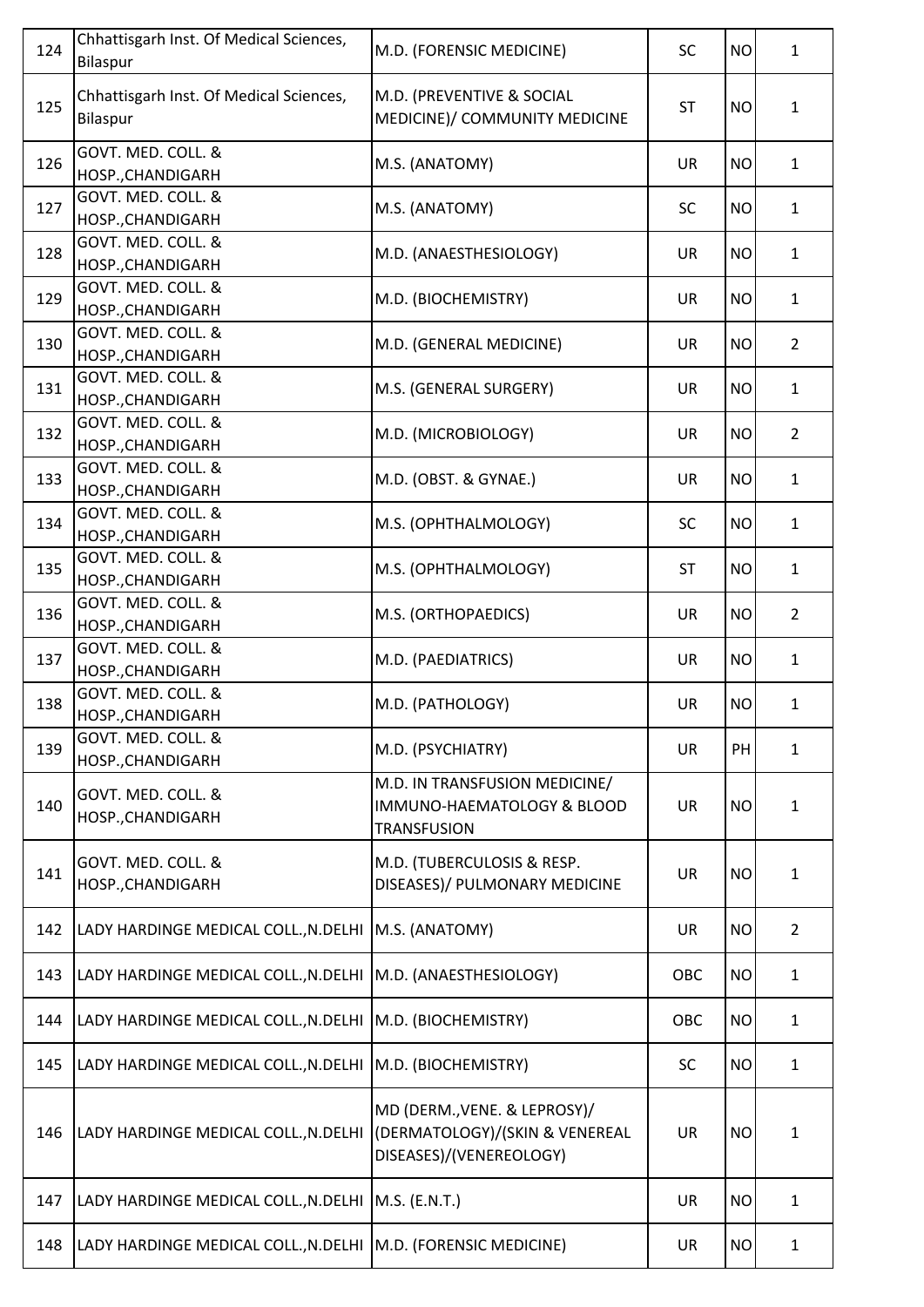| 149 | LADY HARDINGE MEDICAL COLL., N. DELHI                            | M.D. (GENERAL MEDICINE)                                    | <b>UR</b> | <b>NO</b> | $\overline{2}$ |
|-----|------------------------------------------------------------------|------------------------------------------------------------|-----------|-----------|----------------|
| 150 | LADY HARDINGE MEDICAL COLL., N.DELHI                             | M.S. (GENERAL SURGERY)                                     | <b>UR</b> | <b>NO</b> | $\mathbf{1}$   |
| 151 | LADY HARDINGE MEDICAL COLL., N.DELHI                             | M.S. (GENERAL SURGERY)                                     | <b>SC</b> | <b>NO</b> | $\mathbf{1}$   |
| 152 | LADY HARDINGE MEDICAL COLL., N.DELHI                             | M.D. (MICROBIOLOGY)                                        | OBC       | <b>NO</b> | $\mathbf{1}$   |
| 153 | LADY HARDINGE MEDICAL COLL., N.DELHI                             | M.D. (OBST. & GYNAE.)                                      | <b>UR</b> | <b>NO</b> | 3              |
| 154 | LADY HARDINGE MEDICAL COLL., N.DELHI                             | M.D. (OBST. & GYNAE.)                                      | <b>UR</b> | PH        | $\mathbf{1}$   |
| 155 | LADY HARDINGE MEDICAL COLL., N.DELHI                             | M.S. (OPHTHALMOLOGY)                                       | OBC       | <b>NO</b> | $\mathbf{1}$   |
| 156 | LADY HARDINGE MEDICAL COLL., N.DELHI                             | M.S. (OPHTHALMOLOGY)                                       | <b>UR</b> | <b>NO</b> | $\mathbf{1}$   |
| 157 | LADY HARDINGE MEDICAL COLL., N.DELHI                             | M.S. (ORTHOPAEDICS)                                        | SC        | <b>NO</b> | $\mathbf{1}$   |
| 158 | LADY HARDINGE MEDICAL COLL., N. DELHI                            | M.D. (PREVENTIVE & SOCIAL<br>MEDICINE)/ COMMUNITY MEDICINE | OBC       | <b>NO</b> | $\mathbf{1}$   |
| 159 | LADY HARDINGE MEDICAL COLL., N.DELHI                             | M.D. (PREVENTIVE & SOCIAL<br>MEDICINE)/ COMMUNITY MEDICINE | <b>UR</b> | <b>NO</b> | $\mathbf{1}$   |
| 160 | LADY HARDINGE MEDICAL COLL., N.DELHI                             | M.D. (PAEDIATRICS)                                         | <b>SC</b> | <b>NO</b> | $\mathbf{1}$   |
| 161 | LADY HARDINGE MEDICAL COLL., N.DELHI                             | M.D. (PATHOLOGY)                                           | OBC       | <b>NO</b> | $\mathbf{1}$   |
| 162 | LADY HARDINGE MEDICAL COLL., N.DELHI                             | M.D. (PATHOLOGY)                                           | <b>UR</b> | <b>NO</b> | $\mathbf{1}$   |
|     | 163   LADY HARDINGE MEDICAL COLL., N.DELHI   M.D. (PHARMACOLOGY) |                                                            | OBC       | <b>NO</b> | 1              |
| 164 | LADY HARDINGE MEDICAL COLL., N.DELHI                             | M.D. (PHARMACOLOGY)                                        | <b>UR</b> | <b>NO</b> | $\mathbf{1}$   |
| 165 | LADY HARDINGE MEDICAL COLL., N.DELHI                             | M.D. (PHYSIOLOGY)                                          | <b>UR</b> | <b>NO</b> | $\mathbf{1}$   |
| 166 | LADY HARDINGE MEDICAL COLL., N.DELHI                             | M.D. (PHYSIOLOGY)                                          | <b>SC</b> | <b>NO</b> | $\mathbf{1}$   |
| 167 | LADY HARDINGE MEDICAL COLL., N.DELHI                             | M.D. (RADIO-DIAGNOSIS)                                     | OBC       | <b>NO</b> | $\mathbf{1}$   |
| 168 | MAULANA AZAD MEDICAL COLL., N.DELHI M.S. (ANATOMY)               |                                                            | OBC       | <b>NO</b> | $\mathbf{1}$   |
| 169 | MAULANA AZAD MEDICAL COLL., N.DELHI M.S. (ANATOMY)               |                                                            | <b>ST</b> | <b>NO</b> | $\mathbf{1}$   |
| 170 | MAULANA AZAD MEDICAL COLL., N.DELHI M.D. (ANAESTHESIOLOGY)       |                                                            | <b>SC</b> | <b>NO</b> | $\mathbf{1}$   |
| 171 | MAULANA AZAD MEDICAL COLL., N.DELHI M.D. (BIOCHEMISTRY)          |                                                            | OBC       | <b>NO</b> | $\mathbf{1}$   |
| 172 | MAULANA AZAD MEDICAL COLL., N.DELHI M.D. (BIOCHEMISTRY)          |                                                            | <b>UR</b> | <b>NO</b> | $\overline{2}$ |
| 173 | MAULANA AZAD MEDICAL COLL., N.DELHI DIPLOMA IN ANAESTHESIOLOGY   |                                                            | OBC       | <b>NO</b> | $\mathbf{1}$   |
| 174 | MAULANA AZAD MEDICAL COLL., N.DELHI DIP.IN GYNAE. & OBST.        |                                                            | UR        | <b>NO</b> | $\mathbf{1}$   |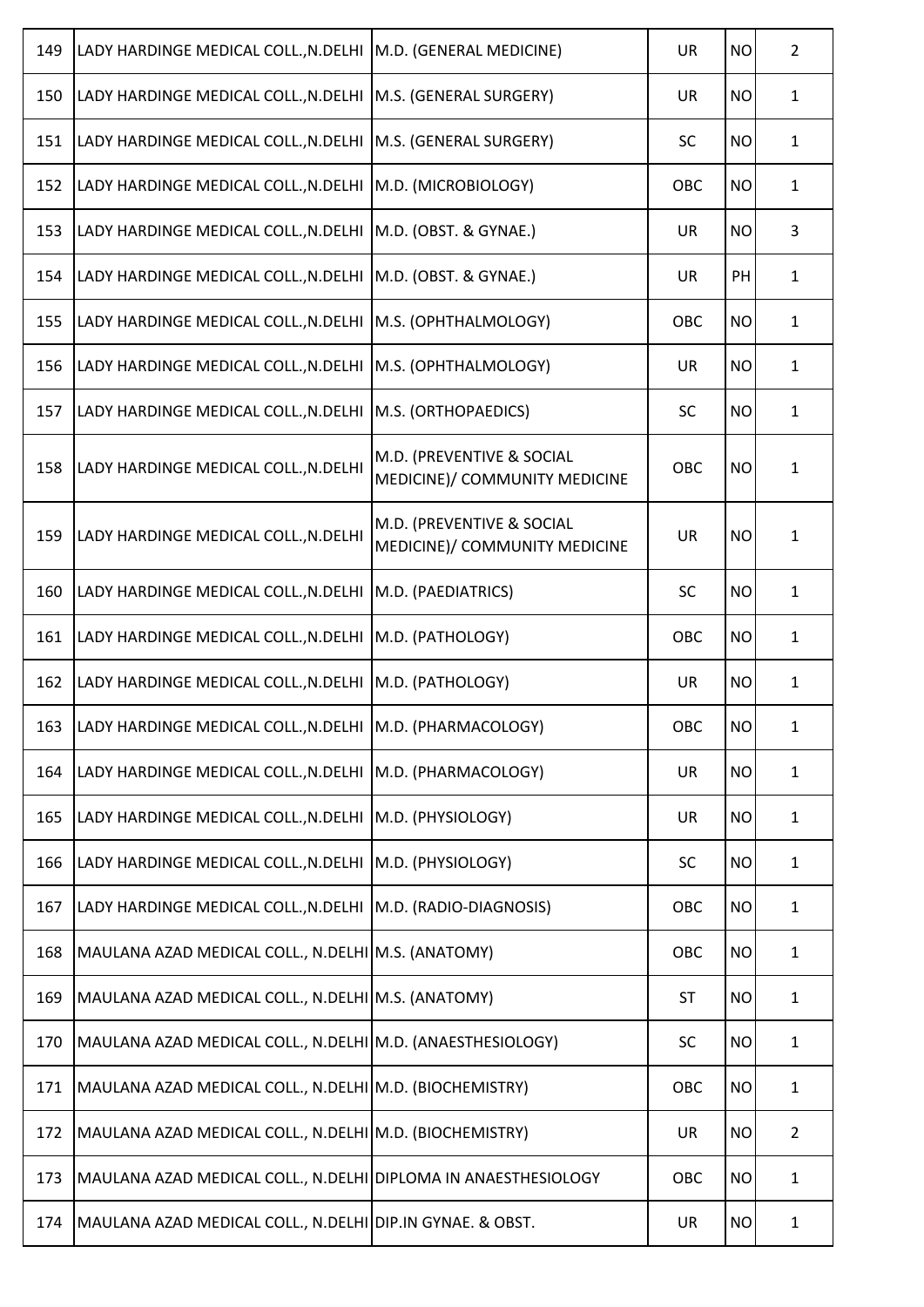| 175        | MAULANA AZAD MEDICAL COLL., N.DELHI                                    | MD (DERM., VENE. & LEPROSY)/<br>(DERMATOLOGY)/(SKIN & VENEREAL<br>DISEASES)/(VENEREOLOGY) | <b>UR</b> | <b>NO</b>              | $\mathbf{1}$                 |
|------------|------------------------------------------------------------------------|-------------------------------------------------------------------------------------------|-----------|------------------------|------------------------------|
| 176        | MAULANA AZAD MEDICAL COLL., N.DELHI M.S. (E.N.T.)                      |                                                                                           | <b>UR</b> | <b>NO</b>              | $\mathbf{1}$                 |
| 177        | MAULANA AZAD MEDICAL COLL., N.DELHI M.D. (FORENSIC MEDICINE)           |                                                                                           | OBC       | <b>NO</b>              | $\mathbf{1}$                 |
| 178        | MAULANA AZAD MEDICAL COLL., N.DELHI M.S. (GENERAL SURGERY)             |                                                                                           | OBC       | <b>NO</b>              | $\mathbf{1}$                 |
| 179        | MAULANA AZAD MEDICAL COLL., N.DELHI M.D. (MICROBIOLOGY)                |                                                                                           | <b>UR</b> | <b>NO</b>              | $\mathbf{1}$                 |
| 180        | MAULANA AZAD MEDICAL COLL., N.DELHI M.D. (OBST. & GYNAE.)              |                                                                                           | <b>UR</b> | <b>NO</b>              | $\mathbf{1}$                 |
| 181        | MAULANA AZAD MEDICAL COLL., N.DELHI M.S. (OPHTHALMOLOGY)               |                                                                                           | <b>SC</b> | <b>NO</b>              | $\mathbf{1}$                 |
| 182        | MAULANA AZAD MEDICAL COLL., N.DELHI                                    | M.D. (PREVENTIVE & SOCIAL<br>MEDICINE)/ COMMUNITY MEDICINE                                | <b>UR</b> | <b>NO</b>              | $\mathbf{1}$                 |
| 183        | MAULANA AZAD MEDICAL COLL., N.DELHI M.D. (PHARMACOLOGY)                |                                                                                           | <b>UR</b> | <b>NO</b>              | $\overline{2}$               |
| 184        | MAULANA AZAD MEDICAL COLL., N.DELHI M.D. (PHYSIOLOGY)                  |                                                                                           | OBC       | <b>NO</b>              | $\mathbf{1}$                 |
| 185        | MAULANA AZAD MEDICAL COLL., N.DELHI M.D. (PSYCHIATRY)                  |                                                                                           | <b>UR</b> | <b>NO</b>              | $\mathbf{1}$                 |
| 186        | NATIONAL INST. OF HEALTH & FW, DELHI                                   | DIPLOMA IN HEALTH<br><b>ADMINISTRATION</b>                                                | <b>UR</b> | <b>NO</b>              | $\overline{2}$               |
| 187        | P.G.I.M.E.R., DR. R.M.L. HOSP., N.D.                                   | <b>DIPLOMA IN</b><br>OPHTHALMOLOGY/DOMS                                                   | ST        | <b>NO</b>              | $\mathbf{1}$                 |
| 188        | P.G.I.M.E.R., DR. R.M.L. HOSP., N.D.                                   | MD (DERM., VENE. & LEPROSY)/<br>(DERMATOLOGY)/(SKIN & VENEREAL<br>DISEASES)/(VENEREOLOGY) | OBC       | <b>NO</b>              | 1                            |
| 189        | P.G.I.M.E.R., DR. R.M.L. HOSP., N.D.                                   | M.D. (GENERAL MEDICINE)                                                                   | UR        | <b>PH</b>              | $\mathbf{1}$                 |
| 190        | P.G.I.M.E.R., DR. R.M.L. HOSP., N.D.                                   | M.D. (GENERAL MEDICINE)                                                                   | <b>SC</b> | <b>NO</b>              | $\mathbf{1}$                 |
| 191        | P.G.I.M.E.R., DR. R.M.L. HOSP., N.D.                                   | M.S. (GENERAL SURGERY)                                                                    | UR        | <b>NO</b>              | $\mathbf{1}$                 |
| 192        | P.G.I.M.E.R., DR. R.M.L. HOSP., N.D.                                   | M.S. (GENERAL SURGERY)                                                                    | <b>SC</b> | <b>NO</b>              | $\mathbf{1}$                 |
| 193        | P.G.I.M.E.R., DR. R.M.L. HOSP., N.D.                                   | M.S. (OPHTHALMOLOGY)                                                                      | UR        | <b>NO</b>              | $\mathbf{1}$                 |
| 194        | P.G.I.M.E.R., DR. R.M.L. HOSP., N.D.                                   | M.D. (PATHOLOGY)                                                                          | OBC       | <b>NO</b>              | $\mathbf{1}$                 |
| 195        | P.G.I.M.E.R., DR. R.M.L. HOSP., N.D.                                   | M.D. (PATHOLOGY)                                                                          | <b>SC</b> | <b>NO</b>              | $\mathbf{1}$                 |
| 196        | P.G.I.M.E.R., DR. R.M.L. HOSP., N.D.                                   | M.D. (RADIO-DIAGNOSIS)                                                                    | <b>UR</b> | <b>NO</b>              | $\mathbf{1}$                 |
| 197<br>198 | V.M.M.C. & S.J. HOSPITAL. N.DELHI<br>V.M.M.C. & S.J. HOSPITAL. N.DELHI | M.S. (ANATOMY)<br>M.S. (ANATOMY)                                                          | OBC<br>UR | <b>NO</b><br><b>NO</b> | $\mathbf{1}$<br>$\mathbf{1}$ |
| 199        | V.M.M.C. & S.J. HOSPITAL. N.DELHI                                      | M.D. (ANAESTHESIOLOGY)                                                                    | <b>UR</b> | <b>NO</b>              | $\mathbf{1}$                 |
| 200        | V.M.M.C. & S.J. HOSPITAL. N.DELHI                                      | M.D. (BIOCHEMISTRY)                                                                       | UR        | <b>NO</b>              | $\mathbf{1}$                 |
| 201        | V.M.M.C. & S.J. HOSPITAL. N.DELHI                                      | MD (DERM., VENE. & LEPROSY)/<br>(DERMATOLOGY)/(SKIN & VENEREAL<br>DISEASES)/(VENEREOLOGY) | <b>UR</b> | <b>NO</b>              | $\mathbf 1$                  |
| 202        | V.M.M.C. & S.J. HOSPITAL. N.DELHI                                      | M.D. (FORENSIC MEDICINE)                                                                  | OBC       | <b>NO</b>              | $\mathbf{1}$                 |
| 203        | V.M.M.C. & S.J. HOSPITAL. N.DELHI                                      | M.D. (GENERAL MEDICINE)                                                                   | <b>UR</b> | <b>NO</b>              | $\mathbf{1}$                 |
| 204        | V.M.M.C. & S.J. HOSPITAL. N.DELHI                                      | M.D. (GENERAL MEDICINE)                                                                   | <b>SC</b> | <b>NO</b>              | $\mathbf{1}$                 |
| 205        | V.M.M.C. & S.J. HOSPITAL. N.DELHI                                      | M.D. (MICROBIOLOGY)                                                                       | OBC       | <b>NO</b>              | $\mathbf{1}$                 |
| 206        | V.M.M.C. & S.J. HOSPITAL. N.DELHI                                      | M.D. (MICROBIOLOGY)                                                                       | <b>ST</b> | <b>NO</b>              | $\mathbf{1}$                 |
| 207        | V.M.M.C. & S.J. HOSPITAL. N.DELHI                                      | M.D. (OBST. & GYNAE.)                                                                     | UR        | <b>NO</b>              | $\overline{2}$               |
|            |                                                                        |                                                                                           |           |                        |                              |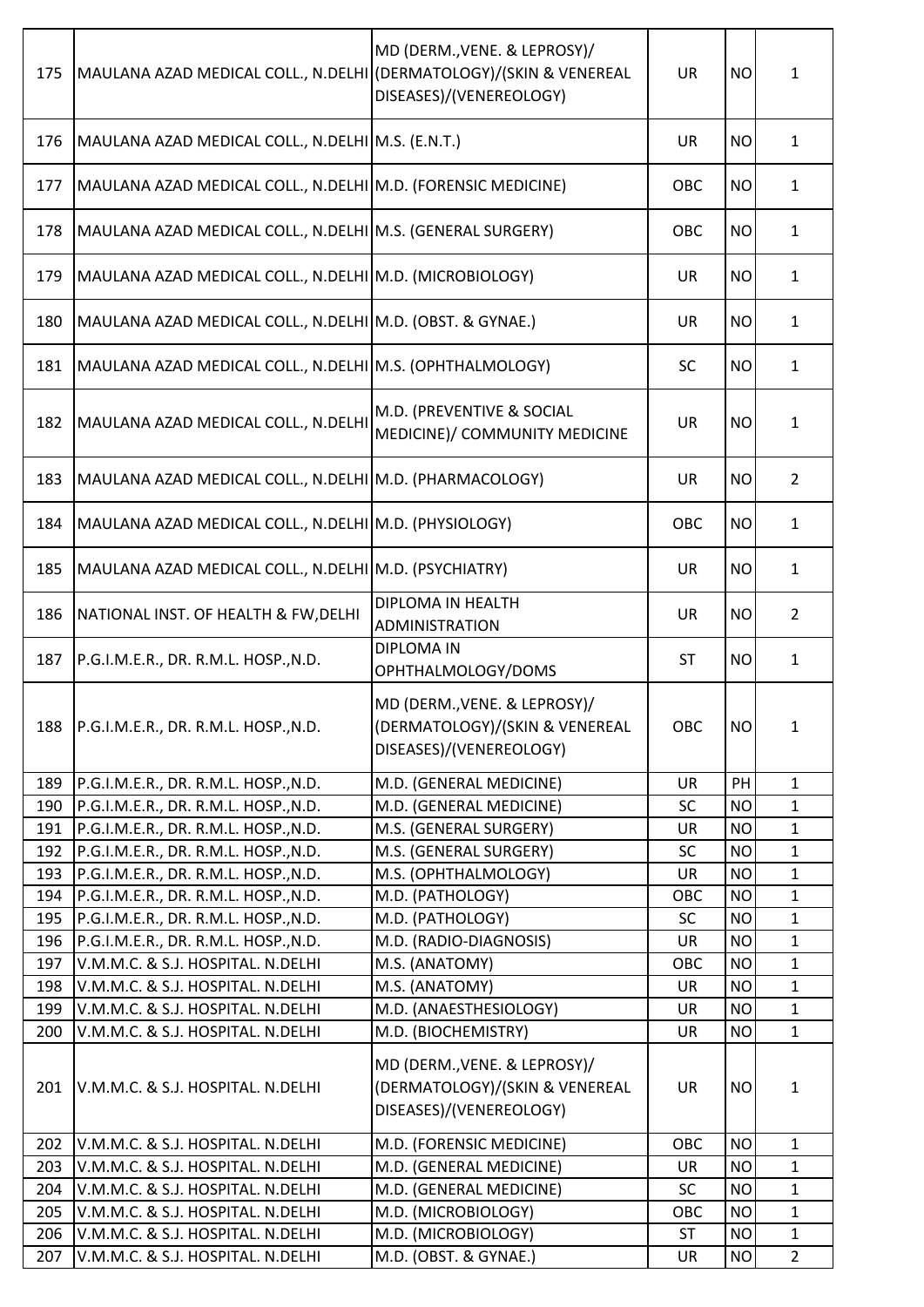| M.D. (PREVENTIVE & SOCIAL<br>209<br>V.M.M.C. & S.J. HOSPITAL. N.DELHI<br><b>UR</b><br><b>NO</b><br>$\overline{2}$<br>MEDICINE)/ COMMUNITY MEDICINE<br>M.D. (PAEDIATRICS)<br><b>NO</b><br>$\mathbf{1}$<br>210<br>V.M.M.C. & S.J. HOSPITAL. N.DELHI<br>OBC<br>M.D. (PATHOLOGY)<br>$\mathbf{1}$<br>211<br>V.M.M.C. & S.J. HOSPITAL. N.DELHI<br>OBC<br><b>NO</b><br>$\mathbf{1}$<br><b>NO</b><br>212<br>V.M.M.C. & S.J. HOSPITAL. N.DELHI<br>M.D. (PHARMACOLOGY)<br><b>UR</b><br>M.D. (PHYSIOLOGY)<br>$\mathbf{1}$<br>213<br>V.M.M.C. & S.J. HOSPITAL. N.DELHI<br><b>ST</b><br><b>NO</b><br>M.D. (PHYSICAL MED. &<br>214<br>V.M.M.C. & S.J. HOSPITAL. N.DELHI<br><b>OBC</b><br><b>NO</b><br>$\mathbf{1}$<br>REHABILITATION)<br>M.D. (PHYSICAL MED. &<br><b>SC</b><br>215<br>V.M.M.C. & S.J. HOSPITAL. N.DELHI<br><b>NO</b><br>$\mathbf{1}$<br><b>REHABILITATION)</b><br><b>MD Sports Medicine</b><br>$\mathbf{1}$<br>216<br>V.M.M.C. & S.J. HOSPITAL. N.DELHI<br>OBC<br><b>NO</b><br>217<br>M.S. (ANATOMY)<br><b>UR</b><br><b>NO</b><br>UNIV. COLL. OF MED. SCIENCE, N. DELHI<br>$\mathbf{1}$<br>218<br>M.D. (ANAESTHESIOLOGY)<br><b>OBC</b><br><b>NO</b><br>$\mathbf{1}$<br>UNIV. COLL. OF MED. SCIENCE, N. DELHI<br>219<br>M.D. (BIOCHEMISTRY)<br><b>UR</b><br><b>NO</b><br>$\mathbf{1}$<br>UNIV. COLL. OF MED. SCIENCE, N. DELHI<br>220<br>M.S. (E.N.T.)<br><b>SC</b><br><b>NO</b><br>UNIV. COLL. OF MED. SCIENCE, N. DELHI<br>$\mathbf{1}$<br>221<br><b>OBC</b><br><b>NO</b><br>$\mathbf{1}$<br>UNIV. COLL. OF MED. SCIENCE, N. DELHI<br>M.D. (FORENSIC MEDICINE)<br>222<br>$\overline{2}$<br>UNIV. COLL. OF MED. SCIENCE, N. DELHI<br>M.D. (FORENSIC MEDICINE)<br>UR<br><b>NO</b><br>223<br>M.S. (GENERAL SURGERY)<br>PH<br>UNIV. COLL. OF MED. SCIENCE, N. DELHI<br>OBC<br>$\mathbf{1}$<br>224<br>M.S. (GENERAL SURGERY)<br><b>UR</b><br><b>NO</b><br>$\mathbf{1}$<br>UNIV. COLL. OF MED. SCIENCE, N. DELHI<br>225<br>UNIV. COLL. OF MED. SCIENCE, N. DELHI<br>M.D. (MICROBIOLOGY)<br>OBC<br><b>NO</b><br>$\mathbf{1}$<br>226<br>UNIV. COLL. OF MED. SCIENCE, N. DELHI<br>M.D. (MICROBIOLOGY)<br><b>SC</b><br><b>NO</b><br>$\mathbf{1}$<br>M.D. (PREVENTIVE & SOCIAL<br>227<br>UNIV. COLL. OF MED. SCIENCE, N. DELHI<br><b>OBC</b><br><b>NO</b><br>$\mathbf{1}$<br>MEDICINE)/ COMMUNITY MEDICINE<br>228<br>UNIV. COLL. OF MED. SCIENCE, N. DELHI<br>M.D. (PATHOLOGY)<br><b>OBC</b><br><b>NO</b><br>$\mathbf{1}$<br>229<br>UNIV. COLL. OF MED. SCIENCE, N. DELHI<br>M.D. (PHYSIOLOGY)<br><b>UR</b><br><b>NO</b><br>1<br>230<br>UNIV. COLL. OF MED. SCIENCE, N. DELHI<br>M.D. (RADIO-DIAGNOSIS)<br>ST<br><b>NO</b><br>$\mathbf{1}$<br>231<br>VALLABHBHAI PATEL CHEST INST., DELHI<br>M.D. (PHYSIOLOGY)<br><b>UR</b><br><b>NO</b><br>$\mathbf{1}$<br>232<br>INS. OF NUC.MED.& AL.SCI., NEW DELHI<br>DIP IN RADIATION MEDICINE<br><b>ST</b><br><b>NO</b><br>$\mathbf{1}$<br>233<br><b>NO</b><br>HINDU RAO HOSPITAL, DELHI<br>DIPLOMA IN ANAESTHESIOLOGY<br><b>UR</b><br>$\mathbf{1}$<br>234<br>$\mathbf{1}$<br>ESI-POST GRAD.INST.MED.SCI.&REC.<br>M.S. (GENERAL SURGERY)<br><b>UR</b><br><b>NO</b><br>235<br>M.D. (MICROBIOLOGY)<br>$\mathbf 1$<br>ESI-POST GRAD.INST.MED.SCI.&REC.<br><b>UR</b><br><b>NO</b><br>M.S. (ORTHOPAEDICS)<br><b>NO</b><br>$\mathbf{1}$<br>236<br>ESI-POST GRAD.INST.MED.SCI.&REC.<br>UR | 208 | V.M.M.C. & S.J. HOSPITAL. N.DELHI | M.S. (ORTHOPAEDICS) | <b>UR</b> | <b>NO</b> | $\mathbf{1}$   |
|-------------------------------------------------------------------------------------------------------------------------------------------------------------------------------------------------------------------------------------------------------------------------------------------------------------------------------------------------------------------------------------------------------------------------------------------------------------------------------------------------------------------------------------------------------------------------------------------------------------------------------------------------------------------------------------------------------------------------------------------------------------------------------------------------------------------------------------------------------------------------------------------------------------------------------------------------------------------------------------------------------------------------------------------------------------------------------------------------------------------------------------------------------------------------------------------------------------------------------------------------------------------------------------------------------------------------------------------------------------------------------------------------------------------------------------------------------------------------------------------------------------------------------------------------------------------------------------------------------------------------------------------------------------------------------------------------------------------------------------------------------------------------------------------------------------------------------------------------------------------------------------------------------------------------------------------------------------------------------------------------------------------------------------------------------------------------------------------------------------------------------------------------------------------------------------------------------------------------------------------------------------------------------------------------------------------------------------------------------------------------------------------------------------------------------------------------------------------------------------------------------------------------------------------------------------------------------------------------------------------------------------------------------------------------------------------------------------------------------------------------------------------------------------------------------------------------------------------------------------------------------------------------------------------------------------------------------------------------------------------------------------------------------------------------------------------------------------------------------------------------------------------------------------------------------------------------------------------------------------------------------------------------------------------------------------------|-----|-----------------------------------|---------------------|-----------|-----------|----------------|
|                                                                                                                                                                                                                                                                                                                                                                                                                                                                                                                                                                                                                                                                                                                                                                                                                                                                                                                                                                                                                                                                                                                                                                                                                                                                                                                                                                                                                                                                                                                                                                                                                                                                                                                                                                                                                                                                                                                                                                                                                                                                                                                                                                                                                                                                                                                                                                                                                                                                                                                                                                                                                                                                                                                                                                                                                                                                                                                                                                                                                                                                                                                                                                                                                                                                                                                   |     |                                   |                     |           |           |                |
|                                                                                                                                                                                                                                                                                                                                                                                                                                                                                                                                                                                                                                                                                                                                                                                                                                                                                                                                                                                                                                                                                                                                                                                                                                                                                                                                                                                                                                                                                                                                                                                                                                                                                                                                                                                                                                                                                                                                                                                                                                                                                                                                                                                                                                                                                                                                                                                                                                                                                                                                                                                                                                                                                                                                                                                                                                                                                                                                                                                                                                                                                                                                                                                                                                                                                                                   |     |                                   |                     |           |           |                |
|                                                                                                                                                                                                                                                                                                                                                                                                                                                                                                                                                                                                                                                                                                                                                                                                                                                                                                                                                                                                                                                                                                                                                                                                                                                                                                                                                                                                                                                                                                                                                                                                                                                                                                                                                                                                                                                                                                                                                                                                                                                                                                                                                                                                                                                                                                                                                                                                                                                                                                                                                                                                                                                                                                                                                                                                                                                                                                                                                                                                                                                                                                                                                                                                                                                                                                                   |     |                                   |                     |           |           |                |
|                                                                                                                                                                                                                                                                                                                                                                                                                                                                                                                                                                                                                                                                                                                                                                                                                                                                                                                                                                                                                                                                                                                                                                                                                                                                                                                                                                                                                                                                                                                                                                                                                                                                                                                                                                                                                                                                                                                                                                                                                                                                                                                                                                                                                                                                                                                                                                                                                                                                                                                                                                                                                                                                                                                                                                                                                                                                                                                                                                                                                                                                                                                                                                                                                                                                                                                   |     |                                   |                     |           |           |                |
|                                                                                                                                                                                                                                                                                                                                                                                                                                                                                                                                                                                                                                                                                                                                                                                                                                                                                                                                                                                                                                                                                                                                                                                                                                                                                                                                                                                                                                                                                                                                                                                                                                                                                                                                                                                                                                                                                                                                                                                                                                                                                                                                                                                                                                                                                                                                                                                                                                                                                                                                                                                                                                                                                                                                                                                                                                                                                                                                                                                                                                                                                                                                                                                                                                                                                                                   |     |                                   |                     |           |           |                |
|                                                                                                                                                                                                                                                                                                                                                                                                                                                                                                                                                                                                                                                                                                                                                                                                                                                                                                                                                                                                                                                                                                                                                                                                                                                                                                                                                                                                                                                                                                                                                                                                                                                                                                                                                                                                                                                                                                                                                                                                                                                                                                                                                                                                                                                                                                                                                                                                                                                                                                                                                                                                                                                                                                                                                                                                                                                                                                                                                                                                                                                                                                                                                                                                                                                                                                                   |     |                                   |                     |           |           |                |
|                                                                                                                                                                                                                                                                                                                                                                                                                                                                                                                                                                                                                                                                                                                                                                                                                                                                                                                                                                                                                                                                                                                                                                                                                                                                                                                                                                                                                                                                                                                                                                                                                                                                                                                                                                                                                                                                                                                                                                                                                                                                                                                                                                                                                                                                                                                                                                                                                                                                                                                                                                                                                                                                                                                                                                                                                                                                                                                                                                                                                                                                                                                                                                                                                                                                                                                   |     |                                   |                     |           |           |                |
|                                                                                                                                                                                                                                                                                                                                                                                                                                                                                                                                                                                                                                                                                                                                                                                                                                                                                                                                                                                                                                                                                                                                                                                                                                                                                                                                                                                                                                                                                                                                                                                                                                                                                                                                                                                                                                                                                                                                                                                                                                                                                                                                                                                                                                                                                                                                                                                                                                                                                                                                                                                                                                                                                                                                                                                                                                                                                                                                                                                                                                                                                                                                                                                                                                                                                                                   |     |                                   |                     |           |           |                |
|                                                                                                                                                                                                                                                                                                                                                                                                                                                                                                                                                                                                                                                                                                                                                                                                                                                                                                                                                                                                                                                                                                                                                                                                                                                                                                                                                                                                                                                                                                                                                                                                                                                                                                                                                                                                                                                                                                                                                                                                                                                                                                                                                                                                                                                                                                                                                                                                                                                                                                                                                                                                                                                                                                                                                                                                                                                                                                                                                                                                                                                                                                                                                                                                                                                                                                                   |     |                                   |                     |           |           |                |
|                                                                                                                                                                                                                                                                                                                                                                                                                                                                                                                                                                                                                                                                                                                                                                                                                                                                                                                                                                                                                                                                                                                                                                                                                                                                                                                                                                                                                                                                                                                                                                                                                                                                                                                                                                                                                                                                                                                                                                                                                                                                                                                                                                                                                                                                                                                                                                                                                                                                                                                                                                                                                                                                                                                                                                                                                                                                                                                                                                                                                                                                                                                                                                                                                                                                                                                   |     |                                   |                     |           |           |                |
|                                                                                                                                                                                                                                                                                                                                                                                                                                                                                                                                                                                                                                                                                                                                                                                                                                                                                                                                                                                                                                                                                                                                                                                                                                                                                                                                                                                                                                                                                                                                                                                                                                                                                                                                                                                                                                                                                                                                                                                                                                                                                                                                                                                                                                                                                                                                                                                                                                                                                                                                                                                                                                                                                                                                                                                                                                                                                                                                                                                                                                                                                                                                                                                                                                                                                                                   |     |                                   |                     |           |           |                |
|                                                                                                                                                                                                                                                                                                                                                                                                                                                                                                                                                                                                                                                                                                                                                                                                                                                                                                                                                                                                                                                                                                                                                                                                                                                                                                                                                                                                                                                                                                                                                                                                                                                                                                                                                                                                                                                                                                                                                                                                                                                                                                                                                                                                                                                                                                                                                                                                                                                                                                                                                                                                                                                                                                                                                                                                                                                                                                                                                                                                                                                                                                                                                                                                                                                                                                                   |     |                                   |                     |           |           |                |
|                                                                                                                                                                                                                                                                                                                                                                                                                                                                                                                                                                                                                                                                                                                                                                                                                                                                                                                                                                                                                                                                                                                                                                                                                                                                                                                                                                                                                                                                                                                                                                                                                                                                                                                                                                                                                                                                                                                                                                                                                                                                                                                                                                                                                                                                                                                                                                                                                                                                                                                                                                                                                                                                                                                                                                                                                                                                                                                                                                                                                                                                                                                                                                                                                                                                                                                   |     |                                   |                     |           |           |                |
|                                                                                                                                                                                                                                                                                                                                                                                                                                                                                                                                                                                                                                                                                                                                                                                                                                                                                                                                                                                                                                                                                                                                                                                                                                                                                                                                                                                                                                                                                                                                                                                                                                                                                                                                                                                                                                                                                                                                                                                                                                                                                                                                                                                                                                                                                                                                                                                                                                                                                                                                                                                                                                                                                                                                                                                                                                                                                                                                                                                                                                                                                                                                                                                                                                                                                                                   |     |                                   |                     |           |           |                |
|                                                                                                                                                                                                                                                                                                                                                                                                                                                                                                                                                                                                                                                                                                                                                                                                                                                                                                                                                                                                                                                                                                                                                                                                                                                                                                                                                                                                                                                                                                                                                                                                                                                                                                                                                                                                                                                                                                                                                                                                                                                                                                                                                                                                                                                                                                                                                                                                                                                                                                                                                                                                                                                                                                                                                                                                                                                                                                                                                                                                                                                                                                                                                                                                                                                                                                                   |     |                                   |                     |           |           |                |
|                                                                                                                                                                                                                                                                                                                                                                                                                                                                                                                                                                                                                                                                                                                                                                                                                                                                                                                                                                                                                                                                                                                                                                                                                                                                                                                                                                                                                                                                                                                                                                                                                                                                                                                                                                                                                                                                                                                                                                                                                                                                                                                                                                                                                                                                                                                                                                                                                                                                                                                                                                                                                                                                                                                                                                                                                                                                                                                                                                                                                                                                                                                                                                                                                                                                                                                   |     |                                   |                     |           |           |                |
|                                                                                                                                                                                                                                                                                                                                                                                                                                                                                                                                                                                                                                                                                                                                                                                                                                                                                                                                                                                                                                                                                                                                                                                                                                                                                                                                                                                                                                                                                                                                                                                                                                                                                                                                                                                                                                                                                                                                                                                                                                                                                                                                                                                                                                                                                                                                                                                                                                                                                                                                                                                                                                                                                                                                                                                                                                                                                                                                                                                                                                                                                                                                                                                                                                                                                                                   |     |                                   |                     |           |           |                |
|                                                                                                                                                                                                                                                                                                                                                                                                                                                                                                                                                                                                                                                                                                                                                                                                                                                                                                                                                                                                                                                                                                                                                                                                                                                                                                                                                                                                                                                                                                                                                                                                                                                                                                                                                                                                                                                                                                                                                                                                                                                                                                                                                                                                                                                                                                                                                                                                                                                                                                                                                                                                                                                                                                                                                                                                                                                                                                                                                                                                                                                                                                                                                                                                                                                                                                                   |     |                                   |                     |           |           |                |
|                                                                                                                                                                                                                                                                                                                                                                                                                                                                                                                                                                                                                                                                                                                                                                                                                                                                                                                                                                                                                                                                                                                                                                                                                                                                                                                                                                                                                                                                                                                                                                                                                                                                                                                                                                                                                                                                                                                                                                                                                                                                                                                                                                                                                                                                                                                                                                                                                                                                                                                                                                                                                                                                                                                                                                                                                                                                                                                                                                                                                                                                                                                                                                                                                                                                                                                   |     |                                   |                     |           |           |                |
|                                                                                                                                                                                                                                                                                                                                                                                                                                                                                                                                                                                                                                                                                                                                                                                                                                                                                                                                                                                                                                                                                                                                                                                                                                                                                                                                                                                                                                                                                                                                                                                                                                                                                                                                                                                                                                                                                                                                                                                                                                                                                                                                                                                                                                                                                                                                                                                                                                                                                                                                                                                                                                                                                                                                                                                                                                                                                                                                                                                                                                                                                                                                                                                                                                                                                                                   |     |                                   |                     |           |           |                |
|                                                                                                                                                                                                                                                                                                                                                                                                                                                                                                                                                                                                                                                                                                                                                                                                                                                                                                                                                                                                                                                                                                                                                                                                                                                                                                                                                                                                                                                                                                                                                                                                                                                                                                                                                                                                                                                                                                                                                                                                                                                                                                                                                                                                                                                                                                                                                                                                                                                                                                                                                                                                                                                                                                                                                                                                                                                                                                                                                                                                                                                                                                                                                                                                                                                                                                                   |     |                                   |                     |           |           |                |
|                                                                                                                                                                                                                                                                                                                                                                                                                                                                                                                                                                                                                                                                                                                                                                                                                                                                                                                                                                                                                                                                                                                                                                                                                                                                                                                                                                                                                                                                                                                                                                                                                                                                                                                                                                                                                                                                                                                                                                                                                                                                                                                                                                                                                                                                                                                                                                                                                                                                                                                                                                                                                                                                                                                                                                                                                                                                                                                                                                                                                                                                                                                                                                                                                                                                                                                   |     |                                   |                     |           |           |                |
|                                                                                                                                                                                                                                                                                                                                                                                                                                                                                                                                                                                                                                                                                                                                                                                                                                                                                                                                                                                                                                                                                                                                                                                                                                                                                                                                                                                                                                                                                                                                                                                                                                                                                                                                                                                                                                                                                                                                                                                                                                                                                                                                                                                                                                                                                                                                                                                                                                                                                                                                                                                                                                                                                                                                                                                                                                                                                                                                                                                                                                                                                                                                                                                                                                                                                                                   |     |                                   |                     |           |           |                |
|                                                                                                                                                                                                                                                                                                                                                                                                                                                                                                                                                                                                                                                                                                                                                                                                                                                                                                                                                                                                                                                                                                                                                                                                                                                                                                                                                                                                                                                                                                                                                                                                                                                                                                                                                                                                                                                                                                                                                                                                                                                                                                                                                                                                                                                                                                                                                                                                                                                                                                                                                                                                                                                                                                                                                                                                                                                                                                                                                                                                                                                                                                                                                                                                                                                                                                                   |     |                                   |                     |           |           |                |
|                                                                                                                                                                                                                                                                                                                                                                                                                                                                                                                                                                                                                                                                                                                                                                                                                                                                                                                                                                                                                                                                                                                                                                                                                                                                                                                                                                                                                                                                                                                                                                                                                                                                                                                                                                                                                                                                                                                                                                                                                                                                                                                                                                                                                                                                                                                                                                                                                                                                                                                                                                                                                                                                                                                                                                                                                                                                                                                                                                                                                                                                                                                                                                                                                                                                                                                   |     |                                   |                     |           |           |                |
|                                                                                                                                                                                                                                                                                                                                                                                                                                                                                                                                                                                                                                                                                                                                                                                                                                                                                                                                                                                                                                                                                                                                                                                                                                                                                                                                                                                                                                                                                                                                                                                                                                                                                                                                                                                                                                                                                                                                                                                                                                                                                                                                                                                                                                                                                                                                                                                                                                                                                                                                                                                                                                                                                                                                                                                                                                                                                                                                                                                                                                                                                                                                                                                                                                                                                                                   |     |                                   |                     |           |           |                |
|                                                                                                                                                                                                                                                                                                                                                                                                                                                                                                                                                                                                                                                                                                                                                                                                                                                                                                                                                                                                                                                                                                                                                                                                                                                                                                                                                                                                                                                                                                                                                                                                                                                                                                                                                                                                                                                                                                                                                                                                                                                                                                                                                                                                                                                                                                                                                                                                                                                                                                                                                                                                                                                                                                                                                                                                                                                                                                                                                                                                                                                                                                                                                                                                                                                                                                                   |     |                                   |                     |           |           |                |
|                                                                                                                                                                                                                                                                                                                                                                                                                                                                                                                                                                                                                                                                                                                                                                                                                                                                                                                                                                                                                                                                                                                                                                                                                                                                                                                                                                                                                                                                                                                                                                                                                                                                                                                                                                                                                                                                                                                                                                                                                                                                                                                                                                                                                                                                                                                                                                                                                                                                                                                                                                                                                                                                                                                                                                                                                                                                                                                                                                                                                                                                                                                                                                                                                                                                                                                   |     |                                   |                     |           |           |                |
| <b>UR</b><br><b>NO</b>                                                                                                                                                                                                                                                                                                                                                                                                                                                                                                                                                                                                                                                                                                                                                                                                                                                                                                                                                                                                                                                                                                                                                                                                                                                                                                                                                                                                                                                                                                                                                                                                                                                                                                                                                                                                                                                                                                                                                                                                                                                                                                                                                                                                                                                                                                                                                                                                                                                                                                                                                                                                                                                                                                                                                                                                                                                                                                                                                                                                                                                                                                                                                                                                                                                                                            | 237 | GOA MEDICAL COLLEGE, PANAJI, GOA  | M.S. (ANATOMY)      |           |           | $\overline{2}$ |
| 238<br><b>NO</b><br>GOA MEDICAL COLLEGE, PANAJI, GOA<br>M.D. (BIOCHEMISTRY)<br>UR<br>$\mathbf{1}$                                                                                                                                                                                                                                                                                                                                                                                                                                                                                                                                                                                                                                                                                                                                                                                                                                                                                                                                                                                                                                                                                                                                                                                                                                                                                                                                                                                                                                                                                                                                                                                                                                                                                                                                                                                                                                                                                                                                                                                                                                                                                                                                                                                                                                                                                                                                                                                                                                                                                                                                                                                                                                                                                                                                                                                                                                                                                                                                                                                                                                                                                                                                                                                                                 |     |                                   |                     |           |           |                |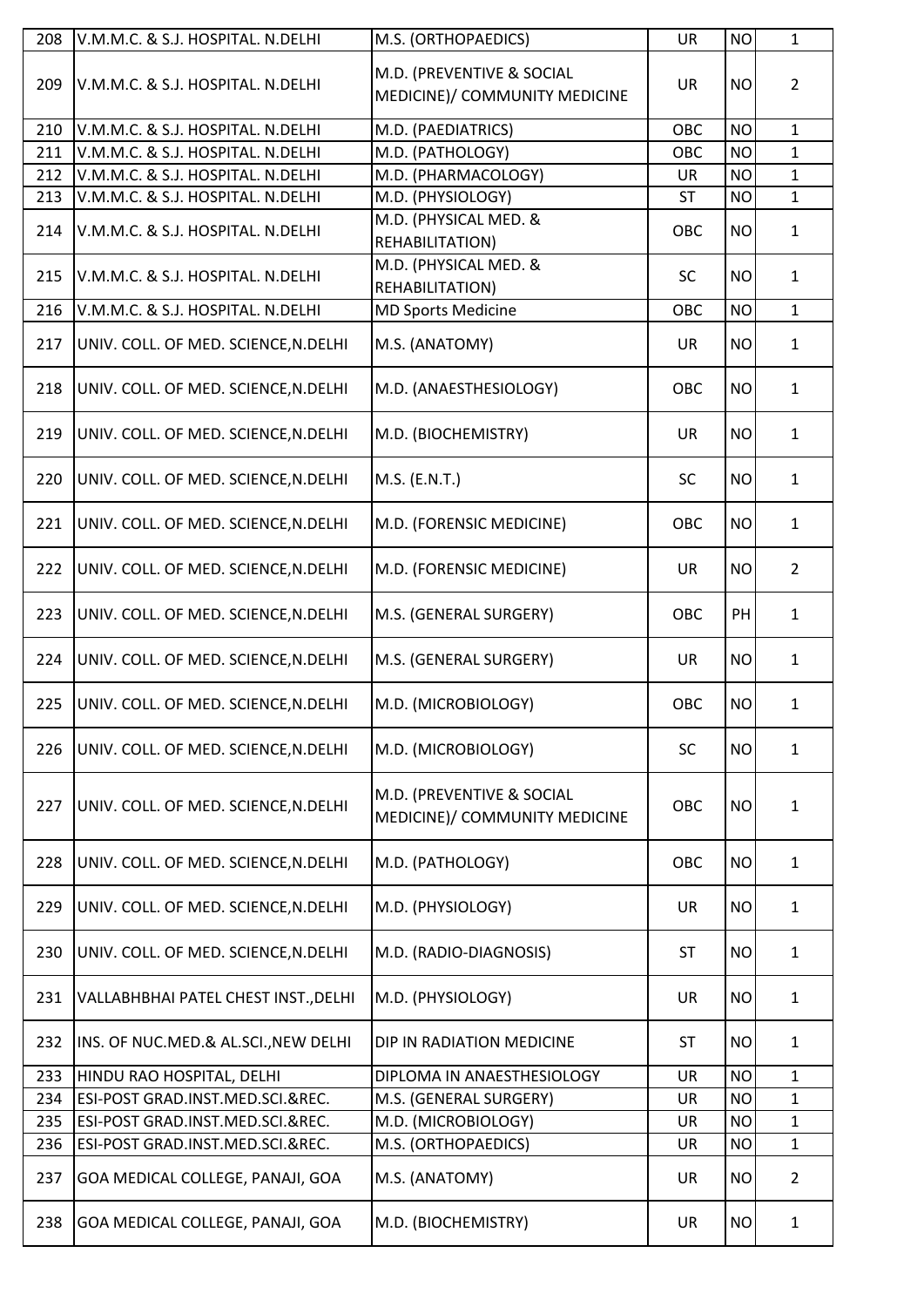| 239 | GOA MEDICAL COLLEGE, PANAJI, GOA | M.D. (BIOCHEMISTRY)                                        | <b>SC</b> | <b>NO</b> | $\mathbf{1}$   |
|-----|----------------------------------|------------------------------------------------------------|-----------|-----------|----------------|
| 240 | GOA MEDICAL COLLEGE, PANAJI, GOA | DIPLOMA IN ANAESTHESIOLOGY                                 | <b>UR</b> | <b>NO</b> | $\overline{2}$ |
| 241 | GOA MEDICAL COLLEGE, PANAJI, GOA | DIPLOMA IN CHILD HEALTH/<br><b>PAEDIATRICS</b>             | <b>UR</b> | <b>NO</b> | $\mathbf{1}$   |
| 242 | GOA MEDICAL COLLEGE, PANAJI, GOA | DIP. IN FORENSIC MEDICINE                                  | <b>SC</b> | <b>NO</b> | $\mathbf{1}$   |
| 243 | GOA MEDICAL COLLEGE, PANAJI, GOA | DIP. IN FORENSIC MEDICINE                                  | <b>ST</b> | <b>NO</b> | $\mathbf{1}$   |
| 244 | GOA MEDICAL COLLEGE, PANAJI, GOA | DIP.IN GYNAE. & OBST.                                      | <b>UR</b> | <b>NO</b> | $\overline{2}$ |
| 245 | GOA MEDICAL COLLEGE, PANAJI, GOA | DIP.IN MEDICAL RADIO-DIAGNOSIS                             | <b>UR</b> | <b>NO</b> | $\mathbf{1}$   |
| 246 | GOA MEDICAL COLLEGE, PANAJI, GOA | PSYCHOLOGICAL MEDICINE                                     | <b>UR</b> | <b>NO</b> | $\mathbf{1}$   |
| 247 | GOA MEDICAL COLLEGE, PANAJI, GOA | M.S. (E.N.T.)                                              | <b>UR</b> | <b>NO</b> | $\mathbf{1}$   |
| 248 | GOA MEDICAL COLLEGE, PANAJI, GOA | M.S. (E.N.T.)                                              | <b>SC</b> | <b>NO</b> | $\mathbf{1}$   |
| 249 | GOA MEDICAL COLLEGE, PANAJI, GOA | M.D. (FORENSIC MEDICINE)                                   | <b>UR</b> | <b>NO</b> | $\overline{2}$ |
| 250 | GOA MEDICAL COLLEGE, PANAJI, GOA | M.D. (MICROBIOLOGY)                                        | <b>UR</b> | <b>NO</b> | $\overline{2}$ |
| 251 | GOA MEDICAL COLLEGE, PANAJI, GOA | M.S. (OPHTHALMOLOGY)                                       | <b>UR</b> | <b>NO</b> | $\mathbf{1}$   |
| 252 | GOA MEDICAL COLLEGE, PANAJI, GOA | M.D. (PREVENTIVE & SOCIAL<br>MEDICINE)/ COMMUNITY MEDICINE | <b>UR</b> | PH        | 1              |
| 253 | GOA MEDICAL COLLEGE, PANAJI, GOA | M.D. (PHARMACOLOGY)                                        | <b>UR</b> | <b>NO</b> | 1              |
| 254 | GOA MEDICAL COLLEGE, PANAJI, GOA | M.D. (PHYSIOLOGY)                                          | <b>SC</b> | <b>NO</b> | $\mathbf{1}$   |
| 255 | GOA MEDICAL COLLEGE, PANAJI, GOA | M.D. (PHYSIOLOGY)                                          | ST        | <b>NO</b> | $\mathbf{1}$   |
| 256 | B.J. MEDICAL COLLEGE, AHMEDABAD  | M.S. (ANATOMY)                                             | <b>UR</b> | <b>NO</b> | $\overline{2}$ |
| 257 | B.J. MEDICAL COLLEGE, AHMEDABAD  | M.S. (ANATOMY)                                             | UR        | PH        | $\mathbf{1}$   |
| 258 | B.J. MEDICAL COLLEGE, AHMEDABAD  | M.D. (ANAESTHESIOLOGY)                                     | <b>UR</b> | <b>NO</b> | 4              |
| 259 | B.J. MEDICAL COLLEGE, AHMEDABAD  | M.D. (BIOCHEMISTRY)                                        | <b>SC</b> | <b>NO</b> | $\mathbf{1}$   |
| 260 | B.J. MEDICAL COLLEGE, AHMEDABAD  | <b>DIPLOMA IN</b><br>OPHTHALMOLOGY/DOMS                    | <b>UR</b> | <b>NO</b> | $\mathbf{1}$   |
| 261 | B.J. MEDICAL COLLEGE, AHMEDABAD  | <b>DIPLOMA IN</b><br>OPHTHALMOLOGY/DOMS                    | <b>SC</b> | <b>NO</b> | $\mathbf{1}$   |
| 262 | B.J. MEDICAL COLLEGE, AHMEDABAD  | <b>DIPLOMA IN</b><br>OPHTHALMOLOGY/DOMS                    | <b>ST</b> | <b>NO</b> | 1              |
| 263 | B.J. MEDICAL COLLEGE, AHMEDABAD  | M.D. IN EMERGENCY AND CRITICAL<br>CARE                     | <b>UR</b> | <b>NO</b> | $\mathbf{1}$   |
| 264 | B.J. MEDICAL COLLEGE, AHMEDABAD  | M.S. (E.N.T.)                                              | <b>UR</b> | <b>NO</b> | $\mathbf{1}$   |
| 265 | B.J. MEDICAL COLLEGE, AHMEDABAD  | M.D. (FORENSIC MEDICINE)                                   | <b>UR</b> | <b>NO</b> | $\overline{2}$ |
| 266 | B.J. MEDICAL COLLEGE, AHMEDABAD  | M.D. (GENERAL MEDICINE)                                    | UR        | <b>NO</b> | 3              |
| 267 | B.J. MEDICAL COLLEGE, AHMEDABAD  | M.S. (GENERAL SURGERY)                                     | UR        | <b>NO</b> | $\mathbf{1}$   |
| 268 | B.J. MEDICAL COLLEGE, AHMEDABAD  | M.S. (GENERAL SURGERY)                                     | <b>ST</b> | <b>NO</b> | $\mathbf{1}$   |
| 269 | B.J. MEDICAL COLLEGE, AHMEDABAD  | M.D. (MICROBIOLOGY)                                        | UR        | <b>NO</b> | 3              |
| 270 | B.J. MEDICAL COLLEGE, AHMEDABAD  | M.D. (MICROBIOLOGY)                                        | <b>SC</b> | <b>NO</b> | $\mathbf{1}$   |
| 271 | B.J. MEDICAL COLLEGE, AHMEDABAD  | M.D. (OBST. & GYNAE.)                                      | <b>ST</b> | <b>NO</b> | $\mathbf{1}$   |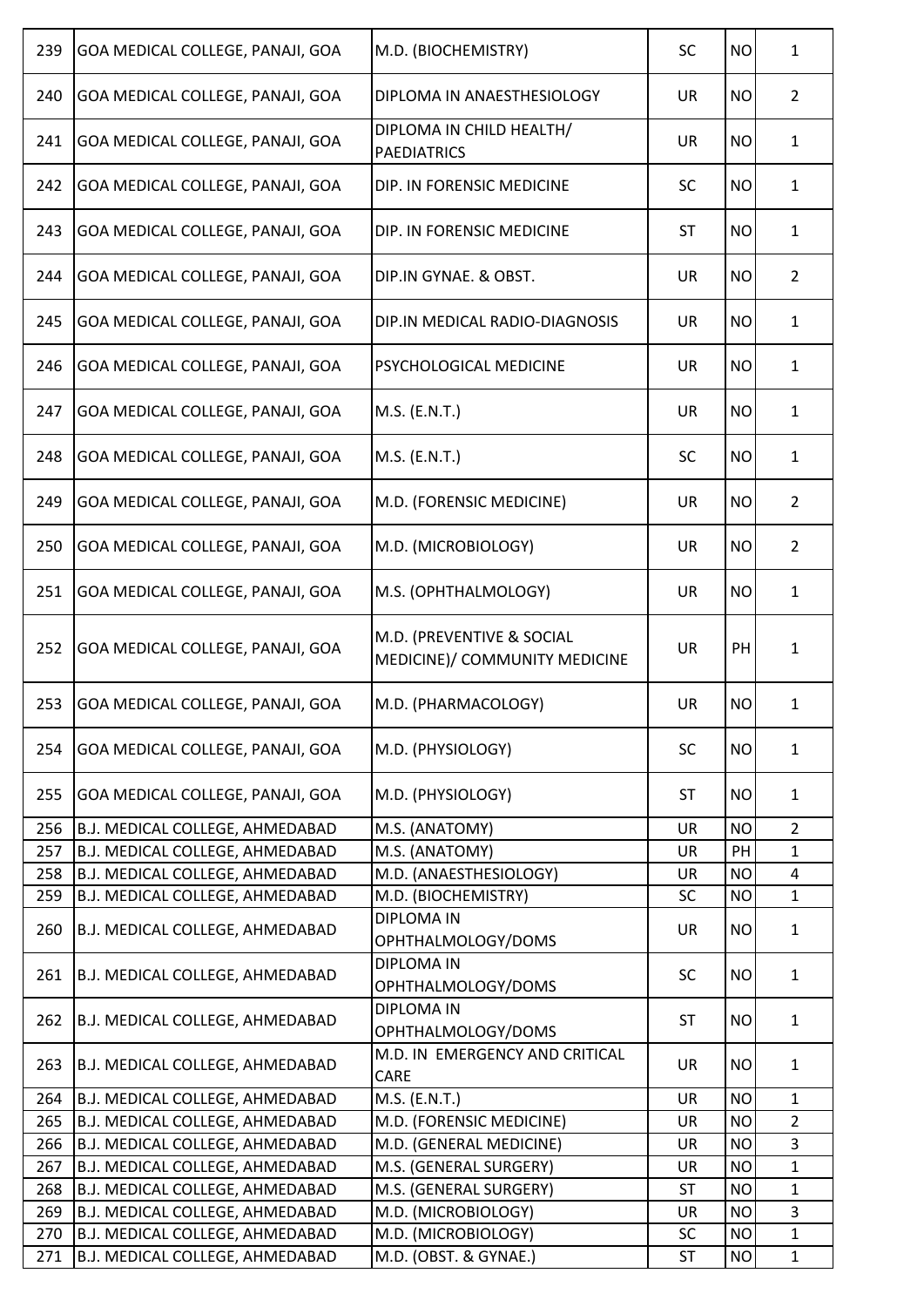| 272 | B.J. MEDICAL COLLEGE, AHMEDABAD                    | M.S. (OPHTHALMOLOGY)                                        | UR        | <b>NO</b> | $\mathbf{1}$   |
|-----|----------------------------------------------------|-------------------------------------------------------------|-----------|-----------|----------------|
| 273 | B.J. MEDICAL COLLEGE, AHMEDABAD                    | M.S. (OPHTHALMOLOGY)                                        | <b>SC</b> | <b>NO</b> | $\mathbf{1}$   |
| 274 | B.J. MEDICAL COLLEGE, AHMEDABAD                    | M.S. (ORTHOPAEDICS)                                         | <b>ST</b> | <b>NO</b> | $\mathbf{1}$   |
| 275 | B.J. MEDICAL COLLEGE, AHMEDABAD                    | M.D. (PREVENTIVE & SOCIAL<br>MEDICINE)/ COMMUNITY MEDICINE  | <b>UR</b> | <b>NO</b> | $\overline{2}$ |
| 276 | B.J. MEDICAL COLLEGE, AHMEDABAD                    | M.D. (PREVENTIVE & SOCIAL<br>MEDICINE)/ COMMUNITY MEDICINE  | <b>SC</b> | <b>NO</b> | $\mathbf{1}$   |
| 277 | B.J. MEDICAL COLLEGE, AHMEDABAD                    | M.D. (PREVENTIVE & SOCIAL<br>MEDICINE)/ COMMUNITY MEDICINE  | <b>ST</b> | <b>NO</b> | 1              |
| 278 | B.J. MEDICAL COLLEGE, AHMEDABAD                    | M.D. (PAEDIATRICS)                                          | <b>SC</b> | <b>NO</b> | $\mathbf{1}$   |
| 279 | B.J. MEDICAL COLLEGE, AHMEDABAD                    | M.D. (PATHOLOGY)                                            | <b>UR</b> | <b>NO</b> | $\overline{2}$ |
| 280 | B.J. MEDICAL COLLEGE, AHMEDABAD                    | M.D. (PATHOLOGY)                                            | <b>ST</b> | <b>NO</b> | $\mathbf{1}$   |
| 281 | B.J. MEDICAL COLLEGE, AHMEDABAD                    | M.D. (PHARMACOLOGY)                                         | <b>UR</b> | <b>NO</b> | $\overline{2}$ |
| 282 | B.J. MEDICAL COLLEGE, AHMEDABAD                    | M.D. (PHYSIOLOGY)                                           | <b>UR</b> | <b>NO</b> | $\overline{4}$ |
| 283 | B.J. MEDICAL COLLEGE, AHMEDABAD                    | M.D. (PHYSIOLOGY)                                           | <b>SC</b> | <b>NO</b> | $\mathbf{1}$   |
| 284 | B.J. MEDICAL COLLEGE, AHMEDABAD                    | M.D. (PSYCHIATRY)                                           | <b>UR</b> | <b>NO</b> | $\mathbf{1}$   |
| 285 | B.J. MEDICAL COLLEGE, AHMEDABAD                    | M.D. (RADIO-DIAGNOSIS)                                      | UR        | <b>NO</b> | $\mathbf{1}$   |
| 286 | B.J. MEDICAL COLLEGE, AHMEDABAD                    | M.D. (RADIO-THERAPY)                                        | <b>UR</b> | <b>NO</b> | $\mathbf{1}$   |
| 287 | B.J. MEDICAL COLLEGE, AHMEDABAD                    | M.D. IN TRANSFUSION MEDICINE/<br>IMMUNO-HAEMATOLOGY & BLOOD | <b>UR</b> | <b>NO</b> | 1              |
| 288 | GOVERNMENT MEDICAL COLLEGE,<br><b>SURAT</b>        | <b>TRANSFUSION</b><br>M.S. (ANATOMY)                        | <b>UR</b> | <b>NO</b> | 3              |
| 289 | GOVERNMENT MEDICAL COLLEGE,<br><b>SURAT</b>        | M.D. (ANAESTHESIOLOGY)                                      | <b>UR</b> | <b>NO</b> | $\overline{2}$ |
| 290 | GOVERNMENT MEDICAL COLLEGE,<br><b>SURAT</b>        | M.D. (ANAESTHESIOLOGY)                                      | <b>SC</b> | <b>NO</b> | $\mathbf{1}$   |
| 291 | GOVERNMENT MEDICAL COLLEGE,<br><b>SURAT</b>        | M.D. (BIOCHEMISTRY)                                         | <b>UR</b> | <b>NO</b> | 1              |
| 292 | <b>GOVERNMENT MEDICAL COLLEGE,</b><br><b>SURAT</b> | DIP.IN GYNAE. & OBST.                                       | <b>SC</b> | <b>NO</b> | $\mathbf{1}$   |
| 293 | GOVERNMENT MEDICAL COLLEGE,<br><b>SURAT</b>        | DIP.IN GYNAE. & OBST.                                       | ST        | <b>NO</b> | $\mathbf{1}$   |
| 294 | GOVERNMENT MEDICAL COLLEGE,<br><b>SURAT</b>        | DIPLOMA IN OTO-RHINO-<br>LARYNGOLOGY                        | <b>UR</b> | <b>NO</b> | $\mathbf{1}$   |
| 295 | GOVERNMENT MEDICAL COLLEGE,<br><b>SURAT</b>        | M.S. (E.N.T.)                                               | <b>UR</b> | PH        | $\mathbf{1}$   |
| 296 | GOVERNMENT MEDICAL COLLEGE,<br><b>SURAT</b>        | M.D. (FORENSIC MEDICINE)                                    | UR        | <b>NO</b> | $\mathbf{1}$   |
| 297 | GOVERNMENT MEDICAL COLLEGE,<br><b>SURAT</b>        | M.S. (OPHTHALMOLOGY)                                        | <b>ST</b> | <b>NO</b> | $\mathbf{1}$   |
| 298 | GOVERNMENT MEDICAL COLLEGE,<br><b>SURAT</b>        | M.S. (ORTHOPAEDICS)                                         | <b>UR</b> | <b>NO</b> | $\mathbf{1}$   |
| 299 | GOVERNMENT MEDICAL COLLEGE,<br><b>SURAT</b>        | M.D. (PREVENTIVE & SOCIAL<br>MEDICINE)/ COMMUNITY MEDICINE  | <b>UR</b> | <b>NO</b> | 3              |
| 300 | GOVERNMENT MEDICAL COLLEGE,<br><b>SURAT</b>        | M.D. (PREVENTIVE & SOCIAL<br>MEDICINE)/ COMMUNITY MEDICINE  | <b>SC</b> | <b>NO</b> | $\mathbf{1}$   |
| 301 | GOVERNMENT MEDICAL COLLEGE,<br><b>SURAT</b>        | M.D. (PATHOLOGY)                                            | UR        | <b>NO</b> | $\overline{2}$ |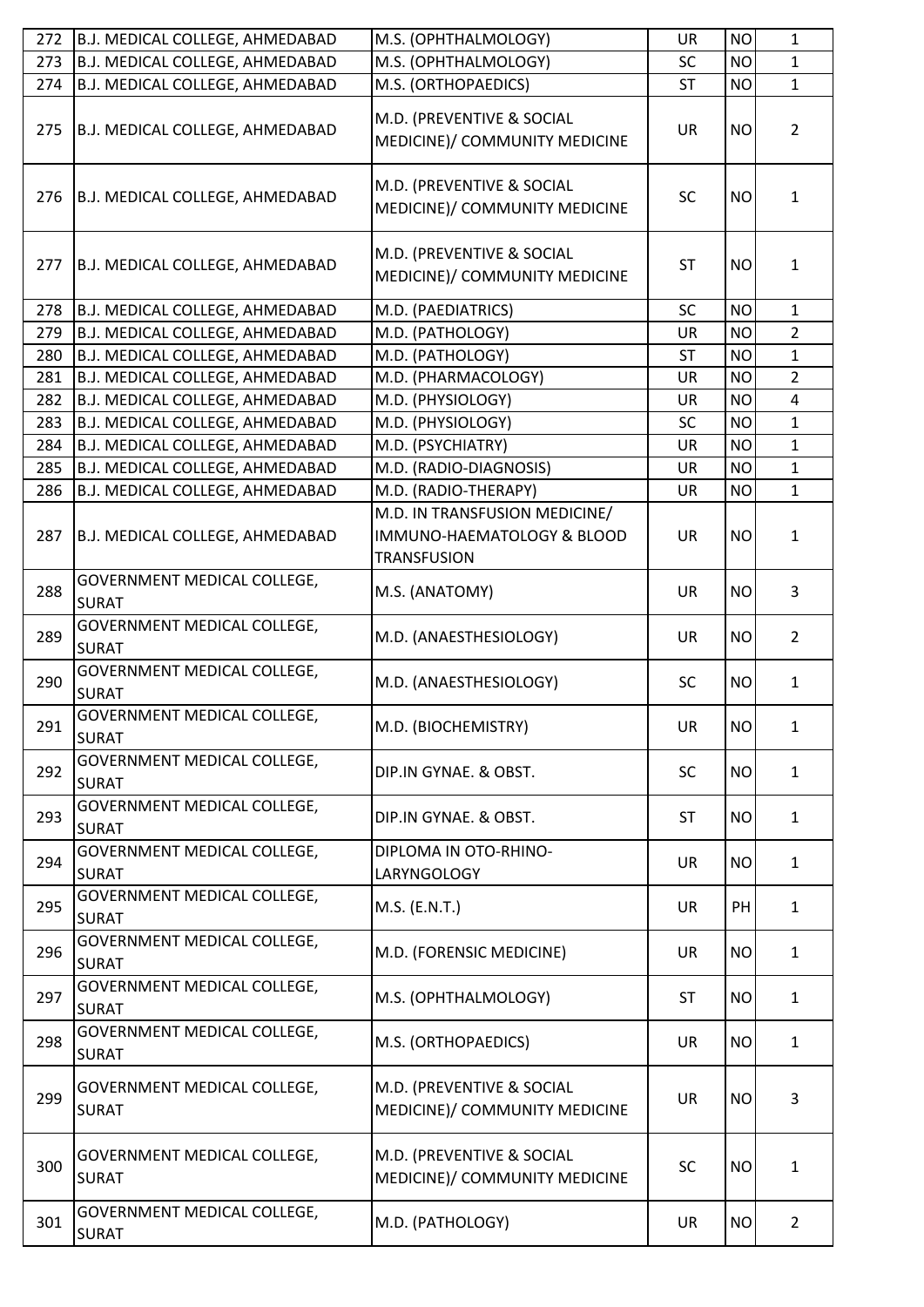| 302 | GOVERNMENT MEDICAL COLLEGE,<br><b>SURAT</b> | M.D. (PATHOLOGY)                                                                  | <b>SC</b> | <b>NO</b> | $\mathbf{1}$   |
|-----|---------------------------------------------|-----------------------------------------------------------------------------------|-----------|-----------|----------------|
| 303 | GOVERNMENT MEDICAL COLLEGE,<br><b>SURAT</b> | M.D. (PHARMACOLOGY)                                                               | <b>UR</b> | <b>NO</b> | $\mathbf{1}$   |
| 304 | GOVERNMENT MEDICAL COLLEGE,<br><b>SURAT</b> | M.D. (PHARMACOLOGY)                                                               | <b>SC</b> | <b>NO</b> | $\mathbf{1}$   |
| 305 | GOVERNMENT MEDICAL COLLEGE,<br><b>SURAT</b> | M.D. (PHYSIOLOGY)                                                                 | <b>UR</b> | <b>NO</b> | 3              |
| 306 | GOVERNMENT MEDICAL COLLEGE,<br><b>SURAT</b> | M.D. (PSYCHIATRY)                                                                 | <b>UR</b> | <b>NO</b> | $\mathbf{1}$   |
| 307 | GOVERNMENT MEDICAL COLLEGE,<br><b>SURAT</b> | M.D. (RADIO-DIAGNOSIS)                                                            | <b>UR</b> | <b>NO</b> | $\mathbf{1}$   |
| 308 | GOVERNMENT MEDICAL COLLEGE,<br><b>SURAT</b> | M.D. IN TRANSFUSION MEDICINE/<br>IMMUNO-HAEMATOLOGY & BLOOD<br><b>TRANSFUSION</b> | <b>UR</b> | <b>NO</b> | 1              |
| 309 | GOVERNMENT MEDICAL COLL., BARODA            | M.S. (ANATOMY)                                                                    | <b>UR</b> | <b>NO</b> | $\overline{2}$ |
| 310 | GOVERNMENT MEDICAL COLL., BARODA            | M.D. (ANAESTHESIOLOGY)                                                            | <b>UR</b> | <b>NO</b> | $\overline{2}$ |
| 311 | GOVERNMENT MEDICAL COLL., BARODA            | DIPLOMA IN CHILD HEALTH/<br><b>PAEDIATRICS</b>                                    | <b>UR</b> | <b>NO</b> | $\mathbf{1}$   |
| 312 | GOVERNMENT MEDICAL COLL., BARODA            | DIPLOMA IN CLINICAL PATHOLOGY                                                     | <b>UR</b> | <b>NO</b> | $\mathbf{1}$   |
| 313 | GOVERNMENT MEDICAL COLL., BARODA            | DIPLOMA IN PUBLIC HEALTH                                                          | <b>UR</b> | <b>NO</b> | $\mathbf{1}$   |
| 314 | GOVERNMENT MEDICAL COLL., BARODA            | M.D. (FORENSIC MEDICINE)                                                          | <b>UR</b> | <b>NO</b> | $\mathbf{1}$   |
| 315 | GOVERNMENT MEDICAL COLL., BARODA            | M.D. (GENERAL MEDICINE)                                                           | <b>UR</b> | <b>NO</b> | $\overline{2}$ |
| 316 | GOVERNMENT MEDICAL COLL., BARODA            | M.S. (GENERAL SURGERY)                                                            | <b>SC</b> | <b>NO</b> | $\mathbf{1}$   |
| 317 | GOVERNMENT MEDICAL COLL., BARODA            | M.D. (MICROBIOLOGY)                                                               | <b>ST</b> | <b>NO</b> | $\mathbf{1}$   |
| 318 | GOVERNMENT MEDICAL COLL., BARODA            | M.S. (OPHTHALMOLOGY)                                                              | <b>SC</b> | PH        | $\mathbf{1}$   |
| 319 | GOVERNMENT MEDICAL COLL., BARODA            | M.S. (ORTHOPAEDICS)                                                               | <b>UR</b> | <b>NO</b> | $\mathbf{1}$   |
| 320 | GOVERNMENT MEDICAL COLL., BARODA            | M.D. (PREVENTIVE & SOCIAL<br>MEDICINE)/ COMMUNITY MEDICINE                        | <b>UR</b> | <b>NO</b> | $\mathbf{1}$   |
| 321 | GOVERNMENT MEDICAL COLL., BARODA            | M.D. (PAEDIATRICS)                                                                | <b>ST</b> | <b>NO</b> | $\mathbf{1}$   |
| 322 | GOVERNMENT MEDICAL COLL., BARODA            | M.D. (PATHOLOGY)                                                                  | <b>UR</b> | <b>NO</b> | $\overline{2}$ |
| 323 | GOVERNMENT MEDICAL COLL., BARODA            | M.D. (PHYSIOLOGY)                                                                 | <b>UR</b> | <b>NO</b> | $\mathbf{1}$   |
| 324 | GOVERNMENT MEDICAL COLL., BARODA            | M.D. IN TRANSFUSION MEDICINE/<br>IMMUNO-HAEMATOLOGY & BLOOD<br><b>TRANSFUSION</b> | <b>UR</b> | <b>NO</b> | $\mathbf{1}$   |
| 325 | SHRI M.P. SHAH MED. COLL., JAMNAGAR         | M.S. (ANATOMY)                                                                    | <b>SC</b> | <b>NO</b> | $\mathbf{1}$   |
| 326 | SHRI M.P. SHAH MED. COLL., JAMNAGAR         | M.S. (ANATOMY)                                                                    | <b>ST</b> | <b>NO</b> | $\mathbf{1}$   |
| 327 | SHRI M.P. SHAH MED. COLL., JAMNAGAR         | DIPLOMA IN CHILD HEALTH/<br><b>PAEDIATRICS</b>                                    | <b>SC</b> | PH        | $\mathbf{1}$   |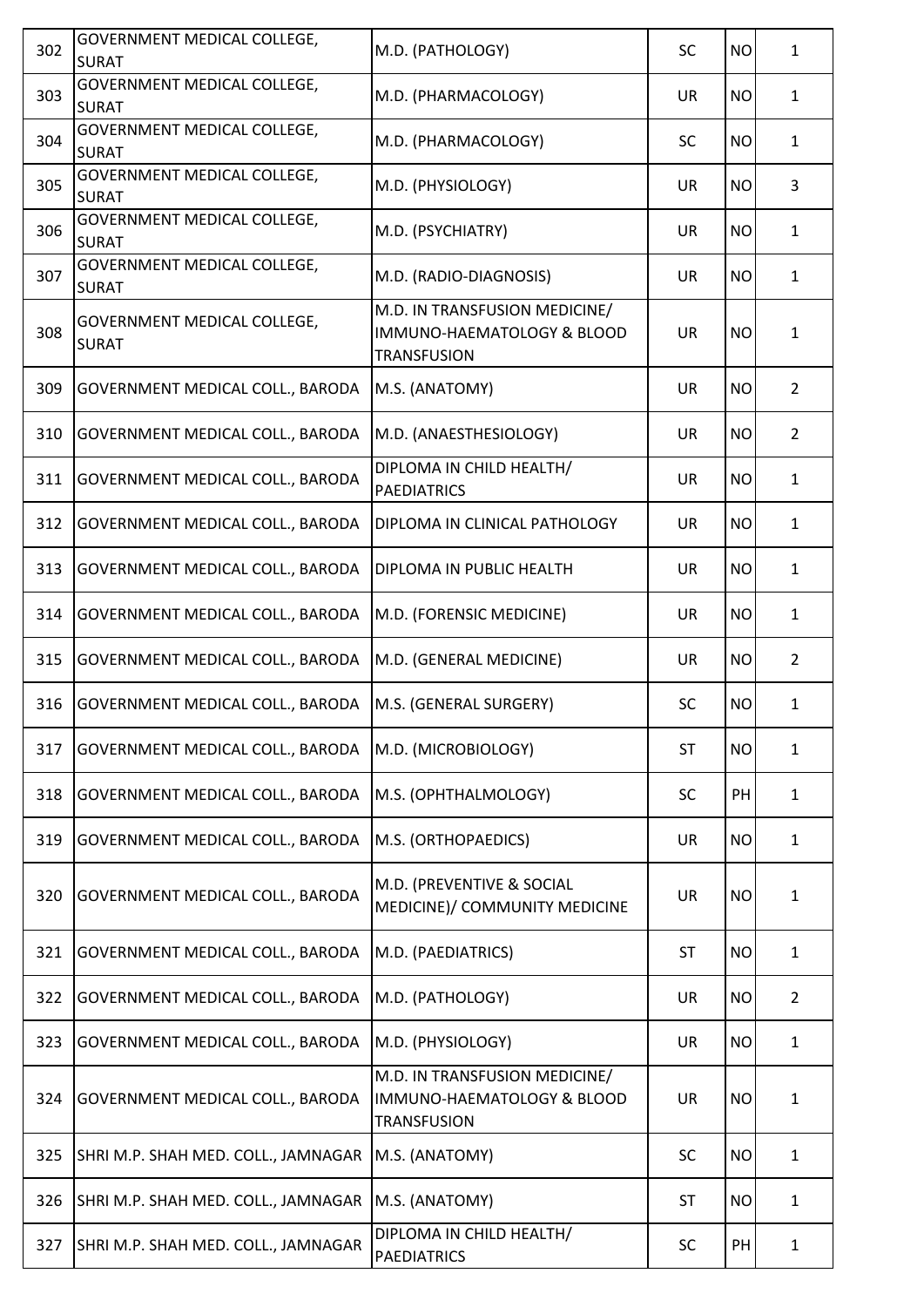| 328 | SHRI M.P. SHAH MED. COLL., JAMNAGAR                       | DIP.IN GYNAE. & OBST.                                                                     | <b>UR</b> | <b>NO</b> | $\mathbf{1}$   |
|-----|-----------------------------------------------------------|-------------------------------------------------------------------------------------------|-----------|-----------|----------------|
| 329 | SHRI M.P. SHAH MED. COLL., JAMNAGAR                       | DIP.IN GYNAE. & OBST.                                                                     | <b>ST</b> | PH        | $\mathbf{1}$   |
| 330 | SHRI M.P. SHAH MED. COLL., JAMNAGAR                       | DIP. IN T.B. & CHEST DISEASES                                                             | <b>UR</b> | <b>NO</b> | $\mathbf{1}$   |
| 331 | SHRI M.P. SHAH MED. COLL., JAMNAGAR                       | M.D. (FORENSIC MEDICINE)                                                                  | <b>UR</b> | <b>NO</b> | $\mathbf{1}$   |
| 332 | SHRI M.P. SHAH MED. COLL., JAMNAGAR                       | M.D. (GENERAL MEDICINE)                                                                   | <b>UR</b> | <b>NO</b> | $\mathbf{1}$   |
| 333 | SHRI M.P. SHAH MED. COLL., JAMNAGAR                       | M.D. (GENERAL MEDICINE)                                                                   | <b>UR</b> | PH        | $\mathbf{1}$   |
| 334 | SHRI M.P. SHAH MED. COLL., JAMNAGAR                       | M.S. (GENERAL SURGERY)                                                                    | <b>SC</b> | <b>NO</b> | $\mathbf{1}$   |
| 335 | SHRI M.P. SHAH MED. COLL., JAMNAGAR                       | M.S. (GENERAL SURGERY)                                                                    | <b>ST</b> | <b>NO</b> | $\mathbf{1}$   |
| 336 | SHRI M.P. SHAH MED. COLL., JAMNAGAR                       | M.D. (MICROBIOLOGY)                                                                       | UR        | <b>NO</b> | $\overline{2}$ |
| 337 | SHRI M.P. SHAH MED. COLL., JAMNAGAR                       | M.D. (OBST. & GYNAE.)                                                                     | <b>UR</b> | <b>NO</b> | $\overline{2}$ |
| 338 | SHRI M.P. SHAH MED. COLL., JAMNAGAR                       | M.S. (OPHTHALMOLOGY)                                                                      | ST        | <b>NO</b> | $\mathbf{1}$   |
| 339 | SHRI M.P. SHAH MED. COLL., JAMNAGAR                       | M.D. (PREVENTIVE & SOCIAL<br>MEDICINE)/ COMMUNITY MEDICINE                                | <b>UR</b> | <b>NO</b> | $\overline{2}$ |
| 340 | SHRI M.P. SHAH MED. COLL., JAMNAGAR                       | M.D. (PATHOLOGY)                                                                          | <b>UR</b> | <b>NO</b> | $\mathbf{1}$   |
| 341 | SHRI M.P. SHAH MED. COLL., JAMNAGAR                       | M.D. (PHARMACOLOGY)                                                                       | <b>UR</b> | <b>NO</b> | $\mathbf{1}$   |
| 342 | SHRI M.P. SHAH MED. COLL., JAMNAGAR                       | M.D. (PHARMACOLOGY)                                                                       | <b>SC</b> | <b>NO</b> | $\mathbf{1}$   |
| 343 | SHRI M.P. SHAH MED. COLL., JAMNAGAR   M.D. (PHARMACOLOGY) |                                                                                           | <b>ST</b> | <b>NO</b> | 1              |
| 344 | SHRI M.P. SHAH MED. COLL., JAMNAGAR                       | M.D. (PHYSIOLOGY)                                                                         | <b>UR</b> | <b>NO</b> | $\mathbf{1}$   |
| 345 | SHRI M.P. SHAH MED. COLL., JAMNAGAR                       | M.D. (TUBERCULOSIS & RESP.<br>DISEASES)/ PULMONARY MEDICINE                               | <b>UR</b> | PH        | $\mathbf{1}$   |
| 346 | Pt.DEENDAYAL UPAD.MED.COLL, RAJKOT                        | M.S. (ANATOMY)                                                                            | <b>UR</b> | <b>NO</b> | $\mathbf{1}$   |
| 347 | Pt.DEENDAYAL UPAD.MED.COLL, RAJKOT                        | M.S. (ANATOMY)                                                                            | <b>SC</b> | <b>NO</b> | $\mathbf{1}$   |
| 348 | Pt.DEENDAYAL UPAD.MED.COLL, RAJKOT                        | DIPLOMA IN CHILD HEALTH/<br><b>PAEDIATRICS</b>                                            | <b>ST</b> | <b>NO</b> | $\mathbf{1}$   |
| 349 | Pt.DEENDAYAL UPAD.MED.COLL, RAJKOT                        | DIP.IN GYNAE. & OBST.                                                                     | <b>UR</b> | <b>NO</b> | $\mathbf{1}$   |
| 350 | Pt.DEENDAYAL UPAD.MED.COLL, RAJKOT                        | DIPLOMA IN ORTHOPAEDICS                                                                   | <b>UR</b> | <b>NO</b> | $\mathbf{1}$   |
| 351 | Pt.DEENDAYAL UPAD.MED.COLL, RAJKOT                        | MD (DERM., VENE. & LEPROSY)/<br>(DERMATOLOGY)/(SKIN & VENEREAL<br>DISEASES)/(VENEREOLOGY) | <b>UR</b> | <b>NO</b> | $\overline{2}$ |
| 352 | Pt.DEENDAYAL UPAD.MED.COLL, RAJKOT                        | M.S. (E.N.T.)                                                                             | <b>UR</b> | <b>NO</b> | $\mathbf{1}$   |
| 353 | Pt.DEENDAYAL UPAD.MED.COLL, RAJKOT                        | M.D. (FORENSIC MEDICINE)                                                                  | UR        | <b>NO</b> | $\overline{2}$ |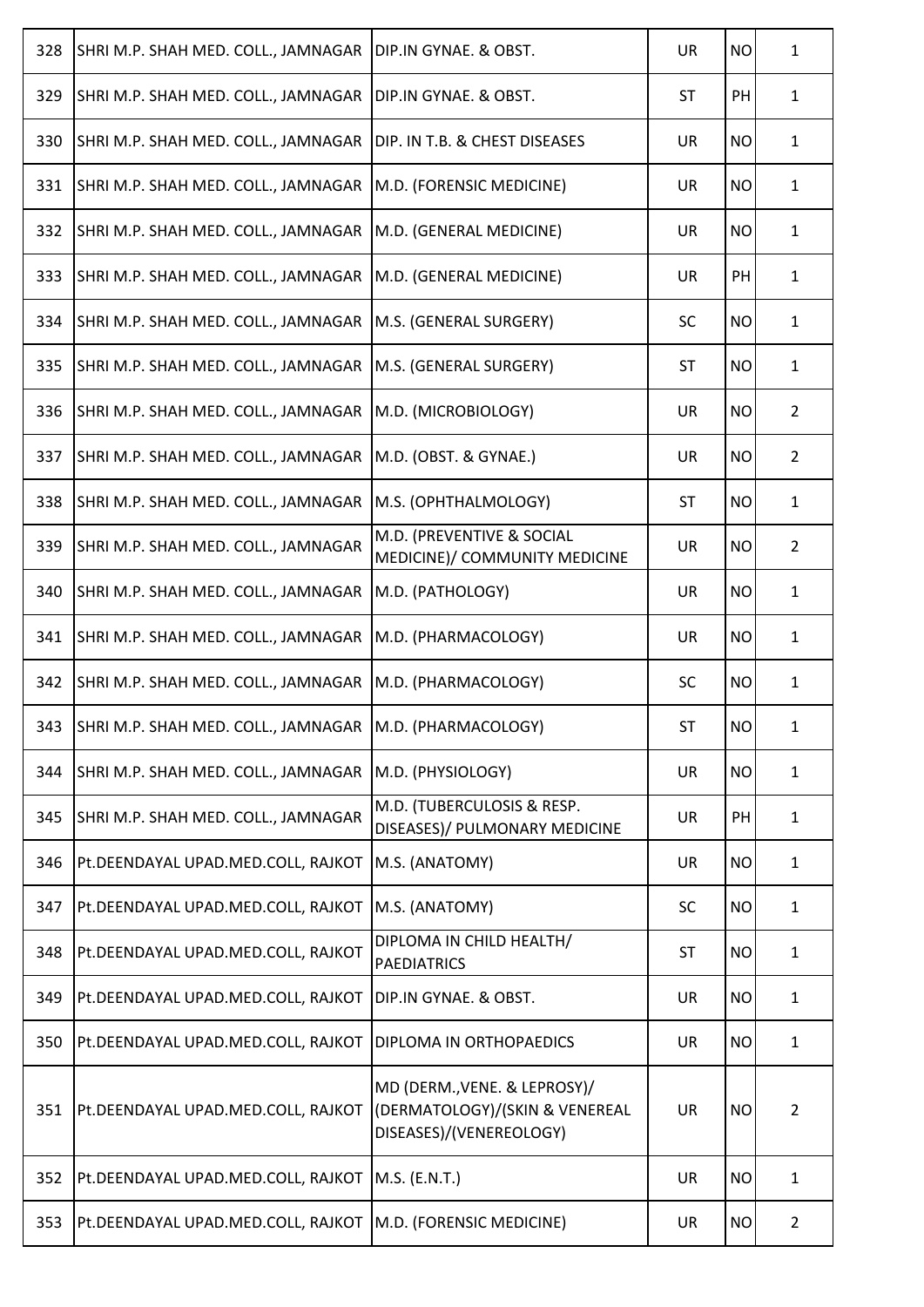| 355<br>M.S. (OPHTHALMOLOGY)<br><b>UR</b><br><b>NO</b><br>Pt.DEENDAYAL UPAD.MED.COLL, RAJKOT<br>$\mathbf{1}$<br>M.D. (PREVENTIVE & SOCIAL<br>356<br>Pt.DEENDAYAL UPAD.MED.COLL, RAJKOT<br><b>UR</b><br><b>NO</b><br>$\overline{2}$<br>MEDICINE)/ COMMUNITY MEDICINE<br>357<br><b>UR</b><br><b>NO</b><br>$\overline{2}$<br>Pt.DEENDAYAL UPAD.MED.COLL, RAJKOT<br>M.D. (PATHOLOGY)<br>358<br>M.D. (PHARMACOLOGY)<br><b>UR</b><br><b>NO</b><br>Pt.DEENDAYAL UPAD.MED.COLL, RAJKOT<br>$\mathbf{1}$<br>359<br>M.D. (PHYSIOLOGY)<br><b>SC</b><br>Pt.DEENDAYAL UPAD.MED.COLL, RAJKOT<br><b>NO</b><br>$\mathbf{1}$<br>$\overline{2}$<br>360<br>GOVT. MED. COLLEGE, BHAVNAGAR<br>M.S. (ANATOMY)<br><b>UR</b><br><b>NO</b><br>$\overline{2}$<br>361<br>GOVT. MED. COLLEGE, BHAVNAGAR<br>M.D. (ANAESTHESIOLOGY)<br><b>NO</b><br><b>UR</b><br>GOVT. MED. COLLEGE, BHAVNAGAR<br>DIPLOMA IN ANAESTHESIOLOGY<br>362<br><b>NO</b><br>$\mathbf{1}$<br><b>SC</b><br>$\mathbf{1}$<br>363<br>GOVT. MED. COLLEGE, BHAVNAGAR<br>DIP. IN COMMUNITY MEDICINE<br><b>UR</b><br><b>NO</b><br>364<br>GOVT. MED. COLLEGE, BHAVNAGAR<br><b>UR</b><br><b>NO</b><br>DIPLOMA IN CLINICAL PATHOLOGY<br>$\mathbf{1}$<br>GOVT. MED. COLLEGE, BHAVNAGAR<br>$\mathbf{1}$<br>365<br>PSYCHOLOGICAL MEDICINE<br><b>NO</b><br><b>UR</b><br>GOVT. MED. COLLEGE, BHAVNAGAR<br>$\mathbf{1}$<br>366<br>M.S. (E.N.T.)<br><b>UR</b><br><b>NO</b><br>$\mathbf 1$<br><b>GOVT. MED. COLLEGE, BHAVNAGAR</b><br>M.D. (FORENSIC MEDICINE)<br><b>NO</b><br>367<br><b>UR</b><br>368<br>GOVT. MED. COLLEGE, BHAVNAGAR<br>M.D. (FORENSIC MEDICINE)<br>$\mathbf{1}$<br><b>ST</b><br><b>NO</b><br><b>NO</b><br>$\mathbf{1}$<br>369<br>GOVT. MED. COLLEGE, BHAVNAGAR<br>M.S. (GENERAL SURGERY)<br><b>UR</b><br>M.S. (OPHTHALMOLOGY)<br>370<br>GOVT. MED. COLLEGE, BHAVNAGAR<br><b>NO</b><br>$\mathbf{1}$<br>UR<br>M.D. (PREVENTIVE & SOCIAL<br>371<br>GOVT. MED. COLLEGE, BHAVNAGAR<br><b>UR</b><br><b>NO</b><br>$\mathbf{1}$<br>MEDICINE)/ COMMUNITY MEDICINE<br><b>NO</b><br>$\mathbf{1}$<br>372<br>GOVT. MED. COLLEGE, BHAVNAGAR<br>M.D. (PATHOLOGY)<br><b>UR</b><br>373<br><b>GOVT. MED. COLLEGE, BHAVNAGAR</b><br>$\mathbf 1$<br>M.D. (PATHOLOGY)<br>PH<br>UR<br><b>NO</b><br>$\mathbf{1}$<br>374<br>M.D. (PATHOLOGY)<br><b>ST</b><br>GOVT. MED. COLLEGE, BHAVNAGAR<br><b>NO</b><br>375<br>GOVT. MED. COLLEGE, BHAVNAGAR<br>M.D. (PHARMACOLOGY)<br>UR<br>$\overline{2}$<br>$\mathbf{1}$<br>376<br>GOVT. MED. COLLEGE, BHAVNAGAR<br>M.D. (PHYSIOLOGY)<br><b>UR</b><br><b>NO</b><br>377<br><b>SC</b><br><b>NO</b><br>$\mathbf{1}$<br>INDRA GANDHI MED. COLL., SHIMLA<br>M.S. (ANATOMY)<br>INDRA GANDHI MED. COLL., SHIMLA<br>M.D. (ANAESTHESIOLOGY)<br>$\mathbf{1}$<br>378<br><b>UR</b><br>PH<br>$\mathbf{1}$<br><b>NO</b><br>379<br>INDRA GANDHI MED. COLL., SHIMLA<br>M.S. (E.N.T.)<br><b>UR</b><br>M.S. (E.N.T.)<br>SC<br>380<br>INDRA GANDHI MED. COLL., SHIMLA<br><b>NO</b><br>$\mathbf{1}$<br>381<br>M.D. (GENERAL MEDICINE)<br>$\mathbf{1}$<br>INDRA GANDHI MED. COLL., SHIMLA<br><b>NO</b><br>UR<br>382<br><b>SC</b><br>INDRA GANDHI MED. COLL., SHIMLA<br>M.D. (GENERAL MEDICINE)<br><b>NO</b><br>$\mathbf{1}$<br>$\overline{3}$<br>383<br>INDRA GANDHI MED. COLL., SHIMLA<br>M.S. (GENERAL SURGERY)<br><b>UR</b><br><b>NO</b><br><b>NO</b><br>$\mathbf{1}$<br>384<br>INDRA GANDHI MED. COLL., SHIMLA<br>M.S. (GENERAL SURGERY)<br><b>SC</b><br>385<br>INDRA GANDHI MED. COLL., SHIMLA<br>M.D. (MICROBIOLOGY)<br>$2^{\circ}$<br>UR<br><b>NO</b><br>$\mathbf{1}$<br>386<br>INDRA GANDHI MED. COLL., SHIMLA<br>M.S. (OPHTHALMOLOGY)<br><b>NO</b><br>UR<br>M.D. (PREVENTIVE & SOCIAL<br>387<br><b>UR</b><br>INDRA GANDHI MED. COLL., SHIMLA<br><b>NO</b><br>$\mathbf{1}$<br>MEDICINE)/ COMMUNITY MEDICINE<br>388<br>INDRA GANDHI MED. COLL., SHIMLA<br><b>UR</b><br>$\overline{2}$<br>M.D. (PAEDIATRICS)<br><b>NO</b><br>$\mathbf 1$<br>389<br><b>UR</b><br><b>NO</b><br>INDRA GANDHI MED. COLL., SHIMLA<br>M.D. (PATHOLOGY)<br>390<br>INDRA GANDHI MED. COLL., SHIMLA<br>M.D. (PHARMACOLOGY)<br><b>ST</b><br>$\mathbf{1}$<br><b>NO</b><br>$\mathbf{1}$<br>391<br>INDRA GANDHI MED. COLL., SHIMLA<br>M.D. (PHYSIOLOGY)<br><b>NO</b><br>UR<br>392<br>M.D. (PSYCHIATRY)<br>INDRA GANDHI MED. COLL., SHIMLA<br>UR<br><b>NO</b><br>$\mathbf{1}$<br>393<br>INDRA GANDHI MED. COLL., SHIMLA<br>M.D. (RADIO-DIAGNOSIS)<br><b>NO</b><br>$\mathbf{1}$<br><b>UR</b><br>394<br>INDRA GANDHI MED. COLL., SHIMLA<br>M.D. (RADIO-THERAPY)<br><b>NO</b><br>$\mathbf{1}$<br>UR | 354 | Pt.DEENDAYAL UPAD.MED.COLL, RAJKOT | M.D. (MICROBIOLOGY) | <b>UR</b> | <b>NO</b> | $\overline{2}$ |
|-----------------------------------------------------------------------------------------------------------------------------------------------------------------------------------------------------------------------------------------------------------------------------------------------------------------------------------------------------------------------------------------------------------------------------------------------------------------------------------------------------------------------------------------------------------------------------------------------------------------------------------------------------------------------------------------------------------------------------------------------------------------------------------------------------------------------------------------------------------------------------------------------------------------------------------------------------------------------------------------------------------------------------------------------------------------------------------------------------------------------------------------------------------------------------------------------------------------------------------------------------------------------------------------------------------------------------------------------------------------------------------------------------------------------------------------------------------------------------------------------------------------------------------------------------------------------------------------------------------------------------------------------------------------------------------------------------------------------------------------------------------------------------------------------------------------------------------------------------------------------------------------------------------------------------------------------------------------------------------------------------------------------------------------------------------------------------------------------------------------------------------------------------------------------------------------------------------------------------------------------------------------------------------------------------------------------------------------------------------------------------------------------------------------------------------------------------------------------------------------------------------------------------------------------------------------------------------------------------------------------------------------------------------------------------------------------------------------------------------------------------------------------------------------------------------------------------------------------------------------------------------------------------------------------------------------------------------------------------------------------------------------------------------------------------------------------------------------------------------------------------------------------------------------------------------------------------------------------------------------------------------------------------------------------------------------------------------------------------------------------------------------------------------------------------------------------------------------------------------------------------------------------------------------------------------------------------------------------------------------------------------------------------------------------------------------------------------------------------------------------------------------------------------------------------------------------------------------------------------------------------------------------------------------------------------------------------------------------------------------------------------------------------------------------------------------------------------------------------------------------------------------------------------------------------------------------------------------------------------------------------------------------------------------------------------------------------------------------------------------------------------------------------------------------------------------------------------------------------------------------------------|-----|------------------------------------|---------------------|-----------|-----------|----------------|
|                                                                                                                                                                                                                                                                                                                                                                                                                                                                                                                                                                                                                                                                                                                                                                                                                                                                                                                                                                                                                                                                                                                                                                                                                                                                                                                                                                                                                                                                                                                                                                                                                                                                                                                                                                                                                                                                                                                                                                                                                                                                                                                                                                                                                                                                                                                                                                                                                                                                                                                                                                                                                                                                                                                                                                                                                                                                                                                                                                                                                                                                                                                                                                                                                                                                                                                                                                                                                                                                                                                                                                                                                                                                                                                                                                                                                                                                                                                                                                                                                                                                                                                                                                                                                                                                                                                                                                                                                                                                                                           |     |                                    |                     |           |           |                |
|                                                                                                                                                                                                                                                                                                                                                                                                                                                                                                                                                                                                                                                                                                                                                                                                                                                                                                                                                                                                                                                                                                                                                                                                                                                                                                                                                                                                                                                                                                                                                                                                                                                                                                                                                                                                                                                                                                                                                                                                                                                                                                                                                                                                                                                                                                                                                                                                                                                                                                                                                                                                                                                                                                                                                                                                                                                                                                                                                                                                                                                                                                                                                                                                                                                                                                                                                                                                                                                                                                                                                                                                                                                                                                                                                                                                                                                                                                                                                                                                                                                                                                                                                                                                                                                                                                                                                                                                                                                                                                           |     |                                    |                     |           |           |                |
|                                                                                                                                                                                                                                                                                                                                                                                                                                                                                                                                                                                                                                                                                                                                                                                                                                                                                                                                                                                                                                                                                                                                                                                                                                                                                                                                                                                                                                                                                                                                                                                                                                                                                                                                                                                                                                                                                                                                                                                                                                                                                                                                                                                                                                                                                                                                                                                                                                                                                                                                                                                                                                                                                                                                                                                                                                                                                                                                                                                                                                                                                                                                                                                                                                                                                                                                                                                                                                                                                                                                                                                                                                                                                                                                                                                                                                                                                                                                                                                                                                                                                                                                                                                                                                                                                                                                                                                                                                                                                                           |     |                                    |                     |           |           |                |
|                                                                                                                                                                                                                                                                                                                                                                                                                                                                                                                                                                                                                                                                                                                                                                                                                                                                                                                                                                                                                                                                                                                                                                                                                                                                                                                                                                                                                                                                                                                                                                                                                                                                                                                                                                                                                                                                                                                                                                                                                                                                                                                                                                                                                                                                                                                                                                                                                                                                                                                                                                                                                                                                                                                                                                                                                                                                                                                                                                                                                                                                                                                                                                                                                                                                                                                                                                                                                                                                                                                                                                                                                                                                                                                                                                                                                                                                                                                                                                                                                                                                                                                                                                                                                                                                                                                                                                                                                                                                                                           |     |                                    |                     |           |           |                |
|                                                                                                                                                                                                                                                                                                                                                                                                                                                                                                                                                                                                                                                                                                                                                                                                                                                                                                                                                                                                                                                                                                                                                                                                                                                                                                                                                                                                                                                                                                                                                                                                                                                                                                                                                                                                                                                                                                                                                                                                                                                                                                                                                                                                                                                                                                                                                                                                                                                                                                                                                                                                                                                                                                                                                                                                                                                                                                                                                                                                                                                                                                                                                                                                                                                                                                                                                                                                                                                                                                                                                                                                                                                                                                                                                                                                                                                                                                                                                                                                                                                                                                                                                                                                                                                                                                                                                                                                                                                                                                           |     |                                    |                     |           |           |                |
|                                                                                                                                                                                                                                                                                                                                                                                                                                                                                                                                                                                                                                                                                                                                                                                                                                                                                                                                                                                                                                                                                                                                                                                                                                                                                                                                                                                                                                                                                                                                                                                                                                                                                                                                                                                                                                                                                                                                                                                                                                                                                                                                                                                                                                                                                                                                                                                                                                                                                                                                                                                                                                                                                                                                                                                                                                                                                                                                                                                                                                                                                                                                                                                                                                                                                                                                                                                                                                                                                                                                                                                                                                                                                                                                                                                                                                                                                                                                                                                                                                                                                                                                                                                                                                                                                                                                                                                                                                                                                                           |     |                                    |                     |           |           |                |
|                                                                                                                                                                                                                                                                                                                                                                                                                                                                                                                                                                                                                                                                                                                                                                                                                                                                                                                                                                                                                                                                                                                                                                                                                                                                                                                                                                                                                                                                                                                                                                                                                                                                                                                                                                                                                                                                                                                                                                                                                                                                                                                                                                                                                                                                                                                                                                                                                                                                                                                                                                                                                                                                                                                                                                                                                                                                                                                                                                                                                                                                                                                                                                                                                                                                                                                                                                                                                                                                                                                                                                                                                                                                                                                                                                                                                                                                                                                                                                                                                                                                                                                                                                                                                                                                                                                                                                                                                                                                                                           |     |                                    |                     |           |           |                |
|                                                                                                                                                                                                                                                                                                                                                                                                                                                                                                                                                                                                                                                                                                                                                                                                                                                                                                                                                                                                                                                                                                                                                                                                                                                                                                                                                                                                                                                                                                                                                                                                                                                                                                                                                                                                                                                                                                                                                                                                                                                                                                                                                                                                                                                                                                                                                                                                                                                                                                                                                                                                                                                                                                                                                                                                                                                                                                                                                                                                                                                                                                                                                                                                                                                                                                                                                                                                                                                                                                                                                                                                                                                                                                                                                                                                                                                                                                                                                                                                                                                                                                                                                                                                                                                                                                                                                                                                                                                                                                           |     |                                    |                     |           |           |                |
|                                                                                                                                                                                                                                                                                                                                                                                                                                                                                                                                                                                                                                                                                                                                                                                                                                                                                                                                                                                                                                                                                                                                                                                                                                                                                                                                                                                                                                                                                                                                                                                                                                                                                                                                                                                                                                                                                                                                                                                                                                                                                                                                                                                                                                                                                                                                                                                                                                                                                                                                                                                                                                                                                                                                                                                                                                                                                                                                                                                                                                                                                                                                                                                                                                                                                                                                                                                                                                                                                                                                                                                                                                                                                                                                                                                                                                                                                                                                                                                                                                                                                                                                                                                                                                                                                                                                                                                                                                                                                                           |     |                                    |                     |           |           |                |
|                                                                                                                                                                                                                                                                                                                                                                                                                                                                                                                                                                                                                                                                                                                                                                                                                                                                                                                                                                                                                                                                                                                                                                                                                                                                                                                                                                                                                                                                                                                                                                                                                                                                                                                                                                                                                                                                                                                                                                                                                                                                                                                                                                                                                                                                                                                                                                                                                                                                                                                                                                                                                                                                                                                                                                                                                                                                                                                                                                                                                                                                                                                                                                                                                                                                                                                                                                                                                                                                                                                                                                                                                                                                                                                                                                                                                                                                                                                                                                                                                                                                                                                                                                                                                                                                                                                                                                                                                                                                                                           |     |                                    |                     |           |           |                |
|                                                                                                                                                                                                                                                                                                                                                                                                                                                                                                                                                                                                                                                                                                                                                                                                                                                                                                                                                                                                                                                                                                                                                                                                                                                                                                                                                                                                                                                                                                                                                                                                                                                                                                                                                                                                                                                                                                                                                                                                                                                                                                                                                                                                                                                                                                                                                                                                                                                                                                                                                                                                                                                                                                                                                                                                                                                                                                                                                                                                                                                                                                                                                                                                                                                                                                                                                                                                                                                                                                                                                                                                                                                                                                                                                                                                                                                                                                                                                                                                                                                                                                                                                                                                                                                                                                                                                                                                                                                                                                           |     |                                    |                     |           |           |                |
|                                                                                                                                                                                                                                                                                                                                                                                                                                                                                                                                                                                                                                                                                                                                                                                                                                                                                                                                                                                                                                                                                                                                                                                                                                                                                                                                                                                                                                                                                                                                                                                                                                                                                                                                                                                                                                                                                                                                                                                                                                                                                                                                                                                                                                                                                                                                                                                                                                                                                                                                                                                                                                                                                                                                                                                                                                                                                                                                                                                                                                                                                                                                                                                                                                                                                                                                                                                                                                                                                                                                                                                                                                                                                                                                                                                                                                                                                                                                                                                                                                                                                                                                                                                                                                                                                                                                                                                                                                                                                                           |     |                                    |                     |           |           |                |
|                                                                                                                                                                                                                                                                                                                                                                                                                                                                                                                                                                                                                                                                                                                                                                                                                                                                                                                                                                                                                                                                                                                                                                                                                                                                                                                                                                                                                                                                                                                                                                                                                                                                                                                                                                                                                                                                                                                                                                                                                                                                                                                                                                                                                                                                                                                                                                                                                                                                                                                                                                                                                                                                                                                                                                                                                                                                                                                                                                                                                                                                                                                                                                                                                                                                                                                                                                                                                                                                                                                                                                                                                                                                                                                                                                                                                                                                                                                                                                                                                                                                                                                                                                                                                                                                                                                                                                                                                                                                                                           |     |                                    |                     |           |           |                |
|                                                                                                                                                                                                                                                                                                                                                                                                                                                                                                                                                                                                                                                                                                                                                                                                                                                                                                                                                                                                                                                                                                                                                                                                                                                                                                                                                                                                                                                                                                                                                                                                                                                                                                                                                                                                                                                                                                                                                                                                                                                                                                                                                                                                                                                                                                                                                                                                                                                                                                                                                                                                                                                                                                                                                                                                                                                                                                                                                                                                                                                                                                                                                                                                                                                                                                                                                                                                                                                                                                                                                                                                                                                                                                                                                                                                                                                                                                                                                                                                                                                                                                                                                                                                                                                                                                                                                                                                                                                                                                           |     |                                    |                     |           |           |                |
|                                                                                                                                                                                                                                                                                                                                                                                                                                                                                                                                                                                                                                                                                                                                                                                                                                                                                                                                                                                                                                                                                                                                                                                                                                                                                                                                                                                                                                                                                                                                                                                                                                                                                                                                                                                                                                                                                                                                                                                                                                                                                                                                                                                                                                                                                                                                                                                                                                                                                                                                                                                                                                                                                                                                                                                                                                                                                                                                                                                                                                                                                                                                                                                                                                                                                                                                                                                                                                                                                                                                                                                                                                                                                                                                                                                                                                                                                                                                                                                                                                                                                                                                                                                                                                                                                                                                                                                                                                                                                                           |     |                                    |                     |           |           |                |
|                                                                                                                                                                                                                                                                                                                                                                                                                                                                                                                                                                                                                                                                                                                                                                                                                                                                                                                                                                                                                                                                                                                                                                                                                                                                                                                                                                                                                                                                                                                                                                                                                                                                                                                                                                                                                                                                                                                                                                                                                                                                                                                                                                                                                                                                                                                                                                                                                                                                                                                                                                                                                                                                                                                                                                                                                                                                                                                                                                                                                                                                                                                                                                                                                                                                                                                                                                                                                                                                                                                                                                                                                                                                                                                                                                                                                                                                                                                                                                                                                                                                                                                                                                                                                                                                                                                                                                                                                                                                                                           |     |                                    |                     |           |           |                |
|                                                                                                                                                                                                                                                                                                                                                                                                                                                                                                                                                                                                                                                                                                                                                                                                                                                                                                                                                                                                                                                                                                                                                                                                                                                                                                                                                                                                                                                                                                                                                                                                                                                                                                                                                                                                                                                                                                                                                                                                                                                                                                                                                                                                                                                                                                                                                                                                                                                                                                                                                                                                                                                                                                                                                                                                                                                                                                                                                                                                                                                                                                                                                                                                                                                                                                                                                                                                                                                                                                                                                                                                                                                                                                                                                                                                                                                                                                                                                                                                                                                                                                                                                                                                                                                                                                                                                                                                                                                                                                           |     |                                    |                     |           |           |                |
|                                                                                                                                                                                                                                                                                                                                                                                                                                                                                                                                                                                                                                                                                                                                                                                                                                                                                                                                                                                                                                                                                                                                                                                                                                                                                                                                                                                                                                                                                                                                                                                                                                                                                                                                                                                                                                                                                                                                                                                                                                                                                                                                                                                                                                                                                                                                                                                                                                                                                                                                                                                                                                                                                                                                                                                                                                                                                                                                                                                                                                                                                                                                                                                                                                                                                                                                                                                                                                                                                                                                                                                                                                                                                                                                                                                                                                                                                                                                                                                                                                                                                                                                                                                                                                                                                                                                                                                                                                                                                                           |     |                                    |                     |           |           |                |
|                                                                                                                                                                                                                                                                                                                                                                                                                                                                                                                                                                                                                                                                                                                                                                                                                                                                                                                                                                                                                                                                                                                                                                                                                                                                                                                                                                                                                                                                                                                                                                                                                                                                                                                                                                                                                                                                                                                                                                                                                                                                                                                                                                                                                                                                                                                                                                                                                                                                                                                                                                                                                                                                                                                                                                                                                                                                                                                                                                                                                                                                                                                                                                                                                                                                                                                                                                                                                                                                                                                                                                                                                                                                                                                                                                                                                                                                                                                                                                                                                                                                                                                                                                                                                                                                                                                                                                                                                                                                                                           |     |                                    |                     |           |           |                |
|                                                                                                                                                                                                                                                                                                                                                                                                                                                                                                                                                                                                                                                                                                                                                                                                                                                                                                                                                                                                                                                                                                                                                                                                                                                                                                                                                                                                                                                                                                                                                                                                                                                                                                                                                                                                                                                                                                                                                                                                                                                                                                                                                                                                                                                                                                                                                                                                                                                                                                                                                                                                                                                                                                                                                                                                                                                                                                                                                                                                                                                                                                                                                                                                                                                                                                                                                                                                                                                                                                                                                                                                                                                                                                                                                                                                                                                                                                                                                                                                                                                                                                                                                                                                                                                                                                                                                                                                                                                                                                           |     |                                    |                     |           |           |                |
|                                                                                                                                                                                                                                                                                                                                                                                                                                                                                                                                                                                                                                                                                                                                                                                                                                                                                                                                                                                                                                                                                                                                                                                                                                                                                                                                                                                                                                                                                                                                                                                                                                                                                                                                                                                                                                                                                                                                                                                                                                                                                                                                                                                                                                                                                                                                                                                                                                                                                                                                                                                                                                                                                                                                                                                                                                                                                                                                                                                                                                                                                                                                                                                                                                                                                                                                                                                                                                                                                                                                                                                                                                                                                                                                                                                                                                                                                                                                                                                                                                                                                                                                                                                                                                                                                                                                                                                                                                                                                                           |     |                                    |                     |           |           |                |
|                                                                                                                                                                                                                                                                                                                                                                                                                                                                                                                                                                                                                                                                                                                                                                                                                                                                                                                                                                                                                                                                                                                                                                                                                                                                                                                                                                                                                                                                                                                                                                                                                                                                                                                                                                                                                                                                                                                                                                                                                                                                                                                                                                                                                                                                                                                                                                                                                                                                                                                                                                                                                                                                                                                                                                                                                                                                                                                                                                                                                                                                                                                                                                                                                                                                                                                                                                                                                                                                                                                                                                                                                                                                                                                                                                                                                                                                                                                                                                                                                                                                                                                                                                                                                                                                                                                                                                                                                                                                                                           |     |                                    |                     |           |           |                |
|                                                                                                                                                                                                                                                                                                                                                                                                                                                                                                                                                                                                                                                                                                                                                                                                                                                                                                                                                                                                                                                                                                                                                                                                                                                                                                                                                                                                                                                                                                                                                                                                                                                                                                                                                                                                                                                                                                                                                                                                                                                                                                                                                                                                                                                                                                                                                                                                                                                                                                                                                                                                                                                                                                                                                                                                                                                                                                                                                                                                                                                                                                                                                                                                                                                                                                                                                                                                                                                                                                                                                                                                                                                                                                                                                                                                                                                                                                                                                                                                                                                                                                                                                                                                                                                                                                                                                                                                                                                                                                           |     |                                    |                     |           |           |                |
|                                                                                                                                                                                                                                                                                                                                                                                                                                                                                                                                                                                                                                                                                                                                                                                                                                                                                                                                                                                                                                                                                                                                                                                                                                                                                                                                                                                                                                                                                                                                                                                                                                                                                                                                                                                                                                                                                                                                                                                                                                                                                                                                                                                                                                                                                                                                                                                                                                                                                                                                                                                                                                                                                                                                                                                                                                                                                                                                                                                                                                                                                                                                                                                                                                                                                                                                                                                                                                                                                                                                                                                                                                                                                                                                                                                                                                                                                                                                                                                                                                                                                                                                                                                                                                                                                                                                                                                                                                                                                                           |     |                                    |                     |           |           |                |
|                                                                                                                                                                                                                                                                                                                                                                                                                                                                                                                                                                                                                                                                                                                                                                                                                                                                                                                                                                                                                                                                                                                                                                                                                                                                                                                                                                                                                                                                                                                                                                                                                                                                                                                                                                                                                                                                                                                                                                                                                                                                                                                                                                                                                                                                                                                                                                                                                                                                                                                                                                                                                                                                                                                                                                                                                                                                                                                                                                                                                                                                                                                                                                                                                                                                                                                                                                                                                                                                                                                                                                                                                                                                                                                                                                                                                                                                                                                                                                                                                                                                                                                                                                                                                                                                                                                                                                                                                                                                                                           |     |                                    |                     |           |           |                |
|                                                                                                                                                                                                                                                                                                                                                                                                                                                                                                                                                                                                                                                                                                                                                                                                                                                                                                                                                                                                                                                                                                                                                                                                                                                                                                                                                                                                                                                                                                                                                                                                                                                                                                                                                                                                                                                                                                                                                                                                                                                                                                                                                                                                                                                                                                                                                                                                                                                                                                                                                                                                                                                                                                                                                                                                                                                                                                                                                                                                                                                                                                                                                                                                                                                                                                                                                                                                                                                                                                                                                                                                                                                                                                                                                                                                                                                                                                                                                                                                                                                                                                                                                                                                                                                                                                                                                                                                                                                                                                           |     |                                    |                     |           |           |                |
|                                                                                                                                                                                                                                                                                                                                                                                                                                                                                                                                                                                                                                                                                                                                                                                                                                                                                                                                                                                                                                                                                                                                                                                                                                                                                                                                                                                                                                                                                                                                                                                                                                                                                                                                                                                                                                                                                                                                                                                                                                                                                                                                                                                                                                                                                                                                                                                                                                                                                                                                                                                                                                                                                                                                                                                                                                                                                                                                                                                                                                                                                                                                                                                                                                                                                                                                                                                                                                                                                                                                                                                                                                                                                                                                                                                                                                                                                                                                                                                                                                                                                                                                                                                                                                                                                                                                                                                                                                                                                                           |     |                                    |                     |           |           |                |
|                                                                                                                                                                                                                                                                                                                                                                                                                                                                                                                                                                                                                                                                                                                                                                                                                                                                                                                                                                                                                                                                                                                                                                                                                                                                                                                                                                                                                                                                                                                                                                                                                                                                                                                                                                                                                                                                                                                                                                                                                                                                                                                                                                                                                                                                                                                                                                                                                                                                                                                                                                                                                                                                                                                                                                                                                                                                                                                                                                                                                                                                                                                                                                                                                                                                                                                                                                                                                                                                                                                                                                                                                                                                                                                                                                                                                                                                                                                                                                                                                                                                                                                                                                                                                                                                                                                                                                                                                                                                                                           |     |                                    |                     |           |           |                |
|                                                                                                                                                                                                                                                                                                                                                                                                                                                                                                                                                                                                                                                                                                                                                                                                                                                                                                                                                                                                                                                                                                                                                                                                                                                                                                                                                                                                                                                                                                                                                                                                                                                                                                                                                                                                                                                                                                                                                                                                                                                                                                                                                                                                                                                                                                                                                                                                                                                                                                                                                                                                                                                                                                                                                                                                                                                                                                                                                                                                                                                                                                                                                                                                                                                                                                                                                                                                                                                                                                                                                                                                                                                                                                                                                                                                                                                                                                                                                                                                                                                                                                                                                                                                                                                                                                                                                                                                                                                                                                           |     |                                    |                     |           |           |                |
|                                                                                                                                                                                                                                                                                                                                                                                                                                                                                                                                                                                                                                                                                                                                                                                                                                                                                                                                                                                                                                                                                                                                                                                                                                                                                                                                                                                                                                                                                                                                                                                                                                                                                                                                                                                                                                                                                                                                                                                                                                                                                                                                                                                                                                                                                                                                                                                                                                                                                                                                                                                                                                                                                                                                                                                                                                                                                                                                                                                                                                                                                                                                                                                                                                                                                                                                                                                                                                                                                                                                                                                                                                                                                                                                                                                                                                                                                                                                                                                                                                                                                                                                                                                                                                                                                                                                                                                                                                                                                                           |     |                                    |                     |           |           |                |
|                                                                                                                                                                                                                                                                                                                                                                                                                                                                                                                                                                                                                                                                                                                                                                                                                                                                                                                                                                                                                                                                                                                                                                                                                                                                                                                                                                                                                                                                                                                                                                                                                                                                                                                                                                                                                                                                                                                                                                                                                                                                                                                                                                                                                                                                                                                                                                                                                                                                                                                                                                                                                                                                                                                                                                                                                                                                                                                                                                                                                                                                                                                                                                                                                                                                                                                                                                                                                                                                                                                                                                                                                                                                                                                                                                                                                                                                                                                                                                                                                                                                                                                                                                                                                                                                                                                                                                                                                                                                                                           |     |                                    |                     |           |           |                |
|                                                                                                                                                                                                                                                                                                                                                                                                                                                                                                                                                                                                                                                                                                                                                                                                                                                                                                                                                                                                                                                                                                                                                                                                                                                                                                                                                                                                                                                                                                                                                                                                                                                                                                                                                                                                                                                                                                                                                                                                                                                                                                                                                                                                                                                                                                                                                                                                                                                                                                                                                                                                                                                                                                                                                                                                                                                                                                                                                                                                                                                                                                                                                                                                                                                                                                                                                                                                                                                                                                                                                                                                                                                                                                                                                                                                                                                                                                                                                                                                                                                                                                                                                                                                                                                                                                                                                                                                                                                                                                           |     |                                    |                     |           |           |                |
|                                                                                                                                                                                                                                                                                                                                                                                                                                                                                                                                                                                                                                                                                                                                                                                                                                                                                                                                                                                                                                                                                                                                                                                                                                                                                                                                                                                                                                                                                                                                                                                                                                                                                                                                                                                                                                                                                                                                                                                                                                                                                                                                                                                                                                                                                                                                                                                                                                                                                                                                                                                                                                                                                                                                                                                                                                                                                                                                                                                                                                                                                                                                                                                                                                                                                                                                                                                                                                                                                                                                                                                                                                                                                                                                                                                                                                                                                                                                                                                                                                                                                                                                                                                                                                                                                                                                                                                                                                                                                                           |     |                                    |                     |           |           |                |
|                                                                                                                                                                                                                                                                                                                                                                                                                                                                                                                                                                                                                                                                                                                                                                                                                                                                                                                                                                                                                                                                                                                                                                                                                                                                                                                                                                                                                                                                                                                                                                                                                                                                                                                                                                                                                                                                                                                                                                                                                                                                                                                                                                                                                                                                                                                                                                                                                                                                                                                                                                                                                                                                                                                                                                                                                                                                                                                                                                                                                                                                                                                                                                                                                                                                                                                                                                                                                                                                                                                                                                                                                                                                                                                                                                                                                                                                                                                                                                                                                                                                                                                                                                                                                                                                                                                                                                                                                                                                                                           |     |                                    |                     |           |           |                |
|                                                                                                                                                                                                                                                                                                                                                                                                                                                                                                                                                                                                                                                                                                                                                                                                                                                                                                                                                                                                                                                                                                                                                                                                                                                                                                                                                                                                                                                                                                                                                                                                                                                                                                                                                                                                                                                                                                                                                                                                                                                                                                                                                                                                                                                                                                                                                                                                                                                                                                                                                                                                                                                                                                                                                                                                                                                                                                                                                                                                                                                                                                                                                                                                                                                                                                                                                                                                                                                                                                                                                                                                                                                                                                                                                                                                                                                                                                                                                                                                                                                                                                                                                                                                                                                                                                                                                                                                                                                                                                           |     |                                    |                     |           |           |                |
|                                                                                                                                                                                                                                                                                                                                                                                                                                                                                                                                                                                                                                                                                                                                                                                                                                                                                                                                                                                                                                                                                                                                                                                                                                                                                                                                                                                                                                                                                                                                                                                                                                                                                                                                                                                                                                                                                                                                                                                                                                                                                                                                                                                                                                                                                                                                                                                                                                                                                                                                                                                                                                                                                                                                                                                                                                                                                                                                                                                                                                                                                                                                                                                                                                                                                                                                                                                                                                                                                                                                                                                                                                                                                                                                                                                                                                                                                                                                                                                                                                                                                                                                                                                                                                                                                                                                                                                                                                                                                                           |     |                                    |                     |           |           |                |
|                                                                                                                                                                                                                                                                                                                                                                                                                                                                                                                                                                                                                                                                                                                                                                                                                                                                                                                                                                                                                                                                                                                                                                                                                                                                                                                                                                                                                                                                                                                                                                                                                                                                                                                                                                                                                                                                                                                                                                                                                                                                                                                                                                                                                                                                                                                                                                                                                                                                                                                                                                                                                                                                                                                                                                                                                                                                                                                                                                                                                                                                                                                                                                                                                                                                                                                                                                                                                                                                                                                                                                                                                                                                                                                                                                                                                                                                                                                                                                                                                                                                                                                                                                                                                                                                                                                                                                                                                                                                                                           |     |                                    |                     |           |           |                |
|                                                                                                                                                                                                                                                                                                                                                                                                                                                                                                                                                                                                                                                                                                                                                                                                                                                                                                                                                                                                                                                                                                                                                                                                                                                                                                                                                                                                                                                                                                                                                                                                                                                                                                                                                                                                                                                                                                                                                                                                                                                                                                                                                                                                                                                                                                                                                                                                                                                                                                                                                                                                                                                                                                                                                                                                                                                                                                                                                                                                                                                                                                                                                                                                                                                                                                                                                                                                                                                                                                                                                                                                                                                                                                                                                                                                                                                                                                                                                                                                                                                                                                                                                                                                                                                                                                                                                                                                                                                                                                           |     |                                    |                     |           |           |                |
|                                                                                                                                                                                                                                                                                                                                                                                                                                                                                                                                                                                                                                                                                                                                                                                                                                                                                                                                                                                                                                                                                                                                                                                                                                                                                                                                                                                                                                                                                                                                                                                                                                                                                                                                                                                                                                                                                                                                                                                                                                                                                                                                                                                                                                                                                                                                                                                                                                                                                                                                                                                                                                                                                                                                                                                                                                                                                                                                                                                                                                                                                                                                                                                                                                                                                                                                                                                                                                                                                                                                                                                                                                                                                                                                                                                                                                                                                                                                                                                                                                                                                                                                                                                                                                                                                                                                                                                                                                                                                                           |     |                                    |                     |           |           |                |
|                                                                                                                                                                                                                                                                                                                                                                                                                                                                                                                                                                                                                                                                                                                                                                                                                                                                                                                                                                                                                                                                                                                                                                                                                                                                                                                                                                                                                                                                                                                                                                                                                                                                                                                                                                                                                                                                                                                                                                                                                                                                                                                                                                                                                                                                                                                                                                                                                                                                                                                                                                                                                                                                                                                                                                                                                                                                                                                                                                                                                                                                                                                                                                                                                                                                                                                                                                                                                                                                                                                                                                                                                                                                                                                                                                                                                                                                                                                                                                                                                                                                                                                                                                                                                                                                                                                                                                                                                                                                                                           |     |                                    |                     |           |           |                |
| INDRA GANDHI MED. COLL., SHIMLA<br>395<br>M.D. (RADIO-THERAPY)<br><b>UR</b><br>PH<br>$\mathbf{1}$                                                                                                                                                                                                                                                                                                                                                                                                                                                                                                                                                                                                                                                                                                                                                                                                                                                                                                                                                                                                                                                                                                                                                                                                                                                                                                                                                                                                                                                                                                                                                                                                                                                                                                                                                                                                                                                                                                                                                                                                                                                                                                                                                                                                                                                                                                                                                                                                                                                                                                                                                                                                                                                                                                                                                                                                                                                                                                                                                                                                                                                                                                                                                                                                                                                                                                                                                                                                                                                                                                                                                                                                                                                                                                                                                                                                                                                                                                                                                                                                                                                                                                                                                                                                                                                                                                                                                                                                         |     |                                    |                     |           |           |                |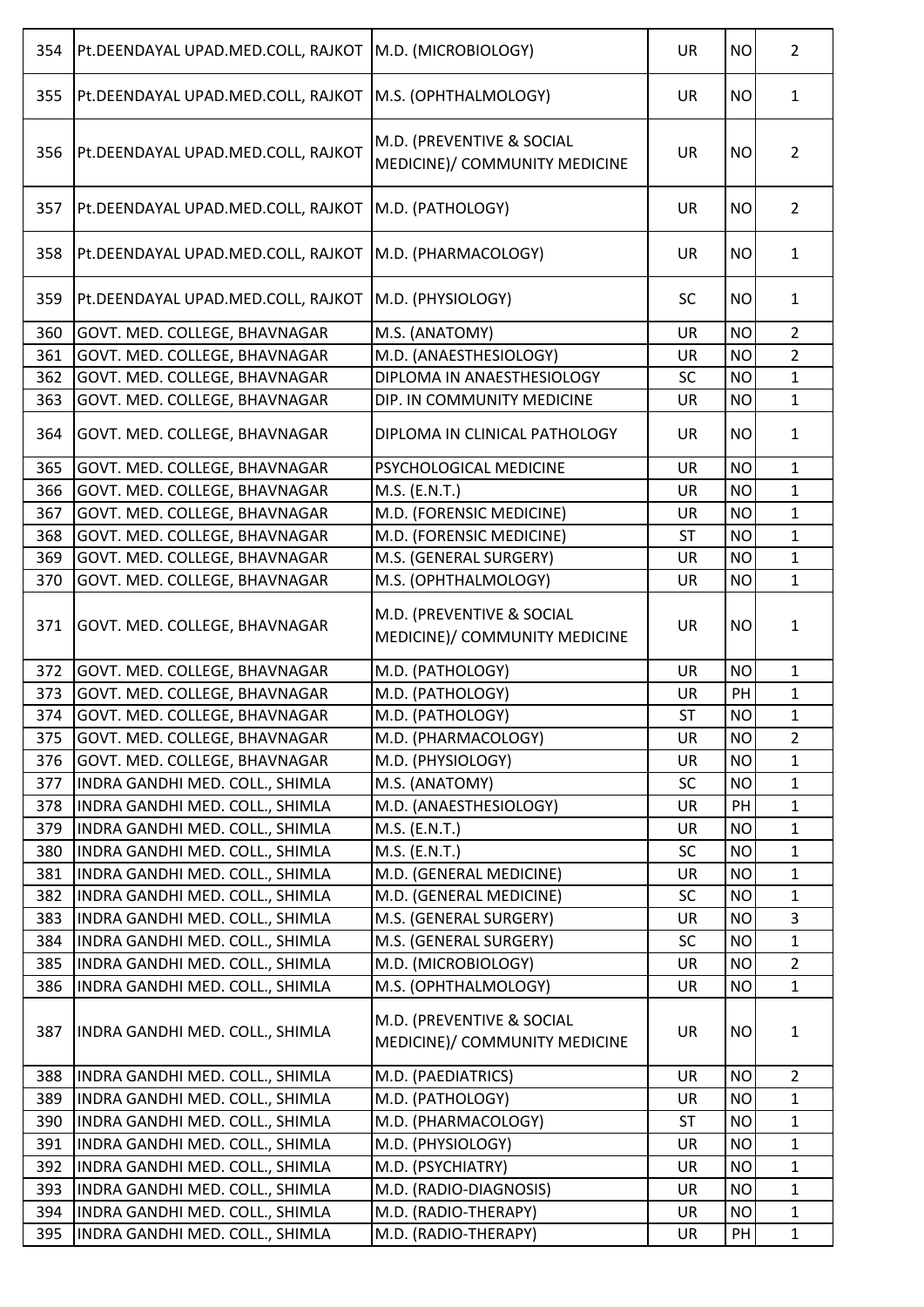| 396 | INDRA GANDHI MED. COLL., SHIMLA   | M.D. (TUBERCULOSIS & RESP.<br>DISEASES)/ PULMONARY MEDICINE                                                                          | <b>UR</b> | <b>NO</b> | 1              |
|-----|-----------------------------------|--------------------------------------------------------------------------------------------------------------------------------------|-----------|-----------|----------------|
| 397 | DR. R.P.G. MEDICAL COLLEGE, TANDA | M.S. (ANATOMY)                                                                                                                       | <b>UR</b> | <b>NO</b> | $\mathbf{1}$   |
| 398 | DR. R.P.G. MEDICAL COLLEGE, TANDA | M.D. (ANAESTHESIOLOGY)                                                                                                               | UR        | <b>NO</b> | $\mathbf{1}$   |
| 399 | DR. R.P.G. MEDICAL COLLEGE, TANDA | M.D. (ANAESTHESIOLOGY)                                                                                                               | <b>SC</b> | <b>NO</b> | $\mathbf{1}$   |
| 400 | DR. R.P.G. MEDICAL COLLEGE, TANDA | M.D. (ANAESTHESIOLOGY)                                                                                                               | <b>ST</b> | <b>NO</b> | $\mathbf{1}$   |
| 401 | DR. R.P.G. MEDICAL COLLEGE, TANDA | M.S. (E.N.T.)                                                                                                                        | <b>UR</b> | <b>NO</b> | $\mathbf{1}$   |
| 402 | DR. R.P.G. MEDICAL COLLEGE, TANDA | M.D. (FORENSIC MEDICINE)                                                                                                             | UR        | <b>NO</b> | $\mathbf{1}$   |
| 403 | DR. R.P.G. MEDICAL COLLEGE, TANDA | M.D. (GENERAL MEDICINE)                                                                                                              | <b>UR</b> | <b>NO</b> | $\mathbf{1}$   |
| 404 | DR. R.P.G. MEDICAL COLLEGE, TANDA | M.S. (GENERAL SURGERY)                                                                                                               | UR        | <b>NO</b> | $\mathbf{1}$   |
| 405 | DR. R.P.G. MEDICAL COLLEGE, TANDA | M.D. (MICROBIOLOGY)                                                                                                                  | UR        | <b>NO</b> | $\overline{2}$ |
| 406 | DR. R.P.G. MEDICAL COLLEGE, TANDA | M.D. (PREVENTIVE & SOCIAL<br>MEDICINE)/ COMMUNITY MEDICINE                                                                           | <b>UR</b> | <b>NO</b> | $\mathbf{1}$   |
| 407 | DR. R.P.G. MEDICAL COLLEGE, TANDA | M.D. (PAEDIATRICS)                                                                                                                   | <b>UR</b> | <b>NO</b> | $\mathbf{1}$   |
| 408 | DR. R.P.G. MEDICAL COLLEGE, TANDA | M.D. (PATHOLOGY)                                                                                                                     | UR        | <b>NO</b> | $\mathbf{1}$   |
| 409 | DR. R.P.G. MEDICAL COLLEGE, TANDA | M.D. (PHARMACOLOGY)                                                                                                                  | UR        | <b>NO</b> | $\overline{2}$ |
| 410 | PT. B.D.SHARMA PGIMS., ROHTAK     | M.D. (ANAESTHESIOLOGY)                                                                                                               | UR        | <b>NO</b> | $\mathbf{1}$   |
| 411 | PT. B.D.SHARMA PGIMS., ROHTAK     | M.D. (BIOCHEMISTRY)                                                                                                                  | SC        | <b>NO</b> | $\mathbf{1}$   |
| 412 | PT. B.D.SHARMA PGIMS., ROHTAK     | DIP. IN DERM. VENEREOLOGY &<br>LEPROSY/DERMATOLOGY<br>/VENEREOLOGY &<br>DERMATOLOGY/LEPROSY/VENEREAL<br><b>DISEASE &amp; LEPROSY</b> | <b>UR</b> | <b>NO</b> | $\mathbf{1}$   |
| 413 | PT. B.D.SHARMA PGIMS., ROHTAK     | PSYCHOLOGICAL MEDICINE                                                                                                               | <b>UR</b> | <b>NO</b> | $\mathbf{1}$   |
| 414 | PT. B.D.SHARMA PGIMS., ROHTAK     | DIP. IN T.B. & CHEST DISEASES                                                                                                        | SC        | <b>NO</b> | $\mathbf{1}$   |
| 415 | PT. B.D.SHARMA PGIMS., ROHTAK     | M.D. (FORENSIC MEDICINE)                                                                                                             | <b>UR</b> | <b>NO</b> | $\mathbf{1}$   |
| 416 | PT. B.D.SHARMA PGIMS., ROHTAK     | M.S. (GENERAL SURGERY)                                                                                                               | <b>UR</b> | <b>NO</b> | $\mathbf 1$    |
| 417 | PT. B.D.SHARMA PGIMS., ROHTAK     | M.S. (GENERAL SURGERY)                                                                                                               | <b>SC</b> | <b>NO</b> | $\mathbf{1}$   |
| 418 | PT. B.D.SHARMA PGIMS., ROHTAK     | M.D. (MICROBIOLOGY)                                                                                                                  | <b>UR</b> | <b>NO</b> | $\mathbf{1}$   |
| 419 | PT. B.D.SHARMA PGIMS., ROHTAK     | M.D. (OBST. & GYNAE.)                                                                                                                | SC        | <b>NO</b> | $\mathbf{1}$   |
| 420 | PT. B.D.SHARMA PGIMS., ROHTAK     | M.S. (OPHTHALMOLOGY)                                                                                                                 | <b>UR</b> | <b>NO</b> | $\overline{2}$ |
| 421 | PT. B.D.SHARMA PGIMS., ROHTAK     | M.D. (PREVENTIVE & SOCIAL<br>MEDICINE)/ COMMUNITY MEDICINE                                                                           | <b>UR</b> | <b>NO</b> | $\overline{2}$ |
| 422 | PT. B.D.SHARMA PGIMS., ROHTAK     | M.D. (PREVENTIVE & SOCIAL<br>MEDICINE)/ COMMUNITY MEDICINE                                                                           | <b>ST</b> | <b>NO</b> | $\mathbf{1}$   |
| 423 | PT. B.D.SHARMA PGIMS., ROHTAK     | M.D. (PATHOLOGY)                                                                                                                     | <b>UR</b> | <b>NO</b> | $\mathbf{1}$   |
| 424 | PT. B.D.SHARMA PGIMS., ROHTAK     | M.D. (PHARMACOLOGY)                                                                                                                  | <b>UR</b> | <b>NO</b> | $\mathbf{1}$   |
| 425 | PT. B.D.SHARMA PGIMS., ROHTAK     | M.D. (PHYSIOLOGY)                                                                                                                    | UR        | <b>NO</b> | $\overline{2}$ |
| 426 | PT. B.D.SHARMA PGIMS., ROHTAK     | M.D. (PSYCHIATRY)                                                                                                                    | UR        | <b>NO</b> | $\mathbf{1}$   |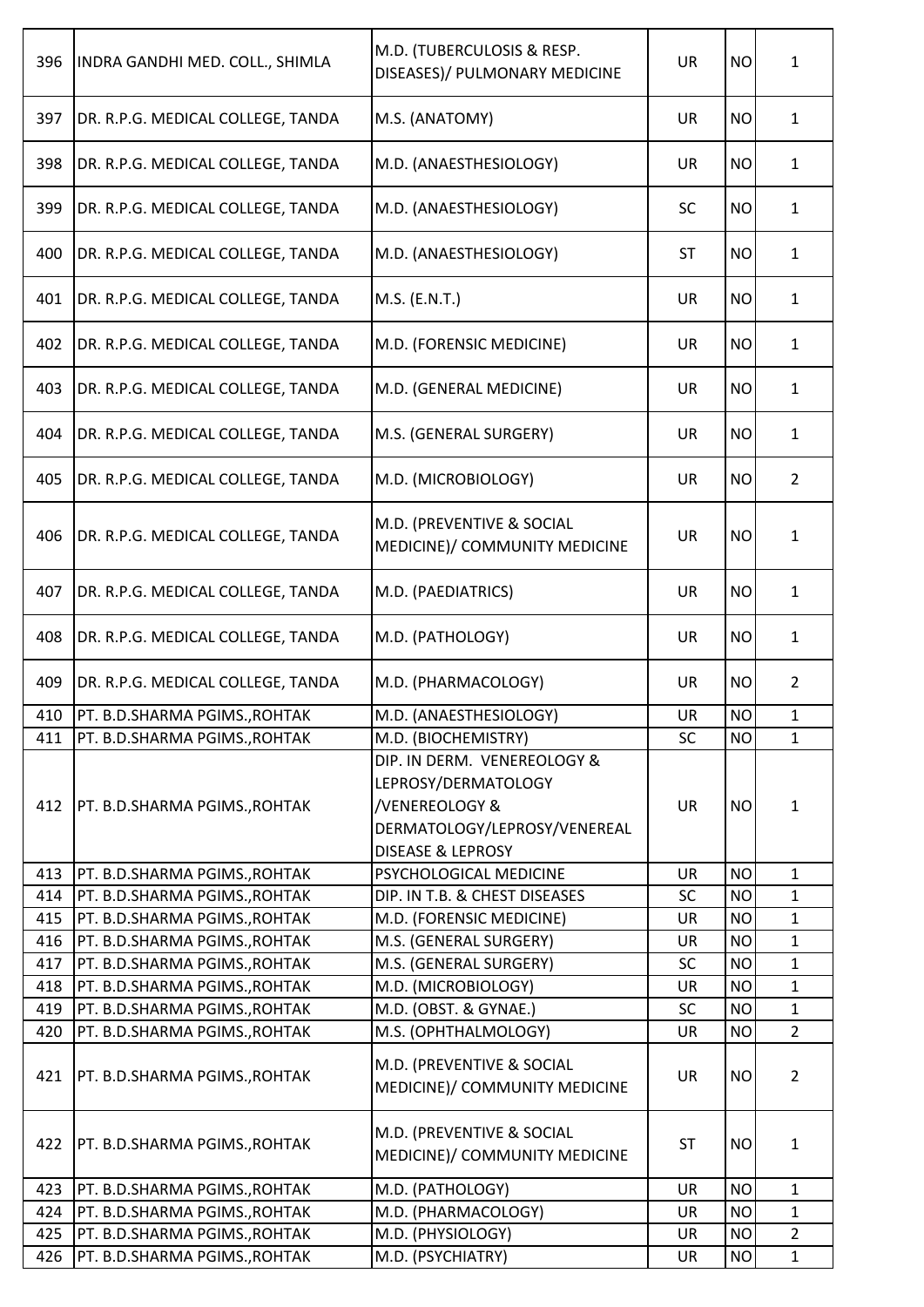| 427 | PT. B.D.SHARMA PGIMS., ROHTAK                        | M.D. (RADIO-THERAPY)                                                                                                                                                  | <b>UR</b> | <b>NO</b> | $\overline{2}$ |
|-----|------------------------------------------------------|-----------------------------------------------------------------------------------------------------------------------------------------------------------------------|-----------|-----------|----------------|
| 428 | BPS Government Medical College for<br>Women, Sonepat | M.S. (ANATOMY)                                                                                                                                                        | <b>UR</b> | <b>NO</b> | $\mathbf{1}$   |
| 429 | BPS Government Medical College for<br>Women, Sonepat | M.S. (ANATOMY)                                                                                                                                                        | SC        | <b>NO</b> | $\mathbf{1}$   |
| 430 | BPS Government Medical College for<br>Women, Sonepat | M.D. (BIOCHEMISTRY)                                                                                                                                                   | <b>UR</b> | <b>NO</b> | $\mathbf{1}$   |
| 431 | BPS Government Medical College for<br>Women, Sonepat | M.D. (FORENSIC MEDICINE)                                                                                                                                              | <b>SC</b> | PH        | $\mathbf{1}$   |
| 432 | BPS Government Medical College for<br>Women, Sonepat | M.D. (PREVENTIVE & SOCIAL<br>MEDICINE)/ COMMUNITY MEDICINE                                                                                                            | <b>UR</b> | <b>NO</b> | $\overline{2}$ |
| 433 | BPS Government Medical College for<br>Women, Sonepat | M.D. (PATHOLOGY)                                                                                                                                                      | <b>UR</b> | <b>NO</b> | $\mathbf{1}$   |
| 434 | BPS Government Medical College for<br>Women, Sonepat | M.D. (PATHOLOGY)                                                                                                                                                      | <b>ST</b> | PH        | $\mathbf{1}$   |
| 435 | BPS Government Medical College for<br>Women, Sonepat | M.D. (PHARMACOLOGY)                                                                                                                                                   | UR        | <b>NO</b> | $\mathbf{1}$   |
| 436 | BPS Government Medical College for<br>Women, Sonepat | M.D. (PHYSIOLOGY)                                                                                                                                                     | <b>UR</b> | <b>NO</b> | $\mathbf{1}$   |
| 437 | M.G.M. MEDICAL COLLEGE,<br><b>JAMSHEDPUR</b>         | DIPLOMA IN CHILD HEALTH/<br><b>PAEDIATRICS</b>                                                                                                                        | <b>ST</b> | <b>NO</b> | $\mathbf{1}$   |
| 438 | M.G.M. MEDICAL COLLEGE,<br><b>JAMSHEDPUR</b>         | DIP.IN GYNAE. & OBST.                                                                                                                                                 | <b>UR</b> | <b>NO</b> | $\mathbf{1}$   |
| 439 | M.G.M. MEDICAL COLLEGE,<br><b>JAMSHEDPUR</b>         | M.D. (PHARMACOLOGY)                                                                                                                                                   | <b>UR</b> | <b>NO</b> | $\mathbf{1}$   |
| 440 | M.G.M. MEDICAL COLLEGE,<br><b>JAMSHEDPUR</b>         | M.D. (PHYSIOLOGY)                                                                                                                                                     | <b>SC</b> | <b>NO</b> | $\mathbf{1}$   |
| 441 | RAJENDRA INST. OF MED. SC., RANCHI                   | M.S. (ANATOMY)                                                                                                                                                        | SC        | <b>NO</b> | $\mathbf{1}$   |
| 442 | [RAJENDRA INST. OF MED. SC., RANCHI                  | M.D. (BIOCHEMISTRY)                                                                                                                                                   | UR.       | NO.       | 2              |
| 443 | RAJENDRA INST. OF MED. SC., RANCHI                   | DIPLOMA IN CHILD HEALTH/<br><b>PAEDIATRICS</b>                                                                                                                        | <b>UR</b> | <b>NO</b> | $\overline{2}$ |
| 444 | RAJENDRA INST. OF MED. SC., RANCHI                   | DIPLOMA IN CLINICAL PATHOLOGY                                                                                                                                         | <b>UR</b> | <b>NO</b> | 3              |
| 445 | RAJENDRA INST. OF MED. SC., RANCHI                   | DIPLOMA IN CLINICAL PATHOLOGY                                                                                                                                         | <b>ST</b> | <b>NO</b> | $\mathbf{1}$   |
| 446 | RAJENDRA INST. OF MED. SC., RANCHI                   | DIP.IN GYNAE. & OBST.                                                                                                                                                 | UR        | <b>NO</b> | $\mathbf{1}$   |
| 447 | RAJENDRA INST. OF MED. SC., RANCHI                   | DIP.IN GYNAE. & OBST.                                                                                                                                                 | UR        | PH        | $\mathbf{1}$   |
| 448 | RAJENDRA INST. OF MED. SC., RANCHI                   | DIPLOMA IN OTO-RHINO-<br>LARYNGOLOGY                                                                                                                                  | <b>SC</b> | <b>NO</b> | $\mathbf{1}$   |
| 449 | RAJENDRA INST. OF MED. SC., RANCHI                   | <b>DIPLOMA IN</b><br>OPHTHALMOLOGY/DOMS                                                                                                                               | UR        | <b>NO</b> | $\mathbf{1}$   |
| 450 | RAJENDRA INST. OF MED. SC., RANCHI                   | <b>DIPLOMA IN</b><br>OPHTHALMOLOGY/DOMS                                                                                                                               | <b>SC</b> | <b>NO</b> | $\mathbf{1}$   |
| 451 | RAJENDRA INST. OF MED. SC., RANCHI                   | <b>DIPLOMA IN</b>                                                                                                                                                     | <b>ST</b> | <b>NO</b> | $\mathbf{1}$   |
| 452 | RAJENDRA INST. OF MED. SC., RANCHI                   | OPHTHALMOLOGY/DOMS<br>DIP. IN DERM. VENEREOLOGY &<br>LEPROSY/DERMATOLOGY<br><b>/VENEREOLOGY &amp;</b><br>DERMATOLOGY/LEPROSY/VENEREAL<br><b>DISEASE &amp; LEPROSY</b> | <b>UR</b> | <b>NO</b> | $\mathbf{1}$   |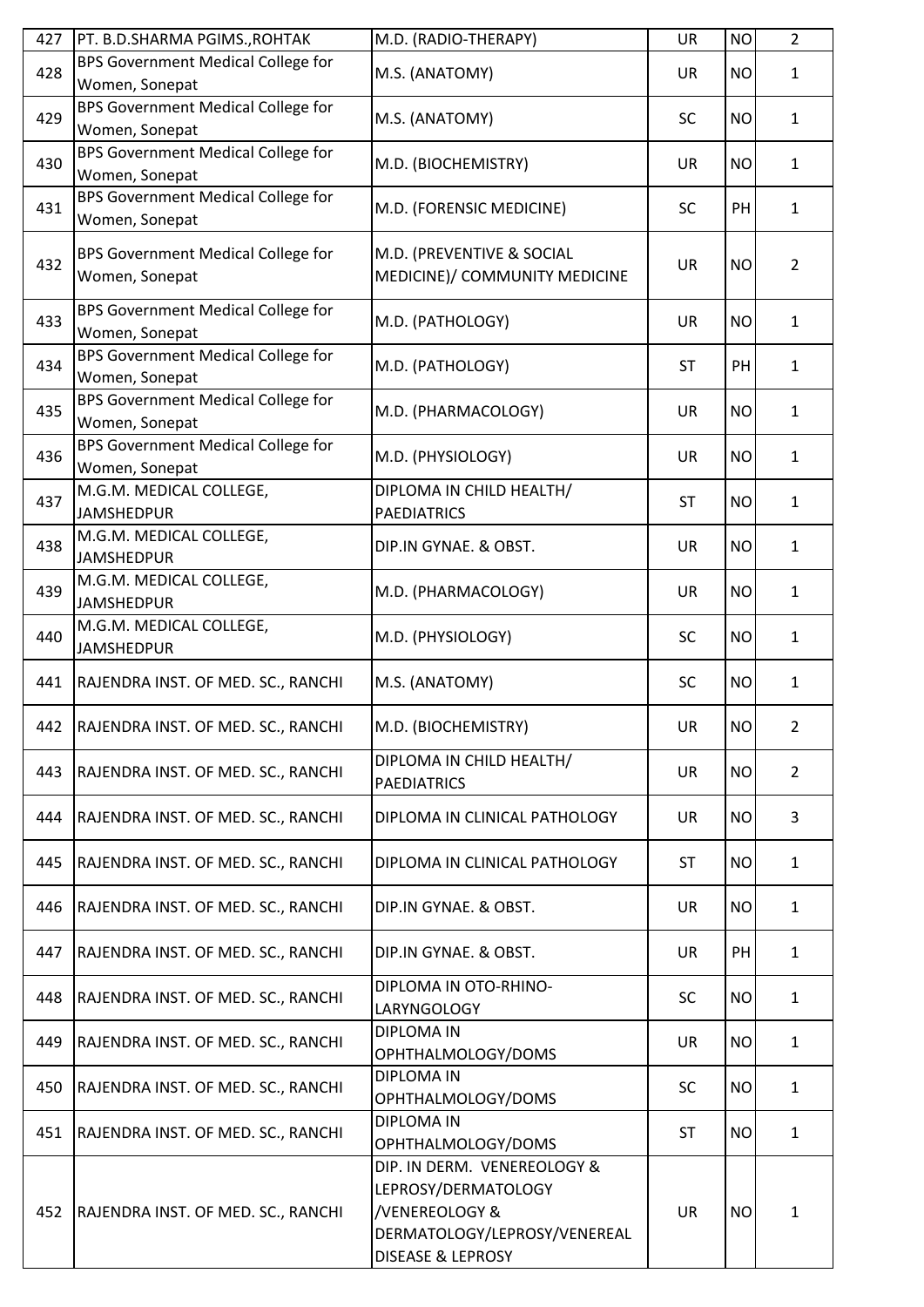| RAJENDRA INST. OF MED. SC., RANCHI                  | DIP. IN TROPICAL MEDICINE &<br><b>HYGIENE</b>                                                                                                                | <b>UR</b>                                | <b>NO</b> | 5              |
|-----------------------------------------------------|--------------------------------------------------------------------------------------------------------------------------------------------------------------|------------------------------------------|-----------|----------------|
| RAJENDRA INST. OF MED. SC., RANCHI                  | M.D. (FORENSIC MEDICINE)                                                                                                                                     | UR                                       | <b>NO</b> | $\mathbf{1}$   |
| RAJENDRA INST. OF MED. SC., RANCHI                  | M.D. (GENERAL MEDICINE)                                                                                                                                      | <b>UR</b>                                | <b>NO</b> | $\mathbf{1}$   |
| RAJENDRA INST. OF MED. SC., RANCHI                  | M.D. (GENERAL MEDICINE)                                                                                                                                      | <b>SC</b>                                | <b>NO</b> | $\mathbf{1}$   |
| RAJENDRA INST. OF MED. SC., RANCHI                  | M.S. (OPHTHALMOLOGY)                                                                                                                                         | <b>UR</b>                                | PH        | $\mathbf{1}$   |
| RAJENDRA INST. OF MED. SC., RANCHI                  | M.D. (PREVENTIVE & SOCIAL<br>MEDICINE)/ COMMUNITY MEDICINE                                                                                                   | <b>UR</b>                                | <b>NO</b> | $\mathbf{1}$   |
| RAJENDRA INST. OF MED. SC., RANCHI                  | M.D. (PATHOLOGY)                                                                                                                                             | <b>SC</b>                                | PH        | $\mathbf{1}$   |
| RAJENDRA INST. OF MED. SC., RANCHI                  | M.D. (PHARMACOLOGY)                                                                                                                                          | UR                                       | <b>NO</b> | $\mathbf{1}$   |
| RAJENDRA INST. OF MED. SC., RANCHI                  | M.D. (PHYSIOLOGY)                                                                                                                                            | <b>SC</b>                                | <b>NO</b> | $\mathbf{1}$   |
| RAJENDRA INST. OF MED. SC., RANCHI                  | M.D. (RADIO-DIAGNOSIS)                                                                                                                                       | UR                                       | <b>NO</b> | $\mathbf{1}$   |
| CENTRAL INST. OF PSYCHIATRY, RANCHI                 | PSYCHOLOGICAL MEDICINE                                                                                                                                       | OBC                                      | <b>NO</b> | $\mathbf{1}$   |
| CENTRAL INST. OF PSYCHIATRY, RANCHI                 | PSYCHOLOGICAL MEDICINE                                                                                                                                       | <b>UR</b>                                | <b>NO</b> | 4              |
| CENTRAL INST. OF PSYCHIATRY, RANCHI                 | PSYCHOLOGICAL MEDICINE                                                                                                                                       | <b>UR</b>                                | PH        | $\mathbf{1}$   |
| CENTRAL INST. OF PSYCHIATRY, RANCHI                 | PSYCHOLOGICAL MEDICINE                                                                                                                                       | <b>ST</b>                                | <b>NO</b> | $\mathbf{1}$   |
| CENTRAL INST. OF PSYCHIATRY, RANCHI                 | M.D. (PSYCHIATRY)                                                                                                                                            | OBC                                      | PH        | $\mathbf{1}$   |
| CENTRAL INST. OF PSYCHIATRY, RANCHI                 | M.D. (PSYCHIATRY)                                                                                                                                            | UR                                       | <b>NO</b> | $\mathbf{1}$   |
| <b>BANGALORE MEDICAL COLL.,</b><br><b>BANGALORE</b> | M.S. (ANATOMY)                                                                                                                                               | UR                                       | <b>NO</b> | $\mathbf{1}$   |
| <b>BANGALORE MEDICAL COLL.,</b><br><b>BANGALORE</b> | M.D. (ANAESTHESIOLOGY)                                                                                                                                       | UR                                       | <b>NO</b> | $\overline{2}$ |
| <b>BANGALORE MEDICAL COLL.,</b>                     | M.D. (ANAESTHESIOLOGY)                                                                                                                                       | <b>SC</b>                                | <b>NO</b> | $\mathbf{1}$   |
| <b>BANGALORE MEDICAL COLL.,</b>                     | M.D. (BIOCHEMISTRY)                                                                                                                                          | UR                                       | <b>NO</b> | $\mathbf{1}$   |
| <b>BANGALORE MEDICAL COLL.,</b>                     | DIPLOMA IN ANAESTHESIOLOGY                                                                                                                                   | UR                                       | <b>NO</b> | $\overline{2}$ |
| <b>BANGALORE MEDICAL COLL.,</b>                     | DIPLOMA IN CHILD HEALTH/                                                                                                                                     | <b>UR</b>                                | <b>NO</b> | $\overline{2}$ |
| <b>BANGALORE MEDICAL COLL.,</b>                     | DIPLOMA IN CHILD HEALTH/                                                                                                                                     | <b>SC</b>                                | <b>NO</b> | $\mathbf{1}$   |
| <b>BANGALORE MEDICAL COLL.,</b>                     | DIPLOMA IN CLINICAL PATHOLOGY                                                                                                                                | <b>UR</b>                                | <b>NO</b> | $\overline{2}$ |
| <b>BANGALORE MEDICAL COLL.,</b>                     | DIP. IN FORENSIC MEDICINE                                                                                                                                    | <b>SC</b>                                | <b>NO</b> | $\mathbf{1}$   |
| <b>BANGALORE MEDICAL COLL.,</b>                     | DIP.IN GYNAE. & OBST.                                                                                                                                        | <b>SC</b>                                | <b>NO</b> | $\mathbf{1}$   |
| <b>BANGALORE MEDICAL COLL.,</b><br><b>BANGALORE</b> | DIPLOMA IN OTO-RHINO-<br>LARYNGOLOGY                                                                                                                         | UR                                       | <b>NO</b> | $\mathbf{1}$   |
|                                                     | <b>BANGALORE</b><br><b>BANGALORE</b><br><b>BANGALORE</b><br><b>BANGALORE</b><br><b>BANGALORE</b><br><b>BANGALORE</b><br><b>BANGALORE</b><br><b>BANGALORE</b> | <b>PAEDIATRICS</b><br><b>PAEDIATRICS</b> |           |                |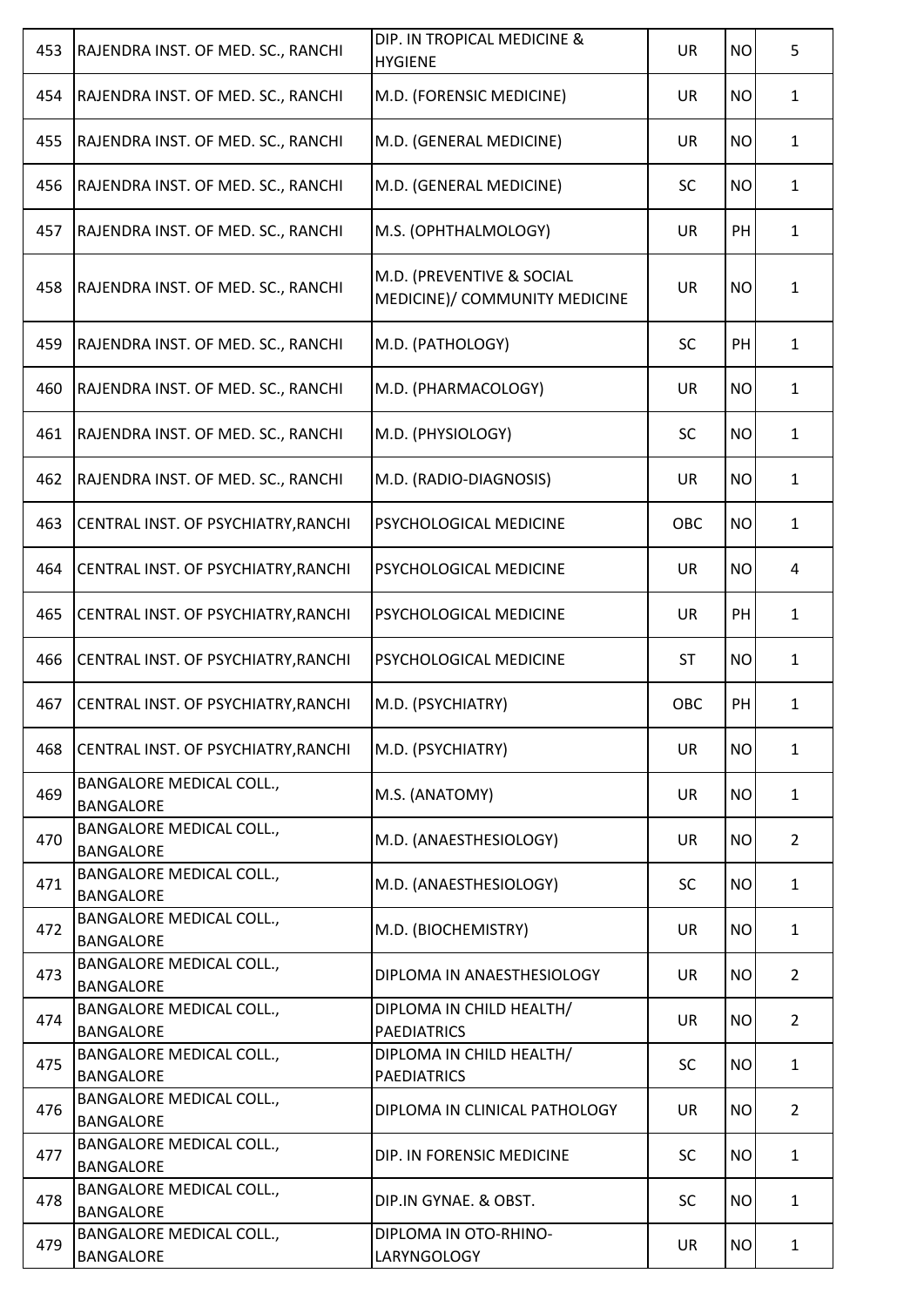| 480 | <b>BANGALORE MEDICAL COLL.,</b><br><b>BANGALORE</b> | DIP. IN MEDICAL RADIO-THERAPY           | <b>ST</b> | <b>NO</b> | $\mathbf{1}$   |
|-----|-----------------------------------------------------|-----------------------------------------|-----------|-----------|----------------|
| 481 | <b>BANGALORE MEDICAL COLL.,</b><br><b>BANGALORE</b> | DIPLOMA IN ORTHOPAEDICS                 | <b>UR</b> | <b>NO</b> | $\mathbf{1}$   |
| 482 | BANGALORE MEDICAL COLL.,<br><b>BANGALORE</b>        | M.D. (FORENSIC MEDICINE)                | UR        | <b>NO</b> | $\overline{2}$ |
| 483 | <b>BANGALORE MEDICAL COLL.,</b><br><b>BANGALORE</b> | M.D. (GENERAL MEDICINE)                 | UR        | <b>NO</b> | $\overline{2}$ |
| 484 | <b>BANGALORE MEDICAL COLL.,</b><br><b>BANGALORE</b> | M.S. (GENERAL SURGERY)                  | UR        | <b>NO</b> | $\overline{2}$ |
| 485 | <b>BANGALORE MEDICAL COLL.,</b><br><b>BANGALORE</b> | M.S. (GENERAL SURGERY)                  | UR        | PH        | $\mathbf{1}$   |
| 486 | <b>BANGALORE MEDICAL COLL.,</b><br><b>BANGALORE</b> | M.S. (GENERAL SURGERY)                  | <b>ST</b> | <b>NO</b> | $\mathbf{1}$   |
| 487 | <b>BANGALORE MEDICAL COLL.,</b><br><b>BANGALORE</b> | M.D. (MICROBIOLOGY)                     | UR        | <b>NO</b> | $\mathbf{1}$   |
| 488 | <b>BANGALORE MEDICAL COLL.,</b><br><b>BANGALORE</b> | M.D. (MICROBIOLOGY)                     | <b>SC</b> | <b>NO</b> | $\mathbf{1}$   |
| 489 | <b>BANGALORE MEDICAL COLL.,</b><br><b>BANGALORE</b> | M.S. (OPHTHALMOLOGY)                    | UR        | <b>NO</b> | $\mathbf{1}$   |
| 490 | <b>BANGALORE MEDICAL COLL.,</b><br><b>BANGALORE</b> | M.S. (ORTHOPAEDICS)                     | UR        | <b>NO</b> | $\mathbf{1}$   |
| 491 | <b>BANGALORE MEDICAL COLL.,</b><br><b>BANGALORE</b> | M.D. (PAEDIATRICS)                      | UR        | <b>NO</b> | $\mathbf{1}$   |
| 492 | <b>BANGALORE MEDICAL COLL.,</b><br><b>BANGALORE</b> | M.D. (PATHOLOGY)                        | UR        | <b>NO</b> | $\overline{2}$ |
| 493 | <b>BANGALORE MEDICAL COLL.,</b><br><b>BANGALORE</b> | M.D. (PHARMACOLOGY)                     | UR        | <b>NO</b> | $\overline{2}$ |
| 494 | <b>BANGALORE MEDICAL COLL.,</b><br><b>BANGALORE</b> | M.D. (PHARMACOLOGY)                     | <b>SC</b> | <b>NO</b> | $\mathbf{1}$   |
| 495 | <b>BANGALORE MEDICAL COLL.,</b><br><b>BANGALORE</b> | M.D. (PHARMACOLOGY)                     | ST        | NO        | $\mathbf{1}$   |
| 496 | <b>BANGALORE MEDICAL COLL.,</b><br><b>BANGALORE</b> | M.D. (PHYSIOLOGY)                       | <b>UR</b> | <b>NO</b> | $\overline{2}$ |
| 497 | <b>BANGALORE MEDICAL COLL.,</b><br><b>BANGALORE</b> | M.D. (PHYSIOLOGY)                       | UR        | PH        | $\mathbf{1}$   |
| 498 | <b>BANGALORE MEDICAL COLL.,</b><br><b>BANGALORE</b> | M.D. (PSYCHIATRY)                       | UR        | <b>NO</b> | $\mathbf{1}$   |
| 499 | <b>BANGALORE MEDICAL COLL.,</b><br><b>BANGALORE</b> | M.D. (RADIO-THERAPY)                    | UR        | <b>NO</b> | $\mathbf{1}$   |
| 500 | KARNATAKA INSTT. OF MED. SCI. HUBLI                 | M.S. (ANATOMY)                          | UR        | <b>NO</b> | $\mathbf{1}$   |
| 501 | KARNATAKA INSTT. OF MED. SCI. HUBLI                 | M.D. (BIOCHEMISTRY)                     | UR        | <b>NO</b> | $\mathbf{1}$   |
| 502 | KARNATAKA INSTT. OF MED. SCI. HUBLI                 | DIPLOMA IN CLINICAL PATHOLOGY           | UR        | <b>NO</b> | 6              |
| 503 | KARNATAKA INSTT. OF MED. SCI. HUBLI                 | DIPLOMA IN OTO-RHINO-<br>LARYNGOLOGY    | UR        | PH        | $\mathbf{1}$   |
| 504 | KARNATAKA INSTT. OF MED. SCI. HUBLI                 | <b>DIPLOMA IN</b><br>OPHTHALMOLOGY/DOMS | UR        | <b>NO</b> | $\mathbf{1}$   |
| 505 | KARNATAKA INSTT. OF MED. SCI. HUBLI                 | DIPLOMA IN ORTHOPAEDICS                 | UR        | <b>NO</b> | $\mathbf{1}$   |
| 506 | KARNATAKA INSTT. OF MED. SCI. HUBLI                 | M.D. (FORENSIC MEDICINE)                | SC        | <b>NO</b> | $\mathbf{1}$   |
|     |                                                     |                                         |           |           |                |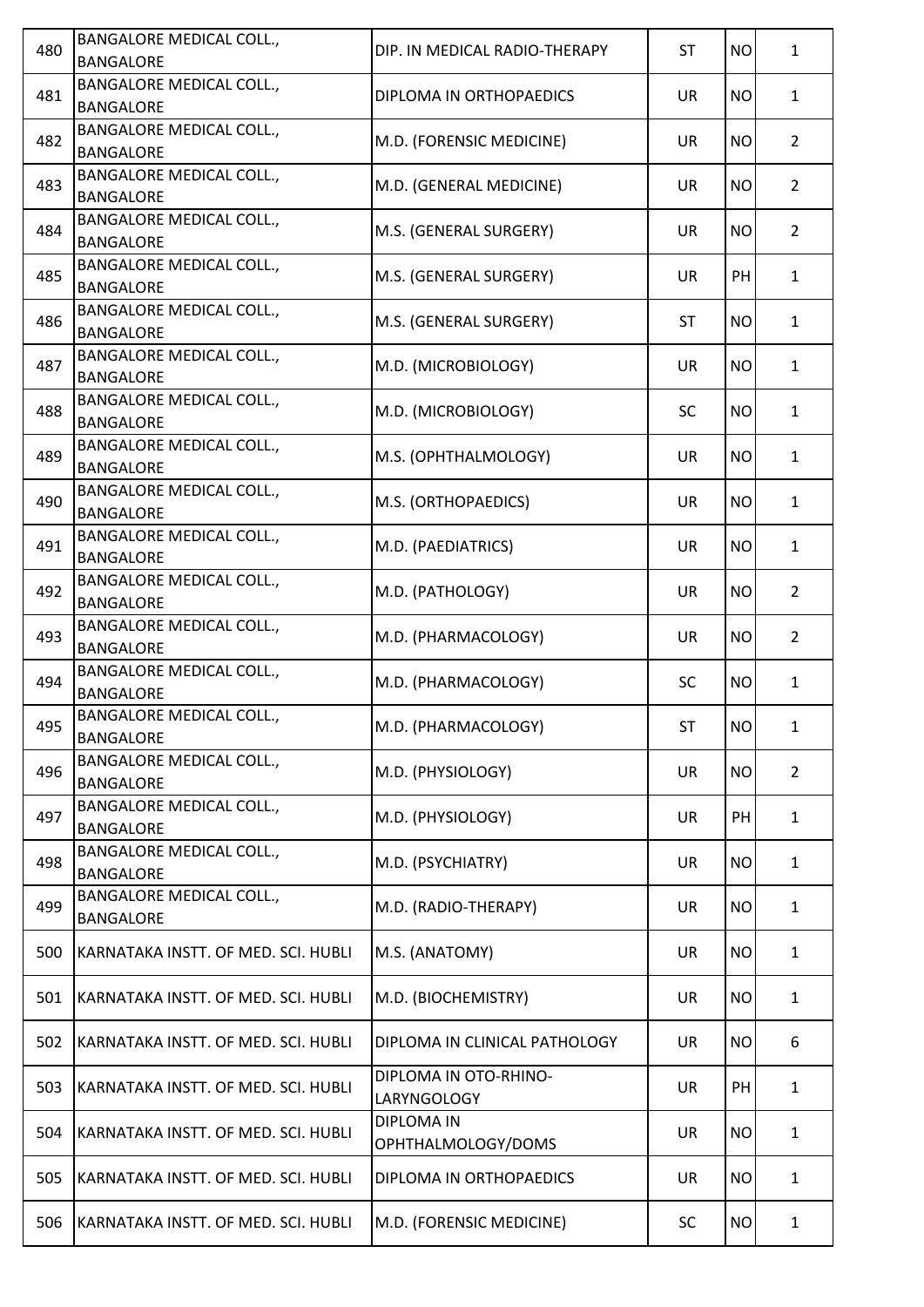| 507 | KARNATAKA INSTT. OF MED. SCI. HUBLI | M.S. (GENERAL SURGERY)                         | <b>SC</b> | <b>NO</b> | $\mathbf{1}$   |
|-----|-------------------------------------|------------------------------------------------|-----------|-----------|----------------|
| 508 | KARNATAKA INSTT. OF MED. SCI. HUBLI | M.D. (MICROBIOLOGY)                            | <b>UR</b> | <b>NO</b> | $\overline{2}$ |
| 509 | KARNATAKA INSTT. OF MED. SCI. HUBLI | M.S. (ORTHOPAEDICS)                            | <b>SC</b> | <b>NO</b> | $\mathbf{1}$   |
| 510 | KARNATAKA INSTT. OF MED. SCI. HUBLI | M.D. (PAEDIATRICS)                             | <b>UR</b> | <b>NO</b> | $\mathbf{1}$   |
| 511 | KARNATAKA INSTT. OF MED. SCI. HUBLI | M.D. (PATHOLOGY)                               | <b>UR</b> | <b>NO</b> | $\mathbf{1}$   |
| 512 | KARNATAKA INSTT. OF MED. SCI. HUBLI | M.D. (PHARMACOLOGY)                            | <b>UR</b> | <b>NO</b> | $\mathbf{1}$   |
| 513 | KARNATAKA INSTT. OF MED. SCI. HUBLI | M.D. (PHYSIOLOGY)                              | <b>SC</b> | PH        | $\mathbf{1}$   |
| 514 | KARNATAKA INSTT. OF MED. SCI. HUBLI | M.D. (PHYSIOLOGY)                              | <b>ST</b> | PH        | $\mathbf{1}$   |
| 515 | KARNATAKA INSTT. OF MED. SCI. HUBLI | M.D. (PSYCHIATRY)                              | UR        | <b>NO</b> | $\mathbf{1}$   |
| 516 | VIJAYNAGAR INST. OF M.S., BELLARY   | M.S. (ANATOMY)                                 | <b>UR</b> | <b>NO</b> | $\mathbf{1}$   |
| 517 | VIJAYNAGAR INST. OF M.S., BELLARY   | M.D. (ANAESTHESIOLOGY)                         | <b>ST</b> | <b>NO</b> | $\mathbf{1}$   |
| 518 | VIJAYNAGAR INST. OF M.S., BELLARY   | DIPLOMA IN ANAESTHESIOLOGY                     | <b>UR</b> | <b>NO</b> | $\mathbf{1}$   |
| 519 | VIJAYNAGAR INST. OF M.S., BELLARY   | DIPLOMA IN CHILD HEALTH/<br><b>PAEDIATRICS</b> | <b>UR</b> | <b>NO</b> | $\mathbf{1}$   |
| 520 | VIJAYNAGAR INST. OF M.S., BELLARY   | DIPLOMA IN OTO-RHINO-<br>LARYNGOLOGY           | <b>UR</b> | <b>NO</b> | $\mathbf{1}$   |
| 521 | VIJAYNAGAR INST. OF M.S., BELLARY   | DIP.IN MEDICAL RADIO-DIAGNOSIS                 | <b>UR</b> | <b>NO</b> | $\mathbf{1}$   |
| 522 | VIJAYNAGAR INST. OF M.S., BELLARY   | DIPLOMA IN ORTHOPAEDICS                        | UR        | <b>NO</b> | $\mathbf{1}$   |
| 523 | VIJAYNAGAR INST. OF M.S., BELLARY   | M.S. (E.N.T.)                                  | <b>UR</b> | <b>NO</b> | $\mathbf{1}$   |
| 524 | VIJAYNAGAR INST. OF M.S., BELLARY   | M.D. (GENERAL MEDICINE)                        | UR        | <b>NO</b> | $\mathbf{1}$   |
| 525 | VIJAYNAGAR INST. OF M.S., BELLARY   | M.D. (GENERAL MEDICINE)                        | <b>SC</b> | <b>NO</b> | $\mathbf{1}$   |
| 526 | VIJAYNAGAR INST. OF M.S., BELLARY   | M.S. (GENERAL SURGERY)                         | <b>UR</b> | <b>NO</b> | $\mathbf 1$    |
| 527 | VIJAYNAGAR INST. OF M.S., BELLARY   | M.D. (MICROBIOLOGY)                            | <b>UR</b> | <b>NO</b> | $\mathbf 1$    |
| 528 | VIJAYNAGAR INST. OF M.S., BELLARY   | M.D. (MICROBIOLOGY)                            | <b>SC</b> | <b>NO</b> | $\mathbf 1$    |
| 529 | VIJAYNAGAR INST. OF M.S., BELLARY   | M.D. (PAEDIATRICS)                             | <b>UR</b> | <b>NO</b> | $\mathbf{1}$   |
| 530 | VIJAYNAGAR INST. OF M.S., BELLARY   | M.D. (PATHOLOGY)                               | UR        | <b>NO</b> | $\mathbf{1}$   |
| 531 | VIJAYNAGAR INST. OF M.S., BELLARY   | M.D. (PHYSIOLOGY)                              | UR        | <b>NO</b> | 1              |
| 532 | MYSORE MED.COLL.& RES.INST., MYSORE | M.D. (ANAESTHESIOLOGY)                         | <b>SC</b> | <b>NO</b> | $\mathbf{1}$   |
| 533 | MYSORE MED.COLL.& RES.INST., MYSORE | M.D. (BIOCHEMISTRY)                            | UR        | <b>NO</b> | $\mathbf{1}$   |
| 534 | MYSORE MED.COLL.& RES.INST., MYSORE | DIPLOMA IN ANAESTHESIOLOGY                     | UR        | <b>NO</b> | $\overline{2}$ |
| 535 | MYSORE MED.COLL.& RES.INST., MYSORE | DIPLOMA IN ANAESTHESIOLOGY                     | <b>SC</b> | <b>NO</b> | $\mathbf{1}$   |
| 536 | MYSORE MED.COLL.& RES.INST., MYSORE | DIP.IN GYNAE. & OBST.                          | <b>SC</b> | <b>NO</b> | $\mathbf{1}$   |
| 537 | MYSORE MED.COLL.& RES.INST., MYSORE | <b>DIPLOMA IN</b><br>OPHTHALMOLOGY/DOMS        | UR        | <b>NO</b> | 3              |
| 538 | MYSORE MED.COLL.& RES.INST., MYSORE | DIPLOMA IN ORTHOPAEDICS                        | <b>ST</b> | <b>NO</b> | $\mathbf{1}$   |
| 539 | MYSORE MED.COLL.& RES.INST., MYSORE | DIP. IN T.B. & CHEST DISEASES                  | <b>UR</b> | <b>NO</b> | $\mathbf{1}$   |
| 540 | MYSORE MED.COLL.& RES.INST., MYSORE | M.S. (GENERAL SURGERY)                         | <b>UR</b> | <b>NO</b> | $\mathbf{1}$   |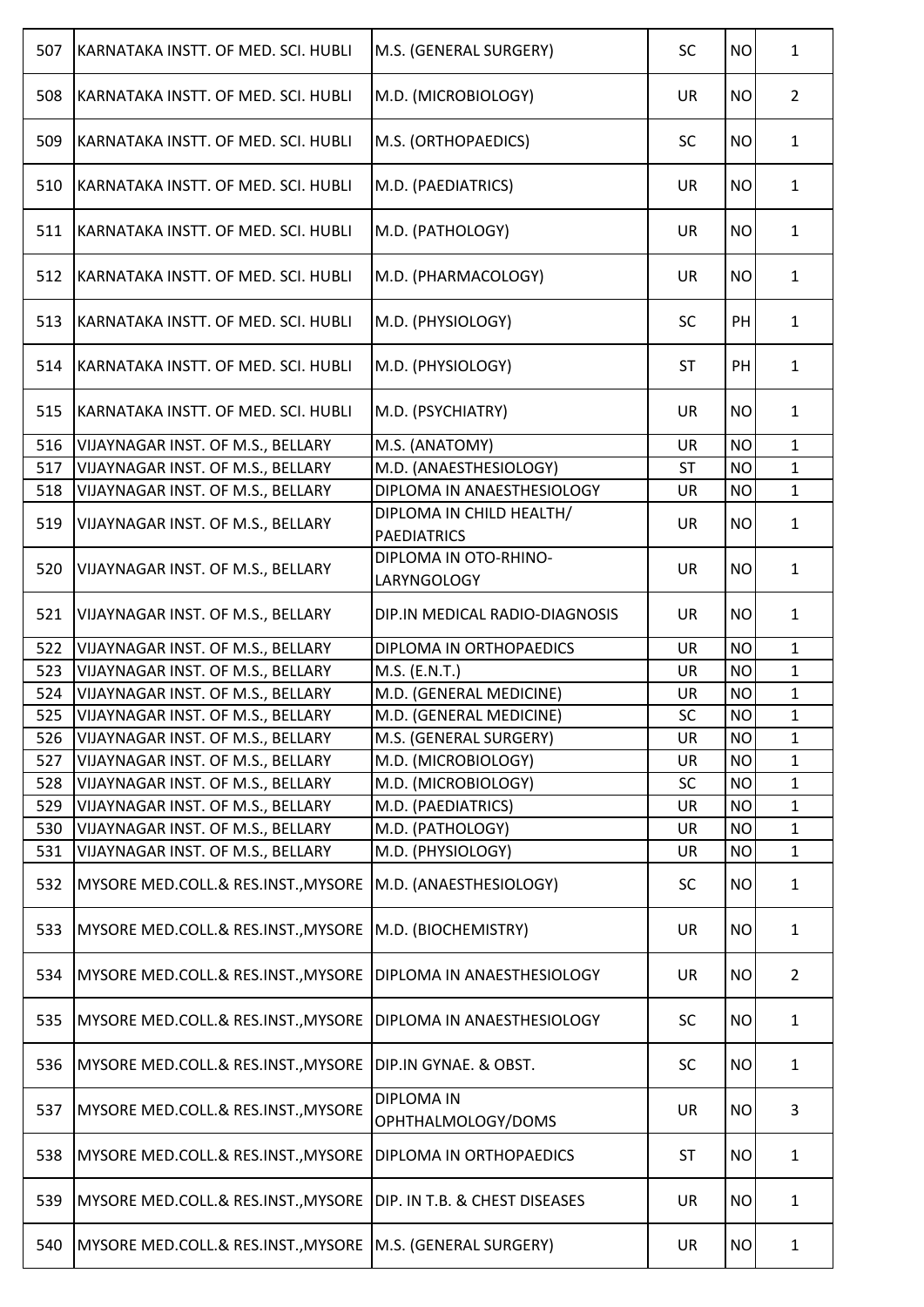| 541 | MYSORE MED.COLL.& RES.INST., MYSORE                                    | M.D. (MICROBIOLOGY)                                                                       | <b>UR</b> | <b>NO</b> | $\overline{2}$ |
|-----|------------------------------------------------------------------------|-------------------------------------------------------------------------------------------|-----------|-----------|----------------|
| 542 | MYSORE MED.COLL.& RES.INST., MYSORE                                    | M.D. (MICROBIOLOGY)                                                                       | <b>SC</b> | <b>NO</b> | $\mathbf{1}$   |
| 543 | MYSORE MED.COLL.& RES.INST., MYSORE                                    | M.D. (OBST. & GYNAE.)                                                                     | <b>UR</b> | <b>NO</b> | $\mathbf{1}$   |
| 544 | MYSORE MED.COLL.& RES.INST., MYSORE                                    | M.D. (PREVENTIVE & SOCIAL<br>MEDICINE)/ COMMUNITY MEDICINE                                | <b>UR</b> | <b>NO</b> | $\mathbf{1}$   |
| 545 | MYSORE MED.COLL.& RES.INST., MYSORE                                    | M.D. (PAEDIATRICS)                                                                        | <b>UR</b> | <b>NO</b> | $\mathbf{1}$   |
| 546 | MYSORE MED.COLL.& RES.INST., MYSORE                                    | M.D. (PATHOLOGY)                                                                          | <b>UR</b> | <b>NO</b> | $\overline{2}$ |
| 547 | MYSORE MED.COLL.& RES.INST., MYSORE                                    | M.D. (PHYSIOLOGY)                                                                         | <b>UR</b> | <b>NO</b> | $\mathbf{1}$   |
| 548 | INDIRA GANDHI INST.OF CHILD HEALTH                                     | DIPLOMA IN CHILD HEALTH/<br><b>PAEDIATRICS</b>                                            | <b>SC</b> | <b>NO</b> | $\mathbf{1}$   |
| 549 | KIDWAI MEMORIAL INST. OF ONCOLOGY                                      | DIP. IN MEDICAL RADIO-THERAPY                                                             | <b>UR</b> | <b>NO</b> | $\mathbf{1}$   |
| 550 | KIDWAI MEMORIAL INST. OF ONCOLOGY                                      | M.D. (RADIO-THERAPY)                                                                      | <b>UR</b> | <b>NO</b> | $\mathbf{1}$   |
| 551 | E.S.I.- P.G.I.M.S.R., BANGLORE                                         | M.D. (ANAESTHESIOLOGY)                                                                    | OBC       | <b>NO</b> | $\mathbf{1}$   |
| 552 | E.S.I.- P.G.I.M.S.R., BANGLORE                                         | M.D. (BIOCHEMISTRY)                                                                       | UR        | <b>NO</b> | $\mathbf{1}$   |
| 553 | E.S.I.- P.G.I.M.S.R., BANGLORE                                         | M.D. (GENERAL MEDICINE)                                                                   | UR        | <b>NO</b> | $\overline{2}$ |
| 554 | E.S.I.- P.G.I.M.S.R., BANGLORE                                         | M.S. (GENERAL SURGERY)                                                                    | <b>UR</b> | <b>NO</b> | $\mathbf{1}$   |
| 555 | E.S.I.- P.G.I.M.S.R., BANGLORE                                         | M.D. (MICROBIOLOGY)                                                                       | OBC       | <b>NO</b> | $\mathbf{1}$   |
| 556 | E.S.I.- P.G.I.M.S.R., BANGLORE                                         | M.D. (OBST. & GYNAE.)                                                                     | <b>SC</b> | <b>NO</b> | $\mathbf{1}$   |
| 557 | E.S.I.- P.G.I.M.S.R., BANGLORE                                         | M.D. (PATHOLOGY)                                                                          | <b>UR</b> | <b>NO</b> | $\mathbf{1}$   |
| 558 | Bidar Institute of Medical Sciences, Bidar                             | M.S. (ANATOMY)                                                                            | UR        | <b>NO</b> | $\mathbf{1}$   |
|     | 559   Bidar Institute of Medical Sciences, Bidar   M.D. (BIOCHEMISTRY) |                                                                                           | UR        | NO        | 1              |
| 560 | Bidar Institute of Medical Sciences, Bidar                             | M.D. (FORENSIC MEDICINE)                                                                  | <b>UR</b> | <b>NO</b> | $\mathbf{1}$   |
| 561 | Bidar Institute of Medical Sciences, Bidar                             | M.D. (PHARMACOLOGY)                                                                       | <b>SC</b> | <b>NO</b> | $\mathbf{1}$   |
| 562 | Raichur Institute of Medical Sciences,<br>Raichur                      | M.D. (BIOCHEMISTRY)                                                                       | <b>UR</b> | <b>NO</b> | $\mathbf{1}$   |
| 563 | Raichur Institute of Medical Sciences,<br>Raichur                      | M.D. (FORENSIC MEDICINE)                                                                  | <b>UR</b> | <b>NO</b> | $\mathbf{1}$   |
| 564 | Raichur Institute of Medical Sciences,<br>Raichur                      | M.D. (MICROBIOLOGY)                                                                       | <b>SC</b> | <b>NO</b> | $\mathbf{1}$   |
| 565 | Raichur Institute of Medical Sciences,<br>Raichur                      | M.D. (PHYSIOLOGY)                                                                         | <b>UR</b> | <b>NO</b> | $\mathbf{1}$   |
| 566 | Hassan Institute of Medical Sciences,<br>Hassan                        | M.S. (ANATOMY)                                                                            | <b>UR</b> | <b>NO</b> | $\mathbf{1}$   |
| 567 | Hassan Institute of Medical Sciences,<br>Hassan                        | MD (DERM., VENE. & LEPROSY)/<br>(DERMATOLOGY)/(SKIN & VENEREAL<br>DISEASES)/(VENEREOLOGY) | <b>UR</b> | <b>NO</b> | 1              |
| 568 | Hassan Institute of Medical Sciences,<br>Hassan                        | M.D. (MICROBIOLOGY)                                                                       | <b>UR</b> | <b>NO</b> | $\mathbf{1}$   |
| 569 | Hassan Institute of Medical Sciences,<br>Hassan                        | M.S. (OPHTHALMOLOGY)                                                                      | <b>UR</b> | <b>NO</b> | $\mathbf{1}$   |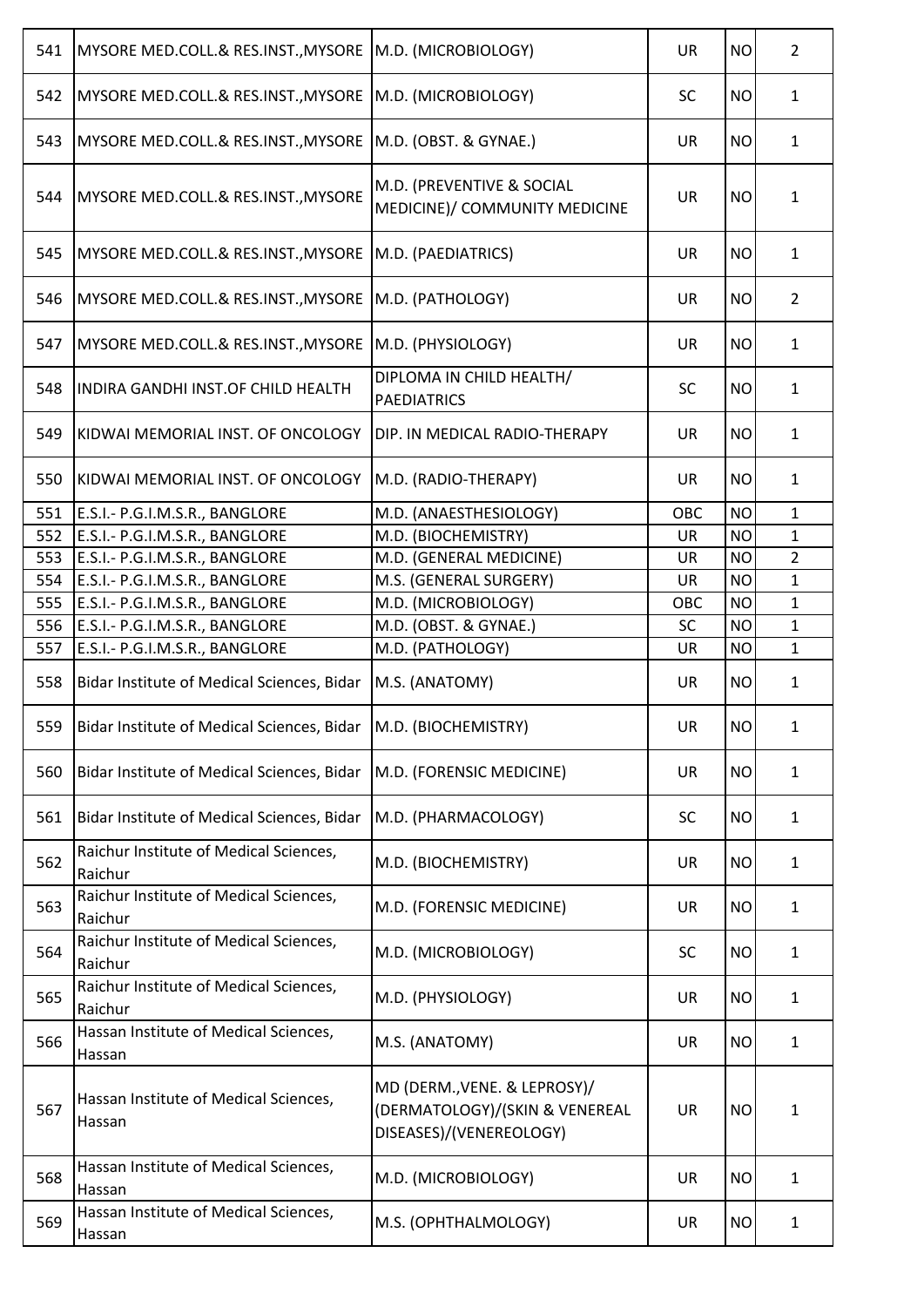| 570 | Hassan Institute of Medical Sciences,<br>Hassan   | M.D. (PHARMACOLOGY)                                        | <b>UR</b> | <b>NO</b> | $\mathbf{1}$   |
|-----|---------------------------------------------------|------------------------------------------------------------|-----------|-----------|----------------|
| 571 | Mandya Institute of Medical Sciences,<br>Mandya   | M.S. (ANATOMY)                                             | <b>UR</b> | <b>NO</b> | $\mathbf{1}$   |
| 572 | Mandya Institute of Medical Sciences,<br>Mandya   | M.D. (MICROBIOLOGY)                                        | <b>SC</b> | <b>NO</b> | $\mathbf{1}$   |
| 573 | Mandya Institute of Medical Sciences,<br>Mandya   | M.D. (PATHOLOGY)                                           | <b>UR</b> | <b>NO</b> | $\mathbf{1}$   |
| 574 | Mandya Institute of Medical Sciences,<br>Mandya   | M.D. (PHARMACOLOGY)                                        | <b>UR</b> | <b>NO</b> | $\mathbf{1}$   |
| 575 | Mandya Institute of Medical Sciences,<br>Mandya   | M.D. (PHYSIOLOGY)                                          | <b>UR</b> | <b>NO</b> | $\mathbf{1}$   |
| 576 | Shimoga Institute of Medical Science,<br>Shimoga  | M.S. (ANATOMY)                                             | UR        | <b>NO</b> | $\mathbf{1}$   |
| 577 | Shimoga Institute of Medical Science,<br>Shimoga  | M.D. (BIOCHEMISTRY)                                        | UR        | <b>NO</b> | $\mathbf{1}$   |
| 578 | Shimoga Institute of Medical Science,<br>Shimoga  | M.D. (FORENSIC MEDICINE)                                   | <b>UR</b> | <b>NO</b> | $\mathbf{1}$   |
| 579 | Shimoga Institute of Medical Science,<br>Shimoga  | M.D. (MICROBIOLOGY)                                        | <b>UR</b> | <b>NO</b> | $\mathbf{1}$   |
| 580 | Belgaum Institute of Medical Sciences,<br>Belgaum | M.S. (ANATOMY)                                             | <b>ST</b> | <b>NO</b> | $\mathbf{1}$   |
| 581 | Belgaum Institute of Medical Sciences,<br>Belgaum | M.D. (PREVENTIVE & SOCIAL<br>MEDICINE)/ COMMUNITY MEDICINE | <b>UR</b> | <b>NO</b> | $\mathbf{1}$   |
| 582 | Belgaum Institute of Medical Sciences,<br>Belgaum | M.D. (PHARMACOLOGY)                                        | <b>UR</b> | <b>NO</b> | $\mathbf{1}$   |
| 583 | Belgaum Institute of Medical Sciences,<br>Belgaum | M.D. (PHYSIOLOGY)                                          | <b>UR</b> | PH        | $\mathbf{1}$   |
| 584 | T.D. MEDICAL COLLEGE, ALAPPUZHA                   | M.S. (ANATOMY)                                             | UR        | <b>NO</b> | 1              |
| 585 | T.D. MEDICAL COLLEGE, ALAPPUZHA                   | DIPLOMA IN ORTHOPAEDICS                                    | <b>ST</b> | <b>NO</b> | $\mathbf{1}$   |
| 586 | T.D. MEDICAL COLLEGE, ALAPPUZHA                   | M.D. (FORENSIC MEDICINE)                                   | <b>UR</b> | <b>NO</b> | $\mathbf{1}$   |
| 587 | T.D. MEDICAL COLLEGE, ALAPPUZHA                   | M.D. (GENERAL MEDICINE)                                    | <b>UR</b> | <b>NO</b> | 1              |
| 588 | T.D. MEDICAL COLLEGE, ALAPPUZHA                   | M.D. (GENERAL MEDICINE)                                    | <b>SC</b> | <b>NO</b> | $\mathbf{1}$   |
| 589 | T.D. MEDICAL COLLEGE, ALAPPUZHA                   | M.S. (GENERAL SURGERY)                                     | UR        | <b>NO</b> | $\mathbf{1}$   |
| 590 | T.D. MEDICAL COLLEGE, ALAPPUZHA                   | M.D. (PREVENTIVE & SOCIAL<br>MEDICINE)/ COMMUNITY MEDICINE | <b>SC</b> | <b>NO</b> | $\mathbf{1}$   |
| 591 | T.D. MEDICAL COLLEGE, ALAPPUZHA                   | M.D. (PHARMACOLOGY)                                        | <b>UR</b> | <b>NO</b> | $\mathbf{1}$   |
| 592 | T.D. MEDICAL COLLEGE, ALAPPUZHA                   | M.D. (PHYSIOLOGY)                                          | <b>UR</b> | <b>NO</b> | $\mathbf{1}$   |
| 593 | GOVERMENT MEDICAL COLLEGE,<br>Kozhikode           | M.S. (ANATOMY)                                             | <b>UR</b> | <b>NO</b> | $\mathbf{1}$   |
| 594 | GOVERMENT MEDICAL COLLEGE,<br>Kozhikode           | M.D. (ANAESTHESIOLOGY)                                     | <b>UR</b> | <b>NO</b> | $\mathbf{1}$   |
| 595 | GOVERMENT MEDICAL COLLEGE,<br>Kozhikode           | M.D. (BIOCHEMISTRY)                                        | <b>UR</b> | <b>NO</b> | $\overline{2}$ |
| 596 | GOVERMENT MEDICAL COLLEGE,<br>Kozhikode           | DIPLOMA IN CHILD HEALTH/<br><b>PAEDIATRICS</b>             | <b>UR</b> | <b>NO</b> | $\overline{2}$ |
| 597 | GOVERMENT MEDICAL COLLEGE,<br>Kozhikode           | DIPLOMA IN CLINICAL PATHOLOGY                              | UR        | <b>NO</b> | $\overline{2}$ |
| 598 | GOVERMENT MEDICAL COLLEGE,<br>Kozhikode           | DIP.IN GYNAE. & OBST.                                      | UR        | <b>NO</b> | $\mathbf{1}$   |
| 599 | GOVERMENT MEDICAL COLLEGE,<br>Kozhikode           | DIPLOMA IN OTO-RHINO-<br>LARYNGOLOGY                       | UR        | <b>NO</b> | $\mathbf{1}$   |
|     |                                                   |                                                            |           |           |                |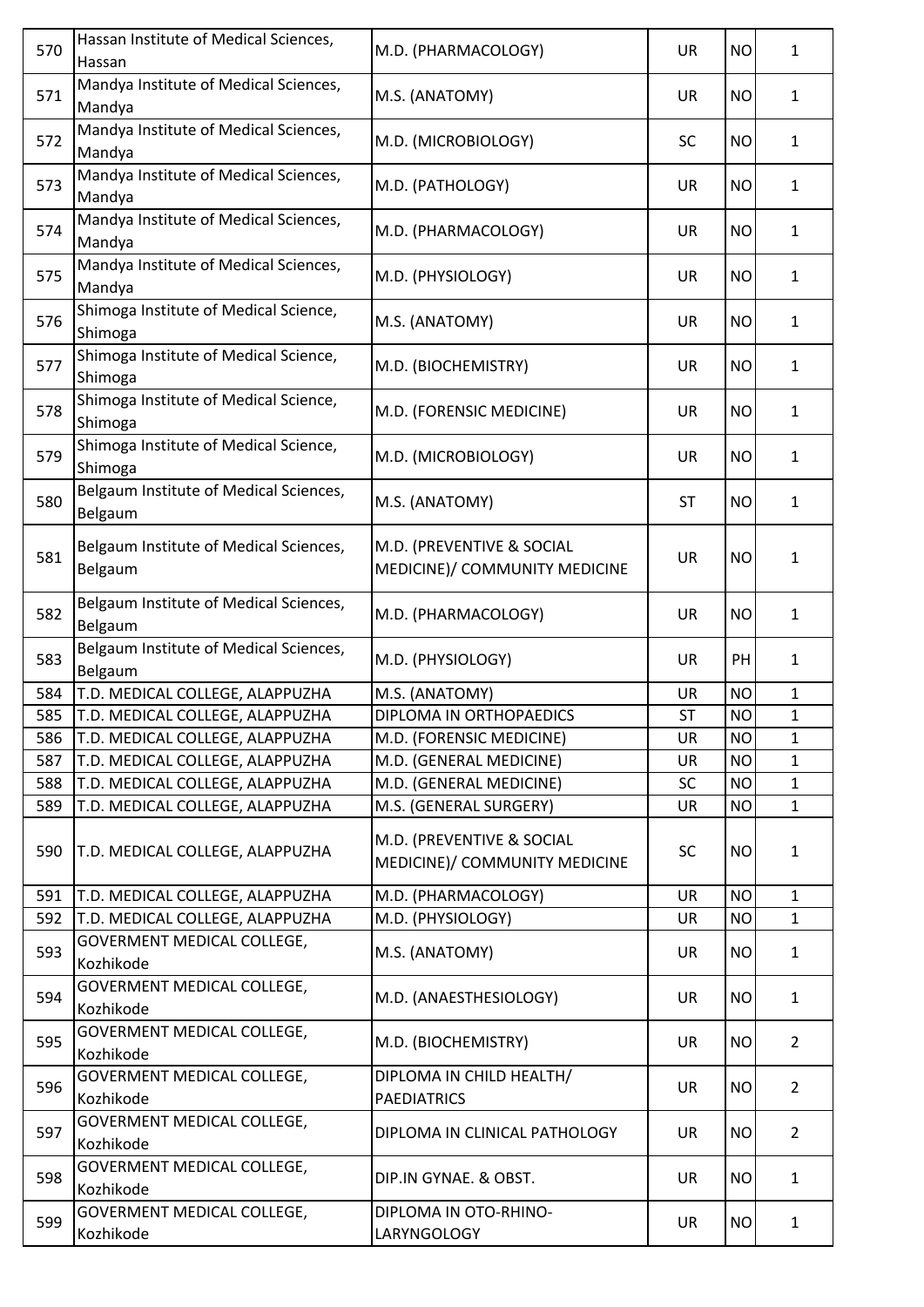| 600 | GOVERMENT MEDICAL COLLEGE,                     | <b>DIPLOMA IN</b>                                                                         | <b>UR</b> | PH        |                |
|-----|------------------------------------------------|-------------------------------------------------------------------------------------------|-----------|-----------|----------------|
|     | Kozhikode                                      | OPHTHALMOLOGY/DOMS                                                                        |           |           | $\mathbf{1}$   |
| 601 | <b>GOVERMENT MEDICAL COLLEGE,</b><br>Kozhikode | DIPLOMA IN ORTHOPAEDICS                                                                   | <b>SC</b> | <b>NO</b> | $\mathbf{1}$   |
| 602 | GOVERMENT MEDICAL COLLEGE,<br>Kozhikode        | DIP. PHYSICAL MEDICINE                                                                    | <b>UR</b> | <b>NO</b> | $\overline{2}$ |
| 603 | GOVERMENT MEDICAL COLLEGE,<br>Kozhikode        | DIP. IN T.B. & CHEST DISEASES                                                             | <b>SC</b> | <b>NO</b> | $\mathbf{1}$   |
| 604 | GOVERMENT MEDICAL COLLEGE,<br>Kozhikode        | MD (DERM., VENE. & LEPROSY)/<br>(DERMATOLOGY)/(SKIN & VENEREAL<br>DISEASES)/(VENEREOLOGY) | <b>UR</b> | <b>NO</b> | $\mathbf{1}$   |
| 605 | GOVERMENT MEDICAL COLLEGE,<br>Kozhikode        | M.D. IN EMERGENCY AND CRITICAL<br>CARE                                                    | <b>UR</b> | <b>NO</b> | $\mathbf{1}$   |
| 606 | <b>GOVERMENT MEDICAL COLLEGE,</b><br>Kozhikode | M.D. (FORENSIC MEDICINE)                                                                  | <b>SC</b> | <b>NO</b> | $\mathbf{1}$   |
| 607 | GOVERMENT MEDICAL COLLEGE,<br>Kozhikode        | M.S. (GENERAL SURGERY)                                                                    | <b>UR</b> | <b>NO</b> | $\mathbf{1}$   |
| 608 | GOVERMENT MEDICAL COLLEGE,<br>Kozhikode        | M.D. (MICROBIOLOGY)                                                                       | <b>UR</b> | <b>NO</b> | $\mathbf{1}$   |
| 609 | GOVERMENT MEDICAL COLLEGE,<br>Kozhikode        | M.D. (OBST. & GYNAE.)                                                                     | <b>SC</b> | <b>NO</b> | $\mathbf{1}$   |
| 610 | GOVERMENT MEDICAL COLLEGE,<br>Kozhikode        | M.S. (OPHTHALMOLOGY)                                                                      | <b>UR</b> | <b>NO</b> | $\mathbf{1}$   |
| 611 | GOVERMENT MEDICAL COLLEGE,<br>Kozhikode        | M.D. (PREVENTIVE & SOCIAL<br>MEDICINE)/ COMMUNITY MEDICINE                                | <b>ST</b> | <b>NO</b> | $\mathbf{1}$   |
| 612 | GOVERMENT MEDICAL COLLEGE,<br>Kozhikode        | M.D. (PHARMACOLOGY)                                                                       | <b>UR</b> | <b>NO</b> | $\mathbf{1}$   |
| 613 | GOVERMENT MEDICAL COLLEGE,<br>Kozhikode        | M.D. (PHYSIOLOGY)                                                                         | <b>UR</b> | <b>NO</b> | $\mathbf{1}$   |
| 614 | GOVT. MEDICAL COLLEGE, KOTTAYAM                | M.D. (BIOCHEMISTRY)                                                                       | <b>UR</b> | <b>NO</b> | $\mathbf{1}$   |
| 615 | GOVT. MEDICAL COLLEGE, KOTTAYAM                | DIPLOMA IN ANAESTHESIOLOGY                                                                | UR        | <b>NO</b> | 1              |
| 616 | GOVT. MEDICAL COLLEGE, KOTTAYAM                | <b>DIPLOMA IN</b><br>OPHTHALMOLOGY/DOMS                                                   | <b>UR</b> | PH        | $\mathbf{1}$   |
| 617 | GOVT. MEDICAL COLLEGE, KOTTAYAM                | MD (DERM., VENE. & LEPROSY)/<br>(DERMATOLOGY)/(SKIN & VENEREAL<br>DISEASES)/(VENEREOLOGY) | <b>UR</b> | PH        | 1              |
| 618 | GOVT. MEDICAL COLLEGE, KOTTAYAM                | M.D. (GENERAL MEDICINE)                                                                   | <b>UR</b> | <b>NO</b> | $\overline{2}$ |
| 619 | GOVT. MEDICAL COLLEGE, KOTTAYAM                | M.D. (MICROBIOLOGY)                                                                       | <b>UR</b> | <b>NO</b> | $\mathbf{1}$   |
| 620 | GOVT. MEDICAL COLLEGE, KOTTAYAM                | M.D. (PATHOLOGY)                                                                          | <b>UR</b> | <b>NO</b> | $\mathbf{1}$   |
| 621 | GOVT. MEDICAL COLLEGE, KOTTAYAM                | M.D. (PHYSIOLOGY)                                                                         | <b>SC</b> | <b>NO</b> | $\mathbf{1}$   |
| 622 | GOVT. MEDICAL COLLEGE, KOTTAYAM                | M.D. (PSYCHIATRY)                                                                         | <b>UR</b> | <b>NO</b> | $\mathbf{1}$   |
| 623 | GOVT. MEDICAL COLLEGE, KOTTAYAM                | M.D. (RADIO-THERAPY)                                                                      | <b>UR</b> | <b>NO</b> | $\mathbf{1}$   |
| 624 | GOVT.<br>MED.COLL, THIRUVANANTHAPURAM          | M.S. (ANATOMY)                                                                            | <b>UR</b> | <b>NO</b> | $\mathbf{1}$   |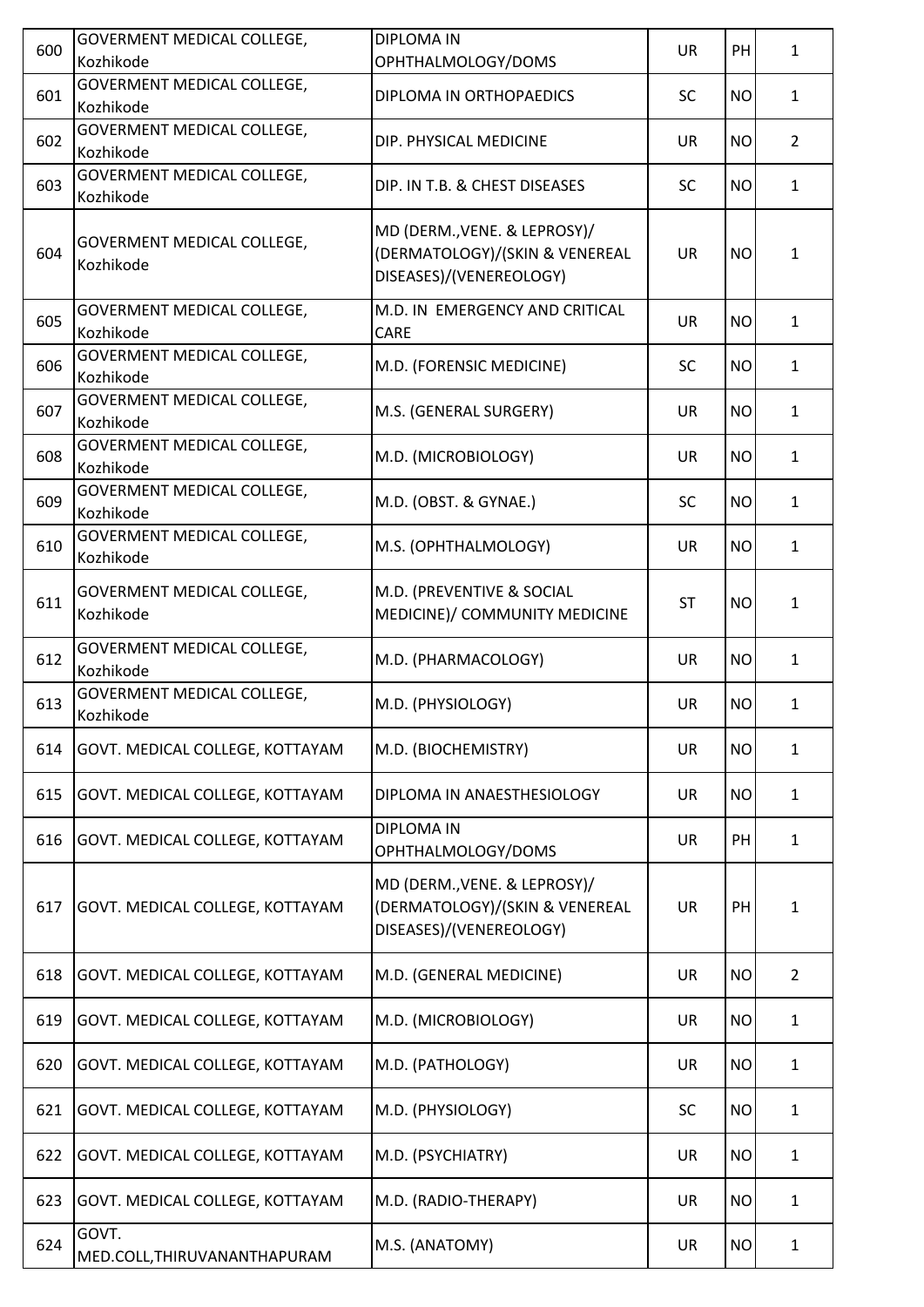| GOVT.<br>626<br><b>UR</b><br>DIPLOMA IN CLINICAL PATHOLOGY<br>MED.COLL, THIRUVANANTHAPURAM<br>GOVT.<br>627<br><b>UR</b><br>DIP. IN MEDICAL RADIO-THERAPY<br>MED.COLL, THIRUVANANTHAPURAM | <b>NO</b><br><b>NO</b><br><b>NO</b> | $\overline{2}$<br>$\mathbf{1}$<br>$\mathbf{1}$ |
|------------------------------------------------------------------------------------------------------------------------------------------------------------------------------------------|-------------------------------------|------------------------------------------------|
|                                                                                                                                                                                          |                                     |                                                |
|                                                                                                                                                                                          |                                     |                                                |
| GOVT.<br>628<br>PSYCHOLOGICAL MEDICINE<br>UR<br>MED.COLL, THIRUVANANTHAPURAM                                                                                                             |                                     |                                                |
| MD (DERM., VENE. & LEPROSY)/<br>GOVT.<br>(DERMATOLOGY)/(SKIN & VENEREAL<br>629<br><b>UR</b><br>MED.COLL, THIRUVANANTHAPURAM<br>DISEASES)/(VENEREOLOGY)                                   | <b>NO</b>                           | $\mathbf{1}$                                   |
| GOVT.<br>630<br>M.D. (FORENSIC MEDICINE)<br><b>UR</b><br>MED.COLL, THIRUVANANTHAPURAM                                                                                                    | <b>NO</b>                           | $\mathbf{1}$                                   |
| GOVT.<br>631<br><b>UR</b><br>M.D. (GENERAL MEDICINE)<br>MED.COLL, THIRUVANANTHAPURAM                                                                                                     | <b>NO</b>                           | $\mathbf{1}$                                   |
| GOVT.<br>632<br>M.S. (GENERAL SURGERY)<br>UR<br>MED.COLL, THIRUVANANTHAPURAM                                                                                                             | <b>NO</b>                           | $\mathbf{1}$                                   |
| GOVT.<br>633<br>M.S. (GENERAL SURGERY)<br><b>UR</b><br>MED.COLL, THIRUVANANTHAPURAM                                                                                                      | PH                                  | $\mathbf{1}$                                   |
| GOVT.<br>634<br>M.S. (GENERAL SURGERY)<br><b>SC</b><br>MED.COLL, THIRUVANANTHAPURAM                                                                                                      | <b>NO</b>                           | $\mathbf{1}$                                   |
| GOVT.<br>635<br>M.D. (MICROBIOLOGY)<br><b>UR</b><br>MED.COLL, THIRUVANANTHAPURAM                                                                                                         | <b>NO</b>                           | $\mathbf{1}$                                   |
| GOVT.<br>636<br>M.S. (OPHTHALMOLOGY)<br><b>UR</b><br>MED.COLL, THIRUVANANTHAPURAM                                                                                                        | <b>NO</b>                           | $\mathbf{1}$                                   |
| GOVT.<br>M.D. (PREVENTIVE & SOCIAL<br>637<br><b>UR</b><br>MEDICINE)/ COMMUNITY MEDICINE<br>MED.COLL, THIRUVANANTHAPURAM                                                                  | <b>NO</b>                           | $\mathbf{1}$                                   |
| GOVT.<br>638<br>M.D. (PHARMACOLOGY)<br><b>UR</b><br>MED.COLL, THIRUVANANTHAPURAM                                                                                                         | <b>NO</b>                           | $\overline{2}$                                 |
| GOVT.<br>639<br>M.D. (PHYSIOLOGY)<br><b>UR</b><br>MED.COLL, THIRUVANANTHAPURAM                                                                                                           | <b>NO</b>                           | $\overline{2}$                                 |
| GOVT.<br>640<br>M.D. (PSYCHIATRY)<br><b>UR</b><br>MED.COLL, THIRUVANANTHAPURAM                                                                                                           | PH                                  | $\mathbf{1}$                                   |
| M.D. IN TRANSFUSION MEDICINE/<br>GOVT.<br>641<br>IMMUNO-HAEMATOLOGY & BLOOD<br><b>SC</b><br>MED.COLL, THIRUVANANTHAPURAM<br><b>TRANSFUSION</b>                                           | <b>NO</b>                           | $\mathbf{1}$                                   |
| 642<br>GOVT. MEDICAL COLLEGE, THRISSUR<br>M.S. (ANATOMY)<br><b>UR</b>                                                                                                                    | <b>NO</b>                           | $\mathbf{1}$                                   |
| <b>SC</b><br>643<br>GOVT. MEDICAL COLLEGE, THRISSUR<br>M.D. (ANAESTHESIOLOGY)                                                                                                            | <b>NO</b>                           | $\mathbf{1}$                                   |
| 644<br>GOVT. MEDICAL COLLEGE, THRISSUR<br>M.D. (BIOCHEMISTRY)<br><b>UR</b>                                                                                                               | <b>NO</b>                           | $\mathbf{1}$                                   |
| M.D. (FORENSIC MEDICINE)<br>645<br>GOVT. MEDICAL COLLEGE, THRISSUR<br><b>UR</b>                                                                                                          | <b>NO</b>                           | $\overline{2}$                                 |
| 646<br>GOVT. MEDICAL COLLEGE, THRISSUR<br>M.S. (GENERAL SURGERY)<br>SC                                                                                                                   | <b>NO</b>                           | $\mathbf{1}$                                   |
| M.D. (MICROBIOLOGY)<br>647<br>GOVT. MEDICAL COLLEGE, THRISSUR<br><b>UR</b>                                                                                                               | <b>NO</b>                           | $\mathbf{1}$                                   |
| M.D. (OBST. & GYNAE.)<br>GOVT. MEDICAL COLLEGE, THRISSUR<br><b>UR</b><br>648                                                                                                             | <b>NO</b>                           | $\overline{2}$                                 |
| M.S. (OPHTHALMOLOGY)<br>649<br>GOVT. MEDICAL COLLEGE, THRISSUR<br><b>UR</b>                                                                                                              | <b>NO</b>                           | $\mathbf{1}$                                   |
| 650<br>GOVT. MEDICAL COLLEGE, THRISSUR<br>M.D. (PAEDIATRICS)<br><b>UR</b>                                                                                                                | <b>NO</b>                           | $\mathbf{1}$                                   |
| 651<br>GOVT. MEDICAL COLLEGE, THRISSUR<br>M.D. (PATHOLOGY)<br>UR                                                                                                                         | <b>NO</b>                           | $\mathbf{1}$                                   |
| 652<br>M.D. (PATHOLOGY)<br>SC<br>GOVT. MEDICAL COLLEGE, THRISSUR                                                                                                                         | PH<br>PH                            | $\mathbf{1}$                                   |
| M.D. (PATHOLOGY)<br>653<br>GOVT. MEDICAL COLLEGE, THRISSUR<br><b>ST</b><br>654<br>GOVT. MEDICAL COLLEGE, THRISSUR<br>M.D. (PHARMACOLOGY)<br><b>UR</b>                                    | <b>NO</b>                           | $\mathbf 1$<br>$\mathbf{1}$                    |
| 655<br>GOVT. MEDICAL COLLEGE, THRISSUR<br>M.D. (PHYSIOLOGY)<br><b>UR</b>                                                                                                                 | <b>NO</b>                           | $\overline{2}$                                 |
| 656<br>GOVT. MEDICAL COLLEGE, THRISSUR<br>M.D. (RADIO-DIAGNOSIS)<br><b>UR</b>                                                                                                            | <b>NO</b>                           | $\mathbf{1}$                                   |
| 657<br><b>REGIONAL CANCER CENTRE</b><br>M.D. (ANAESTHESIOLOGY)<br><b>UR</b>                                                                                                              | <b>NO</b>                           | $\overline{2}$                                 |
| 658<br>M.D. (PATHOLOGY)<br>REGIONAL CANCER CENTRE<br>UR                                                                                                                                  | <b>NO</b>                           | $\mathbf{1}$                                   |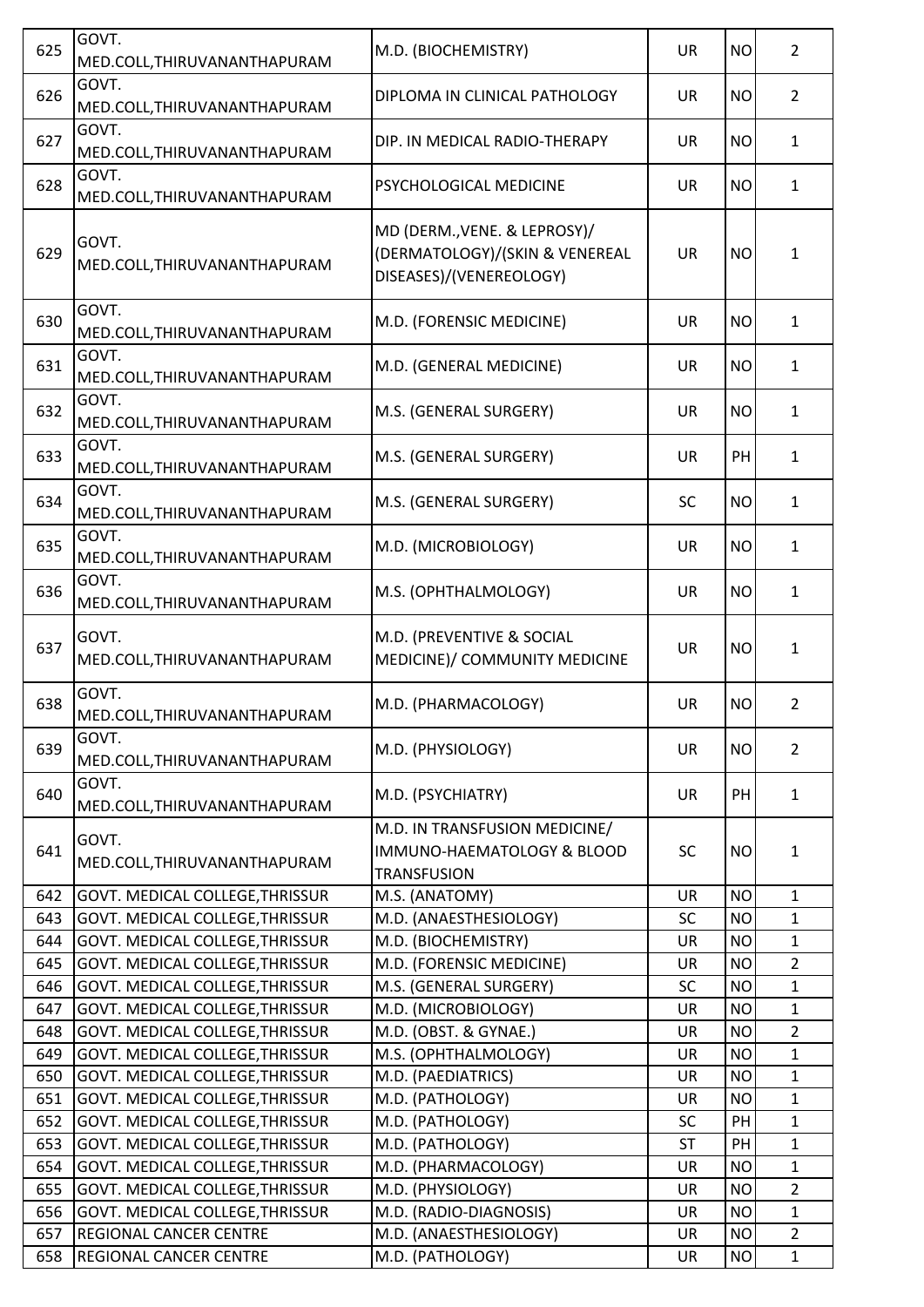| 659 | Govt Medical College, Ernakulam   | M.D. (MICROBIOLOGY)                                                                                                                  | <b>UR</b> | <b>NO</b> | $\mathbf{1}$                 |
|-----|-----------------------------------|--------------------------------------------------------------------------------------------------------------------------------------|-----------|-----------|------------------------------|
| 660 | <b>B.J. MEDICAL COLLEGE, PUNE</b> | M.S. (ANATOMY)                                                                                                                       | <b>UR</b> | <b>NO</b> | $\mathbf{1}$                 |
| 661 | <b>B.J. MEDICAL COLLEGE, PUNE</b> | M.D. (ANAESTHESIOLOGY)                                                                                                               | <b>UR</b> | <b>NO</b> | $\overline{2}$               |
| 662 | <b>B.J. MEDICAL COLLEGE, PUNE</b> | M.D. (BIOCHEMISTRY)                                                                                                                  | <b>UR</b> | PH        | $\mathbf{1}$                 |
| 663 | <b>B.J. MEDICAL COLLEGE, PUNE</b> | DIPLOMA IN CHILD HEALTH/                                                                                                             | <b>UR</b> | <b>NO</b> | $\mathbf{1}$                 |
|     |                                   | <b>PAEDIATRICS</b>                                                                                                                   |           |           |                              |
| 664 | B.J. MEDICAL COLLEGE, PUNE        | DIPLOMA IN CLINICAL PATHOLOGY                                                                                                        | <b>UR</b> | <b>NO</b> | $\overline{2}$               |
| 665 | <b>B.J. MEDICAL COLLEGE, PUNE</b> | DIPLOMA IN PUBLIC HEALTH                                                                                                             | <b>UR</b> | <b>NO</b> | $\mathbf{1}$                 |
| 666 | <b>B.J. MEDICAL COLLEGE, PUNE</b> | DIP. IN DERM. VENEREOLOGY &<br>LEPROSY/DERMATOLOGY<br>/VENEREOLOGY &<br>DERMATOLOGY/LEPROSY/VENEREAL<br><b>DISEASE &amp; LEPROSY</b> | <b>UR</b> | <b>NO</b> | 1                            |
| 667 | <b>B.J. MEDICAL COLLEGE, PUNE</b> | PSYCHOLOGICAL MEDICINE                                                                                                               | <b>UR</b> | <b>NO</b> | $\mathbf{1}$                 |
| 668 | <b>B.J. MEDICAL COLLEGE, PUNE</b> | DIP. IN T.B. & CHEST DISEASES                                                                                                        | <b>UR</b> | <b>NO</b> | $\mathbf{1}$                 |
| 669 | <b>B.J. MEDICAL COLLEGE, PUNE</b> | M.D. (GENERAL MEDICINE)                                                                                                              | <b>UR</b> | <b>NO</b> | $\overline{3}$               |
| 670 | <b>B.J. MEDICAL COLLEGE, PUNE</b> | M.D. (GENERAL MEDICINE)                                                                                                              | SC        | <b>NO</b> | $\mathbf{1}$                 |
| 671 | <b>B.J. MEDICAL COLLEGE, PUNE</b> | M.S. (GENERAL SURGERY)                                                                                                               | <b>UR</b> | <b>NO</b> | $\overline{2}$               |
| 672 | <b>B.J. MEDICAL COLLEGE, PUNE</b> | M.S. (GENERAL SURGERY)                                                                                                               | <b>SC</b> | <b>NO</b> | $\mathbf{1}$                 |
| 673 | <b>B.J. MEDICAL COLLEGE, PUNE</b> | M.S. (OPHTHALMOLOGY)                                                                                                                 | <b>UR</b> | <b>NO</b> | $\mathbf{1}$                 |
| 674 | B.J. MEDICAL COLLEGE, PUNE        | M.S. (OPHTHALMOLOGY)                                                                                                                 | <b>ST</b> | <b>NO</b> | $\mathbf{1}$<br>$\mathbf{1}$ |
| 675 | <b>B.J. MEDICAL COLLEGE, PUNE</b> | M.S. (ORTHOPAEDICS)                                                                                                                  | <b>UR</b> | <b>NO</b> |                              |
| 676 | B.J. MEDICAL COLLEGE, PUNE        | M.D. (PREVENTIVE & SOCIAL<br>MEDICINE)/ COMMUNITY MEDICINE                                                                           | <b>UR</b> | <b>NO</b> | $\mathbf{1}$                 |
| 677 | B.J. MEDICAL COLLEGE, PUNE        | M.D. (PAEDIATRICS)                                                                                                                   | <b>UR</b> | <b>NO</b> | $\mathbf{1}$                 |
| 678 | <b>B.J. MEDICAL COLLEGE, PUNE</b> | M.D. (PHYSIOLOGY)                                                                                                                    | <b>ST</b> | <b>NO</b> | $\mathbf{1}$                 |
| 679 | <b>B.J. MEDICAL COLLEGE, PUNE</b> | M.D. (PSYCHIATRY)                                                                                                                    | UR        | <b>NO</b> | $\mathbf{1}$                 |
|     | 680 B.J. MEDICAL COLLEGE, PUNE    | M.D. (TUBERCULOSIS & RESP.<br>DISEASES)/ PULMONARY MEDICINE                                                                          | <b>SC</b> | <b>NO</b> | 1                            |
| 681 | DR. V.M. GOVT. MEDICAL COLLEGE    | M.S. (ANATOMY)                                                                                                                       | <b>UR</b> | <b>NO</b> | $\mathbf{1}$                 |
| 682 | DR. V.M. GOVT. MEDICAL COLLEGE    | DIPLOMA IN ANAESTHESIOLOGY                                                                                                           | <b>SC</b> | <b>NO</b> | $\mathbf{1}$                 |
| 683 | DR. V.M. GOVT. MEDICAL COLLEGE    | DIPLOMA IN CLINICAL PATHOLOGY                                                                                                        | UR        | <b>NO</b> | $\mathbf{1}$                 |
| 684 | DR. V.M. GOVT. MEDICAL COLLEGE    | DIPLOMA IN CLINICAL PATHOLOGY                                                                                                        | UR        | PH        | $\mathbf{1}$                 |
| 685 | DR. V.M. GOVT. MEDICAL COLLEGE    | DIPLOMA IN PUBLIC HEALTH                                                                                                             | <b>UR</b> | <b>NO</b> | $\overline{2}$               |
| 686 | DR. V.M. GOVT. MEDICAL COLLEGE    | M.D. (GENERAL MEDICINE)                                                                                                              | <b>UR</b> | <b>NO</b> | $\mathbf{1}$                 |
| 687 | DR. V.M. GOVT. MEDICAL COLLEGE    | M.S. (GENERAL SURGERY)                                                                                                               | <b>UR</b> | <b>NO</b> | $\mathbf{1}$                 |
| 688 | DR. V.M. GOVT. MEDICAL COLLEGE    | M.D. (MICROBIOLOGY)                                                                                                                  | <b>UR</b> | <b>NO</b> | $\mathbf{1}$                 |
| 689 | DR. V.M. GOVT. MEDICAL COLLEGE    | M.D. (OBST. & GYNAE.)                                                                                                                | <b>UR</b> | <b>NO</b> | $\mathbf{1}$                 |
| 690 | DR. V.M. GOVT. MEDICAL COLLEGE    | M.S. (ORTHOPAEDICS)                                                                                                                  | UR        | NO.       | $\mathbf{1}$                 |
| 691 | DR. V.M. GOVT. MEDICAL COLLEGE    | M.D. (PREVENTIVE & SOCIAL<br>MEDICINE)/ COMMUNITY MEDICINE                                                                           | UR        | <b>NO</b> | $\mathbf{1}$                 |
| 692 | DR. V.M. GOVT. MEDICAL COLLEGE    | M.D. (PAEDIATRICS)                                                                                                                   | <b>SC</b> | <b>NO</b> | $\mathbf{1}$                 |
| 693 | DR. V.M. GOVT. MEDICAL COLLEGE    | M.D. (PATHOLOGY)                                                                                                                     | UR        | <b>NO</b> | $\mathbf{1}$                 |
| 694 | DR. V.M. GOVT. MEDICAL COLLEGE    | M.D. (PATHOLOGY)                                                                                                                     | <b>ST</b> | <b>NO</b> | $\mathbf{1}$                 |
| 695 | DR. V.M. GOVT. MEDICAL COLLEGE    | M.D. (PHARMACOLOGY)                                                                                                                  | <b>UR</b> | <b>NO</b> | $\mathbf{1}$                 |
| 696 | DR. V.M. GOVT. MEDICAL COLLEGE    | M.D. (PHYSIOLOGY)                                                                                                                    | <b>UR</b> | <b>NO</b> | $\overline{2}$               |
| 697 | GOVT. MEDICAL COLLEGE, NAGPUR     | M.S. (ANATOMY)                                                                                                                       | <b>SC</b> | <b>NO</b> | $\mathbf{1}$                 |
| 698 | GOVT. MEDICAL COLLEGE, NAGPUR     | M.S. (ANATOMY)                                                                                                                       | <b>ST</b> | <b>NO</b> | $\mathbf{1}$                 |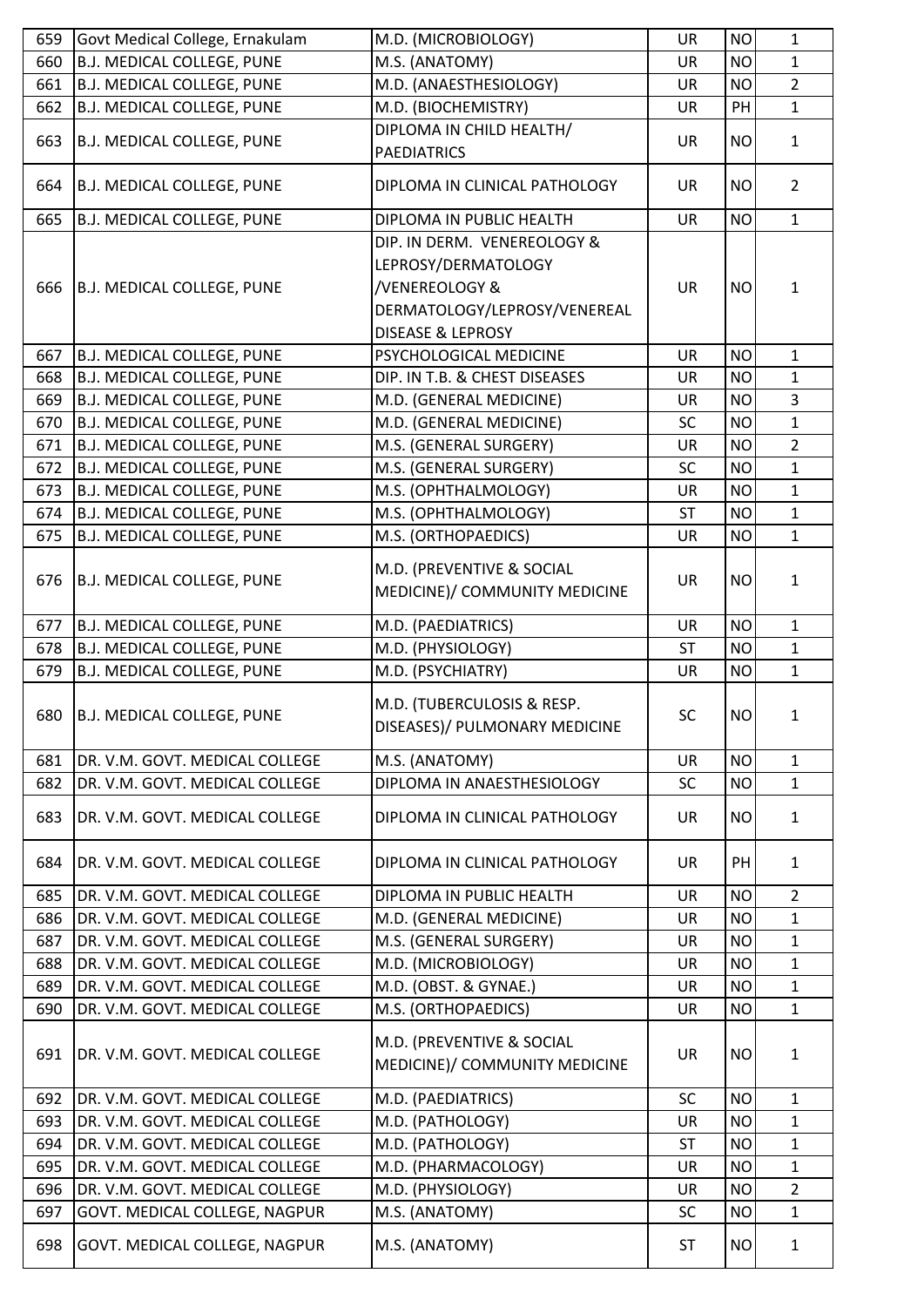| 699 | GOVT. MEDICAL COLLEGE, NAGPUR                                  | M.D. (BIOCHEMISTRY)                                        | <b>UR</b> | <b>NO</b> | $\mathbf{1}$   |
|-----|----------------------------------------------------------------|------------------------------------------------------------|-----------|-----------|----------------|
| 700 | GOVT. MEDICAL COLLEGE, NAGPUR                                  | DIPLOMA IN OTO-RHINO-<br>LARYNGOLOGY                       | SC        | <b>NO</b> | $\mathbf{1}$   |
| 701 | GOVT. MEDICAL COLLEGE, NAGPUR                                  | <b>DIPLOMA IN</b><br>OPHTHALMOLOGY/DOMS                    | <b>UR</b> | <b>NO</b> | $\mathbf{1}$   |
| 702 | GOVT. MEDICAL COLLEGE, NAGPUR                                  | DIPLOMA IN PUBLIC HEALTH                                   | UR        | <b>NO</b> | $\mathbf{1}$   |
| 703 | GOVT. MEDICAL COLLEGE, NAGPUR                                  | DIP.IN MEDICAL RADIO-DIAGNOSIS                             | <b>SC</b> | <b>NO</b> | $\mathbf{1}$   |
| 704 | GOVT. MEDICAL COLLEGE, NAGPUR                                  | M.S. (E.N.T.)                                              | <b>UR</b> | PH        | $\mathbf{1}$   |
| 705 | GOVT. MEDICAL COLLEGE, NAGPUR                                  | M.D. (FORENSIC MEDICINE)                                   | <b>UR</b> | <b>NO</b> | $\mathbf{1}$   |
| 706 | GOVT. MEDICAL COLLEGE, NAGPUR                                  | M.D. (FORENSIC MEDICINE)                                   | SC        | <b>NO</b> | $\mathbf{1}$   |
| 707 | GOVT. MEDICAL COLLEGE, NAGPUR                                  | M.S. (GENERAL SURGERY)                                     | <b>UR</b> | <b>NO</b> | $\mathbf{1}$   |
| 708 | GOVT. MEDICAL COLLEGE, NAGPUR                                  | M.D. (MICROBIOLOGY)                                        | UR        | <b>NO</b> | $\mathbf{1}$   |
| 709 | GOVT. MEDICAL COLLEGE, NAGPUR                                  | M.D. (PREVENTIVE & SOCIAL<br>MEDICINE)/ COMMUNITY MEDICINE | <b>UR</b> | <b>NO</b> | $\overline{2}$ |
| 710 | GOVT. MEDICAL COLLEGE, NAGPUR                                  | M.D. (PATHOLOGY)                                           | <b>UR</b> | <b>NO</b> | $\mathbf{1}$   |
| 711 | GOVT. MEDICAL COLLEGE, NAGPUR                                  | M.D. (PHARMACOLOGY)                                        | <b>UR</b> | <b>NO</b> | $\mathbf{1}$   |
| 712 | GOVT. MEDICAL COLLEGE, NAGPUR                                  | M.D. (PHYSIOLOGY)                                          | SC        | <b>NO</b> | $\mathbf{1}$   |
| 713 | GOVT. MEDICAL COLLEGE, NAGPUR                                  | M.D. (PHYSIOLOGY)                                          | <b>ST</b> | <b>NO</b> | $\mathbf{1}$   |
| 714 | GOVT. MEDICAL COLLEGE, NAGPUR                                  | M.D. (RADIO-THERAPY)                                       | <b>SC</b> | <b>NO</b> | $\mathbf{1}$   |
| 715 | GOVT. MEDICAL COLLEGE, AURANGABAD                              | M.S. (ANATOMY)                                             | <b>UR</b> | <b>NO</b> | $\mathbf{1}$   |
| 716 | GOVT. MEDICAL COLLEGE, AURANGABAD   M.D. (ANAESTHESIOLOGY)     |                                                            | <b>UR</b> | <b>NO</b> | $\mathbf{1}$   |
| 717 | GOVT. MEDICAL COLLEGE, AURANGABAD   M.D. (BIOCHEMISTRY)        |                                                            | <b>UR</b> | <b>NO</b> | $\mathbf{1}$   |
| 718 | GOVT. MEDICAL COLLEGE, AURANGABAD   DIPLOMA IN ANAESTHESIOLOGY |                                                            | <b>UR</b> | <b>NO</b> | $\mathbf{1}$   |
| 719 | GOVT. MEDICAL COLLEGE, AURANGABAD   DIPLOMA IN ANAESTHESIOLOGY |                                                            | <b>SC</b> | <b>NO</b> | $\mathbf{1}$   |
| 720 | GOVT. MEDICAL COLLEGE, AURANGABAD                              | DIPLOMA IN CLINICAL PATHOLOGY                              | <b>UR</b> | <b>NO</b> | $\overline{2}$ |
| 721 | GOVT. MEDICAL COLLEGE, AURANGABAD                              | DIP. IN FORENSIC MEDICINE                                  | <b>UR</b> | PH        | $\mathbf{1}$   |
| 722 | GOVT. MEDICAL COLLEGE, AURANGABAD                              | DIP.IN GYNAE. & OBST.                                      | <b>SC</b> | PH        | $\mathbf{1}$   |
| 723 | GOVT. MEDICAL COLLEGE, AURANGABAD                              | DIP.IN GYNAE. & OBST.                                      | <b>ST</b> | PH        | $\mathbf{1}$   |
| 724 | GOVT. MEDICAL COLLEGE, AURANGABAD                              | M.S. (E.N.T.)                                              | <b>UR</b> | <b>NO</b> | $\mathbf{1}$   |
| 725 | GOVT. MEDICAL COLLEGE, AURANGABAD                              | M.D. (GENERAL MEDICINE)                                    | <b>UR</b> | <b>NO</b> | $\mathbf{1}$   |
| 726 | GOVT. MEDICAL COLLEGE, AURANGABAD                              | M.S. (GENERAL SURGERY)                                     | <b>UR</b> | <b>NO</b> | $\mathbf{1}$   |
| 727 | GOVT. MEDICAL COLLEGE, AURANGABAD                              | M.D. (MICROBIOLOGY)                                        | <b>UR</b> | <b>NO</b> | $\mathbf{1}$   |
| 728 | GOVT. MEDICAL COLLEGE, AURANGABAD                              | M.D. (OBST. & GYNAE.)                                      | <b>UR</b> | <b>NO</b> | $\overline{2}$ |
| 729 | GOVT. MEDICAL COLLEGE, AURANGABAD                              | M.D. (PREVENTIVE & SOCIAL<br>MEDICINE)/ COMMUNITY MEDICINE | <b>UR</b> | <b>NO</b> | $\overline{2}$ |
| 730 | GOVT. MEDICAL COLLEGE, AURANGABAD                              | M.D. (PHARMACOLOGY)                                        | <b>ST</b> | <b>NO</b> | $\mathbf{1}$   |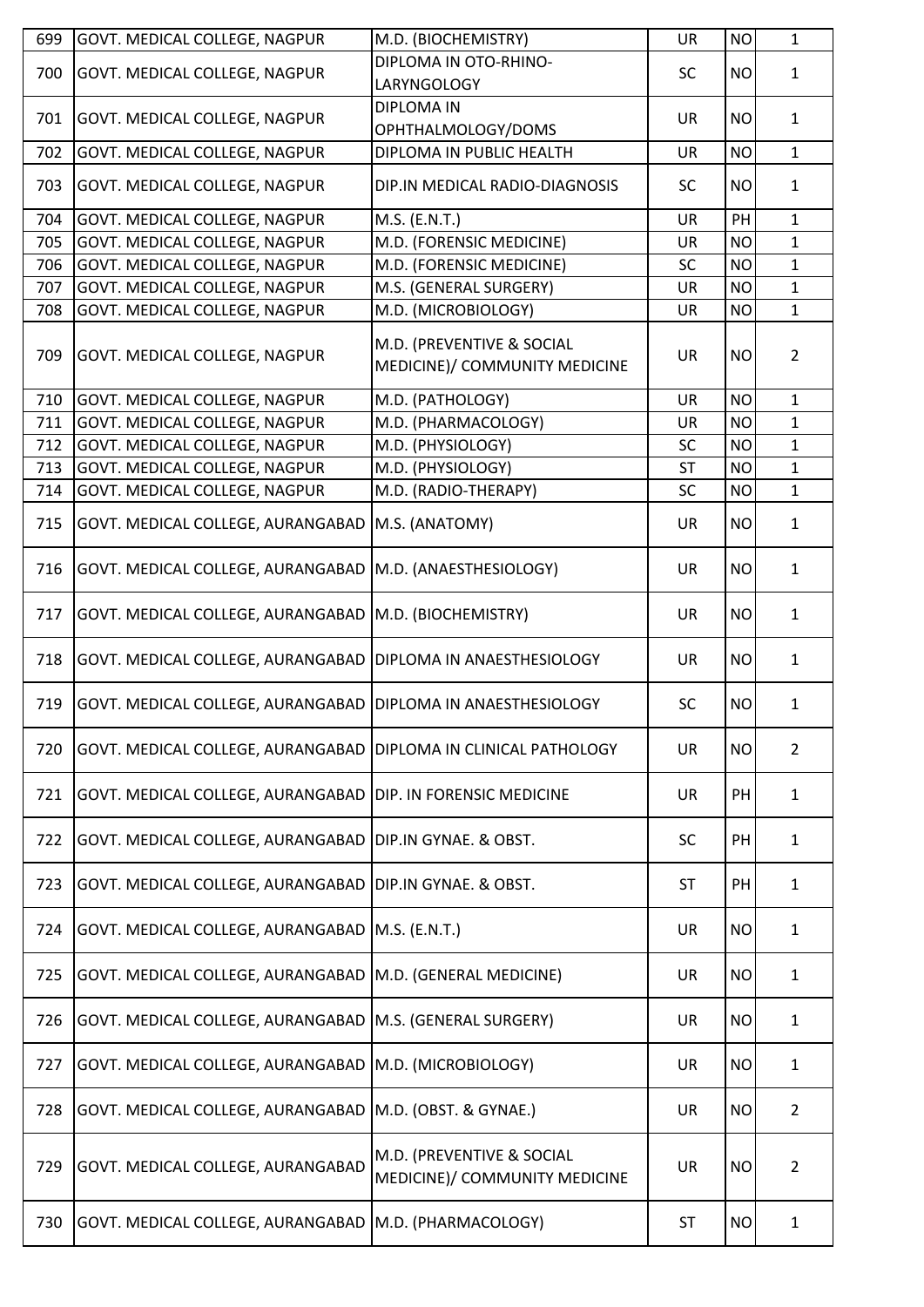| 731 | GOVT. MEDICAL COLLEGE, AURANGABAD   M.D. (PHYSIOLOGY) |                                                             | <b>UR</b> | <b>NO</b> | $\mathbf{1}$   |
|-----|-------------------------------------------------------|-------------------------------------------------------------|-----------|-----------|----------------|
| 732 | <b>GRANT MEDICAL COLLEGE, MUMBAI</b>                  | M.D. (ANAESTHESIOLOGY)                                      | <b>UR</b> | <b>NO</b> | $\mathbf{1}$   |
| 733 | <b>GRANT MEDICAL COLLEGE, MUMBAI</b>                  | DIPLOMA IN ANAESTHESIOLOGY                                  | <b>UR</b> | <b>NO</b> | $\overline{2}$ |
| 734 | <b>GRANT MEDICAL COLLEGE, MUMBAI</b>                  | DIP. IN FORENSIC MEDICINE                                   | <b>UR</b> | <b>NO</b> | $\mathbf{1}$   |
| 735 | GRANT MEDICAL COLLEGE, MUMBAI                         | DIP.IN GYNAE. & OBST.                                       | <b>UR</b> | <b>NO</b> | $\overline{2}$ |
| 736 | <b>GRANT MEDICAL COLLEGE, MUMBAI</b>                  | DIPLOMA IN PUBLIC HEALTH                                    | <b>UR</b> | <b>NO</b> | $\mathbf{1}$   |
| 737 | <b>GRANT MEDICAL COLLEGE, MUMBAI</b>                  | DIPLOMA IN PUBLIC HEALTH                                    | SC        | <b>NO</b> | $\mathbf{1}$   |
| 738 | <b>GRANT MEDICAL COLLEGE, MUMBAI</b>                  | PSYCHOLOGICAL MEDICINE                                      | <b>UR</b> | <b>NO</b> | $\mathbf{1}$   |
| 739 | <b>GRANT MEDICAL COLLEGE, MUMBAI</b>                  | M.D. (FORENSIC MEDICINE)                                    | <b>SC</b> | <b>NO</b> | $\mathbf{1}$   |
| 740 | <b>GRANT MEDICAL COLLEGE, MUMBAI</b>                  | M.D. (GENERAL MEDICINE)                                     | <b>UR</b> | <b>NO</b> | $\overline{3}$ |
| 741 | <b>GRANT MEDICAL COLLEGE, MUMBAI</b>                  | M.D. (GENERAL MEDICINE)                                     | <b>SC</b> | <b>NO</b> | $\mathbf{1}$   |
| 742 | GRANT MEDICAL COLLEGE, MUMBAI                         | M.D. (GENERAL MEDICINE)                                     | <b>ST</b> | <b>NO</b> | $\mathbf{1}$   |
| 743 | <b>GRANT MEDICAL COLLEGE, MUMBAI</b>                  | M.D. (OBST. & GYNAE.)                                       | <b>UR</b> | <b>NO</b> | $\mathbf{1}$   |
| 744 | <b>GRANT MEDICAL COLLEGE, MUMBAI</b>                  | M.D. (OBST. & GYNAE.)                                       | <b>SC</b> | <b>NO</b> | $\mathbf{1}$   |
| 745 | <b>GRANT MEDICAL COLLEGE, MUMBAI</b>                  | M.D. (PAEDIATRICS)                                          | <b>UR</b> | <b>NO</b> | $\mathbf{1}$   |
| 746 | GRANT MEDICAL COLLEGE, MUMBAI                         | M.D. (PATHOLOGY)                                            | <b>UR</b> | <b>NO</b> | $\mathbf 1$    |
| 747 | GRANT MEDICAL COLLEGE, MUMBAI                         | M.D. (PHARMACOLOGY)                                         | <b>UR</b> | <b>NO</b> | $\mathbf{1}$   |
| 748 | <b>GRANT MEDICAL COLLEGE, MUMBAI</b>                  | M.D. (PHYSIOLOGY)                                           | <b>UR</b> | <b>NO</b> | $\mathbf{1}$   |
| 749 | <b>GRANT MEDICAL COLLEGE, MUMBAI</b>                  | M.D. (PHYSIOLOGY)                                           | <b>SC</b> | <b>NO</b> | $\mathbf{1}$   |
| 750 | GRANT MEDICAL COLLEGE, MUMBAI                         | M.D. (TUBERCULOSIS & RESP.<br>DISEASES)/ PULMONARY MEDICINE | <b>UR</b> | <b>NO</b> | $\mathbf{1}$   |
| 751 | <b>INDIRA GANDHI</b><br>GOVT.MED.COLL, NAGPUR         | M.S. (ANATOMY)                                              | <b>UR</b> | <b>NO</b> | $\mathbf{1}$   |
| 752 | <b>INDIRA GANDHI</b><br>GOVT.MED.COLL, NAGPUR         | M.S. (ANATOMY)                                              | <b>UR</b> | PH        | $\mathbf{1}$   |
| 753 | <b>INDIRA GANDHI</b><br>GOVT.MED.COLL, NAGPUR         | M.D. (ANAESTHESIOLOGY)                                      | <b>UR</b> | <b>NO</b> | $\mathbf{1}$   |
| 754 | <b>INDIRA GANDHI</b><br>GOVT.MED.COLL, NAGPUR         | DIPLOMA IN ANAESTHESIOLOGY                                  | <b>UR</b> | <b>NO</b> | $\mathbf{1}$   |
| 755 | <b>INDIRA GANDHI</b><br>GOVT.MED.COLL, NAGPUR         | M.D. (FORENSIC MEDICINE)                                    | <b>SC</b> | <b>NO</b> | $\mathbf{1}$   |
| 756 | <b>INDIRA GANDHI</b><br>GOVT.MED.COLL, NAGPUR         | M.D. (FORENSIC MEDICINE)                                    | <b>ST</b> | <b>NO</b> | $\mathbf{1}$   |
| 757 | <b>INDIRA GANDHI</b><br>GOVT.MED.COLL, NAGPUR         | M.S. (GENERAL SURGERY)                                      | <b>UR</b> | <b>NO</b> | $\mathbf{1}$   |
| 758 | <b>INDIRA GANDHI</b><br>GOVT.MED.COLL, NAGPUR         | M.S. (GENERAL SURGERY)                                      | <b>SC</b> | PH        | $\mathbf{1}$   |
| 759 | <b>INDIRA GANDHI</b><br>GOVT.MED.COLL, NAGPUR         | M.D. (MICROBIOLOGY)                                         | <b>UR</b> | <b>NO</b> | $\mathbf{1}$   |
| 760 | <b>INDIRA GANDHI</b><br>GOVT.MED.COLL, NAGPUR         | M.D. (PATHOLOGY)                                            | <b>UR</b> | <b>NO</b> | $\mathbf{1}$   |
| 761 | <b>INDIRA GANDHI</b><br>GOVT.MED.COLL, NAGPUR         | M.D. (PHYSIOLOGY)                                           | <b>UR</b> | <b>NO</b> | $\mathbf{1}$   |
| 762 | <b>INDIRA GANDHI</b><br>GOVT.MED.COLL, NAGPUR         | M.D. (RADIO-DIAGNOSIS)                                      | <b>UR</b> | <b>NO</b> | $\mathbf{1}$   |
| 763 | L.TILAK MUNICIPAL MED.COLL., MUMBAI                   | M.S. (ANATOMY)                                              | <b>UR</b> | <b>NO</b> | $\mathbf{1}$   |
| 764 | L.TILAK MUNICIPAL MED.COLL., MUMBAI                   | M.D. (BIOCHEMISTRY)                                         | <b>UR</b> | <b>NO</b> | $\mathbf{1}$   |
| 765 | L.TILAK MUNICIPAL MED.COLL., MUMBAI                   | DIPLOMA IN CHILD HEALTH/<br><b>PAEDIATRICS</b>              | <b>UR</b> | <b>NO</b> | $\mathbf{1}$   |
| 766 | L.TILAK MUNICIPAL MED.COLL., MUMBAI                   | DIPLOMA IN PUBLIC HEALTH                                    | <b>UR</b> | <b>NO</b> | $\mathbf{1}$   |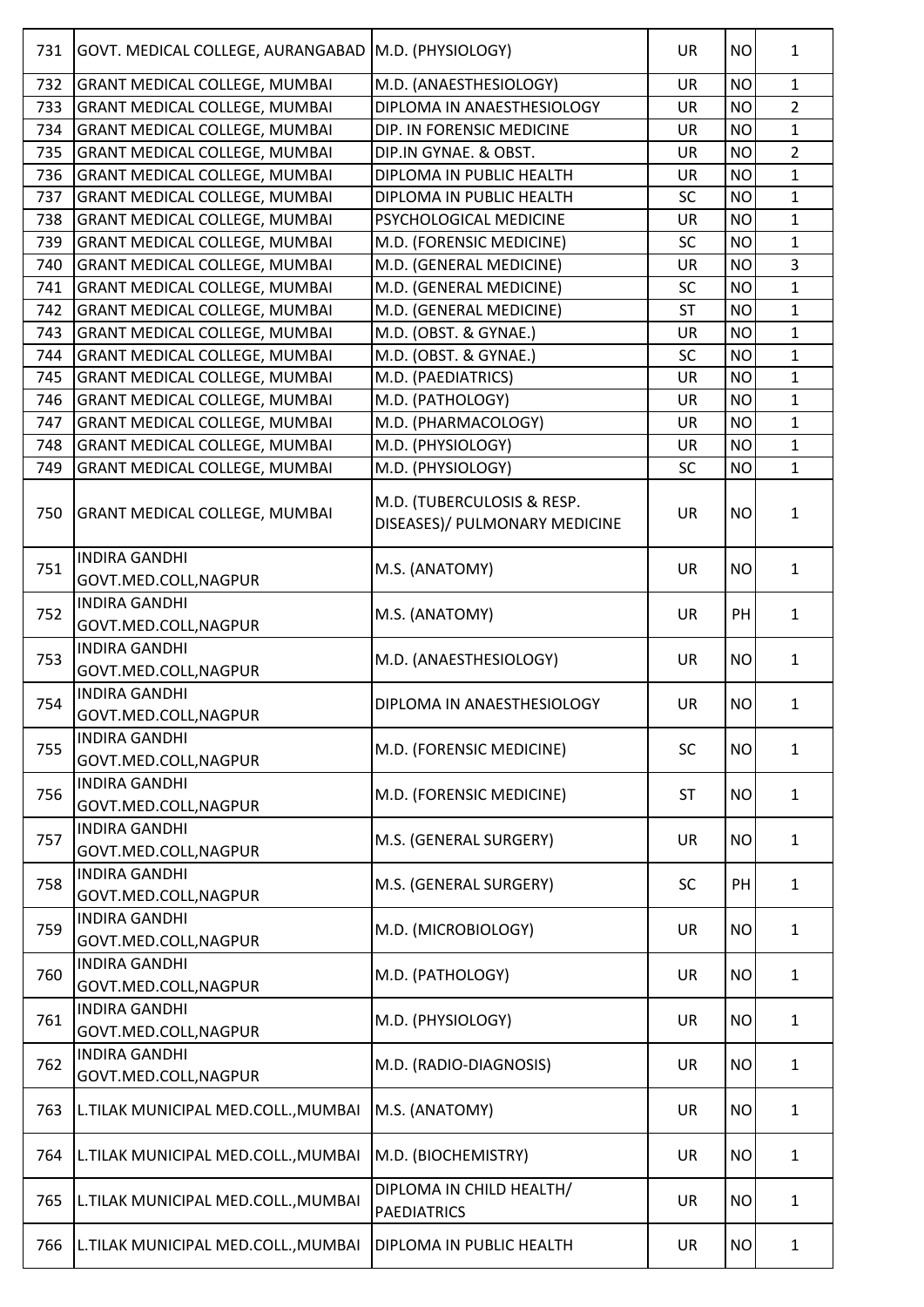| 767 | L.TILAK MUNICIPAL MED.COLL., MUMBAI                          | DIP.IN MEDICAL RADIO-DIAGNOSIS                              | <b>UR</b> | <b>NO</b> | $\mathbf{1}$   |
|-----|--------------------------------------------------------------|-------------------------------------------------------------|-----------|-----------|----------------|
| 768 | L.TILAK MUNICIPAL MED.COLL., MUMBAI                          | M.D. (FORENSIC MEDICINE)                                    | <b>UR</b> | <b>NO</b> | $\mathbf{1}$   |
| 769 | L.TILAK MUNICIPAL MED.COLL., MUMBAI                          | M.D. (GENERAL MEDICINE)                                     | <b>UR</b> | <b>NO</b> | $\overline{2}$ |
| 770 | L.TILAK MUNICIPAL MED.COLL., MUMBAI                          | M.S. (GENERAL SURGERY)                                      | <b>UR</b> | <b>NO</b> | $\mathbf{1}$   |
| 771 | L.TILAK MUNICIPAL MED.COLL., MUMBAI                          | M.S. (GENERAL SURGERY)                                      | <b>SC</b> | <b>NO</b> | $\mathbf{1}$   |
| 772 | L.TILAK MUNICIPAL MED.COLL., MUMBAI                          | M.D. (MICROBIOLOGY)                                         | <b>UR</b> | <b>NO</b> | $\overline{2}$ |
| 773 | L.TILAK MUNICIPAL MED.COLL., MUMBAI                          | M.D. (PATHOLOGY)                                            | <b>UR</b> | <b>NO</b> | $\overline{2}$ |
| 774 | L.TILAK MUNICIPAL MED.COLL., MUMBAI                          | M.D. (PHARMACOLOGY)                                         | <b>UR</b> | <b>NO</b> | $\mathbf{1}$   |
| 775 | L.TILAK MUNICIPAL MED.COLL., MUMBAI                          | M.D. (PHYSIOLOGY)                                           | <b>SC</b> | <b>NO</b> | $\mathbf{1}$   |
| 776 | L.TILAK MUNICIPAL MED.COLL., MUMBAI                          | M.D. (RADIO-DIAGNOSIS)                                      | <b>SC</b> | <b>NO</b> | $\mathbf{1}$   |
| 777 | L.TILAK MUNICIPAL MED.COLL., MUMBAI                          | M.D. (TUBERCULOSIS & RESP.<br>DISEASES)/ PULMONARY MEDICINE | <b>UR</b> | <b>NO</b> | $\mathbf{1}$   |
| 778 | GOVERNMENT MEDICAL COLLEGE, MIRAJ M.S. (ANATOMY)             |                                                             | SC        | <b>NO</b> | $\mathbf{1}$   |
| 779 | GOVERNMENT MEDICAL COLLEGE, MIRAJ   M.D. (ANAESTHESIOLOGY)   |                                                             | <b>UR</b> | <b>NO</b> | $\mathbf{1}$   |
| 780 | GOVERNMENT MEDICAL COLLEGE, MIRAJ DIPLOMA IN ANAESTHESIOLOGY |                                                             | <b>UR</b> | <b>NO</b> | $\overline{2}$ |
| 781 | GOVERNMENT MEDICAL COLLEGE, MIRAJ DIP.IN GYNAE. & OBST.      |                                                             | <b>UR</b> | <b>NO</b> | $\overline{2}$ |
| 782 | GOVERNMENT MEDICAL COLLEGE, MIRAJ DIPLOMA IN PUBLIC HEALTH   |                                                             | <b>UR</b> | <b>NO</b> | $\mathbf{1}$   |
| 783 | GOVERNMENT MEDICAL COLLEGE, MIRAJ   M.D. (GENERAL MEDICINE)  |                                                             | ST        | <b>NO</b> | $\mathbf{1}$   |
| 784 | GOVERNMENT MEDICAL COLLEGE, MIRAJ M.S. (GENERAL SURGERY)     |                                                             | UR        | <b>NO</b> | $\mathbf{1}$   |
| 785 | GOVERNMENT MEDICAL COLLEGE, MIRAJ M.D. (OBST. & GYNAE.)      |                                                             | SC        | <b>NO</b> | $\mathbf{1}$   |
| 786 | GOVERNMENT MEDICAL COLLEGE, MIRAJ M.S. (OPHTHALMOLOGY)       |                                                             | <b>UR</b> | <b>NO</b> | $\mathbf{1}$   |
| 787 | <b>GOVERNMENT MEDICAL COLLEGE, MIRAJ</b>                     | M.D. (PREVENTIVE & SOCIAL<br>MEDICINE)/ COMMUNITY MEDICINE  | <b>UR</b> | PH        | $\mathbf{1}$   |
| 788 | GOVERNMENT MEDICAL COLLEGE, MIRAJ                            | M.D. (PREVENTIVE & SOCIAL<br>MEDICINE)/ COMMUNITY MEDICINE  | <b>ST</b> | <b>NO</b> | $\mathbf{1}$   |
| 789 | GOVERNMENT MEDICAL COLLEGE, MIRAJ M.D. (PATHOLOGY)           |                                                             | <b>UR</b> | <b>NO</b> | $\mathbf{1}$   |
| 790 | SETH G.S. MEDICAL COLLEGE, MUMBAI                            | M.S. (ANATOMY)                                              | <b>UR</b> | <b>NO</b> | $\overline{2}$ |
| 791 | SETH G.S. MEDICAL COLLEGE, MUMBAI                            | M.D. (ANAESTHESIOLOGY)                                      | UR        | <b>NO</b> | $\mathbf{1}$   |
| 792 | SETH G.S. MEDICAL COLLEGE, MUMBAI                            | M.D. (ANAESTHESIOLOGY)                                      | <b>SC</b> | <b>NO</b> | $\mathbf{1}$   |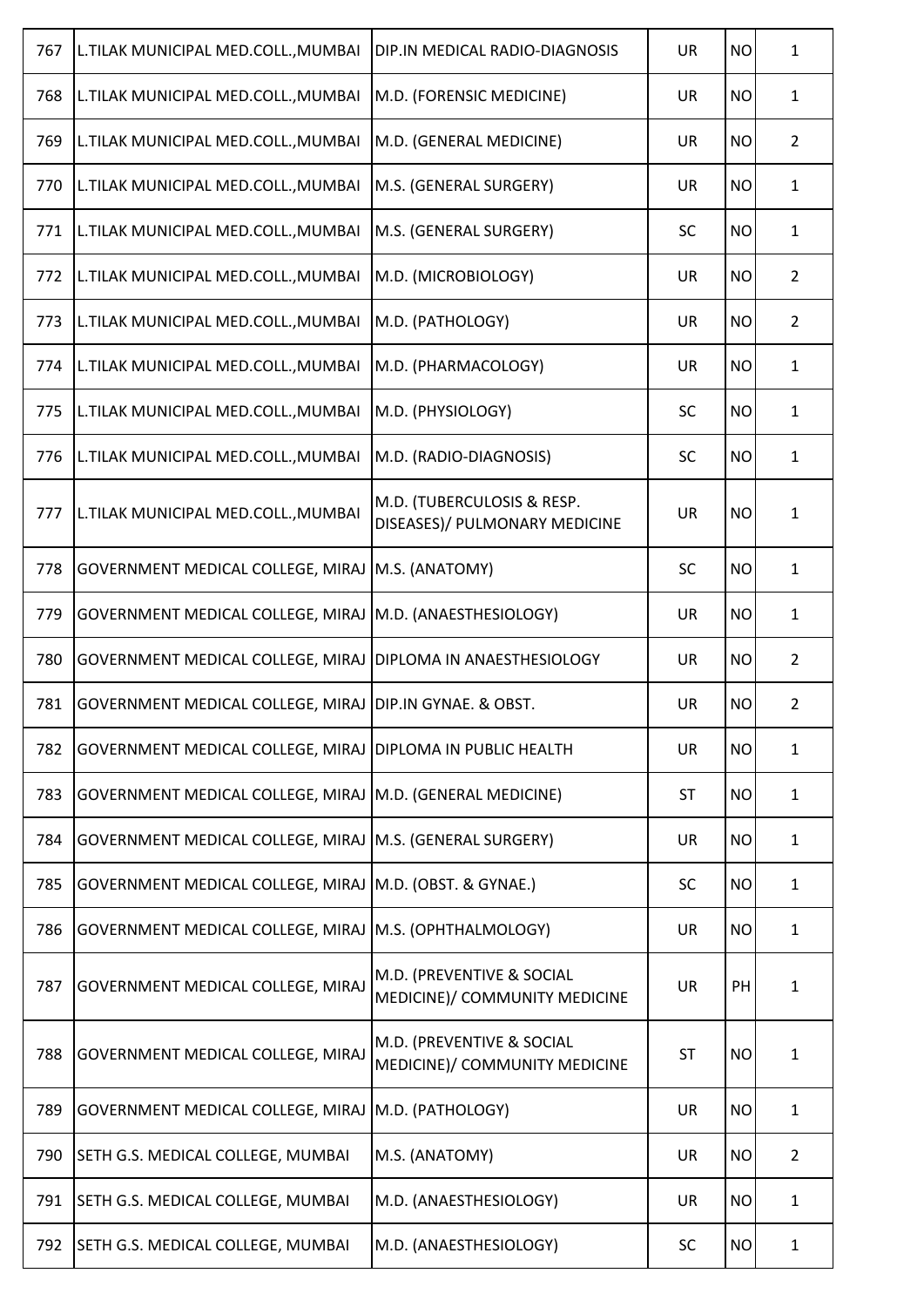| 793 | SETH G.S. MEDICAL COLLEGE, MUMBAI | DIPLOMA IN ANAESTHESIOLOGY                                                        | <b>UR</b> | <b>NO</b> | $\mathbf{1}$   |
|-----|-----------------------------------|-----------------------------------------------------------------------------------|-----------|-----------|----------------|
| 794 | SETH G.S. MEDICAL COLLEGE, MUMBAI | DIPLOMA IN CHILD HEALTH/<br><b>PAEDIATRICS</b>                                    | <b>UR</b> | <b>NO</b> | $\mathbf{1}$   |
| 795 | SETH G.S. MEDICAL COLLEGE, MUMBAI | DIPLOMA IN CHILD HEALTH/<br><b>PAEDIATRICS</b>                                    | <b>UR</b> | PH        | $\mathbf{1}$   |
| 796 | SETH G.S. MEDICAL COLLEGE, MUMBAI | DIP.IN GYNAE. & OBST.                                                             | UR        | <b>NO</b> | $\overline{2}$ |
| 797 | SETH G.S. MEDICAL COLLEGE, MUMBAI | DIP.IN GYNAE. & OBST.                                                             | <b>SC</b> | PH        | $\mathbf{1}$   |
| 798 | SETH G.S. MEDICAL COLLEGE, MUMBAI | <b>DIPLOMA IN</b><br>OPHTHALMOLOGY/DOMS                                           | <b>ST</b> | PH        | $\mathbf{1}$   |
| 799 | SETH G.S. MEDICAL COLLEGE, MUMBAI | DIPLOMA IN PUBLIC HEALTH                                                          | <b>UR</b> | <b>NO</b> | $\mathbf{1}$   |
| 800 | SETH G.S. MEDICAL COLLEGE, MUMBAI | DIP.IN MEDICAL RADIO-DIAGNOSIS                                                    | UR        | <b>NO</b> | $\mathbf{1}$   |
| 801 | SETH G.S. MEDICAL COLLEGE, MUMBAI | M.S. (E.N.T.)                                                                     | UR        | <b>NO</b> | $\mathbf{1}$   |
| 802 | SETH G.S. MEDICAL COLLEGE, MUMBAI | M.D. (GENERAL MEDICINE)                                                           | <b>ST</b> | <b>NO</b> | $\mathbf{1}$   |
| 803 | SETH G.S. MEDICAL COLLEGE, MUMBAI | M.D. (MICROBIOLOGY)                                                               | UR        | <b>NO</b> | $\mathbf{1}$   |
| 804 | SETH G.S. MEDICAL COLLEGE, MUMBAI | M.D. (OBST. & GYNAE.)                                                             | <b>SC</b> | <b>NO</b> | $\mathbf{1}$   |
| 805 | SETH G.S. MEDICAL COLLEGE, MUMBAI | M.S. (OPHTHALMOLOGY)                                                              | UR        | <b>NO</b> | $\mathbf{1}$   |
| 806 | SETH G.S. MEDICAL COLLEGE, MUMBAI | M.S. (ORTHOPAEDICS)                                                               | UR        | <b>NO</b> | $\mathbf{1}$   |
| 807 | SETH G.S. MEDICAL COLLEGE, MUMBAI | M.D. (PREVENTIVE & SOCIAL<br>MEDICINE)/ COMMUNITY MEDICINE                        | UR        | <b>NO</b> | 3              |
| 808 | SETH G.S. MEDICAL COLLEGE, MUMBAI | M.D. (PREVENTIVE & SOCIAL<br>MEDICINE)/ COMMUNITY MEDICINE                        | <b>SC</b> | <b>NO</b> | 1              |
| 809 | SETH G.S. MEDICAL COLLEGE, MUMBAI | M.D. (PREVENTIVE & SOCIAL<br>MEDICINE)/ COMMUNITY MEDICINE                        | <b>ST</b> | <b>NO</b> | $\mathbf{1}$   |
| 810 | SETH G.S. MEDICAL COLLEGE, MUMBAI | M.D. (PATHOLOGY)                                                                  | <b>UR</b> | <b>NO</b> | $\mathbf{1}$   |
| 811 | SETH G.S. MEDICAL COLLEGE, MUMBAI | M.D. (PATHOLOGY)                                                                  | UR        | PH        | $\mathbf{1}$   |
| 812 | SETH G.S. MEDICAL COLLEGE, MUMBAI | M.D. (PHARMACOLOGY)                                                               | UR        | <b>NO</b> | $\overline{2}$ |
| 813 | SETH G.S. MEDICAL COLLEGE, MUMBAI | M.D. (PHYSIOLOGY)                                                                 | UR        | <b>NO</b> | 3              |
| 814 | SETH G.S. MEDICAL COLLEGE, MUMBAI | M.D. (PHYSIOLOGY)                                                                 | <b>SC</b> | <b>NO</b> | $\mathbf{1}$   |
| 815 | SETH G.S. MEDICAL COLLEGE, MUMBAI | M.D. (PSYCHIATRY)                                                                 | UR        | <b>NO</b> | $\overline{2}$ |
| 816 | SETH G.S. MEDICAL COLLEGE, MUMBAI | M.D. (RADIO-DIAGNOSIS)                                                            | <b>UR</b> | <b>NO</b> | 2              |
| 817 | SETH G.S. MEDICAL COLLEGE, MUMBAI | M.D. IN TRANSFUSION MEDICINE/<br>IMMUNO-HAEMATOLOGY & BLOOD<br><b>TRANSFUSION</b> | <b>ST</b> | <b>NO</b> | $\mathbf{1}$   |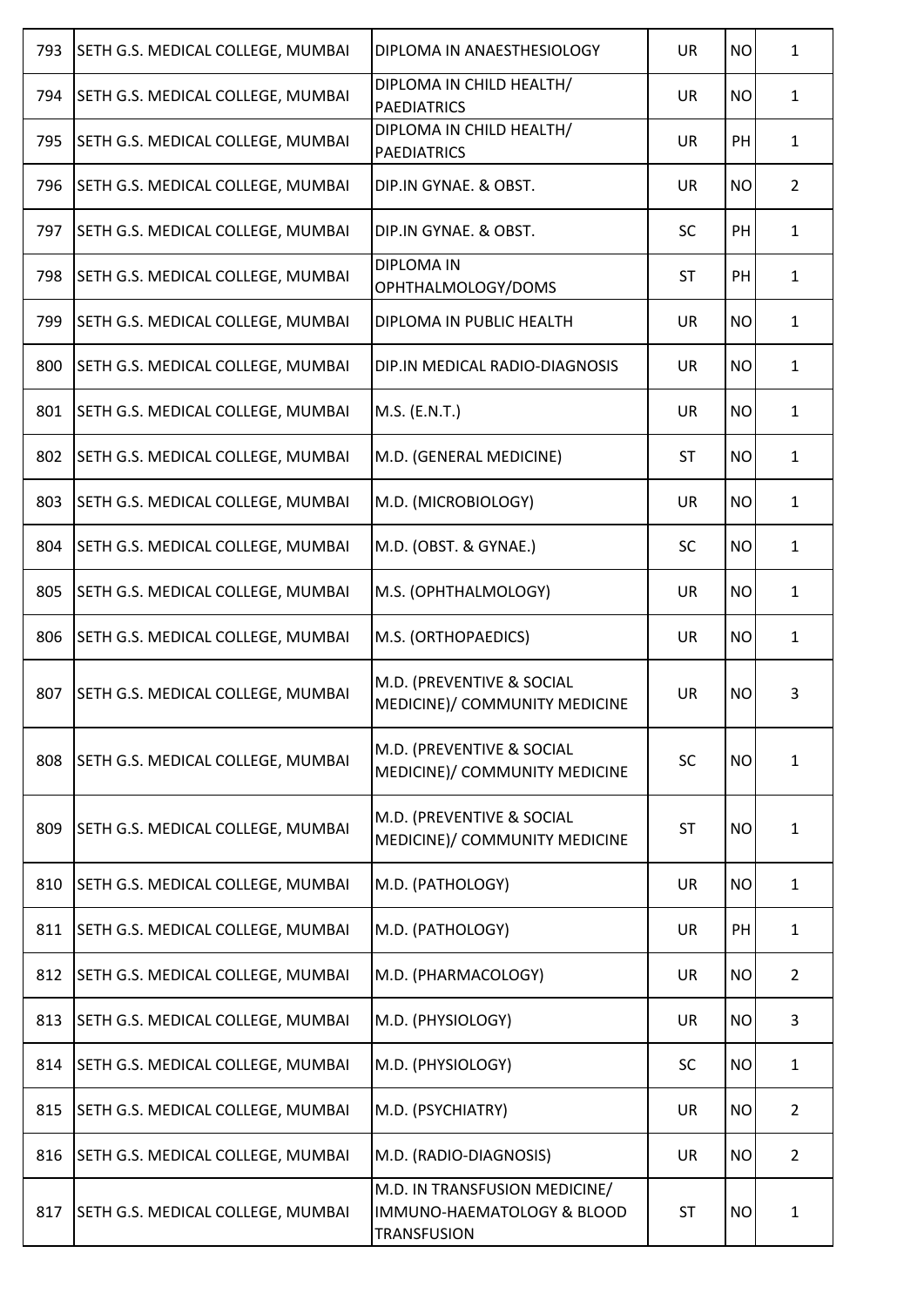| 818 | S.R.T.R. MEDICAL COLLEGE, AMBAJOGAI           | M.S. (ANATOMY)                                             | <b>UR</b> | <b>NO</b> | 1              |
|-----|-----------------------------------------------|------------------------------------------------------------|-----------|-----------|----------------|
| 819 | S.R.T.R. MEDICAL COLLEGE, AMBAJOGAI           | M.S. (ANATOMY)                                             | <b>ST</b> | <b>NO</b> | $\mathbf{1}$   |
| 820 | S.R.T.R. MEDICAL COLLEGE, AMBAJOGAI           | M.D. (ANAESTHESIOLOGY)                                     | <b>SC</b> | <b>NO</b> | $\mathbf{1}$   |
| 821 | S.R.T.R. MEDICAL COLLEGE, AMBAJOGAI           | M.D. (BIOCHEMISTRY)                                        | UR        | <b>NO</b> | $\mathbf{1}$   |
| 822 | S.R.T.R. MEDICAL COLLEGE, AMBAJOGAI           | DIPLOMA IN ANAESTHESIOLOGY                                 | UR        | <b>NO</b> | $\mathbf{1}$   |
| 823 | S.R.T.R. MEDICAL COLLEGE, AMBAJOGAI           | DIP. IN COMMUNITY MEDICINE                                 | <b>SC</b> | <b>NO</b> | $\mathbf{1}$   |
| 824 | S.R.T.R. MEDICAL COLLEGE, AMBAJOGAI           | DIPLOMA IN CLINICAL PATHOLOGY                              | UR        | <b>NO</b> | $\mathbf{1}$   |
| 825 | S.R.T.R. MEDICAL COLLEGE, AMBAJOGAI           | M.S. (E.N.T.)                                              | UR        | PH        | 1              |
| 826 | S.R.T.R. MEDICAL COLLEGE, AMBAJOGAI           | M.D. (FORENSIC MEDICINE)                                   | UR        | <b>NO</b> | $\mathbf{1}$   |
| 827 | S.R.T.R. MEDICAL COLLEGE, AMBAJOGAI           | M.D. (MICROBIOLOGY)                                        | UR        | <b>NO</b> | $\mathbf{1}$   |
| 828 | S.R.T.R. MEDICAL COLLEGE, AMBAJOGAI           | M.D. (PREVENTIVE & SOCIAL<br>MEDICINE)/ COMMUNITY MEDICINE | <b>UR</b> | <b>NO</b> | 1              |
| 829 | S.R.T.R. MEDICAL COLLEGE, AMBAJOGAI           | M.D. (PHARMACOLOGY)                                        | <b>UR</b> | <b>NO</b> | $\mathbf{1}$   |
| 830 | S.R.T.R. MEDICAL COLLEGE, AMBAJOGAI           | M.D. (PHYSIOLOGY)                                          | UR        | <b>NO</b> | $\mathbf{1}$   |
| 831 | TOPIWALA NATIONAL MED.COLL.,<br><b>MUMBAI</b> | M.S. (ANATOMY)                                             | UR        | <b>NO</b> | $\overline{2}$ |
| 832 | TOPIWALA NATIONAL MED.COLL.,<br><b>MUMBAI</b> | M.D. (ANAESTHESIOLOGY)                                     | UR        | <b>NO</b> | $\overline{2}$ |
| 833 | TOPIWALA NATIONAL MED.COLL.,<br><b>MUMBAI</b> | DIPLOMA IN ANAESTHESIOLOGY                                 | <b>UR</b> | <b>NO</b> | $\mathbf{1}$   |
| 834 | TOPIWALA NATIONAL MED.COLL.,<br><b>MUMBAI</b> | DIPLOMA IN ANAESTHESIOLOGY                                 | <b>SC</b> | <b>NO</b> | $\mathbf{1}$   |
| 835 | TOPIWALA NATIONAL MED.COLL.,<br><b>MUMBAI</b> | DIP. IN FORENSIC MEDICINE                                  | UR        | <b>NO</b> | $\mathbf{1}$   |
| 836 | TOPIWALA NATIONAL MED.COLL.,                  | M.S. (E.N.T.)                                              | UR        | <b>NO</b> | $\overline{2}$ |
| 837 | <b>MUMBAI</b><br>TOPIWALA NATIONAL MED.COLL., | M.S. (E.N.T.)                                              | <b>SC</b> | <b>NO</b> | $\mathbf{1}$   |
| 838 | <b>MUMBAI</b><br>TOPIWALA NATIONAL MED.COLL., | M.S. (GENERAL SURGERY)                                     | UR        | <b>NO</b> | $\mathbf{1}$   |
| 839 | <b>MUMBAI</b><br>TOPIWALA NATIONAL MED.COLL., | M.S. (GENERAL SURGERY)                                     | <b>SC</b> | <b>NO</b> | $\mathbf{1}$   |
| 840 | <b>MUMBAI</b><br>TOPIWALA NATIONAL MED.COLL., | M.S. (GENERAL SURGERY)                                     | <b>ST</b> | <b>NO</b> | $\mathbf{1}$   |
| 841 | <b>MUMBAI</b><br>TOPIWALA NATIONAL MED.COLL., | M.D. (MICROBIOLOGY)                                        | UR        | <b>NO</b> | $\mathbf{1}$   |
| 842 | <b>MUMBAI</b><br>TOPIWALA NATIONAL MED.COLL., | M.D. (OBST. & GYNAE.)                                      | <b>SC</b> | <b>NO</b> | $\mathbf{1}$   |
|     | <b>MUMBAI</b><br>TOPIWALA NATIONAL MED.COLL., |                                                            |           |           |                |
| 843 | <b>MUMBAI</b>                                 | M.S. (OPHTHALMOLOGY)                                       | UR        | <b>NO</b> | $\mathbf{1}$   |
| 844 | TOPIWALA NATIONAL MED.COLL.,<br><b>MUMBAI</b> | M.S. (ORTHOPAEDICS)                                        | UR        | <b>NO</b> | $\mathbf{1}$   |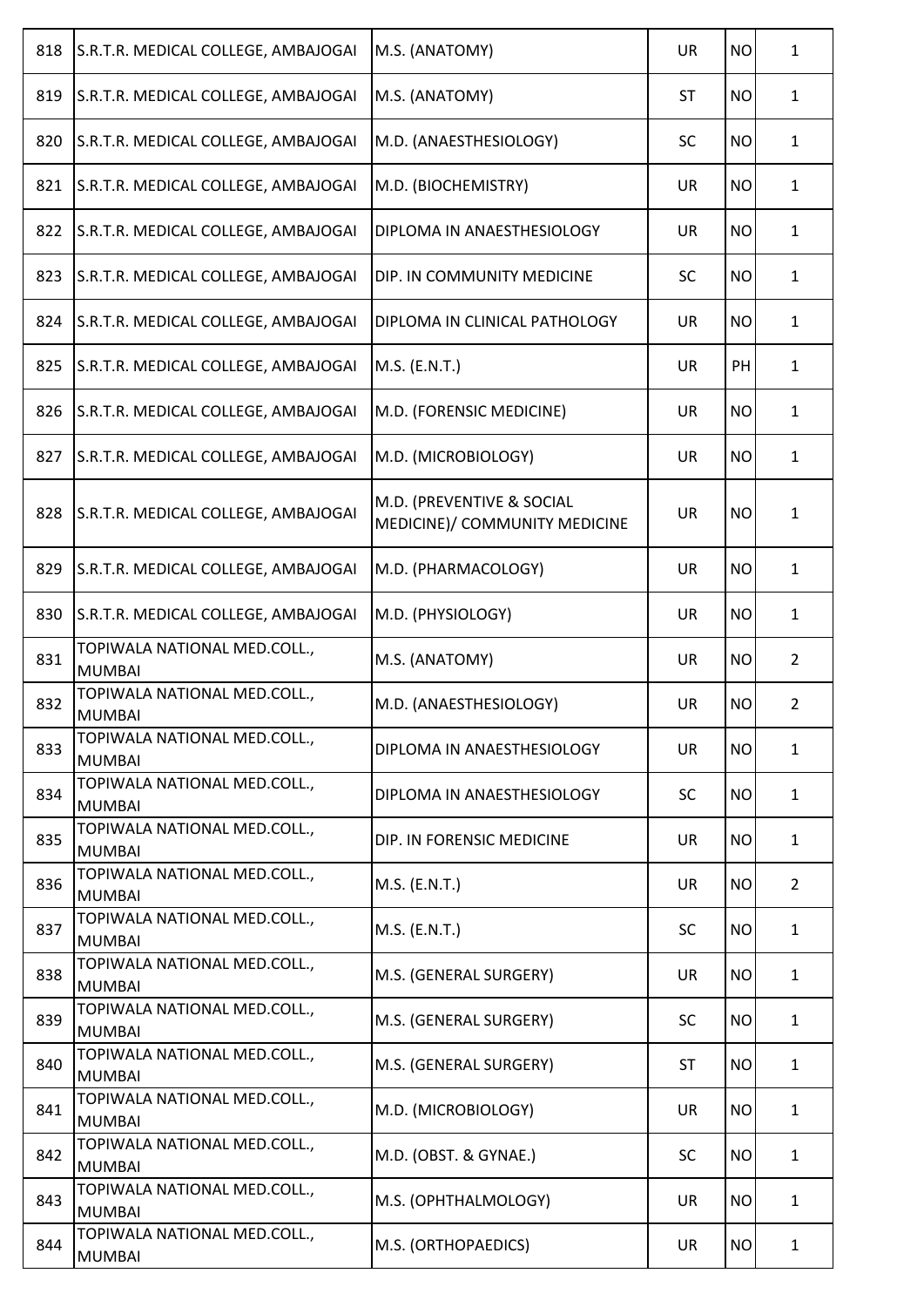| 845        | TOPIWALA NATIONAL MED.COLL.,<br><b>MUMBAI</b>                | M.S. (ORTHOPAEDICS)                                        | <b>UR</b>       | PH                     | $\mathbf{1}$                 |
|------------|--------------------------------------------------------------|------------------------------------------------------------|-----------------|------------------------|------------------------------|
| 846        | TOPIWALA NATIONAL MED.COLL.,<br><b>MUMBAI</b>                | M.D. (PREVENTIVE & SOCIAL<br>MEDICINE)/ COMMUNITY MEDICINE | <b>UR</b>       | <b>NO</b>              | $\overline{2}$               |
| 847        | TOPIWALA NATIONAL MED.COLL.,<br><b>MUMBAI</b>                | M.D. (PAEDIATRICS)                                         | <b>UR</b>       | <b>NO</b>              | $\mathbf{1}$                 |
| 848        | TOPIWALA NATIONAL MED.COLL.,<br><b>MUMBAI</b>                | M.D. (PHYSIOLOGY)                                          | <b>SC</b>       | <b>NO</b>              | $\mathbf{1}$                 |
| 849        | TOPIWALA NATIONAL MED.COLL.,<br><b>MUMBAI</b>                | M.D. (RADIO-DIAGNOSIS)                                     | <b>UR</b>       | <b>NO</b>              | $\mathbf{1}$                 |
| 850        | GOVT. MEDICAL COLLEGE, NANDED                                | M.S. (ANATOMY)                                             | <b>UR</b>       | <b>NO</b>              | $\mathbf{1}$                 |
| 851        | GOVT. MEDICAL COLLEGE, NANDED                                | M.D. (ANAESTHESIOLOGY)                                     | UR              | <b>NO</b>              | $\mathbf{1}$                 |
| 852        | GOVT. MEDICAL COLLEGE, NANDED                                | M.D. (BIOCHEMISTRY)                                        | <b>SC</b>       | <b>NO</b>              | $\mathbf{1}$                 |
| 853        | GOVT. MEDICAL COLLEGE, NANDED                                | DIP.IN GYNAE. & OBST.                                      | <b>UR</b>       | <b>NO</b>              | $\mathbf 1$                  |
| 854        | GOVT. MEDICAL COLLEGE, NANDED                                | M.D. (OBST. & GYNAE.)                                      | <b>UR</b>       | <b>NO</b>              | $\overline{2}$               |
| 855        | GOVT. MEDICAL COLLEGE, NANDED                                | M.S. (OPHTHALMOLOGY)                                       | <b>UR</b>       | PH                     | $\mathbf{1}$                 |
| 856        | GOVT. MEDICAL COLLEGE, NANDED                                | M.D. (PREVENTIVE & SOCIAL<br>MEDICINE)/ COMMUNITY MEDICINE | <b>UR</b>       | <b>NO</b>              | $\mathbf{1}$                 |
| 857        | GOVT. MEDICAL COLLEGE, NANDED                                | M.D. (PATHOLOGY)                                           | <b>UR</b>       | <b>NO</b>              | $\mathbf{1}$                 |
| 858        | GOVT. MEDICAL COLLEGE, NANDED                                | M.D. (PHARMACOLOGY)                                        | <b>UR</b>       | <b>NO</b>              | $\mathbf{1}$                 |
| 859        | GOVT. MEDICAL COLLEGE, NANDED                                | M.D. (PHYSIOLOGY)                                          | <b>UR</b>       | <b>NO</b>              | $\mathbf{1}$                 |
| 860        | SHRI V.N.G.MEDICAL C., YAVATMAL                              | M.S. (ANATOMY)                                             | <b>UR</b>       | <b>NO</b>              | $\mathbf{1}$                 |
| 861        | SHRI V.N.G.MEDICAL C., YAVATMAL                              | M.D. (BIOCHEMISTRY)                                        | UR              | <b>NO</b>              | $\mathbf{1}$                 |
| 862        | SHRI V.N.G.MEDICAL C., YAVATMAL                              | M.D. (FORENSIC MEDICINE)                                   | <b>UR</b>       | <b>NO</b>              | $\mathbf{1}$                 |
| 863        | SHRI V.N.G.MEDICAL C., YAVATMAL                              | M.D. (PAEDIATRICS)                                         | UR              | <b>NO</b>              | $\mathbf{1}$                 |
| 864        | SHRI V.N.G.MEDICAL C., YAVATMAL                              | M.D. (PHARMACOLOGY)                                        | <b>UR</b>       | <b>NO</b>              | $\mathbf{1}$                 |
| 865        | TATA MEMORIAL CENTRE, MUMBAI                                 | M.D. (ANAESTHESIOLOGY)                                     | <b>UR</b>       | <b>NO</b>              | $\overline{2}$               |
| 866        | TATA MEMORIAL CENTRE, MUMBAI                                 | M.D. (PATHOLOGY)                                           | UR              | <b>NO</b>              | $\overline{3}$               |
| 867        | TATA MEMORIAL CENTRE, MUMBAI                                 | M.D. (RADIO-DIAGNOSIS)                                     | <b>UR</b>       | <b>NO</b>              | $\mathbf{1}$                 |
| 868        | TATA MEMORIAL CENTRE, MUMBAI                                 | M.D. (RADIO-THERAPY)                                       | UR              | <b>NO</b>              | $\overline{2}$               |
| 869        | GOVT. MEDICAL COLLEGE, LATUR                                 | M.S. (ANATOMY)                                             | <b>UR</b>       | <b>NO</b>              | $\mathbf{1}$                 |
| 870        | GOVT. MEDICAL COLLEGE, LATUR                                 | DIPLOMA IN CLINICAL PATHOLOGY                              | <b>UR</b>       | <b>NO</b>              | $\mathbf{1}$                 |
| 871        | GOVT. MEDICAL COLLEGE, LATUR                                 | DIPLOMA IN OTO-RHINO-                                      | <b>UR</b>       | <b>NO</b>              | $\mathbf{1}$                 |
|            |                                                              | LARYNGOLOGY                                                |                 |                        |                              |
| 872        | GOVT. MEDICAL COLLEGE, LATUR                                 | DIPLOMA IN PUBLIC HEALTH                                   | <b>UR</b>       | <b>NO</b>              | $\mathbf{1}$                 |
| 873<br>874 | GOVT. MEDICAL COLLEGE, LATUR<br>GOVT. MEDICAL COLLEGE, LATUR | M.D. (GENERAL MEDICINE)<br>M.D. (MICROBIOLOGY)             | UR<br><b>UR</b> | <b>NO</b><br><b>NO</b> | $\mathbf{1}$<br>$\mathbf{1}$ |
| 875        | GOVT. MEDICAL COLLEGE, LATUR                                 | M.S. (OPHTHALMOLOGY)                                       | <b>UR</b>       | <b>NO</b>              | $\mathbf 1$                  |
| 876        | GOVT. MEDICAL COLLEGE, LATUR                                 | M.S. (ORTHOPAEDICS)                                        | <b>UR</b>       | <b>NO</b>              | $\mathbf{1}$                 |
| 877        | GOVT. MEDICAL COLLEGE, LATUR                                 | M.D. (PATHOLOGY)                                           | <b>UR</b>       | <b>NO</b>              | $\mathbf{1}$                 |
| 878        | GOVT. MEDICAL COLLEGE, LATUR                                 | M.D. (PATHOLOGY)                                           | <b>ST</b>       | <b>NO</b>              | $\mathbf{1}$                 |
| 879        | ESI-PGIMSR, ANDHERI (E), MUMBAI                              | M.D. (ANAESTHESIOLOGY)                                     | OBC             | <b>NO</b>              | $\mathbf{1}$                 |
| 880        | ESI-PGIMSR, ANDHERI (E), MUMBAI                              | M.D. (BIOCHEMISTRY)                                        | <b>SC</b>       | <b>NO</b>              | $\mathbf 1$                  |
| 881        | Government Medical College, Akola                            | M.D. (BIOCHEMISTRY)                                        | <b>UR</b>       | <b>NO</b>              | $\mathbf{1}$                 |
| 882        | Government Medical College, Akola                            | M.D. (FORENSIC MEDICINE)                                   | SC              | <b>NO</b>              | $\mathbf{1}$                 |
| 883        | Government Medical College, Akola                            | M.D. (OBST. & GYNAE.)                                      | <b>UR</b>       | <b>NO</b>              | $\mathbf 1$                  |
| 884        | Government Medical College, Akola                            | M.D. (PHYSIOLOGY)                                          | <b>UR</b>       | <b>NO</b>              | $\mathbf{1}$                 |
|            |                                                              |                                                            |                 |                        |                              |
| 885        | Bhabha Atomic Research Centre                                | M.D. IN NUCLEAR MEDICINE                                   | <b>UR</b>       | <b>NO</b>              | $\mathbf{1}$                 |
| 886        | NEIGRIHMS, SHILLONG                                          | M.S. (ANATOMY)                                             | <b>UR</b>       | <b>NO</b>              | $\mathbf{1}$                 |
| 887        | NEIGRIHMS, SHILLONG                                          | M.D. (MICROBIOLOGY)                                        | UR              | <b>NO</b>              | $\overline{2}$               |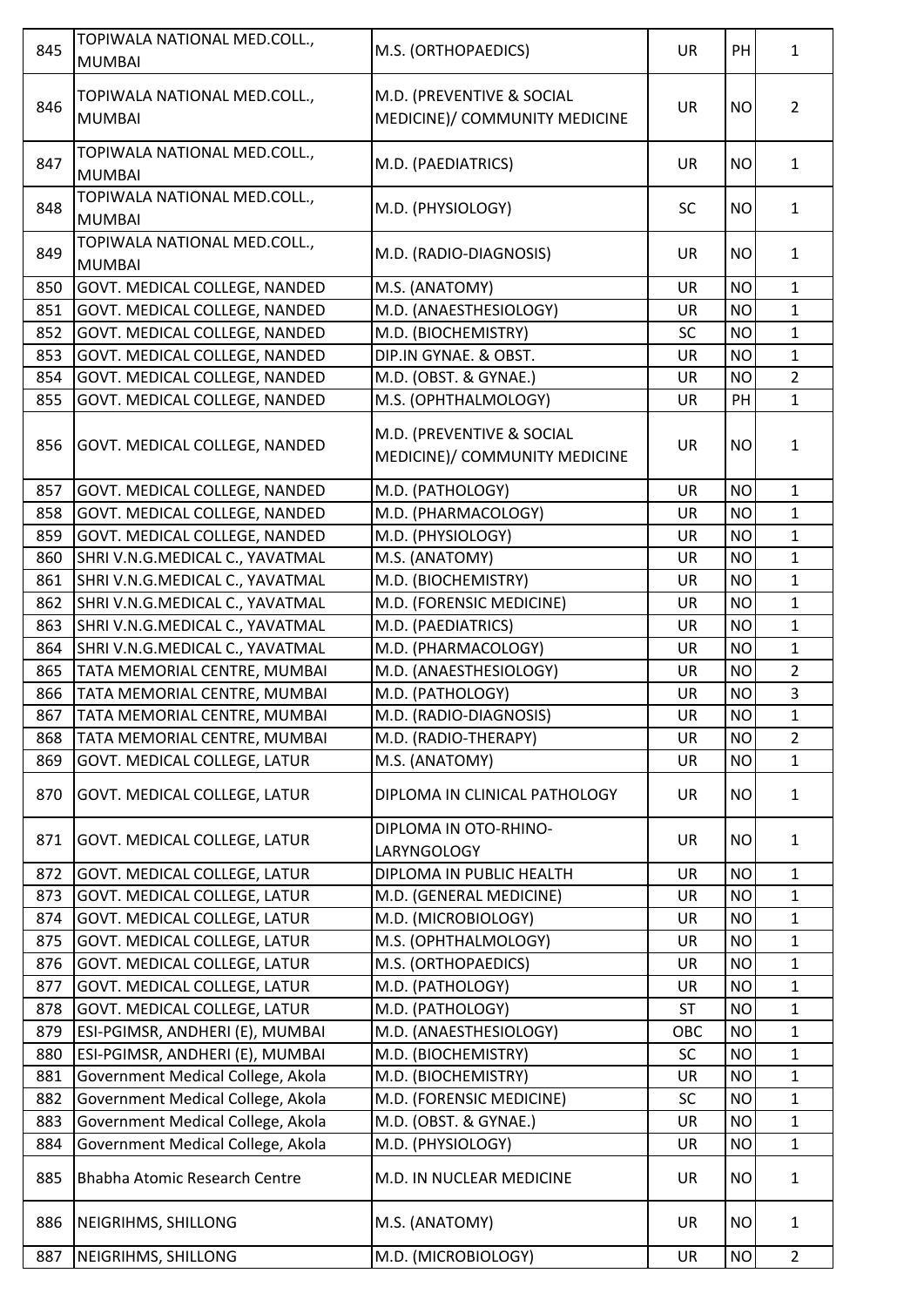| 888 | NEIGRIHMS, SHILLONG                                      | M.D. (PATHOLOGY)                                                                          | <b>UR</b>  | <b>NO</b> | $\mathbf{1}$   |
|-----|----------------------------------------------------------|-------------------------------------------------------------------------------------------|------------|-----------|----------------|
| 889 | REGIONAL INST OF MEDICAL SCIENCE,<br><b>IMPHAL</b>       | M.S. (ANATOMY)                                                                            | UR         | <b>NO</b> | $\mathbf{1}$   |
| 890 | REGIONAL INST OF MEDICAL SCIENCE,<br><b>IMPHAL</b>       | M.D. (ANAESTHESIOLOGY)                                                                    | UR         | <b>NO</b> | $\mathbf{1}$   |
| 891 | REGIONAL INST OF MEDICAL SCIENCE,<br><b>IMPHAL</b>       | DIPLOMA IN CLINICAL PATHOLOGY                                                             | <b>UR</b>  | <b>NO</b> | $\mathbf{1}$   |
| 892 | REGIONAL INST OF MEDICAL SCIENCE,<br><b>IMPHAL</b>       | MD (DERM., VENE. & LEPROSY)/<br>(DERMATOLOGY)/(SKIN & VENEREAL<br>DISEASES)/(VENEREOLOGY) | <b>UR</b>  | <b>NO</b> | $\mathbf{1}$   |
| 893 | REGIONAL INST OF MEDICAL SCIENCE,<br><b>IMPHAL</b>       | M.S. (E.N.T.)                                                                             | OBC        | <b>NO</b> | $\mathbf{1}$   |
| 894 | REGIONAL INST OF MEDICAL SCIENCE,<br><b>IMPHAL</b>       | M.S. (E.N.T.)                                                                             | UR         | <b>NO</b> | $\mathbf{1}$   |
| 895 | REGIONAL INST OF MEDICAL SCIENCE,<br><b>IMPHAL</b>       | M.D. (FORENSIC MEDICINE)                                                                  | <b>UR</b>  | <b>NO</b> | $\overline{2}$ |
| 896 | REGIONAL INST OF MEDICAL SCIENCE,<br><b>IMPHAL</b>       | M.S. (GENERAL SURGERY)                                                                    | <b>UR</b>  | <b>NO</b> | $\mathbf{1}$   |
| 897 | REGIONAL INST OF MEDICAL SCIENCE,<br><b>IMPHAL</b>       | M.S. (GENERAL SURGERY)                                                                    | <b>SC</b>  | <b>NO</b> | $\mathbf{1}$   |
| 898 | REGIONAL INST OF MEDICAL SCIENCE,<br><b>IMPHAL</b>       | M.D. (OBST. & GYNAE.)                                                                     | UR         | PH        | $\mathbf{1}$   |
| 899 | REGIONAL INST OF MEDICAL SCIENCE,<br><b>IMPHAL</b>       | M.S. (ORTHOPAEDICS)                                                                       | OBC        | <b>NO</b> | $\mathbf{1}$   |
| 900 | REGIONAL INST OF MEDICAL SCIENCE,<br><b>IMPHAL</b>       | M.D. (PREVENTIVE & SOCIAL<br>MEDICINE)/ COMMUNITY MEDICINE                                | OBC        | <b>NO</b> | $\mathbf{1}$   |
| 901 | REGIONAL INST OF MEDICAL SCIENCE,<br><b>IMPHAL</b>       | M.D. (PREVENTIVE & SOCIAL<br>MEDICINE)/ COMMUNITY MEDICINE                                | <b>UR</b>  | <b>NO</b> | $\overline{2}$ |
| 902 | REGIONAL INST OF MEDICAL SCIENCE,<br><b>IMPHAL</b>       | M.D. (PREVENTIVE & SOCIAL<br>MEDICINE)/ COMMUNITY MEDICINE                                | <b>ST</b>  | <b>NO</b> | $\mathbf{1}$   |
| 903 | REGIONAL INST OF MEDICAL SCIENCE,<br><b>IMPHAL</b>       | M.D. (PATHOLOGY)                                                                          | <b>OBC</b> | <b>NO</b> | $\mathbf{1}$   |
| 904 | REGIONAL INST OF MEDICAL SCIENCE,<br><b>IMPHAL</b>       | M.D. (PATHOLOGY)                                                                          | UR         | <b>NO</b> | $\mathbf{1}$   |
| 905 | REGIONAL INST OF MEDICAL SCIENCE,<br><b>IMPHAL</b>       | M.D. (PHARMACOLOGY)                                                                       | <b>OBC</b> | <b>NO</b> | $\mathbf{1}$   |
| 906 | REGIONAL INST OF MEDICAL SCIENCE,<br><b>IMPHAL</b>       | M.D. (PHARMACOLOGY)                                                                       | <b>SC</b>  | <b>NO</b> | $\mathbf{1}$   |
| 907 | REGIONAL INST OF MEDICAL SCIENCE,<br><b>IMPHAL</b>       | M.D. (PHYSIOLOGY)                                                                         | OBC        | <b>NO</b> | $\mathbf{1}$   |
| 908 | REGIONAL INST OF MEDICAL SCIENCE,<br><b>IMPHAL</b>       | M.D. (PHYSIOLOGY)                                                                         | UR         | <b>NO</b> | $\mathbf{1}$   |
| 909 | REGIONAL INST OF MEDICAL SCIENCE,<br><b>IMPHAL</b>       | M.D. (RADIO-THERAPY)                                                                      | UR         | <b>NO</b> | $\mathbf{1}$   |
| 910 | REGIONAL INST OF MEDICAL SCIENCE,<br><b>IMPHAL</b>       | M.D. IN TRANSFUSION MEDICINE/<br>IMMUNO-HAEMATOLOGY & BLOOD<br><b>TRANSFUSION</b>         | <b>UR</b>  | <b>NO</b> | $\mathbf{1}$   |
| 911 | Jawaharlal Nehru Institute of Medical<br><b>Sciences</b> | M.D. (BIOCHEMISTRY)                                                                       | UR         | PH        | $\mathbf{1}$   |
| 912 | Jawaharlal Nehru Institute of Medical<br><b>Sciences</b> | M.D. (FORENSIC MEDICINE)                                                                  | UR         | <b>NO</b> | $\mathbf{1}$   |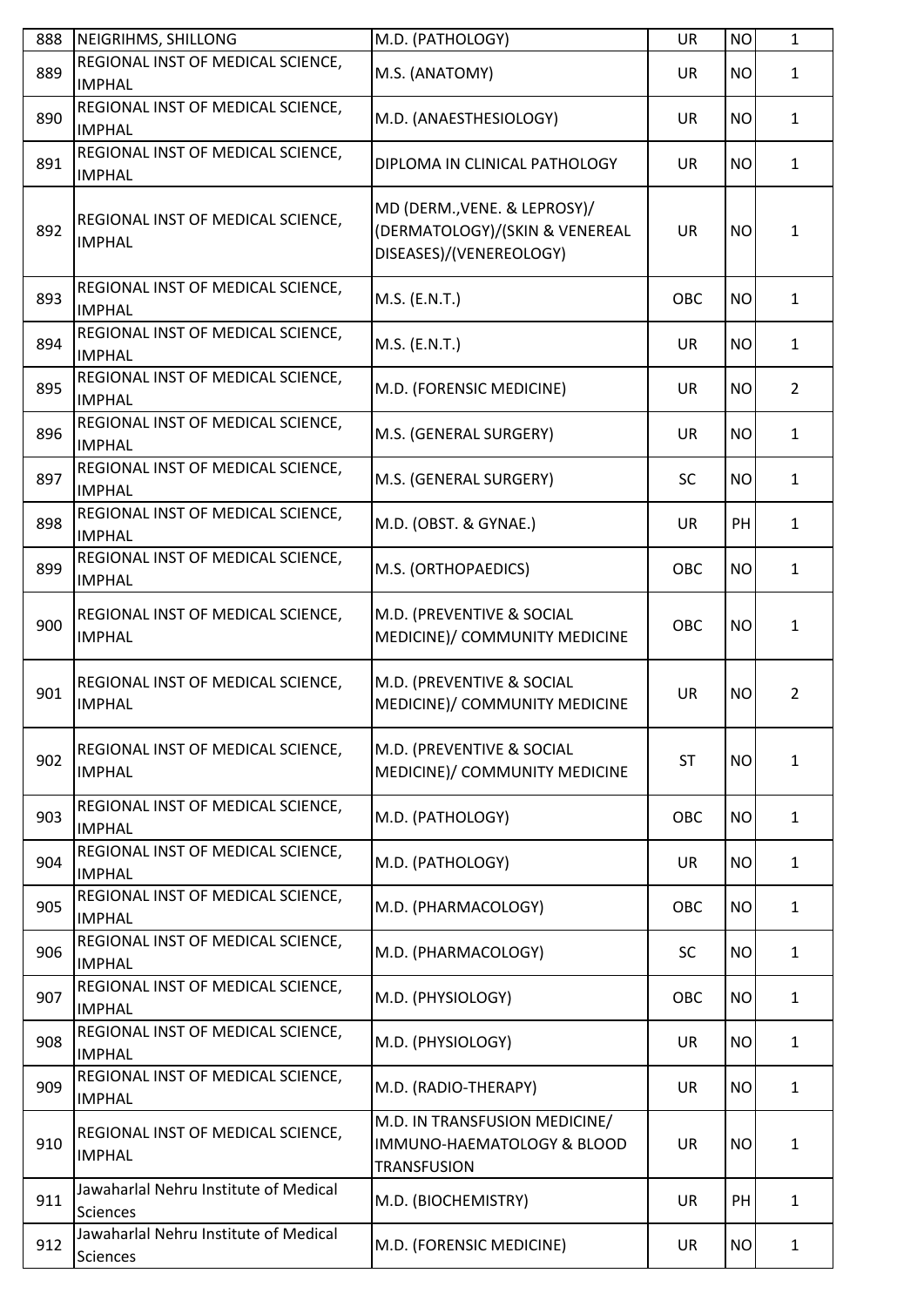| 913 | Jawaharlal Nehru Institute of Medical<br>Sciences            | M.D. (MICROBIOLOGY)                                        | <b>SC</b> | <b>NO</b> | $\mathbf{1}$   |
|-----|--------------------------------------------------------------|------------------------------------------------------------|-----------|-----------|----------------|
| 914 | Jawaharlal Nehru Institute of Medical<br>Sciences            | M.D. (PHARMACOLOGY)                                        | <b>UR</b> | <b>NO</b> | $\mathbf{1}$   |
| 915 | Jawaharlal Nehru Institute of Medical<br>Sciences            | M.D. (PHYSIOLOGY)                                          | <b>UR</b> | <b>NO</b> | $\mathbf{1}$   |
| 916 | GANDHI MEDICAL COLLEGE, BHOPAL                               | DIPLOMA IN ANAESTHESIOLOGY                                 | <b>UR</b> | <b>NO</b> | $\mathbf{1}$   |
| 917 | GANDHI MEDICAL COLLEGE, BHOPAL                               | DIPLOMA IN CLINICAL PATHOLOGY                              | <b>UR</b> | <b>NO</b> | $\mathbf{1}$   |
| 918 | GANDHI MEDICAL COLLEGE, BHOPAL                               | DIPLOMA IN OTO-RHINO-<br>LARYNGOLOGY                       | <b>ST</b> | <b>NO</b> | $\mathbf{1}$   |
| 919 | GANDHI MEDICAL COLLEGE, BHOPAL                               | <b>DIPLOMA IN</b><br>OPHTHALMOLOGY/DOMS                    | UR        | <b>NO</b> | $\overline{2}$ |
| 920 | GANDHI MEDICAL COLLEGE, BHOPAL                               | M.D. (FORENSIC MEDICINE)                                   | <b>UR</b> | <b>NO</b> | $\mathbf{1}$   |
| 921 | GANDHI MEDICAL COLLEGE, BHOPAL                               | M.S. (GENERAL SURGERY)                                     | <b>UR</b> | <b>NO</b> | $\mathbf{1}$   |
| 922 | GANDHI MEDICAL COLLEGE, BHOPAL                               | M.D. (OBST. & GYNAE.)                                      | <b>UR</b> | <b>NO</b> | $\mathbf{1}$   |
| 923 | GANDHI MEDICAL COLLEGE, BHOPAL                               | M.D. (PATHOLOGY)                                           | <b>UR</b> | <b>NO</b> | $\mathbf{1}$   |
| 924 | GANDHI MEDICAL COLLEGE, BHOPAL                               | M.D. (PHARMACOLOGY)                                        | <b>UR</b> | <b>NO</b> | $\mathbf{1}$   |
|     |                                                              |                                                            |           |           |                |
| 925 | GAJA RAJA MEDICAL COLLEGE, GWALIOR                           | M.S. (ANATOMY)                                             | <b>UR</b> | <b>NO</b> | $\mathbf{1}$   |
| 926 | GAJA RAJA MEDICAL COLLEGE, GWALIOR                           | M.D. (ANAESTHESIOLOGY)                                     | <b>UR</b> | <b>NO</b> | $\mathbf{1}$   |
| 927 | GAJA RAJA MEDICAL COLLEGE, GWALIOR                           | DIPLOMA IN ANAESTHESIOLOGY                                 | <b>UR</b> | <b>NO</b> | $\mathbf{1}$   |
| 928 | GAJA RAJA MEDICAL COLLEGE, GWALIOR                           | DIPLOMA IN CLINICAL PATHOLOGY                              | <b>UR</b> | <b>NO</b> | 1              |
| 929 | GAJA RAJA MEDICAL COLLEGE, GWALIOR                           | DIPLOMA IN OTO-RHINO-<br>LARYNGOLOGY                       | <b>UR</b> | <b>NO</b> | $\overline{2}$ |
| 930 | GAJA RAJA MEDICAL COLLEGE, GWALIOR                           | DIPLOMA IN ORTHOPAEDICS                                    | <b>UR</b> | <b>NO</b> | $\mathbf{1}$   |
| 931 | GAJA RAJA MEDICAL COLLEGE, GWALIOR   DIPLOMA IN ORTHOPAEDICS |                                                            | UR        | PH        | 1              |
| 932 | GAJA RAJA MEDICAL COLLEGE, GWALIOR                           | M.S. (E.N.T.)                                              | <b>SC</b> | <b>NO</b> | $\mathbf{1}$   |
| 933 | GAJA RAJA MEDICAL COLLEGE, GWALIOR                           | M.D. (GENERAL MEDICINE)                                    | <b>UR</b> | <b>NO</b> | $\mathbf{1}$   |
| 934 | GAJA RAJA MEDICAL COLLEGE, GWALIOR                           | M.S. (GENERAL SURGERY)                                     | <b>SC</b> | <b>NO</b> | $\mathbf{1}$   |
| 935 | GAJA RAJA MEDICAL COLLEGE, GWALIOR                           | M.S. (OPHTHALMOLOGY)                                       | <b>UR</b> | <b>NO</b> | 1              |
| 936 | GAJA RAJA MEDICAL COLLEGE, GWALIOR                           | M.D. (PREVENTIVE & SOCIAL<br>MEDICINE)/ COMMUNITY MEDICINE | <b>ST</b> | <b>NO</b> | 1              |
| 937 | GAJA RAJA MEDICAL COLLEGE, GWALIOR                           | M.D. (PAEDIATRICS)                                         | <b>UR</b> | <b>NO</b> | $\mathbf{1}$   |
| 938 | GAJA RAJA MEDICAL COLLEGE, GWALIOR                           | M.D. (PHARMACOLOGY)                                        | <b>UR</b> | <b>NO</b> | $\mathbf{1}$   |
| 939 | GAJA RAJA MEDICAL COLLEGE, GWALIOR                           | M.D. (PHYSIOLOGY)                                          | <b>SC</b> | <b>NO</b> | $\mathbf{1}$   |
| 940 | MAHATMA GANDHI MEMO. M.C., INDORE M.S. (ANATOMY)             |                                                            | <b>UR</b> | <b>NO</b> | $\overline{2}$ |
| 941 | MAHATMA GANDHI MEMO. M.C., INDORE M.D. (BIOCHEMISTRY)        |                                                            | SC        | <b>NO</b> | $\mathbf{1}$   |
| 942 | MAHATMA GANDHI MEMO. M.C., INDORE                            | DIPLOMA IN CHILD HEALTH/<br><b>PAEDIATRICS</b>             | UR        | <b>NO</b> | $\mathbf{1}$   |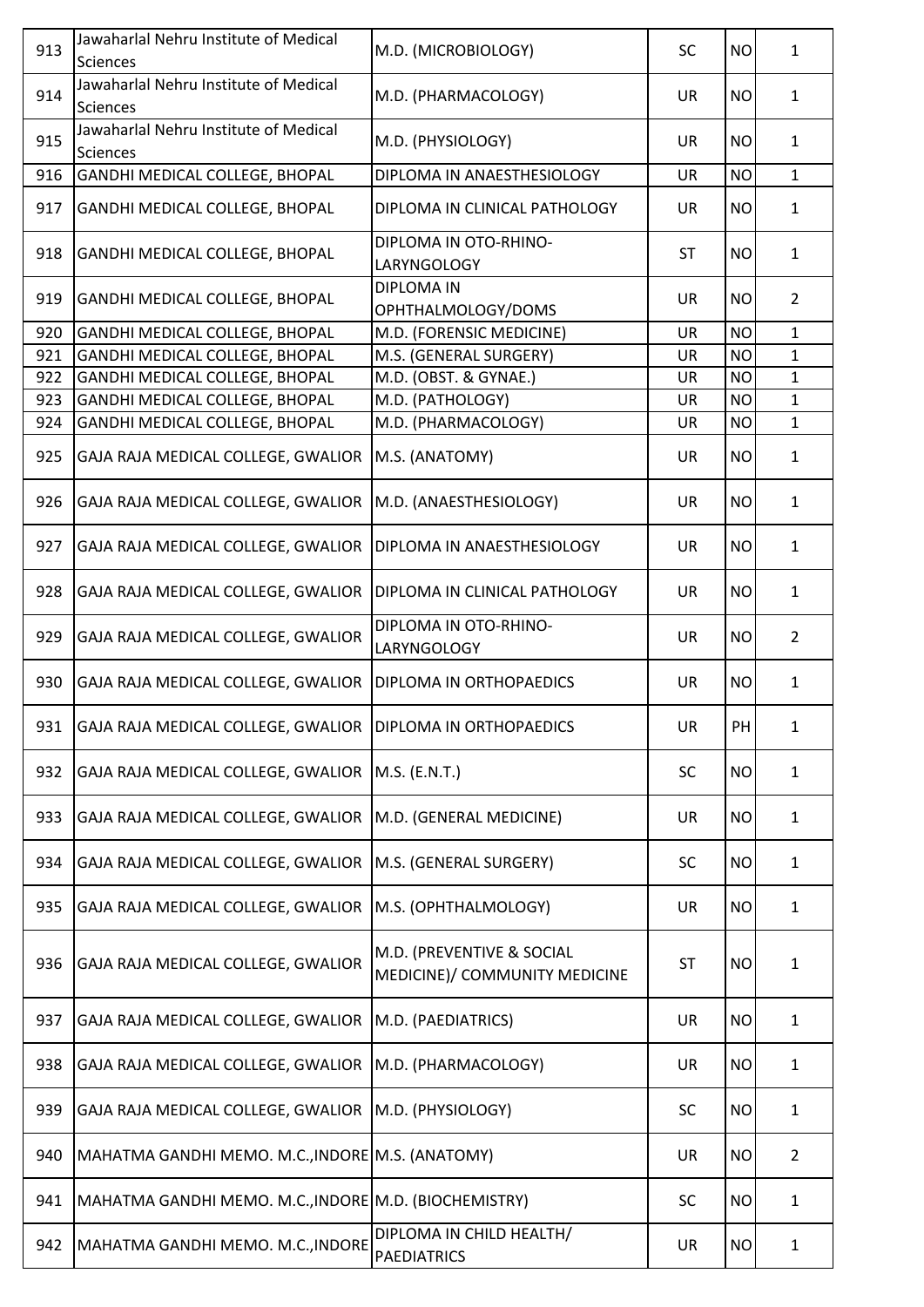| 943 | MAHATMA GANDHI MEMO. M.C., INDORE DIPLOMA IN CLINICAL PATHOLOGY  |                                                            | <b>UR</b> | <b>NO</b> | $\mathbf{1}$   |
|-----|------------------------------------------------------------------|------------------------------------------------------------|-----------|-----------|----------------|
| 944 | MAHATMA GANDHI MEMO. M.C., INDORE DIP. IN GYNAE. & OBST.         |                                                            | <b>SC</b> | PH        | $\mathbf{1}$   |
| 945 | MAHATMA GANDHI MEMO. M.C., INDORE                                | DIPLOMA IN OTO-RHINO-<br><b>LARYNGOLOGY</b>                | <b>UR</b> | PH        | $\mathbf{1}$   |
| 946 | MAHATMA GANDHI MEMO. M.C., INDORE                                | <b>DIPLOMA IN</b><br>OPHTHALMOLOGY/DOMS                    | <b>UR</b> | <b>NO</b> | $\overline{2}$ |
| 947 | MAHATMA GANDHI MEMO. M.C., INDORE (DERMATOLOGY)/(SKIN & VENEREAL | MD (DERM., VENE. & LEPROSY)/<br>DISEASES)/(VENEREOLOGY)    | <b>UR</b> | <b>NO</b> | $\mathbf{1}$   |
| 948 | MAHATMA GANDHI MEMO. M.C., INDORE M.S. (E.N.T.)                  |                                                            | <b>UR</b> | <b>NO</b> | $\mathbf{1}$   |
| 949 | MAHATMA GANDHI MEMO. M.C., INDORE M.D. (FORENSIC MEDICINE)       |                                                            | UR        | <b>NO</b> | $\mathbf{1}$   |
| 950 | MAHATMA GANDHI MEMO. M.C., INDORE M.D. (OBST. & GYNAE.)          |                                                            | UR        | PH        | $\mathbf{1}$   |
| 951 | MAHATMA GANDHI MEMO. M.C., INDORE                                | M.D. (PREVENTIVE & SOCIAL<br>MEDICINE)/ COMMUNITY MEDICINE | <b>UR</b> | <b>NO</b> | $\mathbf{1}$   |
| 952 | MAHATMA GANDHI MEMO. M.C., INDORE M.D. (PATHOLOGY)               |                                                            | UR        | <b>NO</b> | $\mathbf{1}$   |
| 953 | MAHATMA GANDHI MEMO. M.C., INDORE M.D. (PHARMACOLOGY)            |                                                            | <b>UR</b> | <b>NO</b> | $\mathbf{1}$   |
| 954 | MAHATMA GANDHI MEMO. M.C., INDORE M.D. (PHYSIOLOGY)              |                                                            | <b>UR</b> | <b>NO</b> | $\mathbf{1}$   |
| 955 | MAHATMA GANDHI MEMO. M.C., INDORE M.D. (RADIO-DIAGNOSIS)         |                                                            | <b>UR</b> | <b>NO</b> | $\mathbf{1}$   |
| 956 | MAHATMA GANDHI MEMO. M.C., INDORE M.D. (RADIO-DIAGNOSIS)         |                                                            | <b>ST</b> | <b>NO</b> | $\mathbf{1}$   |
| 957 | MAHATMA GANDHI MEMO. M.C., INDORE M.D. (RADIO-THERAPY)           |                                                            | <b>UR</b> | <b>NO</b> | $\mathbf{1}$   |
| 958 | NETAJI S.C. BOSE G.M.C, JABALPUR                                 | M.S. (ANATOMY)                                             | <b>UR</b> | <b>NO</b> | $\overline{2}$ |
| 959 | NETAJI S.C. BOSE G.M.C, JABALPUR                                 | DIPLOMA IN ANAESTHESIOLOGY                                 | <b>UR</b> | <b>NO</b> | $\overline{2}$ |
| 960 | NETAJI S.C. BOSE G.M.C, JABALPUR                                 | DIPLOMA IN CHILD HEALTH/<br><b>PAEDIATRICS</b>             | UR        | PH        | $\mathbf{1}$   |
| 961 | NETAJI S.C. BOSE G.M.C, JABALPUR                                 | DIPLOMA IN CHILD HEALTH/<br><b>PAEDIATRICS</b>             | <b>SC</b> | <b>NO</b> | $\mathbf{1}$   |
| 962 | NETAJI S.C. BOSE G.M.C, JABALPUR                                 | DIP.IN MEDICAL RADIO-DIAGNOSIS                             | <b>UR</b> | <b>NO</b> | $\mathbf{1}$   |
| 963 | NETAJI S.C. BOSE G.M.C, JABALPUR                                 | DIPLOMA IN ORTHOPAEDICS                                    | <b>UR</b> | <b>NO</b> | $\mathbf{1}$   |
| 964 | NETAJI S.C. BOSE G.M.C, JABALPUR                                 | M.S. (E.N.T.)                                              | <b>UR</b> | <b>NO</b> | $\mathbf{1}$   |
| 965 | NETAJI S.C. BOSE G.M.C, JABALPUR                                 | M.D. (OBST. & GYNAE.)                                      | <b>UR</b> | <b>NO</b> | $\overline{2}$ |
| 966 | NETAJI S.C. BOSE G.M.C, JABALPUR                                 | M.S. (OPHTHALMOLOGY)                                       | <b>UR</b> | <b>NO</b> | $\mathbf{1}$   |
| 967 | NETAJI S.C. BOSE G.M.C, JABALPUR                                 | M.D. (PREVENTIVE & SOCIAL<br>MEDICINE)/ COMMUNITY MEDICINE | <b>UR</b> | <b>NO</b> | $\mathbf{1}$   |
| 968 | S.S. MEDICAL COLLEGE, REWA                                       | DIPLOMA IN CHILD HEALTH/<br><b>PAEDIATRICS</b>             | <b>UR</b> | <b>NO</b> | $\mathbf{1}$   |
| 969 | S.S. MEDICAL COLLEGE, REWA                                       | <b>DIPLOMA IN</b><br>OPHTHALMOLOGY/DOMS                    | UR        | <b>NO</b> | $\mathbf{1}$   |
| 970 | S.S. MEDICAL COLLEGE, REWA                                       | M.D. (GENERAL MEDICINE)                                    | <b>UR</b> | <b>NO</b> | $\mathbf{1}$   |
| 971 | S.S. MEDICAL COLLEGE, REWA                                       | M.S. (GENERAL SURGERY)                                     | <b>UR</b> | <b>NO</b> | $\mathbf{1}$   |
| 972 | S.S. MEDICAL COLLEGE, REWA                                       | M.D. (OBST. & GYNAE.)                                      | UR        | <b>NO</b> | $\mathbf{1}$   |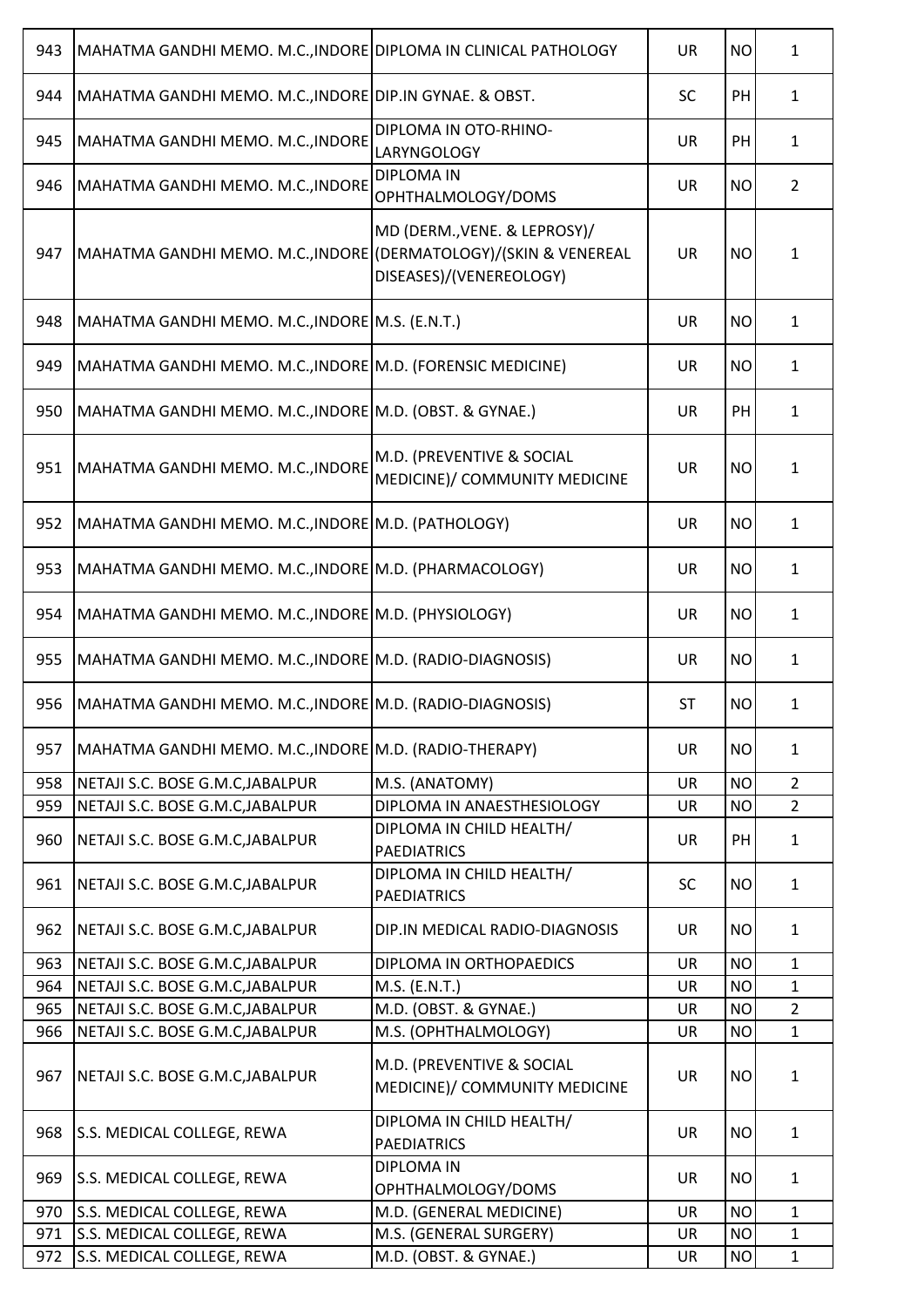| 973  | S.S. MEDICAL COLLEGE, REWA                                    | M.D. (PREVENTIVE & SOCIAL<br>MEDICINE)/ COMMUNITY MEDICINE | <b>UR</b> | <b>NO</b> | 1              |
|------|---------------------------------------------------------------|------------------------------------------------------------|-----------|-----------|----------------|
| 974  | S.S. MEDICAL COLLEGE, REWA                                    | M.D. (PATHOLOGY)                                           | <b>UR</b> | <b>NO</b> | $\mathbf{1}$   |
| 975  | S.S. MEDICAL COLLEGE, REWA                                    | M.D. (PHARMACOLOGY)                                        | <b>UR</b> | <b>NO</b> | $\mathbf{1}$   |
| 976  | M.K.C.G.MEDICAL COLLEGE, BRAHMAPUR   M.S. (ANATOMY)           |                                                            | <b>UR</b> | <b>NO</b> | $\overline{2}$ |
| 977  | M.K.C.G.MEDICAL COLLEGE, BRAHMAPUR   M.D. (FORENSIC MEDICINE) |                                                            | <b>UR</b> | <b>NO</b> | $\mathbf{1}$   |
| 978  | M.K.C.G.MEDICAL COLLEGE, BRAHMAPUR   M.S. (GENERAL SURGERY)   |                                                            | <b>UR</b> | <b>NO</b> | $\overline{2}$ |
| 979  | M.K.C.G.MEDICAL COLLEGE, BRAHMAPUR   M.D. (MICROBIOLOGY)      |                                                            | <b>UR</b> | <b>NO</b> | $\mathbf{1}$   |
| 980  | M.K.C.G.MEDICAL COLLEGE, BRAHMAPUR   M.S. (OPHTHALMOLOGY)     |                                                            | <b>UR</b> | <b>NO</b> | $\mathbf{1}$   |
| 981  | M.K.C.G.MEDICAL COLLEGE, BRAHMAPUR                            | M.D. (PREVENTIVE & SOCIAL<br>MEDICINE)/ COMMUNITY MEDICINE | <b>UR</b> | <b>NO</b> | $\overline{2}$ |
| 982  | M.K.C.G.MEDICAL COLLEGE, BRAHMAPUR   M.D. (PATHOLOGY)         |                                                            | <b>UR</b> | <b>NO</b> | $\mathbf{1}$   |
| 983  | M.K.C.G.MEDICAL COLLEGE, BRAHMAPUR   M.D. (PATHOLOGY)         |                                                            | <b>UR</b> | PH        | $\mathbf{1}$   |
| 984  | M.K.C.G.MEDICAL COLLEGE, BRAHMAPUR   M.D. (PHARMACOLOGY)      |                                                            | <b>UR</b> | <b>NO</b> | $\mathbf{1}$   |
| 985  | M.K.C.G.MEDICAL COLLEGE, BRAHMAPUR   M.D. (PHYSIOLOGY)        |                                                            | <b>UR</b> | <b>NO</b> | $\mathbf{1}$   |
| 986  | S.C.B. MEDICAL COLLEGE, CUTTACK                               | M.S. (ANATOMY)                                             | <b>UR</b> | <b>NO</b> | $\overline{2}$ |
| 987  | S.C.B. MEDICAL COLLEGE, CUTTACK                               | M.D. (BIOCHEMISTRY)                                        | <b>ST</b> | <b>NO</b> | $\mathbf{1}$   |
| 988  | S.C.B. MEDICAL COLLEGE, CUTTACK                               | M.D. (FORENSIC MEDICINE)                                   | <b>UR</b> | <b>NO</b> | $\mathbf{1}$   |
| 989  | S.C.B. MEDICAL COLLEGE, CUTTACK                               | M.D. (GENERAL MEDICINE)                                    | UR        | <b>NO</b> | $\mathbf{1}$   |
| 990  | S.C.B. MEDICAL COLLEGE, CUTTACK                               | M.S. (GENERAL SURGERY)                                     | UR        | PH        | $\mathbf{1}$   |
| 991  | S.C.B. MEDICAL COLLEGE, CUTTACK                               | M.D. (PREVENTIVE & SOCIAL<br>MEDICINE)/ COMMUNITY MEDICINE | <b>UR</b> | <b>NO</b> | $\mathbf{1}$   |
| 992  | S.C.B. MEDICAL COLLEGE, CUTTACK                               | M.D. (PREVENTIVE & SOCIAL<br>MEDICINE)/ COMMUNITY MEDICINE | <b>ST</b> | <b>NO</b> | 1              |
| 993  | S.C.B. MEDICAL COLLEGE, CUTTACK                               | M.D. (PATHOLOGY)                                           | <b>UR</b> | PH        | $\mathbf{1}$   |
| 994  | S.C.B. MEDICAL COLLEGE, CUTTACK                               | M.D. (PHARMACOLOGY)                                        | <b>UR</b> | <b>NO</b> | $\mathbf{1}$   |
| 995  | S.C.B. MEDICAL COLLEGE, CUTTACK                               | M.D. (PHYSIOLOGY)                                          | <b>UR</b> | <b>NO</b> | $\mathbf{1}$   |
| 996  | S.C.B. MEDICAL COLLEGE, CUTTACK                               | M.D. (PHYSIOLOGY)                                          | <b>SC</b> | <b>NO</b> | $\mathbf{1}$   |
| 997  | S.C.B. MEDICAL COLLEGE, CUTTACK                               | M.D. (RADIO-THERAPY)                                       | <b>UR</b> | <b>NO</b> | $\mathbf{1}$   |
| 998  | V.S.S. MEDICAL COLLEGE, BURLA                                 | M.S. (ANATOMY)                                             | <b>UR</b> | <b>NO</b> | $\overline{2}$ |
| 999  | V.S.S. MEDICAL COLLEGE, BURLA                                 | M.D. (BIOCHEMISTRY)                                        | <b>UR</b> | <b>NO</b> | $\mathbf{1}$   |
| 1000 | V.S.S. MEDICAL COLLEGE, BURLA                                 | M.D. (FORENSIC MEDICINE)                                   | <b>UR</b> | <b>NO</b> | $\mathbf{1}$   |
| 1001 | V.S.S. MEDICAL COLLEGE, BURLA                                 | M.D. (GENERAL MEDICINE)                                    | UR        | PH        | $\mathbf{1}$   |
| 1002 | V.S.S. MEDICAL COLLEGE, BURLA                                 | M.D. (MICROBIOLOGY)                                        | <b>UR</b> | <b>NO</b> | $\overline{2}$ |
| 1003 | V.S.S. MEDICAL COLLEGE, BURLA                                 | M.S. (OPHTHALMOLOGY)                                       | <b>UR</b> | <b>NO</b> | $\mathbf{1}$   |
|      | 1004 V.S.S. MEDICAL COLLEGE, BURLA                            | M.D. (PREVENTIVE & SOCIAL<br>MEDICINE)/ COMMUNITY MEDICINE | <b>UR</b> | <b>NO</b> | $\mathbf{1}$   |
| 1005 | V.S.S. MEDICAL COLLEGE, BURLA                                 | M.D. (PATHOLOGY)                                           | <b>UR</b> | <b>NO</b> | $\mathbf{1}$   |
| 1006 | V.S.S. MEDICAL COLLEGE, BURLA                                 | M.D. (PHARMACOLOGY)                                        | <b>UR</b> | <b>NO</b> | $\overline{2}$ |
| 1007 | V.S.S. MEDICAL COLLEGE, BURLA                                 | M.D. (PHYSIOLOGY)                                          | UR        | <b>NO</b> | $\mathbf{1}$   |
| 1008 | GOVT. MEDICAL COLLEGE, PATIALA                                | M.S. (ANATOMY)                                             | UR        | <b>NO</b> | $\overline{2}$ |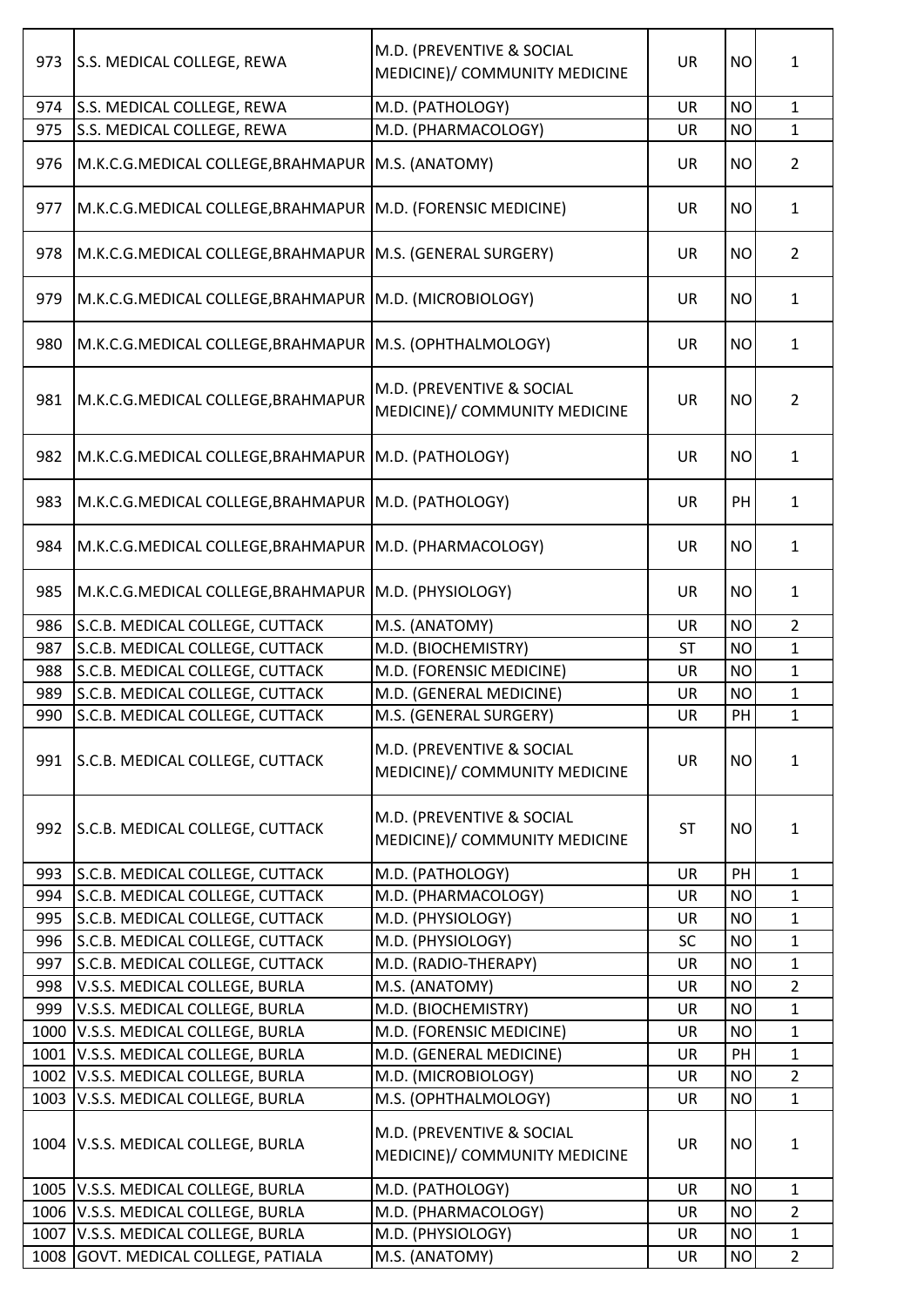| 1009 | <b>GOVT. MEDICAL COLLEGE, PATIALA</b>     | M.D. (ANAESTHESIOLOGY)                                                                    | UR        | <b>NO</b> | $\mathbf{1}$   |
|------|-------------------------------------------|-------------------------------------------------------------------------------------------|-----------|-----------|----------------|
| 1010 | GOVT. MEDICAL COLLEGE, PATIALA            | DIPLOMA IN ANAESTHESIOLOGY                                                                | <b>UR</b> | <b>NO</b> | $\overline{2}$ |
|      | 1011 GOVT. MEDICAL COLLEGE, PATIALA       | MD (DERM., VENE. & LEPROSY)/<br>(DERMATOLOGY)/(SKIN & VENEREAL<br>DISEASES)/(VENEREOLOGY) | <b>UR</b> | <b>NO</b> | $\mathbf{1}$   |
| 1012 | GOVT. MEDICAL COLLEGE, PATIALA            | M.S. (E.N.T.)                                                                             | <b>UR</b> | <b>NO</b> | $\mathbf{1}$   |
| 1013 | GOVT. MEDICAL COLLEGE, PATIALA            | M.D. (FORENSIC MEDICINE)                                                                  | UR        | <b>NO</b> | 1              |
| 1014 | GOVT. MEDICAL COLLEGE, PATIALA            | M.D. (FORENSIC MEDICINE)                                                                  | SC        | <b>NO</b> | $\mathbf{1}$   |
| 1015 | GOVT. MEDICAL COLLEGE, PATIALA            | M.D. (GENERAL MEDICINE)                                                                   | ST        | <b>NO</b> | $\mathbf{1}$   |
| 1016 | <b>GOVT. MEDICAL COLLEGE, PATIALA</b>     | M.S. (GENERAL SURGERY)                                                                    | <b>UR</b> | <b>NO</b> | $\overline{2}$ |
| 1017 | GOVT. MEDICAL COLLEGE, PATIALA            | M.S. (ORTHOPAEDICS)                                                                       | <b>UR</b> | <b>NO</b> | $\mathbf{1}$   |
| 1018 | GOVT. MEDICAL COLLEGE, PATIALA            | M.D. (PAEDIATRICS)                                                                        | UR        | <b>NO</b> | $\mathbf{1}$   |
| 1019 | <b>GOVT. MEDICAL COLLEGE, PATIALA</b>     | M.D. (PATHOLOGY)                                                                          | <b>UR</b> | <b>NO</b> | 3              |
| 1020 | GOVT. MEDICAL COLLEGE, PATIALA            | M.D. (PHARMACOLOGY)                                                                       | <b>UR</b> | <b>NO</b> | $\mathbf{1}$   |
| 1021 | GOVT. MEDICAL COLLEGE, PATIALA            | M.D. (PHARMACOLOGY)                                                                       | <b>SC</b> | <b>NO</b> | $\mathbf{1}$   |
| 1022 | <b>GOVT. MEDICAL COLLEGE, PATIALA</b>     | M.D. (PHYSIOLOGY)                                                                         | <b>UR</b> | <b>NO</b> | $\mathbf{1}$   |
| 1023 | GOVT. MEDICAL COLLEGE, PATIALA            | M.D. (PHYSIOLOGY)                                                                         | <b>ST</b> | <b>NO</b> | $\mathbf{1}$   |
| 1024 | GOVT. MEDICAL COLLEGE, PATIALA            | M.D. (RADIO-DIAGNOSIS)                                                                    | <b>UR</b> | <b>NO</b> | 2              |
| 1025 | GOVT. MEDICAL COLLEGE, AMRITSAR           | M.S. (ANATOMY)                                                                            | <b>UR</b> | <b>NO</b> | $\overline{2}$ |
| 1026 | GOVT. MEDICAL COLLEGE, AMRITSAR           | M.S. (ANATOMY)                                                                            | <b>SC</b> | <b>NO</b> | $\mathbf{1}$   |
| 1027 | GOVT. MEDICAL COLLEGE, AMRITSAR           | M.D. (ANAESTHESIOLOGY)                                                                    | UR        | <b>NO</b> | $\overline{2}$ |
|      | 1028 GOVT. MEDICAL COLLEGE, AMRITSAR      | M.S. (E.N.T.)                                                                             | UR        | <b>NO</b> | $\overline{2}$ |
| 1029 | GOVT. MEDICAL COLLEGE, AMRITSAR           | M.D. (FORENSIC MEDICINE)                                                                  | <b>UR</b> | <b>NO</b> | $\overline{2}$ |
| 1030 | GOVT. MEDICAL COLLEGE, AMRITSAR           | M.D. (GENERAL MEDICINE)                                                                   | <b>UR</b> | <b>NO</b> | $\mathbf{1}$   |
| 1031 | GOVT. MEDICAL COLLEGE, AMRITSAR           | M.D. (GENERAL MEDICINE)                                                                   | <b>SC</b> | <b>NO</b> | $\mathbf{1}$   |
| 1032 | GOVT. MEDICAL COLLEGE, AMRITSAR           | M.D. (GENERAL MEDICINE)                                                                   | <b>SC</b> | PH        | $\mathbf{1}$   |
| 1033 | GOVT.MEDICAL COLLEGE, AMRITSAR            | M.S. (GENERAL SURGERY)                                                                    | UR        | <b>NO</b> | $\overline{2}$ |
| 1034 | GOVT. MEDICAL COLLEGE, AMRITSAR           | M.D. (MICROBIOLOGY)                                                                       | <b>UR</b> | <b>NO</b> | $\overline{2}$ |
| 1035 | GOVT. MEDICAL COLLEGE, AMRITSAR           | M.D. (OBST. & GYNAE.)                                                                     | UR        | <b>NO</b> | $\mathbf{1}$   |
| 1036 | GOVT. MEDICAL COLLEGE, AMRITSAR           | M.S. (OPHTHALMOLOGY)                                                                      | SC        | <b>NO</b> | 1              |
| 1037 | GOVT. MEDICAL COLLEGE, AMRITSAR           | M.S. (ORTHOPAEDICS)                                                                       | UR        | <b>NO</b> | $\mathbf{1}$   |
| 1038 | GOVT. MEDICAL COLLEGE, AMRITSAR           | M.S. (ORTHOPAEDICS)                                                                       | <b>ST</b> | <b>NO</b> | 1              |
| 1039 | GOVT.MEDICAL COLLEGE, AMRITSAR            | M.D. (PREVENTIVE & SOCIAL<br>MEDICINE)/ COMMUNITY MEDICINE                                | <b>UR</b> | <b>NO</b> | 3              |
| 1040 | GOVT. MEDICAL COLLEGE, AMRITSAR           | M.D. (PATHOLOGY)                                                                          | <b>UR</b> | <b>NO</b> | $\mathbf{1}$   |
| 1041 | GOVT. MEDICAL COLLEGE, AMRITSAR           | M.D. (PHARMACOLOGY)                                                                       | UR        | <b>NO</b> | 1              |
| 1042 | GOVT. MEDICAL COLLEGE, AMRITSAR           | M.D. (PHARMACOLOGY)                                                                       | UR        | PH        | $\mathbf{1}$   |
| 1043 | <b>GURU GOVIND SINGH MED. C. FARIDKOT</b> | M.S. (ANATOMY)                                                                            | UR        | <b>NO</b> | $\mathbf{1}$   |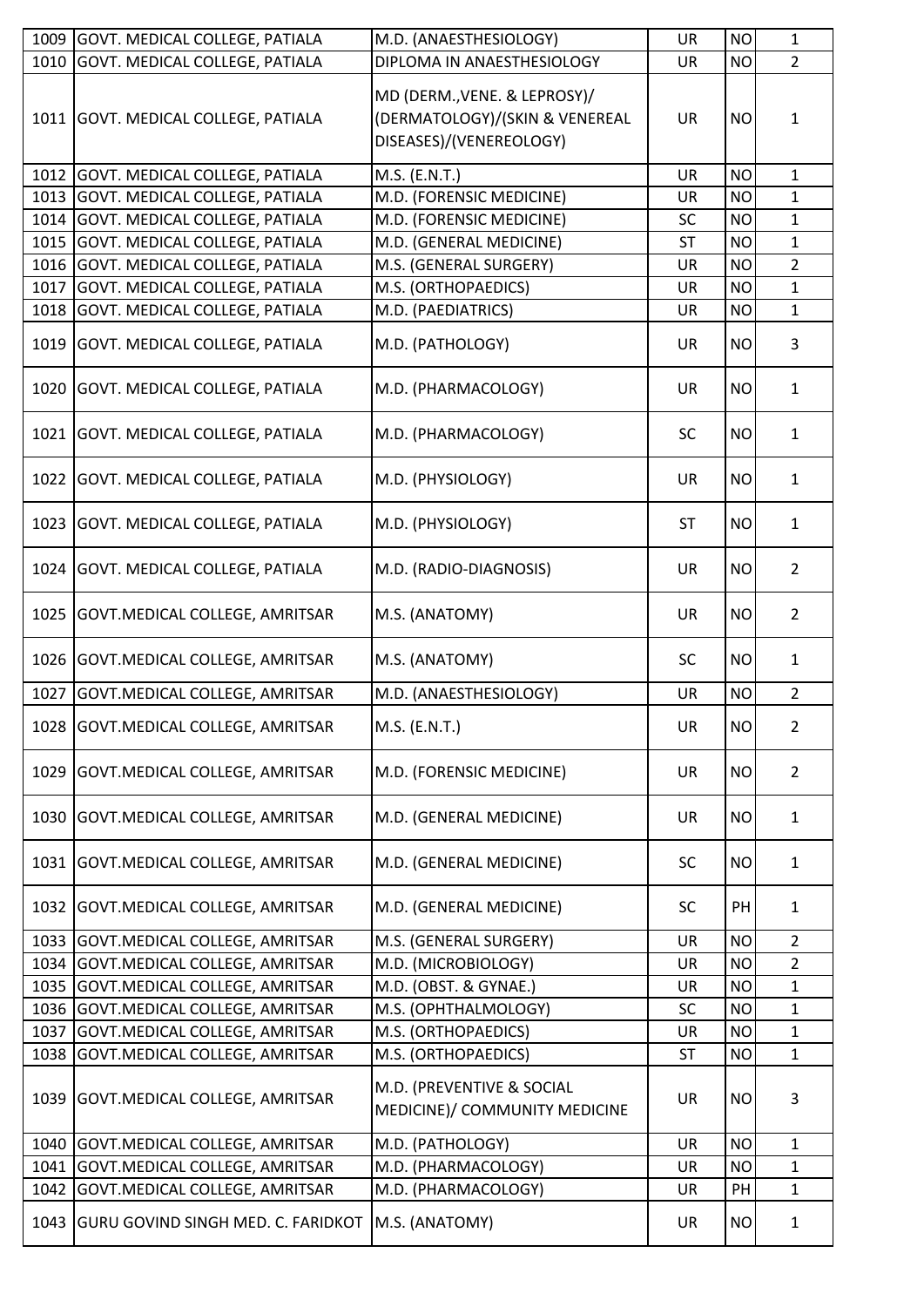| 1044 | <b>GURU GOVIND SINGH MED. C. FARIDKOT</b> | M.D. (BIOCHEMISTRY)                                        | <b>UR</b> | <b>NO</b> | 1              |
|------|-------------------------------------------|------------------------------------------------------------|-----------|-----------|----------------|
| 1045 | <b>GURU GOVIND SINGH MED. C. FARIDKOT</b> | M.D. (FORENSIC MEDICINE)                                   | <b>UR</b> | PH        | $\mathbf{1}$   |
| 1046 | <b>GURU GOVIND SINGH MED. C. FARIDKOT</b> | M.D. (FORENSIC MEDICINE)                                   | <b>SC</b> | <b>NO</b> | 1              |
| 1047 | <b>GURU GOVIND SINGH MED. C. FARIDKOT</b> | M.D. (GENERAL MEDICINE)                                    | <b>UR</b> | <b>NO</b> | 1              |
| 1048 | <b>GURU GOVIND SINGH MED. C. FARIDKOT</b> | M.S. (GENERAL SURGERY)                                     | <b>UR</b> | <b>NO</b> | $\mathbf{1}$   |
| 1049 | <b>GURU GOVIND SINGH MED. C. FARIDKOT</b> | M.D. (MICROBIOLOGY)                                        | <b>UR</b> | <b>NO</b> | 1              |
| 1050 | <b>GURU GOVIND SINGH MED. C. FARIDKOT</b> | M.D. (PREVENTIVE & SOCIAL<br>MEDICINE)/ COMMUNITY MEDICINE | <b>UR</b> | <b>NO</b> | 1              |
| 1051 | <b>GURU GOVIND SINGH MED. C. FARIDKOT</b> | M.D. (PATHOLOGY)                                           | <b>UR</b> | <b>NO</b> | 1              |
| 1052 | <b>GURU GOVIND SINGH MED. C. FARIDKOT</b> | M.D. (PHARMACOLOGY)                                        | <b>UR</b> | <b>NO</b> | 1              |
| 1053 | <b>GURU GOVIND SINGH MED. C. FARIDKOT</b> | M.D. (PSYCHIATRY)                                          | <b>UR</b> | <b>NO</b> | 1              |
| 1054 | <b>GURU GOVIND SINGH MED. C. FARIDKOT</b> | M.D. (RADIO-THERAPY)                                       | <b>UR</b> | <b>NO</b> | $\mathbf{1}$   |
| 1055 | N.S.N.I, SPORT AUTH.OF INDIA, PATIALA     | DIP. IN SPORTS MEDICINE                                    | <b>SC</b> | <b>NO</b> | 1              |
| 1056 | N.S.N.I, SPORT AUTH.OF INDIA, PATIALA     | DIP. IN SPORTS MEDICINE                                    | <b>ST</b> | <b>NO</b> | 1              |
| 1057 | DR. S.N. MEDICAL COLLEGE, JODHPUR         | M.D. (ANAESTHESIOLOGY)                                     | <b>SC</b> | <b>NO</b> | $\overline{2}$ |
|      | 1058 DR. S.N. MEDICAL COLLEGE, JODHPUR    | M.D. (ANAESTHESIOLOGY)                                     | <b>ST</b> | <b>NO</b> | 1              |
| 1059 | DR. S.N. MEDICAL COLLEGE, JODHPUR         | M.D. (BIOCHEMISTRY)                                        | <b>UR</b> | <b>NO</b> | $\mathbf{1}$   |
| 1060 | DR. S.N. MEDICAL COLLEGE, JODHPUR         | M.D. (FORENSIC MEDICINE)                                   | UR        | <b>NO</b> | 2              |
| 1061 | DR. S.N. MEDICAL COLLEGE, JODHPUR         | M.D. (GENERAL MEDICINE)                                    | <b>UR</b> | <b>NO</b> | $\overline{2}$ |
| 1062 | DR. S.N. MEDICAL COLLEGE, JODHPUR         | M.D. (GENERAL MEDICINE)                                    | SC        | <b>NO</b> | $\mathbf{1}$   |
| 1063 | DR. S.N. MEDICAL COLLEGE, JODHPUR         | M.S. (GENERAL SURGERY)                                     | UR        | <b>NO</b> | $\overline{2}$ |
| 1064 | DR. S.N. MEDICAL COLLEGE, JODHPUR         | M.S. (GENERAL SURGERY)                                     | <b>UR</b> | PH        | $\mathbf{1}$   |
| 1065 | DR. S.N. MEDICAL COLLEGE, JODHPUR         | M.D. (MICROBIOLOGY)                                        | <b>SC</b> | <b>NO</b> | $\mathbf{1}$   |
| 1066 | DR. S.N. MEDICAL COLLEGE, JODHPUR         | M.D. (OBST. & GYNAE.)                                      | UR        | <b>NO</b> | $\overline{2}$ |
| 1067 | DR. S.N. MEDICAL COLLEGE, JODHPUR         | M.D. (OBST. & GYNAE.)                                      | <b>ST</b> | <b>NO</b> | $\mathbf{1}$   |
| 1068 | DR. S.N. MEDICAL COLLEGE, JODHPUR         | M.S. (OPHTHALMOLOGY)                                       | <b>UR</b> | <b>NO</b> | $\mathbf{1}$   |
| 1069 | DR. S.N. MEDICAL COLLEGE, JODHPUR         | M.D. (PAEDIATRICS)                                         | UR        | <b>NO</b> | $\overline{2}$ |
| 1070 | DR. S.N. MEDICAL COLLEGE, JODHPUR         | M.D. (PATHOLOGY)                                           | UR        | <b>NO</b> | $\mathbf{1}$   |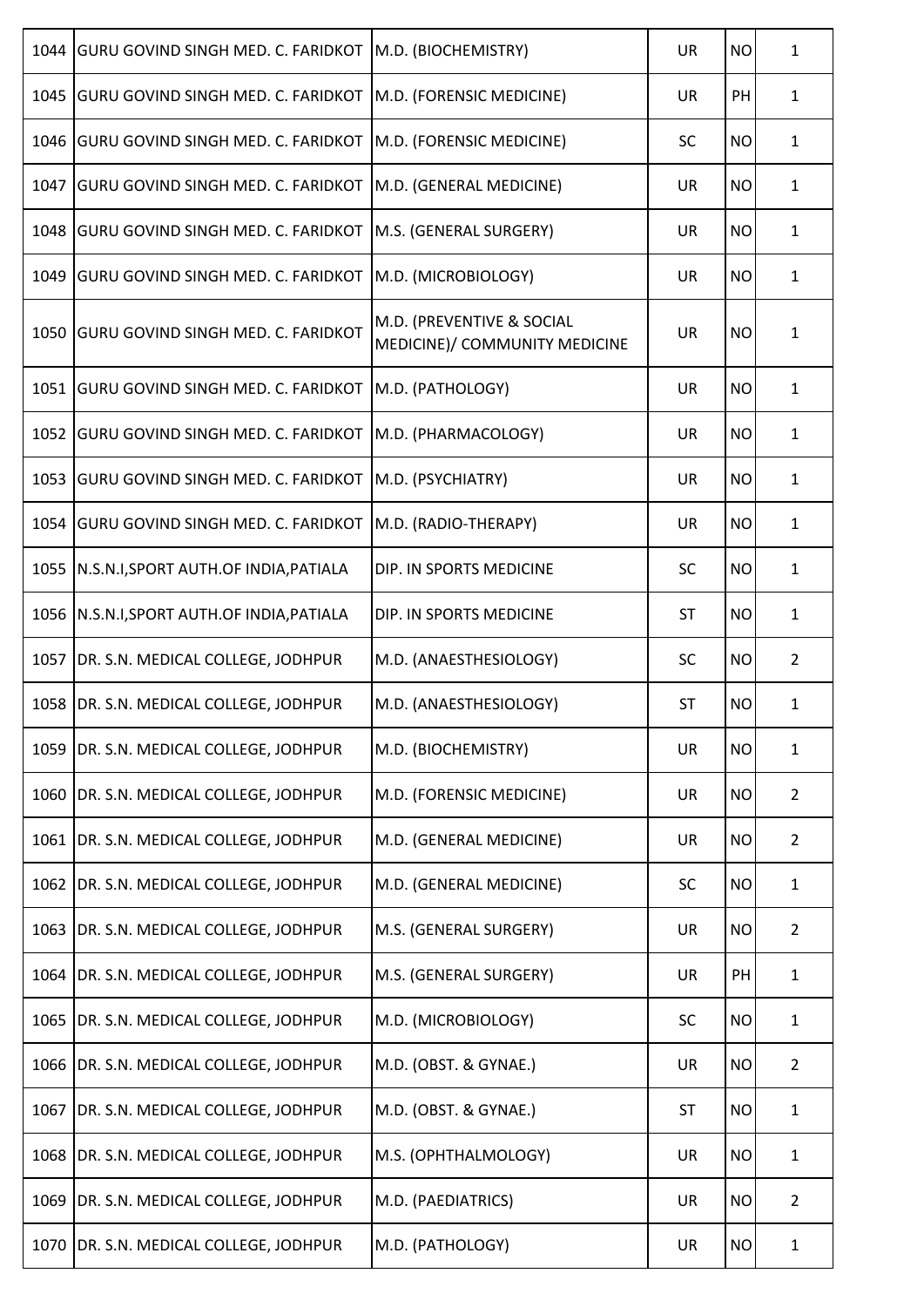| 1071   DR. S.N. MEDICAL COLLEGE, JODHPUR                        | M.D. (PHYSIOLOGY)                                                                         | <b>UR</b> | <b>NO</b> | $\mathbf{1}$   |
|-----------------------------------------------------------------|-------------------------------------------------------------------------------------------|-----------|-----------|----------------|
| 1072   DR. S.N. MEDICAL COLLEGE, JODHPUR                        | M.D. (RADIO-DIAGNOSIS)                                                                    | UR        | <b>NO</b> | $\mathbf{1}$   |
| 1073 JAWAHAR LAL NEHRU MED.COLL., AJMER M.S. (ANATOMY)          |                                                                                           | UR        | <b>NO</b> | $\mathbf{1}$   |
| 1074 JJAWAHAR LAL NEHRU MED.COLL., AJMER M.S. (ANATOMY)         |                                                                                           | <b>ST</b> | <b>NO</b> | $\mathbf{1}$   |
| 1075 JAWAHAR LAL NEHRU MED.COLL., AJMER M.D. (ANAESTHESIOLOGY)  |                                                                                           | UR        | <b>NO</b> | $\mathbf{1}$   |
| 1076   JAWAHAR LAL NEHRU MED.COLL., AJMER   M.D. (BIOCHEMISTRY) |                                                                                           | UR        | <b>NO</b> | $\overline{2}$ |
| 1077 JAWAHAR LAL NEHRU MED.COLL., AJMER M.S. (E.N.T.)           |                                                                                           | UR        | <b>NO</b> | $\mathbf{1}$   |
| 1078 JAWAHAR LAL NEHRU MED.COLL., AJMER M.D. (GENERAL MEDICINE) |                                                                                           | <b>SC</b> | <b>NO</b> | $\mathbf{1}$   |
| 1079 JAWAHAR LAL NEHRU MED.COLL., AJMER M.S. (GENERAL SURGERY)  |                                                                                           | UR        | <b>NO</b> | $\overline{2}$ |
| 1080 JAWAHAR LAL NEHRU MED.COLL., AJMER M.D. (MICROBIOLOGY)     |                                                                                           | UR        | <b>NO</b> | $\mathbf{1}$   |
| 1081 JAWAHAR LAL NEHRU MED.COLL., AJMER M.D. (OBST. & GYNAE.)   |                                                                                           | <b>UR</b> | <b>NO</b> | $\mathbf{1}$   |
| 1082 JAWAHAR LAL NEHRU MED.COLL., AJMER M.S. (OPHTHALMOLOGY)    |                                                                                           | <b>SC</b> | <b>NO</b> | $\mathbf{1}$   |
| 1083   JAWAHAR LAL NEHRU MED.COLL., AJMER   M.D. (PAEDIATRICS)  |                                                                                           | <b>SC</b> | <b>NO</b> | $\mathbf{1}$   |
| 1084 JAWAHAR LAL NEHRU MED.COLL., AJMER M.D. (PATHOLOGY)        |                                                                                           | UR        | <b>NO</b> | $\mathbf{1}$   |
| 1085 JAWAHAR LAL NEHRU MED.COLL., AJMER M.D. (PHYSIOLOGY)       |                                                                                           | <b>UR</b> | <b>NO</b> | $\mathbf{1}$   |
| 1086 JAWAHAR LAL NEHRU MED.COLL., AJMER M.D. (RADIO-DIAGNOSIS)  |                                                                                           | UR        | <b>NO</b> | 1              |
| 1087 S.M.S. MEDICAL COLLEGE, JAIPUR                             | M.S. (ANATOMY)                                                                            | <b>UR</b> | <b>NO</b> | 3              |
| 1088 S.M.S. MEDICAL COLLEGE, JAIPUR                             | M.D. (ANAESTHESIOLOGY)                                                                    | <b>UR</b> | <b>NO</b> | 3              |
| 1089 S.M.S. MEDICAL COLLEGE, JAIPUR                             | M.D. (ANAESTHESIOLOGY)                                                                    | SC        | <b>NO</b> | $\mathbf{1}$   |
| 1090 S.M.S. MEDICAL COLLEGE, JAIPUR                             | M.D. (ANAESTHESIOLOGY)                                                                    | <b>ST</b> | <b>NO</b> | $\overline{2}$ |
| 1091 S.M.S. MEDICAL COLLEGE, JAIPUR                             | M.D. (BIOCHEMISTRY)                                                                       | UR        | <b>NO</b> | $\mathbf{1}$   |
| 1092 S.M.S. MEDICAL COLLEGE, JAIPUR                             | DIPLOMA IN ANAESTHESIOLOGY                                                                | <b>UR</b> | <b>NO</b> | $\overline{2}$ |
| 1093 S.M.S. MEDICAL COLLEGE, JAIPUR                             | DIPLOMA IN ANAESTHESIOLOGY                                                                | <b>ST</b> | <b>NO</b> | $\mathbf{1}$   |
| 1094 S.M.S. MEDICAL COLLEGE, JAIPUR                             | DIPLOMA IN CHILD HEALTH/<br><b>PAEDIATRICS</b>                                            | <b>UR</b> | <b>NO</b> | $\mathbf{1}$   |
| 1095 S.M.S. MEDICAL COLLEGE, JAIPUR                             | DIP.IN GYNAE. & OBST.                                                                     | UR        | PH        | $\mathbf{1}$   |
| 1096 S.M.S. MEDICAL COLLEGE, JAIPUR                             | DIPLOMA IN PUBLIC HEALTH                                                                  | UR        | <b>NO</b> | $\mathbf{1}$   |
| 1097 S.M.S. MEDICAL COLLEGE, JAIPUR                             | DIPLOMA IN PUBLIC HEALTH                                                                  | <b>SC</b> | <b>NO</b> | $\mathbf{1}$   |
| 1098 S.M.S. MEDICAL COLLEGE, JAIPUR                             | DIP.IN IMMUNO-HAEMATOLOGY &<br><b>BLOOD TRANSFUSION</b>                                   | <b>UR</b> | <b>NO</b> | 3              |
| 1099 S.M.S. MEDICAL COLLEGE, JAIPUR                             | DIP.IN MEDICAL RADIO-DIAGNOSIS                                                            | <b>ST</b> | <b>NO</b> | $\mathbf{1}$   |
| 1100 S.M.S. MEDICAL COLLEGE, JAIPUR                             | MD (DERM., VENE. & LEPROSY)/<br>(DERMATOLOGY)/(SKIN & VENEREAL<br>DISEASES)/(VENEREOLOGY) | <b>UR</b> | <b>NO</b> | $\mathbf{1}$   |
| 1101 S.M.S. MEDICAL COLLEGE, JAIPUR                             | M.D. (FORENSIC MEDICINE)                                                                  | <b>UR</b> | <b>NO</b> | $\mathbf{1}$   |
| 1102 S.M.S. MEDICAL COLLEGE, JAIPUR                             | M.D. (GENERAL MEDICINE)                                                                   | UR        | <b>NO</b> | 3              |
| 1103 S.M.S. MEDICAL COLLEGE, JAIPUR                             | M.D. (GENERAL MEDICINE)                                                                   | <b>SC</b> | PH        | $\mathbf{1}$   |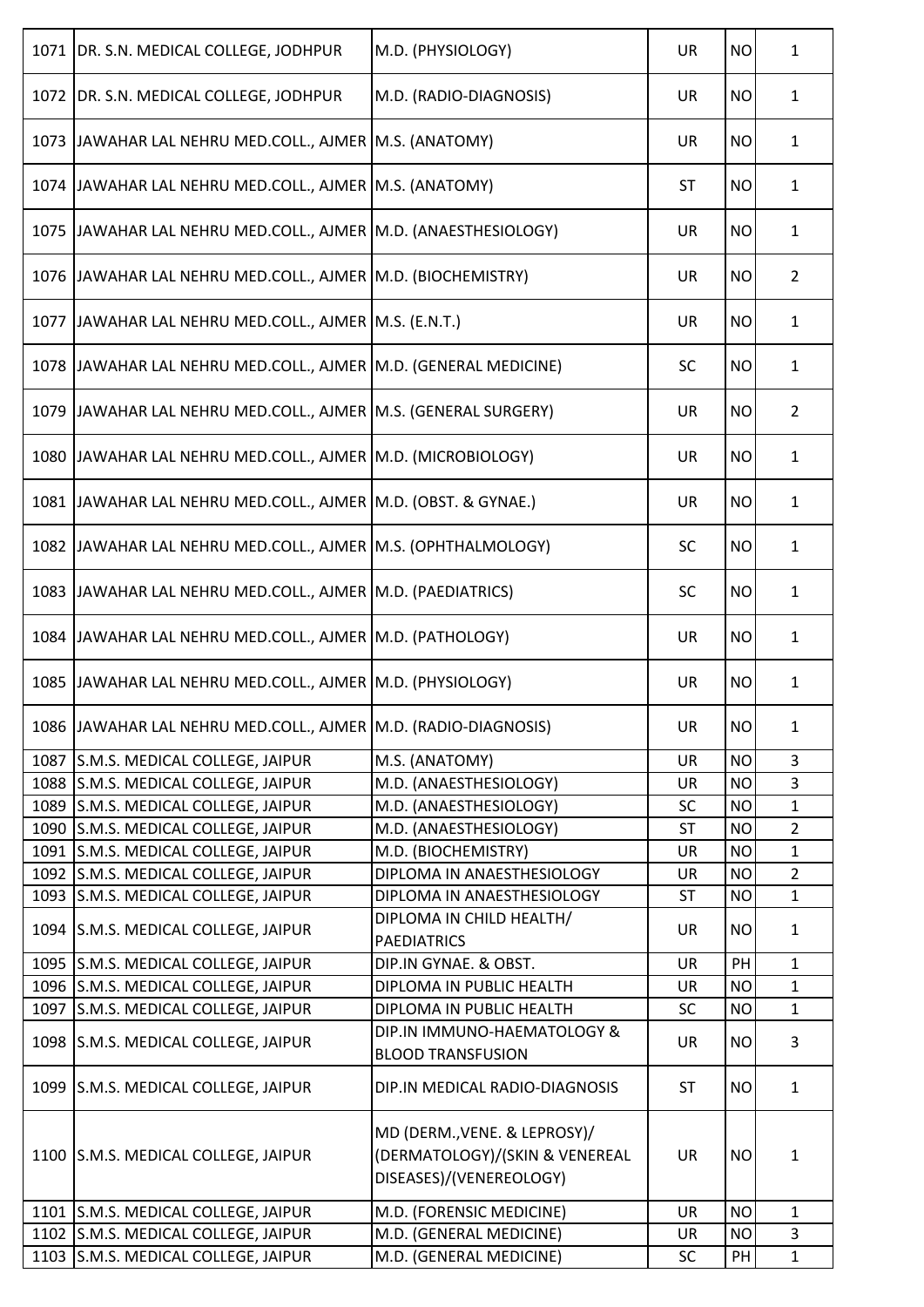|      | 1104 S.M.S. MEDICAL COLLEGE, JAIPUR  | M.S. (GENERAL SURGERY)                                                            | <b>UR</b> | <b>NO</b> | $\overline{2}$ |
|------|--------------------------------------|-----------------------------------------------------------------------------------|-----------|-----------|----------------|
|      | 1105 S.M.S. MEDICAL COLLEGE, JAIPUR  | M.D. (OBST. & GYNAE.)                                                             | <b>UR</b> | <b>NO</b> | 3              |
|      | 1106 S.M.S. MEDICAL COLLEGE, JAIPUR  | M.S. (ORTHOPAEDICS)                                                               | UR        | <b>NO</b> | 3              |
| 1107 | S.M.S. MEDICAL COLLEGE, JAIPUR       | M.S. (ORTHOPAEDICS)                                                               | SC        | <b>NO</b> | $\mathbf{1}$   |
|      | 1108 S.M.S. MEDICAL COLLEGE, JAIPUR  | M.D. (PREVENTIVE & SOCIAL<br>MEDICINE)/ COMMUNITY MEDICINE                        | <b>UR</b> | <b>NO</b> | $\mathbf{1}$   |
|      | 1109 S.M.S. MEDICAL COLLEGE, JAIPUR  | M.D. (PREVENTIVE & SOCIAL<br>MEDICINE)/ COMMUNITY MEDICINE                        | <b>ST</b> | <b>NO</b> | $\mathbf{1}$   |
|      | 1110 S.M.S. MEDICAL COLLEGE, JAIPUR  | M.D. (PAEDIATRICS)                                                                | <b>UR</b> | <b>NO</b> | $\overline{7}$ |
| 1111 | S.M.S. MEDICAL COLLEGE, JAIPUR       | M.D. (PAEDIATRICS)                                                                | SC        | <b>NO</b> | $\mathbf{1}$   |
|      | 1112 S.M.S. MEDICAL COLLEGE, JAIPUR  | M.D. (PATHOLOGY)                                                                  | <b>UR</b> | <b>NO</b> | $\mathbf{1}$   |
|      | 1113 S.M.S. MEDICAL COLLEGE, JAIPUR  | M.D. (PHARMACOLOGY)                                                               | <b>UR</b> | <b>NO</b> | $\mathbf{1}$   |
|      | 1114 S.M.S. MEDICAL COLLEGE, JAIPUR  | M.D. (PHYSIOLOGY)                                                                 | UR        | <b>NO</b> | $\overline{2}$ |
|      | 1115 S.M.S. MEDICAL COLLEGE, JAIPUR  | M.D. (PSYCHIATRY)                                                                 | <b>UR</b> | <b>NO</b> | $\mathbf{1}$   |
|      | 1116 S.M.S. MEDICAL COLLEGE, JAIPUR  | M.D. (RADIO-DIAGNOSIS)                                                            | <b>SC</b> | <b>NO</b> | $\mathbf{1}$   |
|      | 1117 S.M.S. MEDICAL COLLEGE, JAIPUR  | M.D. IN TRANSFUSION MEDICINE/<br>IMMUNO-HAEMATOLOGY & BLOOD<br><b>TRANSFUSION</b> | <b>SC</b> | <b>NO</b> | $\mathbf{1}$   |
| 1118 | SARDAR PATEL MED. COLLEGE, BIKANER   | M.D. (ANAESTHESIOLOGY)                                                            | <b>UR</b> | <b>NO</b> | $\mathbf{1}$   |
| 1119 | SARDAR PATEL MED. COLLEGE, BIKANER   | M.D. (BIOCHEMISTRY)                                                               | <b>ST</b> | <b>NO</b> | $\mathbf{1}$   |
| 1120 | SARDAR PATEL MED. COLLEGE, BIKANER   | DIPLOMA IN ANAESTHESIOLOGY                                                        | <b>UR</b> | <b>NO</b> | 1              |
| 1121 | SARDAR PATEL MED. COLLEGE, BIKANER   | DIPLOMA IN ANAESTHESIOLOGY                                                        | <b>SC</b> | <b>NO</b> | 1              |
| 1122 | SARDAR PATEL MED. COLLEGE, BIKANER   | DIPLOMA IN CHILD HEALTH/<br><b>PAEDIATRICS</b>                                    | <b>UR</b> | <b>NO</b> | $\overline{2}$ |
| 1123 | SARDAR PATEL MED. COLLEGE, BIKANER   | M.S. (E.N.T.)                                                                     | SC        | <b>NO</b> | $\mathbf{1}$   |
| 1124 | SARDAR PATEL MED. COLLEGE, BIKANER   | M.D. (FORENSIC MEDICINE)                                                          | UR        | <b>NO</b> | $\mathbf{1}$   |
| 1125 | SARDAR PATEL MED. COLLEGE, BIKANER   | M.S. (GENERAL SURGERY)                                                            | UR        | <b>NO</b> | 3              |
| 1126 | SARDAR PATEL MED. COLLEGE, BIKANER   | M.D. (PATHOLOGY)                                                                  | <b>UR</b> | <b>NO</b> | 1              |
| 1127 | SARDAR PATEL MED. COLLEGE, BIKANER   | M.D. (PHYSIOLOGY)                                                                 | <b>UR</b> | <b>NO</b> | 1              |
| 1128 | SARDAR PATEL MED. COLLEGE, BIKANER   | M.D. (PSYCHIATRY)                                                                 | <b>UR</b> | <b>NO</b> | 1              |
| 1129 | SARDAR PATEL MED. COLLEGE, BIKANER   | M.D. (RADIO-THERAPY)                                                              | <b>ST</b> | <b>NO</b> | $\mathbf{1}$   |
| 1130 | SARDAR PATEL MED. COLLEGE, BIKANER   | M.D. IN TRANSFUSION MEDICINE/<br>IMMUNO-HAEMATOLOGY & BLOOD<br><b>TRANSFUSION</b> | <b>UR</b> | <b>NO</b> | 1              |
| 1131 | R.N.T. MEDICAL COLLEGE, UDAIPUR      | M.S. (ANATOMY)                                                                    | <b>UR</b> | <b>NO</b> | $\mathbf{1}$   |
| 1132 | R.N.T. MEDICAL COLLEGE, UDAIPUR      | M.D. (ANAESTHESIOLOGY)                                                            | <b>UR</b> | <b>NO</b> | $\overline{3}$ |
| 1133 | R.N.T. MEDICAL COLLEGE, UDAIPUR      | M.D. (GENERAL MEDICINE)                                                           | UR        | <b>NO</b> | $\mathbf{1}$   |
| 1134 | R.N.T. MEDICAL COLLEGE, UDAIPUR      | M.S. (GENERAL SURGERY)                                                            | <b>UR</b> | <b>NO</b> | $2^{\circ}$    |
| 1135 |                                      | M.D. (PREVENTIVE & SOCIAL                                                         |           |           |                |
|      | R.N.T. MEDICAL COLLEGE, UDAIPUR      | MEDICINE)/ COMMUNITY MEDICINE                                                     | <b>UR</b> | <b>NO</b> | $\overline{2}$ |
|      | 1136 R.N.T. MEDICAL COLLEGE, UDAIPUR | M.D. (PATHOLOGY)                                                                  | UR        | <b>NO</b> | $\overline{2}$ |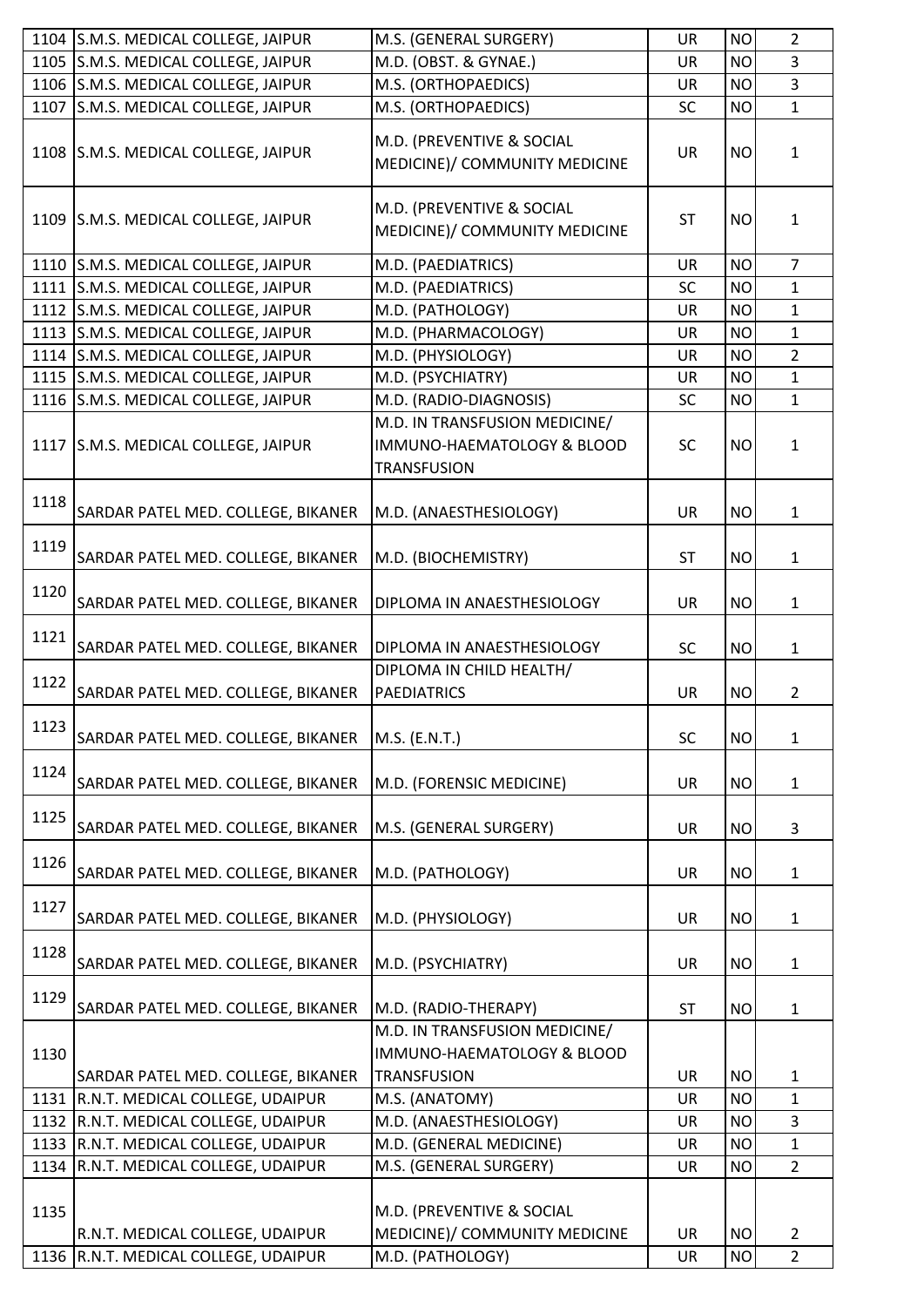|      | 1137 R.N.T. MEDICAL COLLEGE, UDAIPUR | M.D. (PATHOLOGY)                  | <b>UR</b> | PH        | $\mathbf{1}$   |
|------|--------------------------------------|-----------------------------------|-----------|-----------|----------------|
|      | 1138 R.N.T. MEDICAL COLLEGE, UDAIPUR | M.D. (PHARMACOLOGY)               | <b>SC</b> | <b>NO</b> | $\mathbf{1}$   |
| 1139 | R.N.T. MEDICAL COLLEGE, UDAIPUR      | M.D. (PSYCHIATRY)                 | <b>UR</b> | <b>NO</b> | $\mathbf{1}$   |
| 1140 | R.N.T. MEDICAL COLLEGE, UDAIPUR      | M.D. (RADIO-THERAPY)              | <b>ST</b> | <b>NO</b> | $\mathbf{1}$   |
|      |                                      | M.D. IN TRANSFUSION MEDICINE/     |           |           |                |
| 1141 |                                      | IMMUNO-HAEMATOLOGY & BLOOD        |           |           |                |
|      | R.N.T. MEDICAL COLLEGE, UDAIPUR      | <b>TRANSFUSION</b>                | <b>UR</b> | <b>NO</b> | $\mathbf{1}$   |
| 1142 | <b>GOVT. MEDICAL COLLEGE, KOTA</b>   | M.S. (ANATOMY)                    | <b>UR</b> | <b>NO</b> | $\mathbf{1}$   |
| 1143 | <b>GOVT. MEDICAL COLLEGE, KOTA</b>   | M.D. (ANAESTHESIOLOGY)            | <b>UR</b> | <b>NO</b> | $\overline{3}$ |
| 1144 | GOVT. MEDICAL COLLEGE, KOTA          | M.D. (ANAESTHESIOLOGY)            | <b>ST</b> | <b>NO</b> | $\mathbf{1}$   |
|      |                                      |                                   |           |           |                |
|      |                                      | MD (DERM., VENE. & LEPROSY)/      |           |           |                |
| 1145 |                                      | (DERMATOLOGY)/(SKIN & VENEREAL    |           |           |                |
|      | GOVT. MEDICAL COLLEGE, KOTA          | DISEASES)/(VENEREOLOGY)           | <b>UR</b> | <b>NO</b> | $\mathbf{1}$   |
| 1146 | <b>GOVT. MEDICAL COLLEGE, KOTA</b>   | M.S. (E.N.T.)                     | <b>SC</b> | PH        | $\mathbf{1}$   |
| 1147 | <b>GOVT. MEDICAL COLLEGE, KOTA</b>   | M.S. (GENERAL SURGERY)            | <b>UR</b> | <b>NO</b> | $\mathbf{1}$   |
| 1148 | <b>GOVT. MEDICAL COLLEGE, KOTA</b>   | M.D. (OBST. & GYNAE.)             | UR        | <b>NO</b> | $\mathbf{1}$   |
| 1149 | GOVT. MEDICAL COLLEGE, KOTA          | M.D. (OBST. & GYNAE.)             | <b>SC</b> | <b>NO</b> | $\mathbf{1}$   |
| 1150 | <b>GOVT. MEDICAL COLLEGE, KOTA</b>   | M.S. (ORTHOPAEDICS)               | <b>UR</b> | <b>NO</b> | $\mathbf{1}$   |
| 1151 | <b>GOVT. MEDICAL COLLEGE, KOTA</b>   | M.D. (PAEDIATRICS)                | UR        | <b>NO</b> | $\mathbf{1}$   |
| 1152 | <b>GOVT. MEDICAL COLLEGE, KOTA</b>   | M.D. (PAEDIATRICS)                | <b>ST</b> | PH        | $\mathbf{1}$   |
| 1153 |                                      |                                   |           |           | $\overline{2}$ |
|      | <b>GOVT. MEDICAL COLLEGE, KOTA</b>   | M.D. (PATHOLOGY)                  | <b>UR</b> | <b>NO</b> |                |
| 1154 | JHALAWAR MEDICAL COLLEGE,            |                                   |           |           |                |
|      | <b>JHALAWAR</b>                      | M.S. (ANATOMY)                    | <b>UR</b> | <b>NO</b> | $\mathbf{1}$   |
| 1155 | JHALAWAR MEDICAL COLLEGE,            |                                   |           |           |                |
|      | <b>JHALAWAR</b>                      | M.S. (ANATOMY)                    | <b>SC</b> | <b>NO</b> | 1              |
| 1156 | JHALAWAR MEDICAL COLLEGE,            |                                   |           |           |                |
|      | <b>JHALAWAR</b>                      | M.D. (BIOCHEMISTRY)               | <b>UR</b> | <b>NO</b> | $\mathbf{1}$   |
| 1157 | JHALAWAR MEDICAL COLLEGE,            |                                   |           |           |                |
|      | <b>JHALAWAR</b>                      | M.D. (MICROBIOLOGY)               | <b>UR</b> | <b>NO</b> | 1              |
|      |                                      |                                   |           |           |                |
| 1158 | JHALAWAR MEDICAL COLLEGE,            | M.D. (PREVENTIVE & SOCIAL         |           |           |                |
|      | <b>JHALAWAR</b>                      | MEDICINE)/ COMMUNITY MEDICINE     | SC        | <b>NO</b> | $\mathbf{1}$   |
| 1159 | JHALAWAR MEDICAL COLLEGE,            |                                   |           |           |                |
|      | <b>JHALAWAR</b>                      | M.D. (PAEDIATRICS)                | <b>ST</b> | <b>NO</b> | $\mathbf{1}$   |
| 1160 | JHALAWAR MEDICAL COLLEGE,            |                                   |           |           |                |
|      | <b>JHALAWAR</b>                      | M.D. (PHYSIOLOGY)                 | <b>UR</b> | <b>NO</b> | 1              |
| 1161 | JHALAWAR MEDICAL COLLEGE,            |                                   |           |           |                |
|      | <b>JHALAWAR</b>                      | M.D. (PHYSIOLOGY)                 | UR        | PH        | 1              |
|      |                                      |                                   |           |           |                |
| 1162 | COIMBATORE MED. COLL., COIMBATORE    | <b>DIPLOMA IN ANAESTHESIOLOGY</b> | <b>UR</b> | <b>NO</b> | 1              |
|      |                                      | DIPLOMA IN CHILD HEALTH/          |           |           |                |
| 1163 | COIMBATORE MED. COLL., COIMBATORE    | <b>PAEDIATRICS</b>                | <b>UR</b> | <b>NO</b> | 1              |
|      |                                      |                                   |           |           |                |
|      |                                      | MD (DERM., VENE. & LEPROSY)/      |           |           |                |
| 1164 |                                      | (DERMATOLOGY)/(SKIN & VENEREAL    |           |           |                |
|      | COIMBATORE MED. COLL., COIMBATORE    | DISEASES)/(VENEREOLOGY)           | <b>UR</b> | <b>NO</b> | 1              |
|      |                                      |                                   |           |           |                |
| 1165 | COIMBATORE MED. COLL., COIMBATORE    | M.S. (GENERAL SURGERY)            | <b>UR</b> | <b>NO</b> | 1              |
|      |                                      |                                   |           |           |                |
| 1166 | COIMBATORE MED. COLL., COIMBATORE    | M.D. (MICROBIOLOGY)               | <b>UR</b> | <b>NO</b> | $\overline{2}$ |
|      |                                      |                                   |           |           |                |
| 1167 | COIMBATORE MED. COLL., COIMBATORE    | M.S. (OPHTHALMOLOGY)              | UR        | PH        |                |
|      |                                      |                                   |           |           | 1              |
| 1168 |                                      |                                   |           |           |                |
|      | COIMBATORE MED. COLL., COIMBATORE    | M.S. (ORTHOPAEDICS)               | UR        | <b>NO</b> | 1              |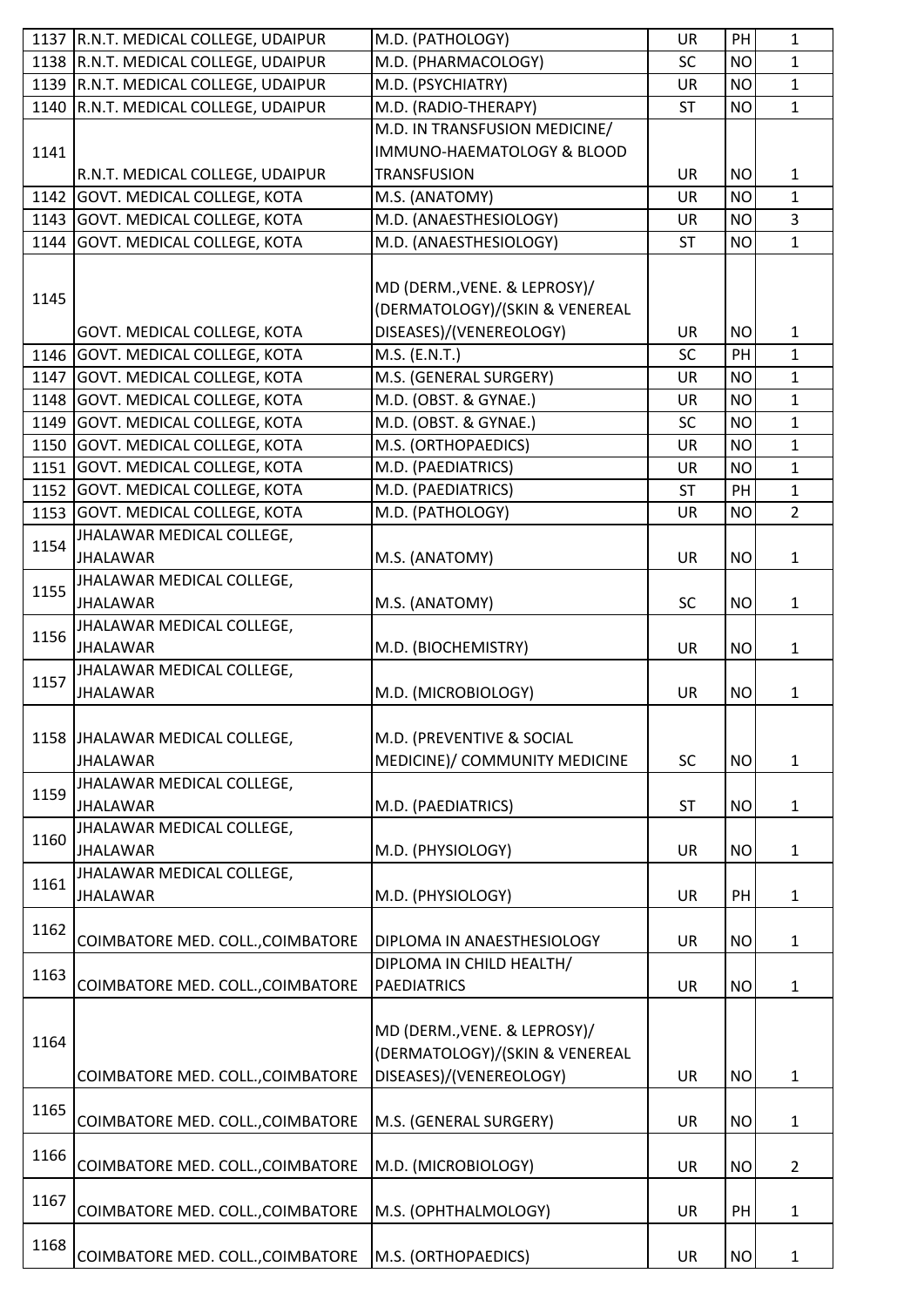| 1169 | COIMBATORE MED. COLL., COIMBATORE | M.D. (PHYSIOLOGY)                              | <b>UR</b> | <b>NO</b> | $\overline{2}$ |
|------|-----------------------------------|------------------------------------------------|-----------|-----------|----------------|
| 1170 | KILPAUK MEDICAL COLLEGE, CHENNAI  | M.D. (ANAESTHESIOLOGY)                         | SC        | <b>NO</b> | $\mathbf{1}$   |
| 1171 | KILPAUK MEDICAL COLLEGE, CHENNAI  | DIPLOMA IN ANAESTHESIOLOGY                     | <b>UR</b> | <b>NO</b> | $\mathbf{1}$   |
| 1172 | KILPAUK MEDICAL COLLEGE, CHENNAI  | DIPLOMA IN ANAESTHESIOLOGY                     | <b>SC</b> | <b>NO</b> | $\mathbf{1}$   |
| 1173 | KILPAUK MEDICAL COLLEGE, CHENNAI  | DIPLOMA IN ORTHOPAEDICS                        | <b>UR</b> | <b>NO</b> | $\mathbf{1}$   |
| 1174 | KILPAUK MEDICAL COLLEGE, CHENNAI  | M.D. (FORENSIC MEDICINE)                       | <b>UR</b> | <b>NO</b> | $\mathbf{1}$   |
| 1175 | KILPAUK MEDICAL COLLEGE, CHENNAI  | M.D. (GENERAL MEDICINE)                        | <b>UR</b> | <b>NO</b> | $\mathbf{1}$   |
| 1176 | KILPAUK MEDICAL COLLEGE, CHENNAI  | M.S. (GENERAL SURGERY)                         | UR        | <b>NO</b> | $\mathbf{1}$   |
| 1177 | KILPAUK MEDICAL COLLEGE, CHENNAI  | M.S. (GENERAL SURGERY)                         | <b>SC</b> | PH        | $\mathbf{1}$   |
| 1178 | KILPAUK MEDICAL COLLEGE, CHENNAI  | M.D. (MICROBIOLOGY)                            | <b>ST</b> | PH        | $\mathbf{1}$   |
| 1179 | KILPAUK MEDICAL COLLEGE, CHENNAI  | M.D. (OBST. & GYNAE.)                          | <b>UR</b> | <b>NO</b> | $\mathbf{1}$   |
| 1180 | KILPAUK MEDICAL COLLEGE, CHENNAI  | M.D. (PAEDIATRICS)                             | <b>UR</b> | <b>NO</b> | $\mathbf{1}$   |
| 1181 | KILPAUK MEDICAL COLLEGE, CHENNAI  | M.D. (PATHOLOGY)                               | <b>UR</b> | <b>NO</b> | $\mathbf{1}$   |
| 1182 | KILPAUK MEDICAL COLLEGE, CHENNAI  | M.D. (PSYCHIATRY)                              | <b>ST</b> | <b>NO</b> | $\mathbf{1}$   |
| 1183 | MADRAS MEDICAL COLLEGE, CHENNAI   | M.S. (ANATOMY)                                 | UR        | <b>NO</b> | $\overline{2}$ |
| 1184 | MADRAS MEDICAL COLLEGE, CHENNAI   | M.D. (ANAESTHESIOLOGY)                         | <b>UR</b> | <b>NO</b> | $\mathbf{1}$   |
| 1185 | MADRAS MEDICAL COLLEGE, CHENNAI   | M.D. (BIOCHEMISTRY)                            | <b>UR</b> | <b>NO</b> | $\mathbf{1}$   |
| 1186 | MADRAS MEDICAL COLLEGE, CHENNAI   | DIPLOMA IN ANAESTHESIOLOGY                     | <b>SC</b> | <b>NO</b> | $\mathbf{1}$   |
| 1187 | MADRAS MEDICAL COLLEGE, CHENNAI   | DIPLOMA IN CHILD HEALTH/<br><b>PAEDIATRICS</b> | UR        | <b>NO</b> | 4              |
| 1188 | MADRAS MEDICAL COLLEGE, CHENNAI   | DIPLOMA IN CHILD HEALTH/<br><b>PAEDIATRICS</b> | <b>UR</b> | PH        | $\mathbf{1}$   |
| 1189 | MADRAS MEDICAL COLLEGE, CHENNAI   | DIPLOMA IN CHILD HEALTH/<br><b>PAEDIATRICS</b> | <b>SC</b> | <b>NO</b> | $\mathbf{1}$   |
| 1190 | MADRAS MEDICAL COLLEGE, CHENNAI   | DIPLOMA IN CLINICAL PATHOLOGY                  | UR        | <b>NO</b> | 3              |
| 1191 | MADRAS MEDICAL COLLEGE, CHENNAI   | DIP.IN GYNAE. & OBST.                          | <b>UR</b> | <b>NO</b> | 3              |
| 1192 | MADRAS MEDICAL COLLEGE, CHENNAI   | DIP.IN GYNAE. & OBST.                          | <b>UR</b> | PH        | 1              |
| 1193 | MADRAS MEDICAL COLLEGE, CHENNAI   | DIP.IN GYNAE. & OBST.                          | <b>SC</b> | <b>NO</b> | $\mathbf{1}$   |
| 1194 | MADRAS MEDICAL COLLEGE, CHENNAI   | DIP.IN GYNAE. & OBST.                          | <b>ST</b> | <b>NO</b> | $\mathbf{1}$   |
| 1195 | MADRAS MEDICAL COLLEGE, CHENNAI   | DIPLOMA IN OTO-RHINO-<br>LARYNGOLOGY           | UR        | <b>NO</b> | 3              |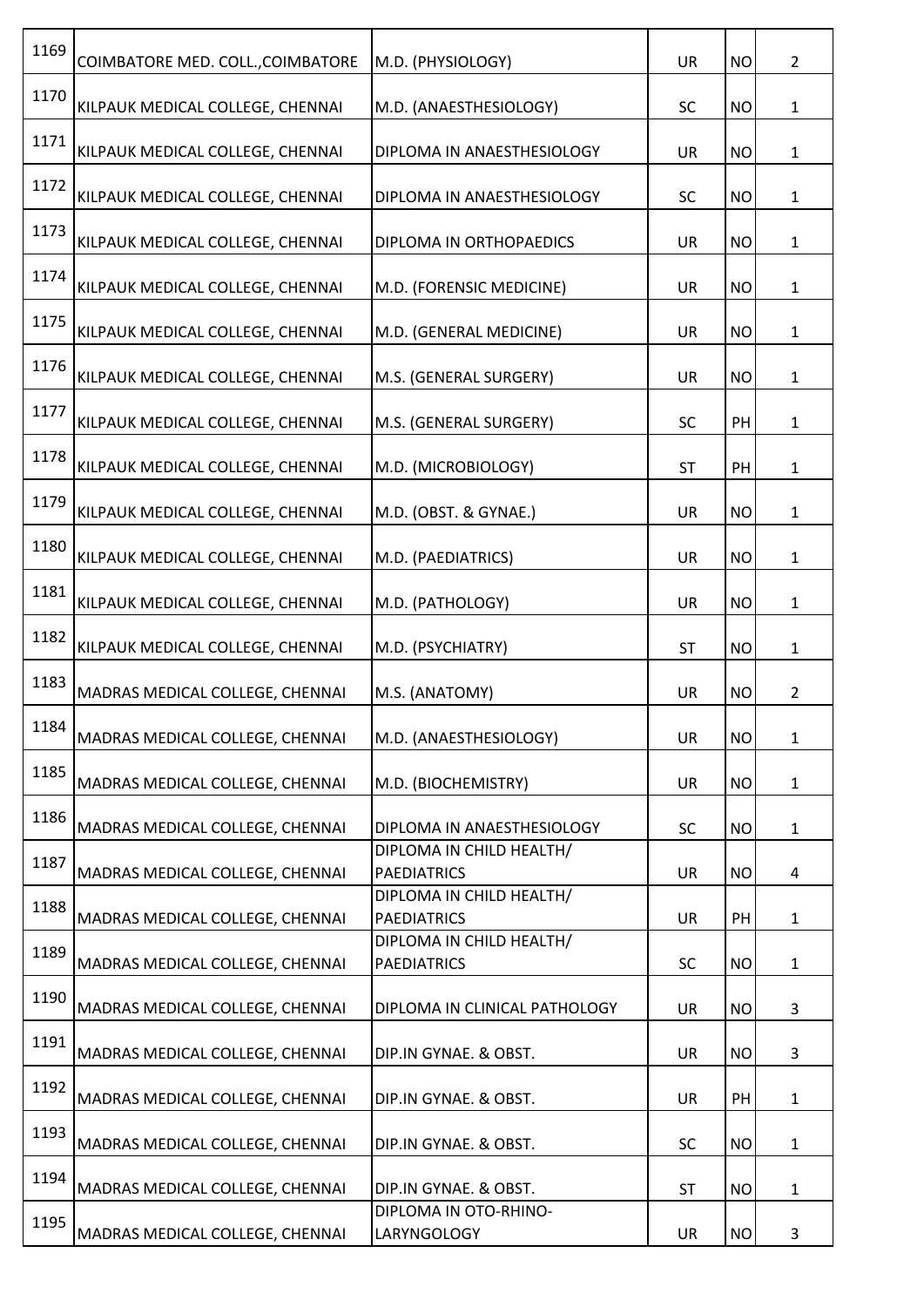| 1196 |                                 | DIPLOMA IN OTO-RHINO-          |           |           |                |
|------|---------------------------------|--------------------------------|-----------|-----------|----------------|
|      | MADRAS MEDICAL COLLEGE, CHENNAI | LARYNGOLOGY                    | <b>SC</b> | PH        | $\mathbf{1}$   |
| 1197 |                                 | DIPLOMA IN OTO-RHINO-          |           |           |                |
|      | MADRAS MEDICAL COLLEGE, CHENNAI | <b>LARYNGOLOGY</b>             | <b>ST</b> | <b>NO</b> | $\mathbf{1}$   |
| 1198 |                                 | <b>DIPLOMA IN</b>              |           |           |                |
|      | MADRAS MEDICAL COLLEGE, CHENNAI | OPHTHALMOLOGY/DOMS             | UR        | <b>NO</b> | 3              |
| 1199 |                                 | <b>DIPLOMA IN</b>              |           |           |                |
|      | MADRAS MEDICAL COLLEGE, CHENNAI | OPHTHALMOLOGY/DOMS             | <b>ST</b> | <b>NO</b> | $\mathbf{1}$   |
| 1200 |                                 |                                |           |           |                |
|      | MADRAS MEDICAL COLLEGE, CHENNAI | DIPLOMA IN PUBLIC HEALTH       | <b>UR</b> | <b>NO</b> | 3              |
| 1201 | MADRAS MEDICAL COLLEGE, CHENNAI |                                | <b>ST</b> | <b>NO</b> |                |
|      |                                 | DIPLOMA IN PUBLIC HEALTH       |           |           | 1              |
| 1202 | MADRAS MEDICAL COLLEGE, CHENNAI | DIP IN PHYSICAL MEDICINE       | <b>UR</b> | <b>NO</b> | $\mathbf{1}$   |
|      |                                 |                                |           |           |                |
| 1203 | MADRAS MEDICAL COLLEGE, CHENNAI | DIPLOMA IN DIABETOLOGY         | <b>UR</b> | <b>NO</b> | $\mathbf{1}$   |
|      |                                 | DIP. IN DERM. VENEREOLOGY &    |           |           |                |
|      |                                 | LEPROSY/DERMATOLOGY            |           |           |                |
| 1204 |                                 | /VENEREOLOGY &                 |           |           |                |
|      |                                 | DERMATOLOGY/LEPROSY/VENEREAL   |           |           |                |
|      | MADRAS MEDICAL COLLEGE, CHENNAI | <b>DISEASE &amp; LEPROSY</b>   | <b>UR</b> | <b>NO</b> | $\mathbf 1$    |
|      |                                 |                                |           |           |                |
| 1205 | MADRAS MEDICAL COLLEGE, CHENNAI | DIP.IN MEDICAL RADIO-DIAGNOSIS | <b>SC</b> | <b>NO</b> | $\mathbf{1}$   |
|      |                                 |                                |           |           |                |
| 1206 | MADRAS MEDICAL COLLEGE, CHENNAI | DIP. IN MEDICAL RADIO-THERAPY  | UR        | <b>NO</b> | $\overline{2}$ |
|      |                                 |                                |           |           |                |
| 1207 | MADRAS MEDICAL COLLEGE, CHENNAI | DIP. IN MEDICAL RADIO-THERAPY  | <b>ST</b> | <b>NO</b> | 1              |
|      |                                 |                                |           |           |                |
| 1208 | MADRAS MEDICAL COLLEGE, CHENNAI | DIPLOMA IN ORTHOPAEDICS        | <b>UR</b> | <b>NO</b> | $\mathbf{1}$   |
| 1209 |                                 |                                |           |           |                |
|      | MADRAS MEDICAL COLLEGE, CHENNAI | PSYCHOLOGICAL MEDICINE         | <b>UR</b> | <b>NO</b> | $\mathbf{1}$   |
| 1210 |                                 |                                |           |           |                |
|      | MADRAS MEDICAL COLLEGE, CHENNAI | PSYCHOLOGICAL MEDICINE         | <b>UR</b> | PH        | $\mathbf 1$    |
|      |                                 |                                |           |           |                |
| 1211 |                                 | MD (DERM., VENE. & LEPROSY)/   |           |           |                |
|      |                                 | (DERMATOLOGY)/(SKIN & VENEREAL |           |           |                |
|      | MADRAS MEDICAL COLLEGE, CHENNAI | DISEASES)/(VENEREOLOGY)        | <b>ST</b> | <b>NO</b> | $\mathbf{1}$   |
| 1212 |                                 |                                |           |           |                |
|      | MADRAS MEDICAL COLLEGE, CHENNAI | M.S. (E.N.T.)                  | <b>UR</b> | <b>NO</b> | $\mathbf{1}$   |
| 1213 |                                 |                                |           |           |                |
|      | MADRAS MEDICAL COLLEGE, CHENNAI | M.D. (FORENSIC MEDICINE)       | <b>UR</b> | <b>NO</b> | $\overline{2}$ |
| 1214 |                                 |                                |           |           |                |
|      | MADRAS MEDICAL COLLEGE, CHENNAI | M.S. (GENERAL SURGERY)         | <b>UR</b> | <b>NO</b> | $\mathbf{1}$   |
| 1215 | MADRAS MEDICAL COLLEGE, CHENNAI | M.S. (GENERAL SURGERY)         | <b>SC</b> | <b>NO</b> |                |
|      |                                 |                                |           |           | 1              |
| 1216 | MADRAS MEDICAL COLLEGE, CHENNAI | M.D. (MICROBIOLOGY)            | <b>UR</b> | <b>NO</b> | $\overline{2}$ |
|      |                                 |                                |           |           |                |
| 1217 | MADRAS MEDICAL COLLEGE, CHENNAI | M.D. (OBST. & GYNAE.)          | <b>UR</b> | <b>NO</b> | $\mathbf{1}$   |
|      |                                 |                                |           |           |                |
| 1218 | MADRAS MEDICAL COLLEGE, CHENNAI | M.S. (OPHTHALMOLOGY)           | UR        | <b>NO</b> | $\overline{2}$ |
|      |                                 |                                |           |           |                |
| 1219 | MADRAS MEDICAL COLLEGE, CHENNAI | M.S. (OPHTHALMOLOGY)           | <b>SC</b> | <b>NO</b> | $\mathbf{1}$   |
|      |                                 |                                |           |           |                |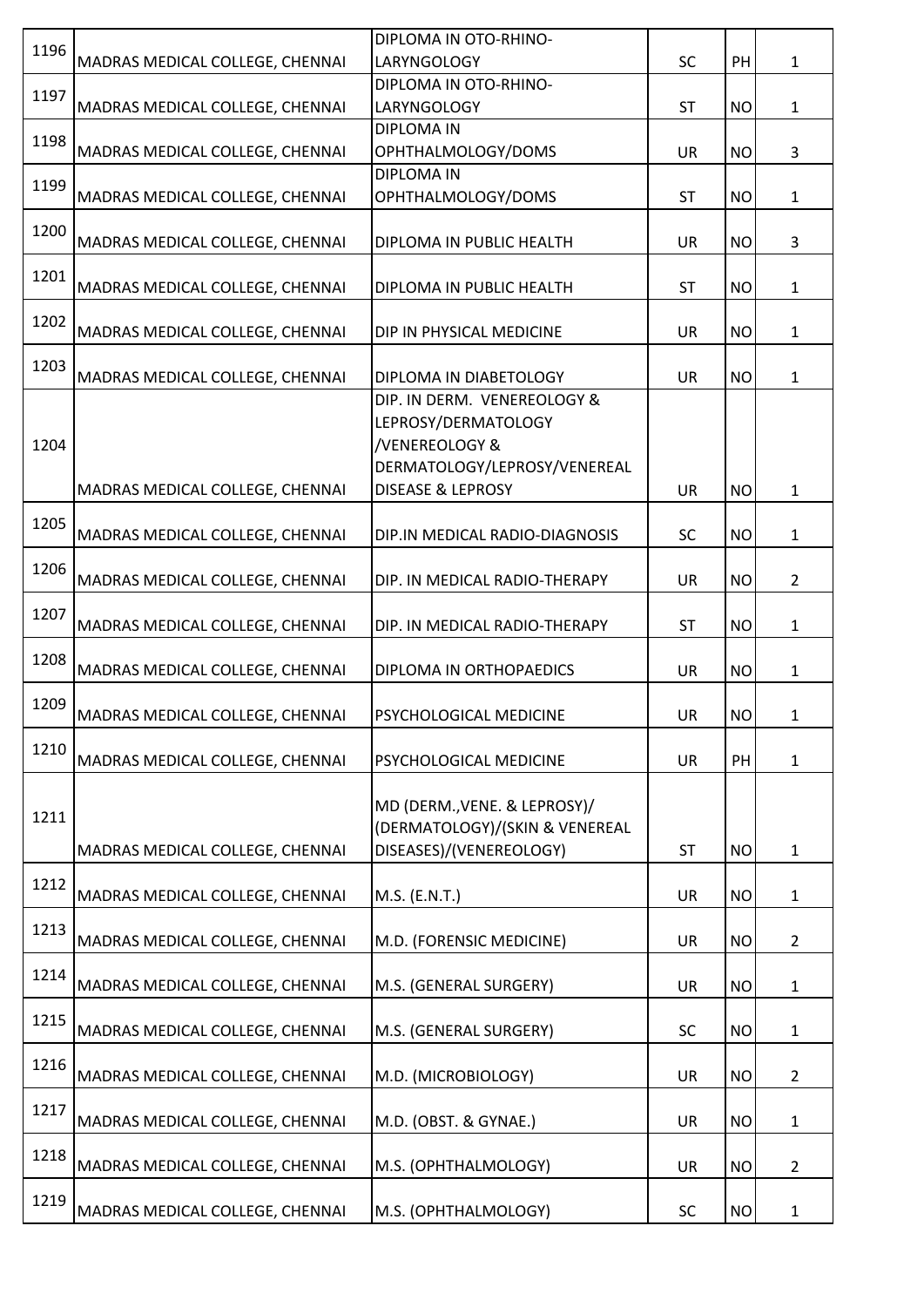| 1220 | MADRAS MEDICAL COLLEGE, CHENNAI  | M.D. (PREVENTIVE & SOCIAL<br>MEDICINE)/ COMMUNITY MEDICINE | <b>UR</b> | <b>NO</b> | $\mathbf{1}$   |
|------|----------------------------------|------------------------------------------------------------|-----------|-----------|----------------|
| 1221 | MADRAS MEDICAL COLLEGE, CHENNAI  | M.D. (PAEDIATRICS)                                         | <b>UR</b> | PH        | $\mathbf{1}$   |
| 1222 | MADRAS MEDICAL COLLEGE, CHENNAI  | M.D. (PATHOLOGY)                                           | <b>UR</b> | <b>NO</b> | $\mathbf{1}$   |
| 1223 | MADRAS MEDICAL COLLEGE, CHENNAI  | M.D. (PHARMACOLOGY)                                        | <b>UR</b> | <b>NO</b> | $\mathbf{1}$   |
| 1224 | MADRAS MEDICAL COLLEGE, CHENNAI  | M.D. (PHYSIOLOGY)                                          | <b>UR</b> | <b>NO</b> | $\mathbf{1}$   |
| 1225 | MADRAS MEDICAL COLLEGE, CHENNAI  | M.D. (PHYSIOLOGY)                                          | <b>SC</b> | <b>NO</b> | $\mathbf{1}$   |
| 1226 | MADURAI MEDICAL COLLEGE, MADURAI | M.S. (ANATOMY)                                             | <b>UR</b> | <b>NO</b> | $\mathbf{1}$   |
| 1227 | MADURAI MEDICAL COLLEGE, MADURAI | DIPLOMA IN ANAESTHESIOLOGY                                 | <b>UR</b> | <b>NO</b> | 4              |
| 1228 | MADURAI MEDICAL COLLEGE, MADURAI | DIPLOMA IN ANAESTHESIOLOGY                                 | SC        | <b>NO</b> | $\mathbf{1}$   |
| 1229 | MADURAI MEDICAL COLLEGE, MADURAI | DIPLOMA IN CHILD HEALTH/<br><b>PAEDIATRICS</b>             | UR        | <b>NO</b> | $\overline{2}$ |
| 1230 | MADURAI MEDICAL COLLEGE, MADURAI | DIP.IN GYNAE. & OBST.                                      | <b>UR</b> | <b>NO</b> | $\overline{2}$ |
| 1231 | MADURAI MEDICAL COLLEGE, MADURAI | DIPLOMA IN OTO-RHINO-<br><b>LARYNGOLOGY</b>                | <b>UR</b> | <b>NO</b> | 1              |
| 1232 | MADURAI MEDICAL COLLEGE, MADURAI | <b>DIPLOMA IN</b><br>OPHTHALMOLOGY/DOMS                    | <b>UR</b> | <b>NO</b> | $\mathbf{1}$   |
| 1233 | MADURAI MEDICAL COLLEGE, MADURAI | DIP.IN MEDICAL RADIO-DIAGNOSIS                             | <b>ST</b> | <b>NO</b> | 1              |
| 1234 | MADURAI MEDICAL COLLEGE, MADURAI | <b>DIPLOMA IN ORTHOPAEDICS</b>                             | UR        | <b>NO</b> | 1              |
| 1235 | MADURAI MEDICAL COLLEGE, MADURAI | PSYCHOLOGICAL MEDICINE                                     | <b>UR</b> | <b>NO</b> | $\mathbf{1}$   |
| 1236 | MADURAI MEDICAL COLLEGE, MADURAI | M.D. (GENERAL MEDICINE)                                    | <b>UR</b> | <b>NO</b> | $\overline{2}$ |
| 1237 | MADURAI MEDICAL COLLEGE, MADURAI | M.D. (GENERAL MEDICINE)                                    | <b>SC</b> | <b>NO</b> | $\mathbf{1}$   |
| 1238 | MADURAI MEDICAL COLLEGE, MADURAI | M.S. (GENERAL SURGERY)                                     | <b>UR</b> | PH        | $\mathbf{1}$   |
| 1239 | MADURAI MEDICAL COLLEGE, MADURAI | M.D. (MICROBIOLOGY)                                        | <b>UR</b> | <b>NO</b> | 1              |
| 1240 | MADURAI MEDICAL COLLEGE, MADURAI | M.D. (PATHOLOGY)                                           | UR        | <b>NO</b> | $\mathbf{1}$   |
| 1241 | MADURAI MEDICAL COLLEGE, MADURAI | M.D. (PHARMACOLOGY)                                        | <b>UR</b> | <b>NO</b> | $\mathbf{1}$   |
| 1242 | MADURAI MEDICAL COLLEGE, MADURAI | M.D. (PHYSIOLOGY)                                          | <b>UR</b> | <b>NO</b> | $\mathbf{1}$   |
| 1243 | STANLEY MEDICAL COLLEGE, CHENNAI | M.S. (ANATOMY)                                             | <b>SC</b> | <b>NO</b> | $\mathbf 1$    |
| 1244 | STANLEY MEDICAL COLLEGE, CHENNAI | M.D. (ANAESTHESIOLOGY)                                     | <b>UR</b> | <b>NO</b> | $\mathbf{1}$   |
| 1245 | STANLEY MEDICAL COLLEGE, CHENNAI | M.D. (BIOCHEMISTRY)                                        | <b>ST</b> | <b>NO</b> | $\mathbf{1}$   |
| 1246 | STANLEY MEDICAL COLLEGE, CHENNAI | DIPLOMA IN ANAESTHESIOLOGY                                 | UR        | <b>NO</b> | 1              |
|      |                                  |                                                            |           |           |                |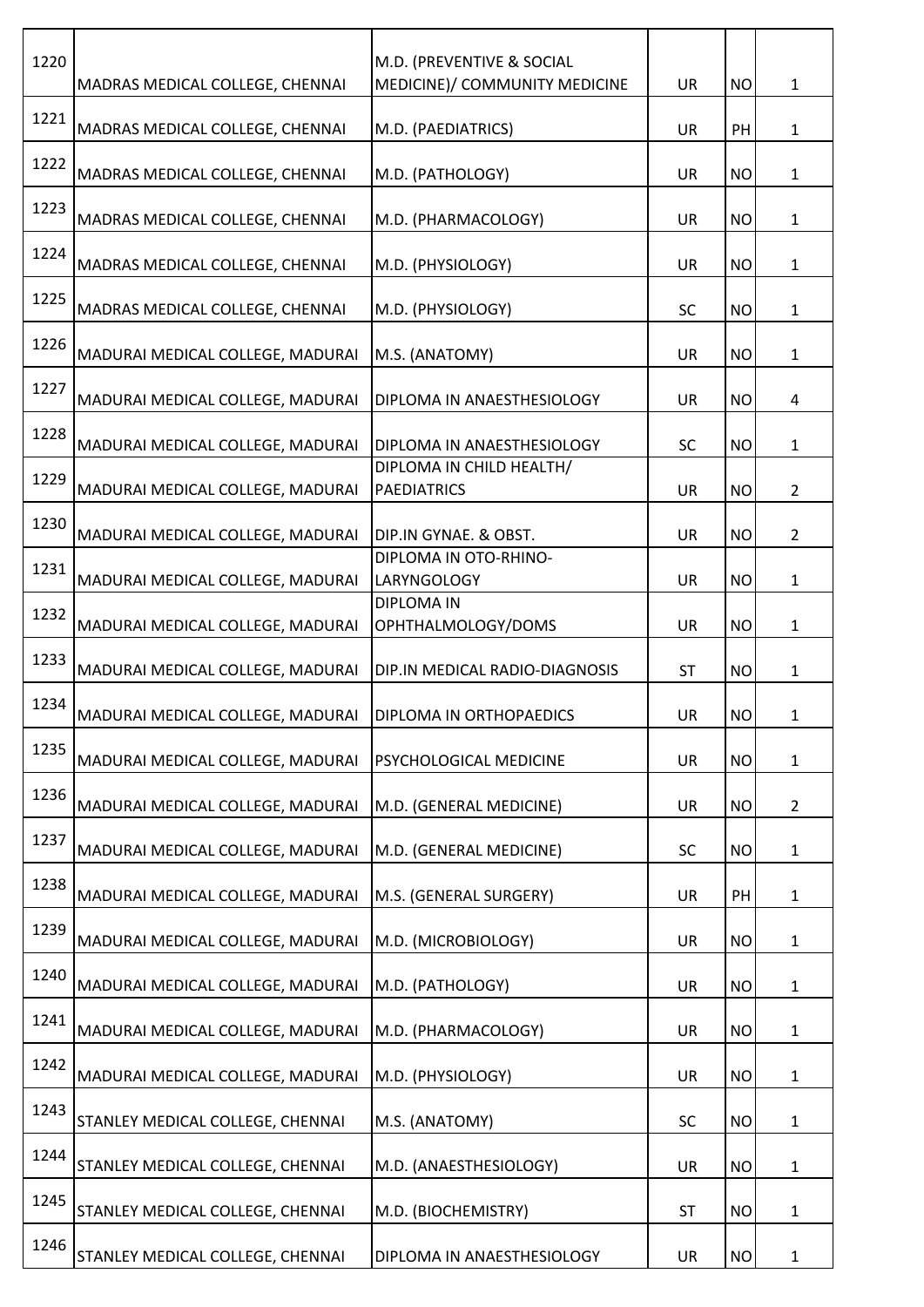| 1247 | STANLEY MEDICAL COLLEGE, CHENNAI                   | DIPLOMA IN ANAESTHESIOLOGY                                 | <b>SC</b> | <b>NO</b> | $\mathbf{1}$   |
|------|----------------------------------------------------|------------------------------------------------------------|-----------|-----------|----------------|
| 1248 | STANLEY MEDICAL COLLEGE, CHENNAI                   | DIPLOMA IN CHILD HEALTH/<br><b>PAEDIATRICS</b>             | <b>UR</b> | <b>NO</b> | $\overline{2}$ |
| 1249 | STANLEY MEDICAL COLLEGE, CHENNAI                   | DIPLOMA IN CLINICAL PATHOLOGY                              | UR        | <b>NO</b> | $\overline{2}$ |
| 1250 | STANLEY MEDICAL COLLEGE, CHENNAI                   | DIP.IN GYNAE. & OBST.                                      | UR        | PH        | $\mathbf{1}$   |
| 1251 | STANLEY MEDICAL COLLEGE, CHENNAI                   | <b>DIPLOMA IN</b><br>OPHTHALMOLOGY/DOMS                    | UR        | <b>NO</b> | $\mathbf{1}$   |
| 1252 | STANLEY MEDICAL COLLEGE, CHENNAI                   | DIPLOMA IN ORTHOPAEDICS                                    | <b>UR</b> | <b>NO</b> | 1              |
| 1253 | STANLEY MEDICAL COLLEGE, CHENNAI                   | M.S. (GENERAL SURGERY)                                     | <b>UR</b> | <b>NO</b> | $\overline{2}$ |
| 1254 | STANLEY MEDICAL COLLEGE, CHENNAI                   | M.S. (GENERAL SURGERY)                                     | UR        | PH        | 1              |
| 1255 | STANLEY MEDICAL COLLEGE, CHENNAI                   | M.S. (GENERAL SURGERY)                                     | <b>SC</b> | <b>NO</b> | $\mathbf{1}$   |
| 1256 | STANLEY MEDICAL COLLEGE, CHENNAI                   | M.D. (MICROBIOLOGY)                                        | UR        | <b>NO</b> | $\overline{2}$ |
| 1257 | STANLEY MEDICAL COLLEGE, CHENNAI                   | M.S. (OPHTHALMOLOGY)                                       | <b>UR</b> | <b>NO</b> | $\mathbf{1}$   |
| 1258 | STANLEY MEDICAL COLLEGE, CHENNAI                   | M.D. (PREVENTIVE & SOCIAL<br>MEDICINE)/ COMMUNITY MEDICINE | SC        | <b>NO</b> | $\mathbf 1$    |
| 1259 | STANLEY MEDICAL COLLEGE, CHENNAI                   | M.D. (PHARMACOLOGY)                                        | UR        | <b>NO</b> | $\mathbf{1}$   |
| 1260 | STANLEY MEDICAL COLLEGE, CHENNAI                   | M.D. (PHYSIOLOGY)                                          | UR        | <b>NO</b> | $\mathbf{1}$   |
| 1261 | THANJAVUR MED. COLLEGE, THANJAVUR   M.S. (ANATOMY) |                                                            | <b>UR</b> | <b>NO</b> | $\mathbf{1}$   |
| 1262 | THANJAVUR MED. COLLEGE, THANJAVUR                  | M.D. (BIOCHEMISTRY)                                        | <b>UR</b> | <b>NO</b> | $\mathbf{1}$   |
| 1263 | THANJAVUR MED. COLLEGE, THANJAVUR                  | DIPLOMA IN ANAESTHESIOLOGY                                 | <b>UR</b> | <b>NO</b> | $\mathbf{1}$   |
| 1264 | THANJAVUR MED. COLLEGE, THANJAVUR                  | DIPLOMA IN CHILD HEALTH/<br><b>PAEDIATRICS</b>             | <b>UR</b> | PH        | $\mathbf{1}$   |
| 1265 | THANJAVUR MED. COLLEGE, THANJAVUR                  | DIP.IN GYNAE. & OBST.                                      | <b>ST</b> | PH        | 1              |
| 1266 | THANJAVUR MED. COLLEGE, THANJAVUR                  | DIPLOMA IN OTO-RHINO-<br><b>LARYNGOLOGY</b>                | <b>UR</b> | <b>NO</b> | $\mathbf{1}$   |
| 1267 | THANJAVUR MED. COLLEGE, THANJAVUR                  | M.D. (GENERAL MEDICINE)                                    | <b>UR</b> | <b>NO</b> | $\overline{2}$ |
| 1268 | THANJAVUR MED. COLLEGE, THANJAVUR                  | M.D. (MICROBIOLOGY)                                        | <b>UR</b> | <b>NO</b> | $\mathbf{1}$   |
| 1269 | THANJAVUR MED. COLLEGE, THANJAVUR                  | M.D. (PAEDIATRICS)                                         | <b>UR</b> | <b>NO</b> | $\mathbf{1}$   |
| 1270 | THANJAVUR MED. COLLEGE, THANJAVUR                  | M.D. (PHYSIOLOGY)                                          | SC        | <b>NO</b> | $\mathbf{1}$   |
| 1271 | THANJAVUR MED. COLLEGE, THANJAVUR                  | M.D. (PSYCHIATRY)                                          | UR        | <b>NO</b> | $\mathbf{1}$   |
| 1272 | TIRUNELVELI MED. COLL., TIRUNELVELI                | M.D. (ANAESTHESIOLOGY)                                     | UR        | <b>NO</b> | 1              |
| 1273 | TIRUNELVELI MED. COLL., TIRUNELVELI                | M.D. (FORENSIC MEDICINE)                                   | UR        | <b>NO</b> | $\mathbf{1}$   |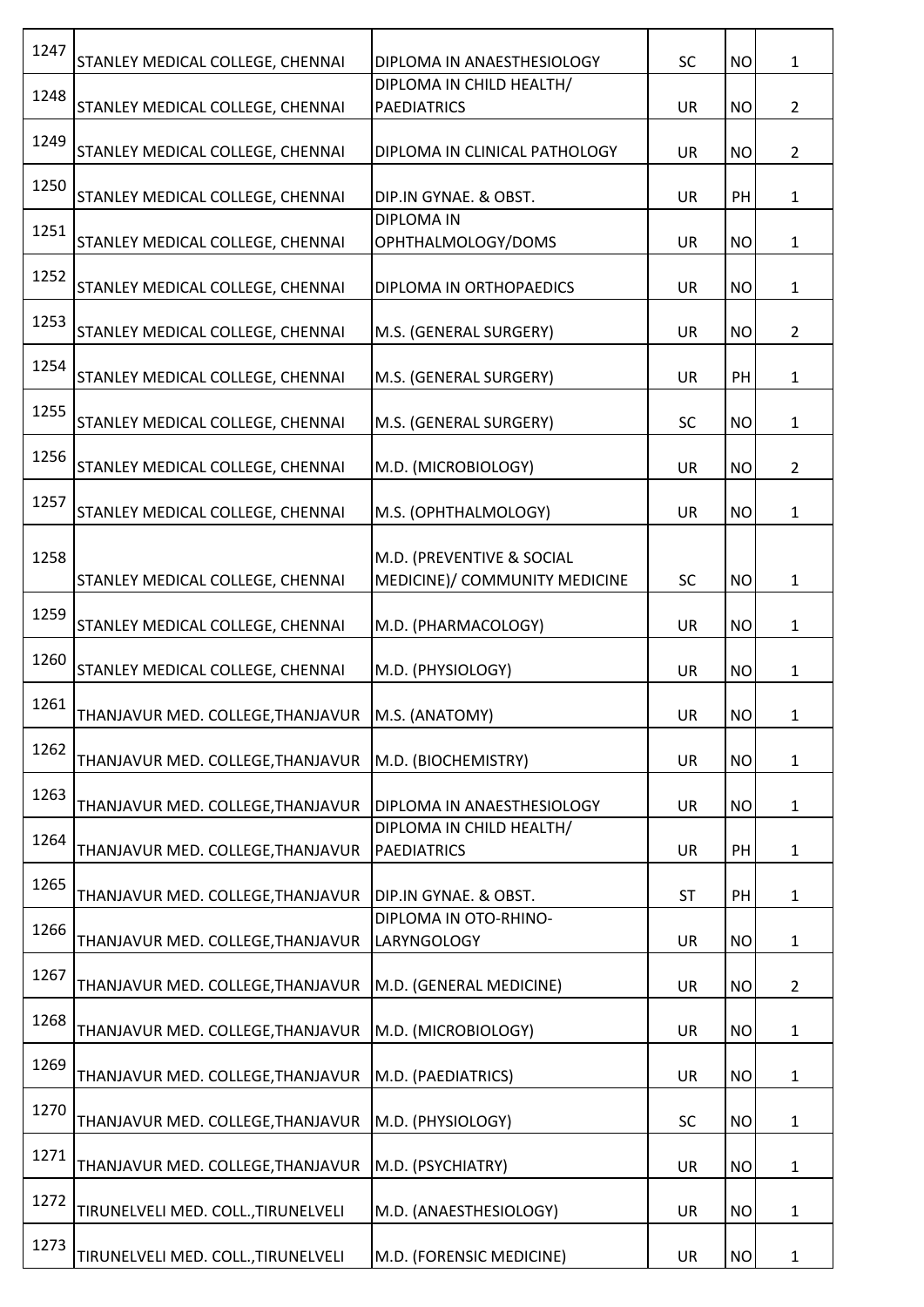| 1274 | TIRUNELVELI MED. COLL., TIRUNELVELI                              | M.D. (GENERAL MEDICINE)                                    | <b>UR</b> | <b>NO</b> | $1\,$          |
|------|------------------------------------------------------------------|------------------------------------------------------------|-----------|-----------|----------------|
| 1275 | TIRUNELVELI MED. COLL., TIRUNELVELI                              | M.D. (MICROBIOLOGY)                                        | <b>UR</b> | <b>NO</b> | $\mathbf{1}$   |
| 1276 | TIRUNELVELI MED. COLL., TIRUNELVELI                              | M.S. (ORTHOPAEDICS)                                        | <b>UR</b> | <b>NO</b> | $\mathbf{1}$   |
| 1277 | TIRUNELVELI MED. COLL., TIRUNELVELI                              | M.D. (PATHOLOGY)                                           | <b>UR</b> | <b>NO</b> | $\mathbf{1}$   |
| 1278 | TIRUNELVELI MED. COLL., TIRUNELVELI                              | M.D. (PATHOLOGY)                                           | <b>ST</b> | <b>NO</b> | $\mathbf{1}$   |
| 1279 | TIRUNELVELI MED. COLL., TIRUNELVELI                              | M.D. (PHARMACOLOGY)                                        | <b>UR</b> | <b>NO</b> | $\mathbf{1}$   |
| 1280 | TIRUNELVELI MED. COLL., TIRUNELVELI                              | M.D. (PHYSIOLOGY)                                          | <b>UR</b> | <b>NO</b> | $\mathbf{1}$   |
| 1281 | GOVT. M. K. MEDICAL COLLEGE, SELAM                               | M.D. (ANAESTHESIOLOGY)                                     | <b>UR</b> | <b>NO</b> | $\mathbf{1}$   |
| 1282 | GOVT. M. K. MEDICAL COLLEGE, SELAM                               | M.D. (ANAESTHESIOLOGY)                                     | <b>SC</b> | <b>NO</b> | $\mathbf{1}$   |
| 1283 | GOVT. M. K. MEDICAL COLLEGE, SELAM                               | M.D. (BIOCHEMISTRY)                                        | <b>ST</b> | <b>NO</b> | $\mathbf{1}$   |
| 1284 | GOVT. M. K. MEDICAL COLLEGE, SELAM                               | M.D. (PATHOLOGY)                                           | <b>SC</b> | <b>NO</b> | $\mathbf{1}$   |
| 1285 | CHENGALPATTU M. C., CHENGALPATTU                                 | M.D. (MICROBIOLOGY)                                        | <b>ST</b> | <b>NO</b> | $\mathbf{1}$   |
| 1286 | CHENGALPATTU M. C., CHENGALPATTU                                 | M.D. (PATHOLOGY)                                           | <b>UR</b> | <b>NO</b> | $\mathbf{1}$   |
| 1287 | CHENGALPATTU M. C., CHENGALPATTU                                 | M.D. (PHARMACOLOGY)                                        | <b>SC</b> | <b>NO</b> | $\mathbf{1}$   |
| 1288 | CHENGALPATTU M. C., CHENGALPATTU                                 | M.D. (PHYSIOLOGY)                                          | <b>UR</b> | <b>NO</b> | $\mathbf{1}$   |
| 1289 | K.A.P.V.G.M.COLL,TIRUCHIRAPPALLLI                                | M.D. (BIOCHEMISTRY)                                        | <b>UR</b> | PH        | $\mathbf{1}$   |
| 1290 | K.A.P.V.G.M.COLL,TIRUCHIRAPPALLLI                                | M.D. (PAEDIATRICS)                                         | <b>UR</b> | <b>NO</b> | $\mathbf{1}$   |
| 1291 | Govt Theni Medical College, Theni                                | M.D. (ANAESTHESIOLOGY)                                     | UR        | <b>NO</b> | $2^{\circ}$    |
| 1292 | Agartala Govt. Medical College & G.B.                            |                                                            |           |           |                |
|      | Pant Hospital, Agartala                                          | M.S. (E.N.T.)                                              | UR        | <b>NO</b> | $\mathbf{1}$   |
| 1293 | Agartala Govt. Medical College & G.B.<br>Pant Hospital, Agartala | M.S. (OPHTHALMOLOGY)                                       | <b>ST</b> | <b>NO</b> | 1              |
| 1294 | Agartala Govt. Medical College & G.B.<br>Pant Hospital, Agartala | M.S. (ORTHOPAEDICS)                                        | <b>UR</b> | PH        | $\mathbf{1}$   |
| 1295 | <b>GMC HALDWANI</b>                                              | M.S. (ANATOMY)                                             | SC        | <b>NO</b> | $\mathbf{1}$   |
| 1296 | <b>GMC HALDWANI</b>                                              | M.S. (ANATOMY)                                             | <b>ST</b> | <b>NO</b> | $\mathbf{1}$   |
| 1297 | <b>GMC HALDWANI</b>                                              | M.D. (ANAESTHESIOLOGY)                                     | UR        | <b>NO</b> | $\mathbf{1}$   |
| 1298 | <b>GMC HALDWANI</b>                                              | M.D. (MICROBIOLOGY)                                        | <b>UR</b> | <b>NO</b> | $\mathbf{1}$   |
| 1299 | <b>GMC HALDWANI</b>                                              | M.D. (PREVENTIVE & SOCIAL<br>MEDICINE)/ COMMUNITY MEDICINE | <b>UR</b> | <b>NO</b> | $\mathbf{1}$   |
| 1300 | <b>GMC HALDWANI</b>                                              | M.D. (PATHOLOGY)                                           | SC        | <b>NO</b> | $\mathbf{1}$   |
| 1301 | <b>GMC HALDWANI</b>                                              | M.D. (PHARMACOLOGY)                                        | <b>ST</b> | <b>NO</b> | $\mathbf{1}$   |
| 1302 | <b>GMC HALDWANI</b>                                              | M.D. (PHYSIOLOGY)                                          | UR        | <b>NO</b> | $\mathbf{1}$   |
|      | Veer Chandra Singh Garhwali                                      |                                                            |           |           |                |
| 1303 | Government Medical Science and                                   |                                                            |           |           |                |
|      | Research Institute                                               | M.S. (ANATOMY)                                             | UR        | <b>NO</b> | $\overline{2}$ |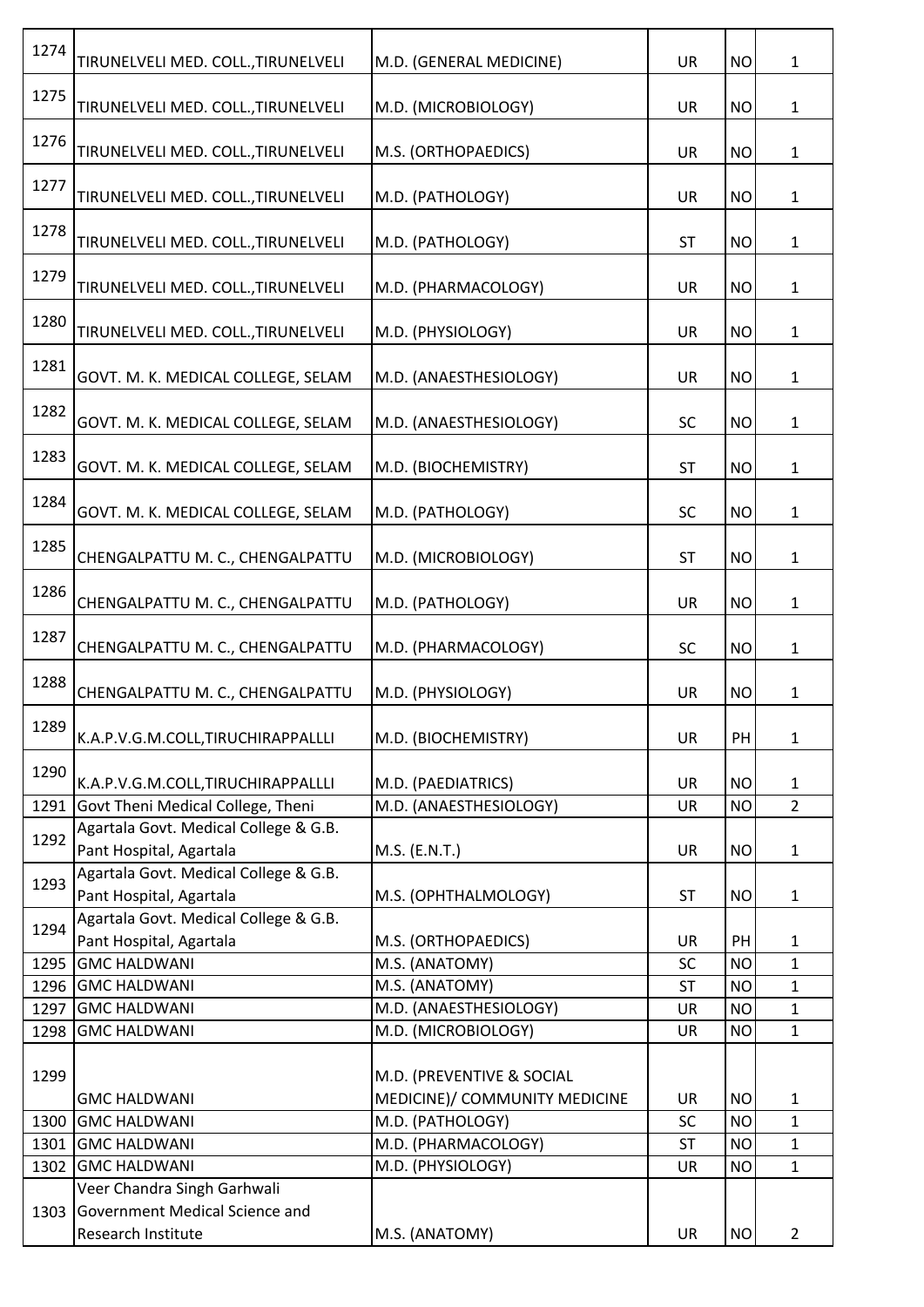| 1304 | INST.OF MED.SCIENCES, BHU, VARANASI               | M.D. (ANAESTHESIOLOGY)                         | <b>UR</b> | <b>NO</b> | $\mathbf{1}$   |
|------|---------------------------------------------------|------------------------------------------------|-----------|-----------|----------------|
| 1305 | INST.OF MED.SCIENCES, BHU, VARANASI               | M.D. (BIOCHEMISTRY)                            | SC        | <b>NO</b> | $\mathbf{1}$   |
| 1306 | INST.OF MED.SCIENCES, BHU, VARANASI               | M.D. (FORENSIC MEDICINE)                       | <b>UR</b> | <b>NO</b> | $\mathbf{1}$   |
| 1307 | INST.OF MED.SCIENCES, BHU, VARANASI               | M.D. (GENERAL MEDICINE)                        | OBC       | <b>NO</b> | $\mathbf{1}$   |
| 1308 |                                                   | M.D. (PREVENTIVE & SOCIAL                      |           |           |                |
|      | INST.OF MED.SCIENCES, BHU, VARANASI               | MEDICINE)/ COMMUNITY MEDICINE                  | <b>ST</b> | <b>NO</b> | $\mathbf{1}$   |
| 1309 | INST.OF MED.SCIENCES, BHU, VARANASI               | M.D. (PATHOLOGY)                               | <b>UR</b> | <b>NO</b> | $\mathbf{1}$   |
| 1310 | INST.OF MED.SCIENCES, BHU, VARANASI               | M.D. (PHYSIOLOGY)                              | OBC       | <b>NO</b> | $\mathbf{1}$   |
| 1311 | INST.OF MED.SCIENCES, BHU, VARANASI               | M.D. (PSYCHIATRY)                              | <b>UR</b> | <b>NO</b> | $\mathbf{1}$   |
| 1312 | B.R.D. MEDICAL COLLEGE, GORAKHPUR                 | M.D. (ANAESTHESIOLOGY)                         | SC        | <b>NO</b> | $\mathbf{1}$   |
| 1313 | B.R.D. MEDICAL COLLEGE, GORAKHPUR                 | DIPLOMA IN ORTHOPAEDICS                        | <b>UR</b> | <b>NO</b> | $\mathbf{1}$   |
| 1314 | B.R.D. MEDICAL COLLEGE, GORAKHPUR                 | M.D. (GENERAL MEDICINE)                        | <b>UR</b> | <b>NO</b> | $\mathbf{1}$   |
| 1315 | G.S.V.M. MEDICAL COLLEGE, KANPUR                  | M.S. (ANATOMY)                                 | <b>UR</b> | <b>NO</b> | $\mathbf{1}$   |
| 1316 | G.S.V.M. MEDICAL COLLEGE, KANPUR                  | M.D. (ANAESTHESIOLOGY)                         | <b>UR</b> | <b>NO</b> | $\overline{2}$ |
| 1317 | G.S.V.M. MEDICAL COLLEGE, KANPUR                  | M.D. (ANAESTHESIOLOGY)                         | <b>SC</b> | <b>NO</b> | $\mathbf{1}$   |
| 1318 | G.S.V.M. MEDICAL COLLEGE, KANPUR                  | DIPLOMA IN ANAESTHESIOLOGY                     | <b>SC</b> | <b>NO</b> | 1              |
| 1319 | G.S.V.M. MEDICAL COLLEGE, KANPUR                  | DIPLOMA IN CHILD HEALTH/<br><b>PAEDIATRICS</b> | <b>UR</b> | <b>NO</b> | $\mathbf{1}$   |
| 1320 | G.S.V.M. MEDICAL COLLEGE, KANPUR                  | DIP.IN GYNAE. & OBST.                          | <b>ST</b> | <b>NO</b> | $\mathbf{1}$   |
| 1321 | G.S.V.M. MEDICAL COLLEGE, KANPUR                  |                                                | <b>UR</b> |           |                |
| 1322 |                                                   | DIPLOMA IN ORTHOPAEDICS                        |           | <b>NO</b> | $\mathbf{1}$   |
| 1323 | G.S.V.M. MEDICAL COLLEGE, KANPUR                  | M.D. (GENERAL MEDICINE)                        | <b>UR</b> | <b>NO</b> | $\overline{2}$ |
| 1324 | G.S.V.M. MEDICAL COLLEGE, KANPUR                  | M.S. (GENERAL SURGERY)                         | <b>UR</b> | <b>NO</b> | $\overline{2}$ |
|      | G.S.V.M. MEDICAL COLLEGE, KANPUR                  | M.S. (OPHTHALMOLOGY)                           | <b>SC</b> | <b>NO</b> | $\mathbf{1}$   |
| 1325 | G.S.V.M. MEDICAL COLLEGE, KANPUR                  | M.D. (PAEDIATRICS)                             | <b>UR</b> | <b>NO</b> | $\mathbf{1}$   |
| 1326 | G.S.V.M. MEDICAL COLLEGE, KANPUR                  | M.D. (PATHOLOGY)                               | <b>UR</b> | <b>NO</b> | $\overline{2}$ |
| 1327 | G.S.V.M. MEDICAL COLLEGE, KANPUR                  | M.D. (PHARMACOLOGY)                            | <b>SC</b> | <b>NO</b> | $\mathbf 1$    |
| 1328 | G.S.V.M. MEDICAL COLLEGE, KANPUR                  | M.D. (PHYSIOLOGY)                              | <b>ST</b> | <b>NO</b> | $\mathbf{1}$   |
| 1329 | G.S.V.M. MEDICAL COLLEGE, KANPUR                  | M.D. (RADIO-THERAPY)                           | <b>UR</b> | <b>NO</b> | $\mathbf{1}$   |
| 1330 | JWAHAR LAL NEHRU M.C. AMU, ALIGARH M.S. (ANATOMY) |                                                | OBC       | <b>NO</b> | 1              |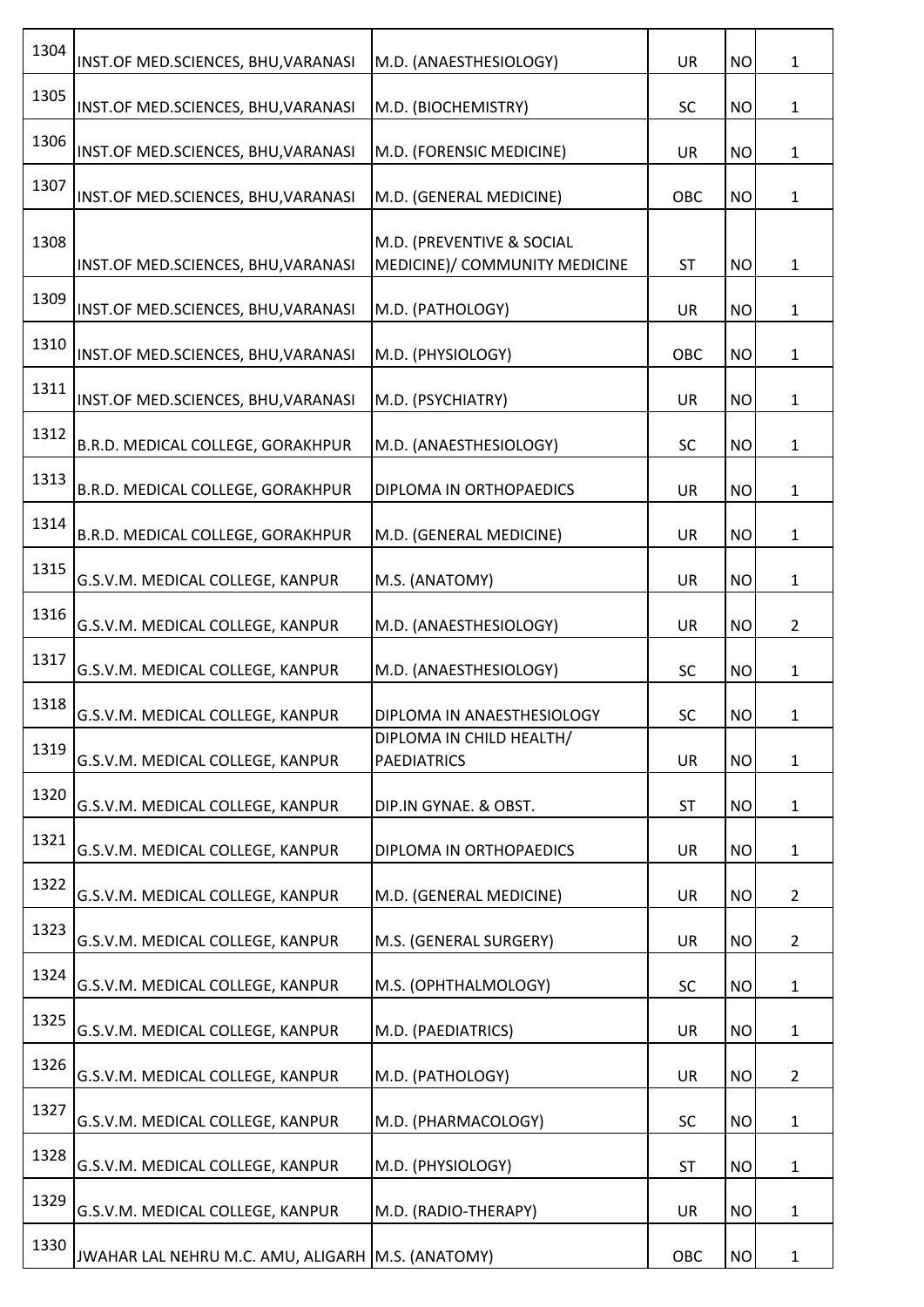| 1331 | JWAHAR LAL NEHRU M.C. AMU, ALIGARH M.S. (ANATOMY)                |                                                                | <b>SC</b> | PH        | $\mathbf{1}$   |
|------|------------------------------------------------------------------|----------------------------------------------------------------|-----------|-----------|----------------|
| 1332 | JWAHAR LAL NEHRU M.C. AMU, ALIGARH   M.D. (BIOCHEMISTRY)         |                                                                | <b>ST</b> | PH        | $\mathbf{1}$   |
| 1333 | JWAHAR LAL NEHRU M.C. AMU, ALIGARH DIPLOMA IN ANAESTHESIOLOGY    |                                                                | <b>SC</b> | <b>NO</b> | $\mathbf{1}$   |
|      |                                                                  | DIPLOMA IN CHILD HEALTH/                                       |           |           |                |
| 1334 | JWAHAR LAL NEHRU M.C. AMU, ALIGARH   PAEDIATRICS                 |                                                                | UR        | <b>NO</b> | $\mathbf{1}$   |
| 1335 | JWAHAR LAL NEHRU M.C. AMU, ALIGARH DIP.IN GYNAE. & OBST.         |                                                                | UR        | <b>NO</b> | $\mathbf{1}$   |
| 1336 | JWAHAR LAL NEHRU M.C. AMU, ALIGARH DIP.IN GYNAE. & OBST.         |                                                                | <b>ST</b> | <b>NO</b> | $\mathbf{1}$   |
| 1337 | JWAHAR LAL NEHRU M.C. AMU, ALIGARH OPHTHALMOLOGY/DOMS            | <b>DIPLOMA IN</b>                                              | OBC       | <b>NO</b> | $\mathbf{1}$   |
| 1338 | JWAHAR LAL NEHRU M.C. AMU, ALIGARH OPHTHALMOLOGY/DOMS            | <b>DIPLOMA IN</b>                                              | <b>UR</b> | <b>NO</b> | $\mathbf{1}$   |
| 1339 | JWAHAR LAL NEHRU M.C. AMU, ALIGARH DIPLOMA IN ORTHOPAEDICS       |                                                                | OBC       | <b>NO</b> | $\mathbf{1}$   |
| 1340 | JWAHAR LAL NEHRU M.C. AMU, ALIGARH DIPLOMA IN ORTHOPAEDICS       |                                                                | UR        | PH        | $\mathbf{1}$   |
| 1341 | JWAHAR LAL NEHRU M.C. AMU, ALIGARH DISEASES)/(VENEREOLOGY)       | MD (DERM., VENE. & LEPROSY)/<br>(DERMATOLOGY)/(SKIN & VENEREAL | <b>UR</b> | <b>NO</b> | $\mathbf{1}$   |
| 1342 | JWAHAR LAL NEHRU M.C. AMU, ALIGARH M.S. (E.N.T.)                 |                                                                | <b>SC</b> | <b>NO</b> | $\mathbf{1}$   |
|      |                                                                  |                                                                |           |           |                |
| 1343 | JWAHAR LAL NEHRU M.C. AMU, ALIGARH   M.S. (GENERAL SURGERY)      |                                                                | UR        | PH        | $\mathbf{1}$   |
| 1344 | JWAHAR LAL NEHRU M.C. AMU, ALIGARH M.D. (MICROBIOLOGY)           |                                                                | UR        | <b>NO</b> | $\mathbf{1}$   |
| 1345 | JWAHAR LAL NEHRU M.C. AMU, ALIGARH M.S. (OPHTHALMOLOGY)          |                                                                | OBC       | <b>NO</b> | $\mathbf{1}$   |
| 1346 | JWAHAR LAL NEHRU M.C. AMU, ALIGARH M.S. (OPHTHALMOLOGY)          |                                                                | <b>SC</b> | <b>NO</b> | $\mathbf{1}$   |
| 1347 | JWAHAR LAL NEHRU M.C. AMU, ALIGARH MEDICINE)/ COMMUNITY MEDICINE | M.D. (PREVENTIVE & SOCIAL                                      | <b>UR</b> | <b>NO</b> | $\mathbf{1}$   |
| 1348 | JWAHAR LAL NEHRU M.C. AMU, ALIGARH M.D. (PAEDIATRICS)            |                                                                | UR        | <b>NO</b> | $\mathbf{1}$   |
| 1349 | JWAHAR LAL NEHRU M.C. AMU, ALIGARH M.D. (PATHOLOGY)              |                                                                | UR        | <b>NO</b> | $\mathbf{1}$   |
| 1350 | JWAHAR LAL NEHRU M.C. AMU, ALIGARH M.D. (PHARMACOLOGY)           |                                                                | UR        | <b>NO</b> | $\mathbf{1}$   |
| 1351 | JWAHAR LAL NEHRU M.C. AMU, ALIGARH M.D. (PHYSIOLOGY)             |                                                                | OBC       | <b>NO</b> | $\mathbf{1}$   |
|      | 1352 K.G MEDICAL UNIV, LUCKNOW                                   | M.S. (ANATOMY)                                                 | UR        | <b>NO</b> | $\mathbf{1}$   |
|      | 1353 K.G MEDICAL UNIV, LUCKNOW                                   | M.S. (ANATOMY)                                                 | SC        | <b>NO</b> | $\mathbf{1}$   |
|      | 1354 K.G MEDICAL UNIV, LUCKNOW                                   | M.D. (ANAESTHESIOLOGY)                                         | UR        | <b>NO</b> | $\mathbf{1}$   |
|      | 1355 K.G MEDICAL UNIV, LUCKNOW                                   | DIP.IN GYNAE. & OBST.                                          | SC        | <b>NO</b> | $\mathbf{1}$   |
|      | 1356 K.G MEDICAL UNIV, LUCKNOW                                   | DIPLOMA IN ORTHOPAEDICS                                        | UR        | <b>NO</b> | $1\,$          |
|      | 1357 K.G MEDICAL UNIV, LUCKNOW                                   | DIPLOMA IN ORTHOPAEDICS                                        | <b>UR</b> | PH        | $\mathbf{1}$   |
|      | 1358 K.G MEDICAL UNIV, LUCKNOW                                   | $M.S.$ (E.N.T.)                                                | UR        | PH        | $\mathbf{1}$   |
|      | 1359 K.G MEDICAL UNIV, LUCKNOW                                   | M.D. (GENERAL MEDICINE)                                        | UR        | <b>NO</b> | $1\,$          |
|      | 1360 K.G MEDICAL UNIV, LUCKNOW                                   | M.S. (GENERAL SURGERY)                                         | UR        | <b>NO</b> | $\overline{2}$ |
|      | 1361 K.G MEDICAL UNIV, LUCKNOW                                   | M.D. (MICROBIOLOGY)                                            | <b>SC</b> | <b>NO</b> | $\mathbf{1}$   |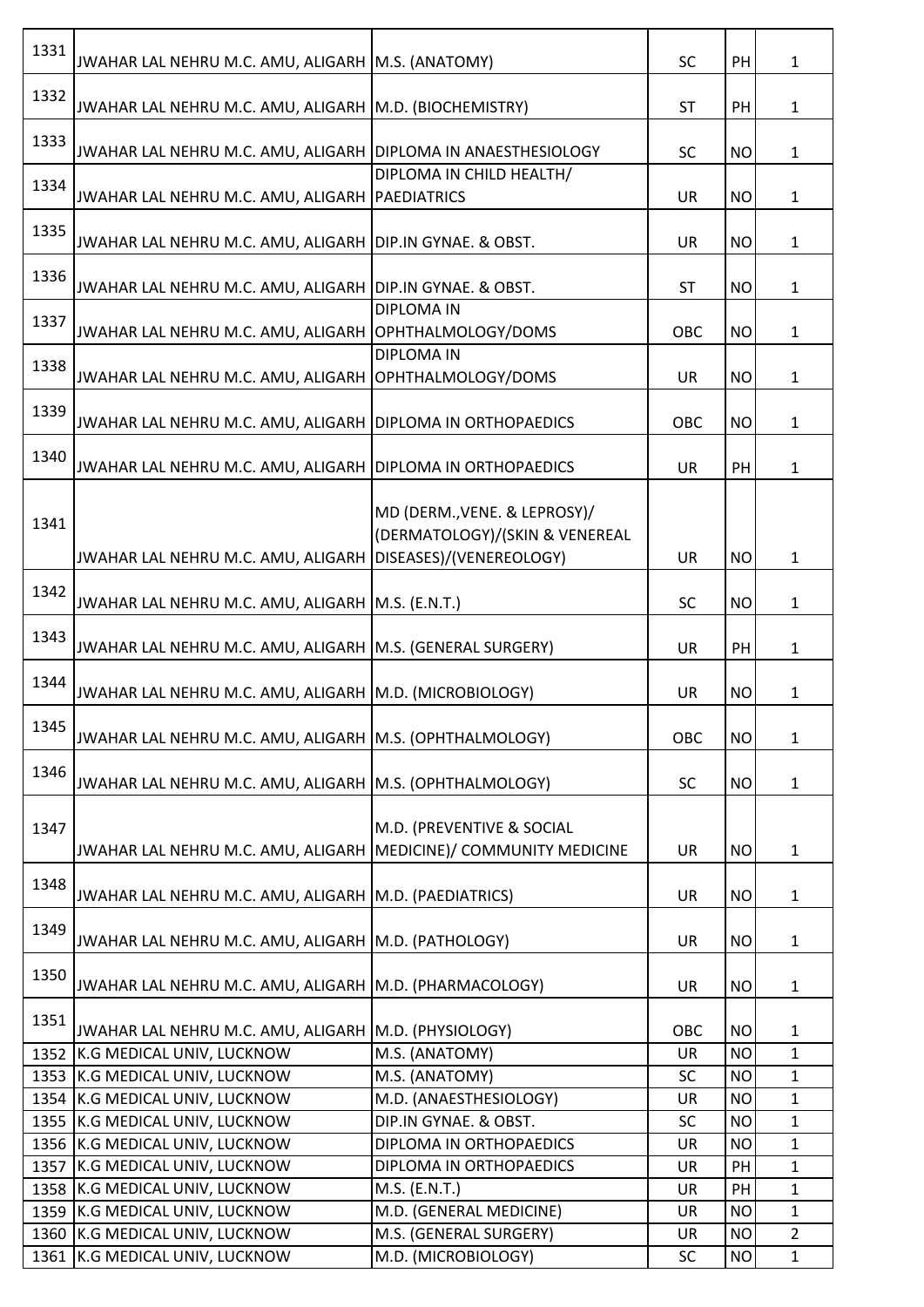|      | 1362 K.G MEDICAL UNIV, LUCKNOW                                      | M.D. (OBST. & GYNAE.)                               | <b>UR</b>              | <b>NO</b>              | $\mathbf{1}$                 |
|------|---------------------------------------------------------------------|-----------------------------------------------------|------------------------|------------------------|------------------------------|
| 1363 | K.G MEDICAL UNIV, LUCKNOW                                           | M.S. (ORTHOPAEDICS)                                 | <b>UR</b>              | <b>NO</b>              | $\mathbf{1}$                 |
|      |                                                                     |                                                     |                        |                        |                              |
| 1364 |                                                                     | M.D. (PREVENTIVE & SOCIAL                           |                        |                        |                              |
|      | K.G MEDICAL UNIV, LUCKNOW                                           | MEDICINE)/ COMMUNITY MEDICINE                       | <b>UR</b>              | <b>NO</b>              | $\overline{2}$               |
|      |                                                                     |                                                     |                        |                        |                              |
|      |                                                                     |                                                     |                        |                        |                              |
| 1365 |                                                                     | M.D. (PREVENTIVE & SOCIAL                           |                        |                        |                              |
|      | K.G MEDICAL UNIV, LUCKNOW                                           | MEDICINE)/ COMMUNITY MEDICINE                       | <b>SC</b>              | <b>NO</b>              | $\mathbf{1}$                 |
|      |                                                                     |                                                     |                        |                        |                              |
| 1366 |                                                                     | M.D. (PREVENTIVE & SOCIAL                           |                        |                        |                              |
|      | K.G MEDICAL UNIV, LUCKNOW                                           | MEDICINE)/ COMMUNITY MEDICINE                       | <b>ST</b>              | <b>NO</b>              | $\mathbf{1}$                 |
| 1367 | K.G MEDICAL UNIV, LUCKNOW                                           | M.D. (PAEDIATRICS)                                  | <b>UR</b>              | <b>NO</b>              | $\mathbf{1}$                 |
|      | 1368 K.G MEDICAL UNIV, LUCKNOW                                      | M.D. (PATHOLOGY)                                    | <b>UR</b>              | <b>NO</b>              | $\overline{2}$               |
|      | 1369 K.G MEDICAL UNIV, LUCKNOW                                      | M.D. (PHARMACOLOGY)                                 | <b>UR</b>              | <b>NO</b>              | $\overline{2}$               |
|      | 1370 K.G MEDICAL UNIV, LUCKNOW                                      | M.D. (PHYSIOLOGY)                                   | <b>UR</b>              | <b>NO</b>              | $\mathbf{1}$                 |
|      | 1371 K.G MEDICAL UNIV, LUCKNOW                                      | M.D. (PSYCHIATRY)                                   | <b>UR</b>              | <b>NO</b>              | $\mathbf{1}$                 |
|      | 1372 K.G MEDICAL UNIV, LUCKNOW                                      | M.D. (RADIO-DIAGNOSIS)                              | SC                     | <b>NO</b>              | $\mathbf 1$                  |
|      | 1373 K.G MEDICAL UNIV, LUCKNOW                                      | M.D. (RADIO-THERAPY)                                | <b>UR</b>              | <b>NO</b>              | $\mathbf{1}$                 |
|      | 1374 L.L.R.M. MEDICAL COLLEGE, MEERUT                               | DIPLOMA IN ANAESTHESIOLOGY                          | <b>UR</b>              | <b>NO</b>              | $\mathbf{1}$                 |
|      |                                                                     |                                                     |                        |                        |                              |
| 1375 |                                                                     | <b>DIPLOMA IN</b>                                   |                        |                        |                              |
|      | L.L.R.M. MEDICAL COLLEGE, MEERUT                                    | OPHTHALMOLOGY/DOMS                                  | <b>ST</b>              | <b>NO</b>              | $\mathbf{1}$                 |
|      | 1376 L.L.R.M. MEDICAL COLLEGE, MEERUT                               | DIPLOMA IN ORTHOPAEDICS                             | UR                     | <b>NO</b>              | $\mathbf{1}$                 |
|      | 1377 L.L.R.M. MEDICAL COLLEGE, MEERUT                               | M.D. (GENERAL MEDICINE)                             | <b>UR</b>              | <b>NO</b>              | $\mathbf{1}$                 |
|      | 1378 L.L.R.M. MEDICAL COLLEGE, MEERUT                               | M.D. (GENERAL MEDICINE)                             | <b>ST</b>              | <b>NO</b>              | $\mathbf{1}$                 |
|      | 1379 L.L.R.M. MEDICAL COLLEGE, MEERUT                               | M.S. (GENERAL SURGERY)                              | <b>UR</b>              | <b>NO</b>              | $\mathbf{1}$                 |
|      | 1380 L.L.R.M. MEDICAL COLLEGE, MEERUT                               | M.S. (GENERAL SURGERY)                              | <b>SC</b>              | PH                     | $\mathbf{1}$                 |
| 1381 | L.L.R.M. MEDICAL COLLEGE, MEERUT                                    | M.S. (OPHTHALMOLOGY)                                | <b>UR</b>              | <b>NO</b>              | $\mathbf{1}$                 |
|      |                                                                     |                                                     |                        |                        |                              |
| 1382 |                                                                     | M.D. (PREVENTIVE & SOCIAL                           |                        |                        |                              |
|      | L.L.R.M. MEDICAL COLLEGE, MEERUT                                    | MEDICINE)/ COMMUNITY MEDICINE                       | <b>UR</b>              | <b>NO</b>              | 2                            |
|      | 1383 L.L.R.M. MEDICAL COLLEGE, MEERUT                               | M.D. (PAEDIATRICS)                                  | <b>UR</b>              | <b>NO</b>              | $\mathbf{1}$                 |
|      | 1384 L.L.R.M. MEDICAL COLLEGE, MEERUT                               | M.D. (PATHOLOGY)                                    | <b>UR</b>              | <b>NO</b>              | $\mathbf{1}$                 |
|      |                                                                     |                                                     |                        |                        | $\mathbf{1}$                 |
| 1385 | L.L.R.M. MEDICAL COLLEGE, MEERUT                                    | M.D. (PHYSIOLOGY)                                   | <b>SC</b>              | <b>NO</b>              |                              |
| 1386 |                                                                     |                                                     |                        |                        |                              |
|      | MAHARANI LAXMI BAI MED. COLL, JHANSI DIP.IN GYNAE. & OBST.          |                                                     | <b>UR</b>              | <b>NO</b>              | $\mathbf{1}$                 |
| 1387 |                                                                     | DIPLOMA IN OTO-RHINO-                               |                        |                        |                              |
|      | MAHARANI LAXMI BAI MED. COLL, JHANSI LARYNGOLOGY                    |                                                     | <b>UR</b>              | <b>NO</b>              | 1                            |
| 1388 |                                                                     |                                                     |                        |                        |                              |
|      | MAHARANI LAXMI BAI MED. COLL, JHANSI M.S. (E.N.T.)                  |                                                     | <b>UR</b>              | PH                     | $\mathbf{1}$                 |
|      |                                                                     |                                                     |                        |                        |                              |
| 1389 |                                                                     | M.D. (PREVENTIVE & SOCIAL                           |                        |                        |                              |
|      | MAHARANI LAXMI BAI MED. COLL, JHANSI MEDICINE) / COMMUNITY MEDICINE |                                                     | <b>UR</b>              | <b>NO</b>              | $\mathbf{1}$                 |
|      |                                                                     |                                                     |                        |                        |                              |
| 1390 | MAHARANI LAXMI BAI MED. COLL, JHANSI M.D. (PATHOLOGY)               |                                                     | <b>UR</b>              | <b>NO</b>              | $\mathbf{1}$                 |
|      | MOTI LAL NEHRU MED.                                                 |                                                     |                        |                        |                              |
| 1391 |                                                                     |                                                     |                        |                        |                              |
|      | COLL, ALLAHABAD                                                     | M.D. (FORENSIC MEDICINE)                            | <b>UR</b>              | <b>NO</b>              | $\mathbf{1}$                 |
| 1392 | MOTI LAL NEHRU MED.                                                 |                                                     |                        |                        |                              |
|      | COLL, ALLAHABAD                                                     | M.D. (PHARMACOLOGY)                                 | <b>UR</b>              | <b>NO</b>              | $\mathbf{1}$                 |
| 1393 | MOTI LAL NEHRU MED.                                                 |                                                     |                        |                        |                              |
|      | COLL, ALLAHABAD                                                     | M.D. (PHYSIOLOGY)                                   | UR                     | <b>NO</b>              | $\mathbf{1}$                 |
| 1394 | S.N. MEDICAL COLLEGE, AGRA                                          | M.S. (ANATOMY)                                      | <b>UR</b>              | <b>NO</b>              | $\mathbf{1}$                 |
|      |                                                                     |                                                     |                        |                        |                              |
| 1395 | S.N. MEDICAL COLLEGE, AGRA                                          | M.D. (ANAESTHESIOLOGY)                              | <b>UR</b>              | <b>NO</b>              | $\mathbf{1}$                 |
|      |                                                                     | DIPLOMA IN CHILD HEALTH/                            |                        |                        |                              |
| 1396 |                                                                     |                                                     |                        |                        |                              |
| 1397 | S.N. MEDICAL COLLEGE, AGRA<br>S.N. MEDICAL COLLEGE, AGRA            | <b>PAEDIATRICS</b><br>DIP. IN T.B. & CHEST DISEASES | <b>UR</b><br><b>SC</b> | <b>NO</b><br><b>NO</b> | $\mathbf{1}$<br>$\mathbf{1}$ |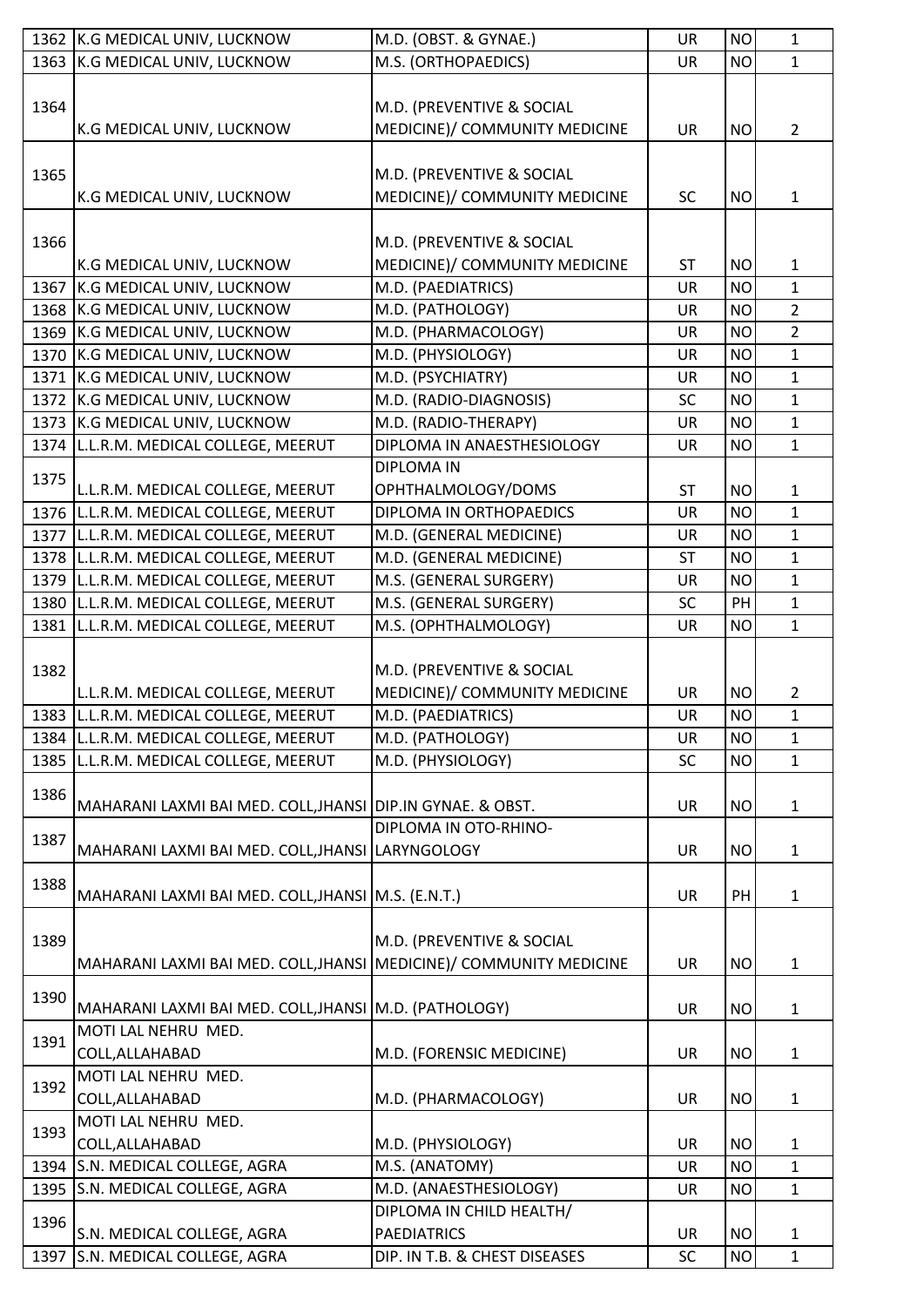|      | 1398 S.N. MEDICAL COLLEGE, AGRA                                | M.D. (GENERAL MEDICINE)                                    | UR        | <b>NO</b> | $\mathbf{1}$   |
|------|----------------------------------------------------------------|------------------------------------------------------------|-----------|-----------|----------------|
| 1399 | S.N. MEDICAL COLLEGE, AGRA                                     | M.D. (GENERAL MEDICINE)                                    | SC        | <b>NO</b> | $\mathbf{1}$   |
| 1400 | S.N. MEDICAL COLLEGE, AGRA                                     | M.D. (OBST. & GYNAE.)                                      | <b>UR</b> | <b>NO</b> | $\mathbf{1}$   |
| 1401 | S.N. MEDICAL COLLEGE, AGRA                                     | M.S. (OPHTHALMOLOGY)                                       | <b>SC</b> | <b>NO</b> | $\mathbf{1}$   |
|      |                                                                |                                                            |           |           |                |
| 1402 |                                                                | M.D. (PREVENTIVE & SOCIAL                                  |           |           |                |
|      | S.N. MEDICAL COLLEGE, AGRA                                     | MEDICINE)/ COMMUNITY MEDICINE                              | <b>UR</b> | <b>NO</b> | $\mathbf{1}$   |
| 1403 | S.N. MEDICAL COLLEGE, AGRA                                     | M.D. (PAEDIATRICS)                                         | UR        | <b>NO</b> | 1              |
| 1404 | S.N. MEDICAL COLLEGE, AGRA                                     | M.D. (PATHOLOGY)                                           | <b>UR</b> | <b>NO</b> | $\mathbf{1}$   |
| 1405 | S.N. MEDICAL COLLEGE, AGRA                                     | M.D. (PHARMACOLOGY)                                        | UR        | <b>NO</b> | $\mathbf{1}$   |
|      | 1406 S.N. MEDICAL COLLEGE, AGRA                                | M.D. (PHYSIOLOGY)                                          | <b>UR</b> | <b>NO</b> | $\mathbf{1}$   |
| 1407 | S.N. MEDICAL COLLEGE, AGRA                                     | M.D. (RADIO-THERAPY)                                       | <b>UR</b> | <b>NO</b> | $\mathbf{1}$   |
| 1408 | SANJAY GANDHI P.G.INST., LUCKNOW                               | M.D. (ANAESTHESIOLOGY)                                     | <b>UR</b> | <b>NO</b> | $\mathbf{1}$   |
| 1409 | SANJAY GANDHI P.G.INST., LUCKNOW                               | M.D. (MICROBIOLOGY)                                        | <b>UR</b> | <b>NO</b> | 1              |
| 1410 | SANJAY GANDHI P.G.INST., LUCKNOW                               | M.D. IN NUCLEAR MEDICINE                                   | <b>UR</b> | <b>NO</b> | 1              |
| 1411 | UP Rural Inst. of Medical Sciences, SAFAI,<br><b>ETAWAH</b>    | M.S. (ANATOMY)                                             | UR        | <b>NO</b> | $\overline{2}$ |
| 1412 | UP Rural Inst. of Medical Sciences, SAFAI,<br><b>ETAWAH</b>    | M.S. (ANATOMY)                                             | <b>SC</b> | <b>NO</b> | $\mathbf{1}$   |
| 1413 | UP Rural Inst. of Medical Sciences, SAFAI,<br><b>ETAWAH</b>    | M.D. (ANAESTHESIOLOGY)                                     | <b>UR</b> | <b>NO</b> | $\mathbf{1}$   |
| 1414 | UP Rural Inst. of Medical Sciences, SAFAI,<br><b>ETAWAH</b>    | M.D. (BIOCHEMISTRY)                                        | <b>UR</b> | <b>NO</b> | $\overline{2}$ |
| 1415 | UP Rural Inst. of Medical Sciences, SAFAI,<br><b>ETAWAH</b>    | M.S. (GENERAL SURGERY)                                     | <b>UR</b> | <b>NO</b> | $\overline{2}$ |
| 1416 | UP Rural Inst. of Medical Sciences, SAFAI,<br><b>ETAWAH</b>    | M.D. (MICROBIOLOGY)                                        | UR        | <b>NO</b> | 1              |
| 1417 | UP Rural Inst. of Medical Sciences, SAFAI,<br><b>ETAWAH</b>    | M.S. (OPHTHALMOLOGY)                                       | <b>UR</b> | <b>NO</b> | $\mathbf{1}$   |
| 1418 | UP Rural Inst. of Medical Sciences, SAFAI,<br><b>ETAWAH</b>    | M.D. (PREVENTIVE & SOCIAL<br>MEDICINE)/ COMMUNITY MEDICINE | <b>UR</b> | <b>NO</b> | 1              |
| 1419 | UP Rural Inst. of Medical Sciences, SAFAI,<br><b>ETAWAH</b>    | M.D. (PAEDIATRICS)                                         | <b>UR</b> | <b>NO</b> | $\mathbf{1}$   |
| 1420 | UP Rural Inst. of Medical Sciences, SAFAI,<br><b>ETAWAH</b>    | M.D. (PATHOLOGY)                                           | UR        | <b>NO</b> | $\overline{2}$ |
| 1421 | UP Rural Inst. of Medical Sciences, SAFAI,<br><b>ETAWAH</b>    | M.D. (PHARMACOLOGY)                                        | UR        | PH        | $\mathbf{1}$   |
| 1422 | UP Rural Inst. of Medical Sciences, SAFAI,<br><b>ETAWAH</b>    | M.D. (PHYSIOLOGY)                                          | <b>UR</b> | <b>NO</b> | $\mathbf{1}$   |
| 1423 | Regional Institute of Ophthalmology,<br>Sitapur                | <b>DIPLOMA IN</b><br>OPHTHALMOLOGY/DOMS                    | <b>UR</b> | <b>NO</b> | $\overline{2}$ |
| 1424 | Regional Institute of Ophthalmology,<br>Sitapur                | <b>DIPLOMA IN</b><br>OPHTHALMOLOGY/DOMS                    | <b>UR</b> | PH        | $\mathbf{1}$   |
| 1425 | Regional Institute of Ophthalmology,<br>Sitapur                | <b>DIPLOMA IN</b><br>OPHTHALMOLOGY/DOMS                    | <b>SC</b> | <b>NO</b> | $\overline{2}$ |
| 1426 | Regional Institute of Ophthalmology,<br>Sitapur                | <b>DIPLOMA IN</b><br>OPHTHALMOLOGY/DOMS                    | <b>ST</b> | <b>NO</b> | $\mathbf{1}$   |
| 1427 | Dr. RAM MANOHAR LOHIA INSTITUTE OF<br>MEDICAL SCIENCE, LUCKNOW | M.D. (ANAESTHESIOLOGY)                                     | UR        | <b>NO</b> | 1              |
|      |                                                                |                                                            |           |           |                |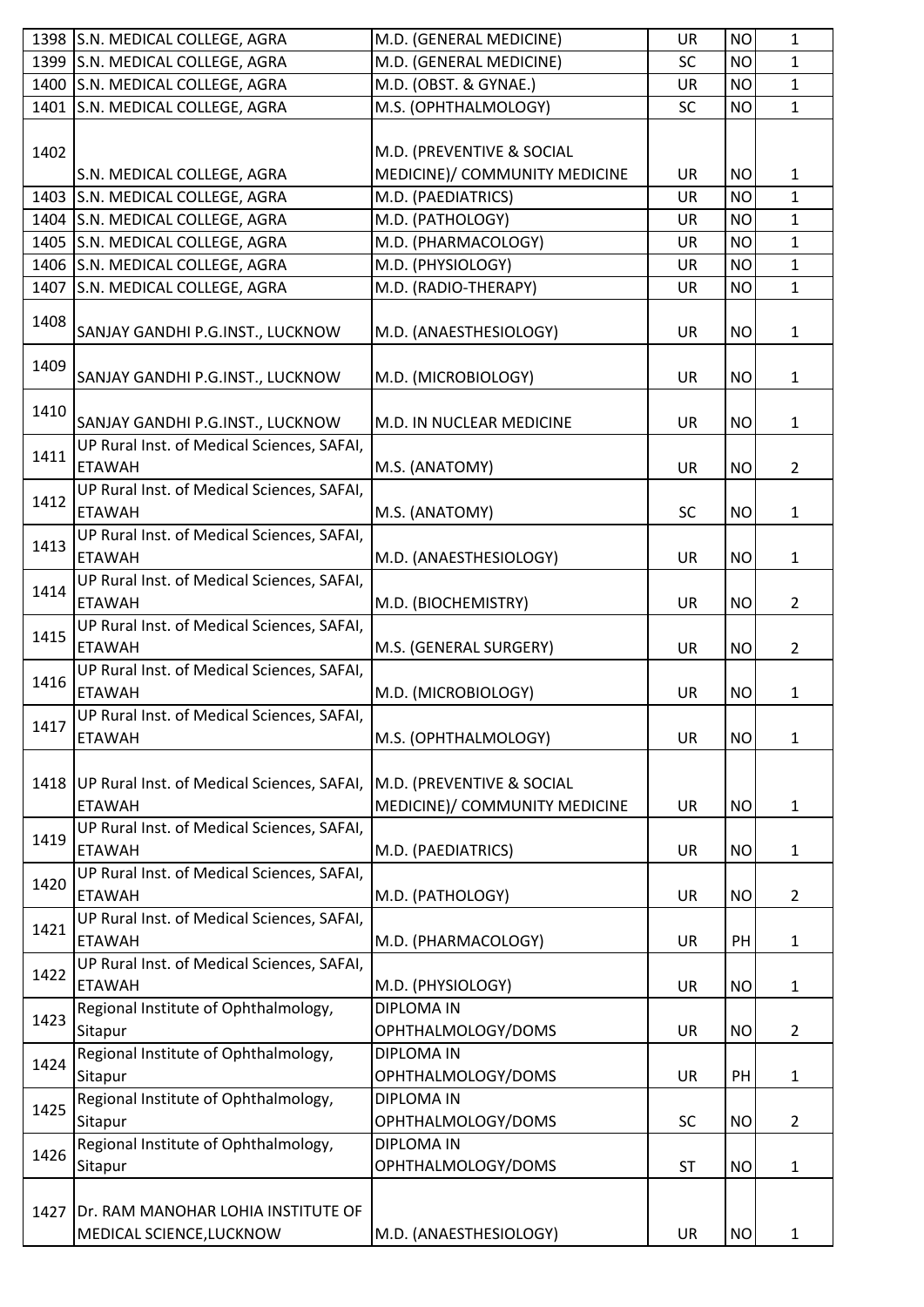|      | 1428 Dr. RAM MANOHAR LOHIA INSTITUTE OF<br>MEDICAL SCIENCE, LUCKNOW | M.D. (PATHOLOGY)                                                                          | <b>UR</b> | <b>NO</b> | $\mathbf{1}$   |
|------|---------------------------------------------------------------------|-------------------------------------------------------------------------------------------|-----------|-----------|----------------|
| 1429 | Dr. RAM MANOHAR LOHIA INSTITUTE OF<br>MEDICAL SCIENCE, LUCKNOW      | M.D. (RADIO-DIAGNOSIS)                                                                    | <b>ST</b> | <b>NO</b> | $\mathbf 1$    |
|      | 1430 Dr. RAM MANOHAR LOHIA INSTITUTE OF<br>MEDICAL SCIENCE, LUCKNOW | M.D. (RADIO-THERAPY)                                                                      | <b>UR</b> | <b>NO</b> | $\mathbf{1}$   |
| 1431 | INST.OF P.G.MED.EDU.&RES., KOLKATA                                  | M.S. (ANATOMY)                                                                            | <b>SC</b> | <b>NO</b> | $\mathbf{1}$   |
| 1432 | INST.OF P.G.MED.EDU.&RES., KOLKATA                                  | M.D. (ANAESTHESIOLOGY)                                                                    | <b>UR</b> | <b>NO</b> | $\mathbf{1}$   |
| 1433 | INST.OF P.G.MED.EDU.&RES., KOLKATA                                  | M.D. (BIOCHEMISTRY)                                                                       | <b>ST</b> | <b>NO</b> | $\mathbf{1}$   |
| 1434 | INST.OF P.G.MED.EDU.&RES., KOLKATA                                  | DIPLOMA IN OTO-RHINO-<br>LARYNGOLOGY                                                      | <b>UR</b> | <b>NO</b> | $\overline{2}$ |
| 1435 | INST.OF P.G.MED.EDU.&RES., KOLKATA                                  | DIP. IN MEDICAL RADIO-THERAPY                                                             | <b>UR</b> | PH        | $\mathbf{1}$   |
| 1436 | INST.OF P.G.MED.EDU.&RES., KOLKATA                                  | PSYCHOLOGICAL MEDICINE                                                                    | <b>UR</b> | <b>NO</b> | 3              |
| 1437 | INST.OF P.G.MED.EDU.&RES., KOLKATA                                  | PSYCHOLOGICAL MEDICINE                                                                    | <b>SC</b> | <b>NO</b> | $\mathbf{1}$   |
| 1438 | INST.OF P.G.MED.EDU.&RES., KOLKATA                                  | MD (DERM., VENE. & LEPROSY)/<br>(DERMATOLOGY)/(SKIN & VENEREAL<br>DISEASES)/(VENEREOLOGY) | <b>UR</b> | <b>NO</b> | 1              |
| 1439 | INST.OF P.G.MED.EDU.&RES., KOLKATA                                  | MD (DERM., VENE. & LEPROSY)/<br>(DERMATOLOGY)/(SKIN & VENEREAL<br>DISEASES)/(VENEREOLOGY) | SC        | <b>NO</b> | 1              |
| 1440 | INST.OF P.G.MED.EDU.&RES., KOLKATA                                  | M.S. (E.N.T.)                                                                             | SC        | <b>NO</b> | $\mathbf{1}$   |
| 1441 | INST.OF P.G.MED.EDU.&RES., KOLKATA                                  | M.D. (GENERAL MEDICINE)                                                                   | <b>UR</b> | <b>NO</b> | $\mathbf{1}$   |
| 1442 | INST.OF P.G.MED.EDU.&RES., KOLKATA                                  | M.S. (GENERAL SURGERY)                                                                    | <b>UR</b> | <b>NO</b> | $\overline{2}$ |
| 1443 | INST.OF P.G.MED.EDU.&RES., KOLKATA                                  | M.S. (GENERAL SURGERY)                                                                    | <b>UR</b> | PH        | $\mathbf{1}$   |
| 1444 | INST.OF P.G.MED.EDU.&RES., KOLKATA                                  | M.D. (MICROBIOLOGY)                                                                       | UR        | <b>NO</b> | $\mathbf{1}$   |
| 1445 | INST.OF P.G.MED.EDU.&RES., KOLKATA                                  | M.D. (OBST. & GYNAE.)                                                                     | UR        | <b>NO</b> | $\mathbf{1}$   |
| 1446 | INST.OF P.G.MED.EDU.&RES., KOLKATA                                  | M.D. (PATHOLOGY)                                                                          | <b>UR</b> | <b>NO</b> | $\overline{2}$ |
| 1447 | INST.OF P.G.MED.EDU.&RES., KOLKATA                                  | M.D. (PATHOLOGY)                                                                          | SC        | <b>NO</b> | $\mathbf{1}$   |
| 1448 | INST.OF P.G.MED.EDU.&RES., KOLKATA                                  | M.D. (PHARMACOLOGY)                                                                       | <b>UR</b> | <b>NO</b> | $\overline{2}$ |
| 1449 | INST.OF P.G.MED.EDU.&RES., KOLKATA                                  | M.D. (PHARMACOLOGY)                                                                       | <b>ST</b> | <b>NO</b> | $\mathbf{1}$   |
| 1450 | INST.OF P.G.MED.EDU.&RES., KOLKATA                                  | M.D. (PHYSIOLOGY)                                                                         | UR        | <b>NO</b> | $\mathbf{1}$   |
| 1451 | INST.OF P.G.MED.EDU.&RES., KOLKATA                                  | M.D. (PHYSIOLOGY)                                                                         | <b>SC</b> | <b>NO</b> | 1              |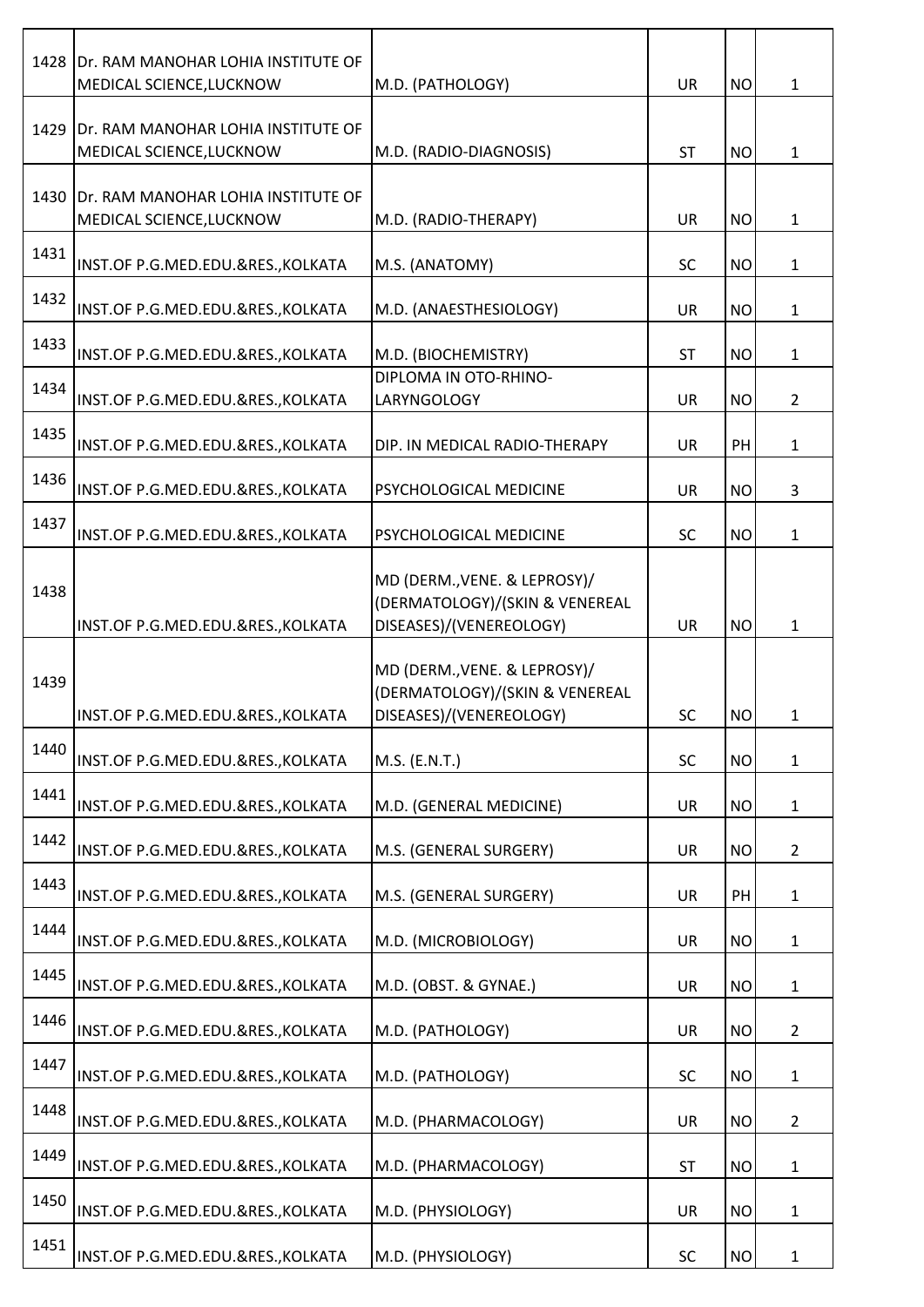| 1452 | INST.OF P.G.MED.EDU.&RES., KOLKATA | M.D. (PSYCHIATRY)             | <b>UR</b> | <b>NO</b> | $\overline{2}$ |
|------|------------------------------------|-------------------------------|-----------|-----------|----------------|
| 1453 | INST.OF P.G.MED.EDU.&RES., KOLKATA | M.D. (RADIO-THERAPY)          | UR        | <b>NO</b> | $\overline{2}$ |
|      | BURDWAN MEDICAL COLLEGE,           |                               |           |           |                |
| 1454 | <b>BURDWAN</b>                     | M.S. (ANATOMY)                | UR        | <b>NO</b> | $\mathbf{1}$   |
| 1455 | BURDWAN MEDICAL COLLEGE,           |                               |           |           |                |
|      | <b>BURDWAN</b>                     | M.S. (ANATOMY)                | <b>SC</b> | <b>NO</b> | $\mathbf{1}$   |
|      | BURDWAN MEDICAL COLLEGE,           |                               |           |           |                |
| 1456 | <b>BURDWAN</b>                     | M.D. (BIOCHEMISTRY)           | <b>UR</b> | <b>NO</b> | $\mathbf{1}$   |
|      | BURDWAN MEDICAL COLLEGE,           |                               |           |           |                |
| 1457 | <b>BURDWAN</b>                     | DIP.IN GYNAE. & OBST.         | UR        | <b>NO</b> | $\mathbf{1}$   |
| 1458 | BURDWAN MEDICAL COLLEGE,           | <b>DIPLOMA IN</b>             |           |           |                |
|      | <b>BURDWAN</b>                     | OPHTHALMOLOGY/DOMS            | <b>UR</b> | <b>NO</b> | $\mathbf{1}$   |
| 1459 | BURDWAN MEDICAL COLLEGE,           |                               |           |           |                |
|      | <b>BURDWAN</b>                     | M.D. (GENERAL MEDICINE)       | <b>SC</b> | PH        | 1              |
| 1460 | BURDWAN MEDICAL COLLEGE,           |                               |           |           |                |
|      | <b>BURDWAN</b>                     | M.D. (GENERAL MEDICINE)       | <b>ST</b> | PH        | $\mathbf{1}$   |
| 1461 | BURDWAN MEDICAL COLLEGE,           |                               |           |           |                |
|      | <b>BURDWAN</b>                     | M.D. (MICROBIOLOGY)           | <b>UR</b> | <b>NO</b> | $\overline{2}$ |
| 1462 | BURDWAN MEDICAL COLLEGE,           |                               |           |           |                |
|      | <b>BURDWAN</b>                     | M.D. (OBST. & GYNAE.)         | UR        | <b>NO</b> | $\overline{2}$ |
| 1463 | BURDWAN MEDICAL COLLEGE,           |                               |           |           |                |
|      | <b>BURDWAN</b>                     | M.D. (OBST. & GYNAE.)         | <b>SC</b> | <b>NO</b> | $\mathbf{1}$   |
| 1464 | BURDWAN MEDICAL COLLEGE,           |                               |           |           |                |
|      | <b>BURDWAN</b>                     | M.S. (OPHTHALMOLOGY)          | <b>UR</b> | <b>NO</b> | 1              |
| 1465 | BURDWAN MEDICAL COLLEGE,           |                               |           |           |                |
|      | <b>BURDWAN</b>                     | M.S. (ORTHOPAEDICS)           | <b>ST</b> | <b>NO</b> | $\mathbf{1}$   |
|      |                                    |                               |           |           |                |
|      | 1466 BURDWAN MEDICAL COLLEGE,      | M.D. (PREVENTIVE & SOCIAL     |           |           |                |
|      | <b>BURDWAN</b>                     | MEDICINE)/ COMMUNITY MEDICINE | <b>UR</b> | <b>NO</b> | 3              |
| 1467 | BURDWAN MEDICAL COLLEGE,           |                               |           |           |                |
|      | <b>BURDWAN</b>                     | M.D. (PATHOLOGY)              | <b>UR</b> | <b>NO</b> | $\mathbf{1}$   |
| 1468 | BURDWAN MEDICAL COLLEGE,           |                               |           |           |                |
|      | <b>BURDWAN</b>                     | M.D. (PHYSIOLOGY)             | <b>UR</b> | PH        | $\mathbf{1}$   |
| 1469 | BURDWAN MEDICAL COLLEGE,           |                               |           |           |                |
|      | <b>BURDWAN</b>                     | M.D. (PHYSIOLOGY)             | <b>ST</b> | <b>NO</b> | $\mathbf{1}$   |
| 1470 |                                    | DIPLOMA IN CHILD HEALTH/      |           |           |                |
|      | INSTITUTE OF CHILD HEALTH, KOLKATA | <b>PAEDIATRICS</b>            | <b>UR</b> | <b>NO</b> | $\overline{2}$ |
| 1471 |                                    | DIPLOMA IN CHILD HEALTH/      |           |           |                |
|      | INSTITUTE OF CHILD HEALTH, KOLKATA | <b>PAEDIATRICS</b>            | <b>ST</b> | <b>NO</b> | $\mathbf{1}$   |
| 1472 |                                    |                               |           |           |                |
|      | INSTITUTE OF CHILD HEALTH, KOLKATA | M.D. (PAEDIATRICS)            | SC        | <b>NO</b> | $\mathbf{1}$   |
|      | 1473   MEDICAL COLLEGE, KOLKATA    | M.S. (ANATOMY)                | UR        | <b>NO</b> | $\overline{2}$ |
|      | 1474 MEDICAL COLLEGE, KOLKATA      | M.D. (ANAESTHESIOLOGY)        | <b>UR</b> | <b>NO</b> | $\mathbf{1}$   |
|      | 1475   MEDICAL COLLEGE, KOLKATA    | M.D. (BIOCHEMISTRY)           | <b>UR</b> | <b>NO</b> | $\overline{2}$ |
|      | 1476   MEDICAL COLLEGE, KOLKATA    | DIPLOMA IN ANAESTHESIOLOGY    | <b>UR</b> | <b>NO</b> | $\mathbf{1}$   |
|      | 1477   MEDICAL COLLEGE, KOLKATA    | DIP.IN GYNAE. & OBST.         | <b>UR</b> | <b>NO</b> | $\mathbf{1}$   |
| 1478 | MEDICAL COLLEGE, KOLKATA           | DIP.IN GYNAE. & OBST.         | <b>UR</b> | PH        | $\mathbf{1}$   |
| 1479 |                                    | DIPLOMA IN OTO-RHINO-         |           |           |                |
|      | MEDICAL COLLEGE, KOLKATA           | LARYNGOLOGY                   | UR        | <b>NO</b> | $\mathbf{1}$   |
| 1480 |                                    | <b>DIPLOMA IN</b>             |           |           |                |
|      | MEDICAL COLLEGE, KOLKATA           | OPHTHALMOLOGY/DOMS            | <b>UR</b> | <b>NO</b> | 7              |
| 1481 | MEDICAL COLLEGE, KOLKATA           | DIPLOMA IN ORTHOPAEDICS       | <b>UR</b> | <b>NO</b> | $\mathbf{1}$   |
|      | 1482   MEDICAL COLLEGE, KOLKATA    | DIP. IN T.B. & CHEST DISEASES | UR        | <b>NO</b> | $2^{\circ}$    |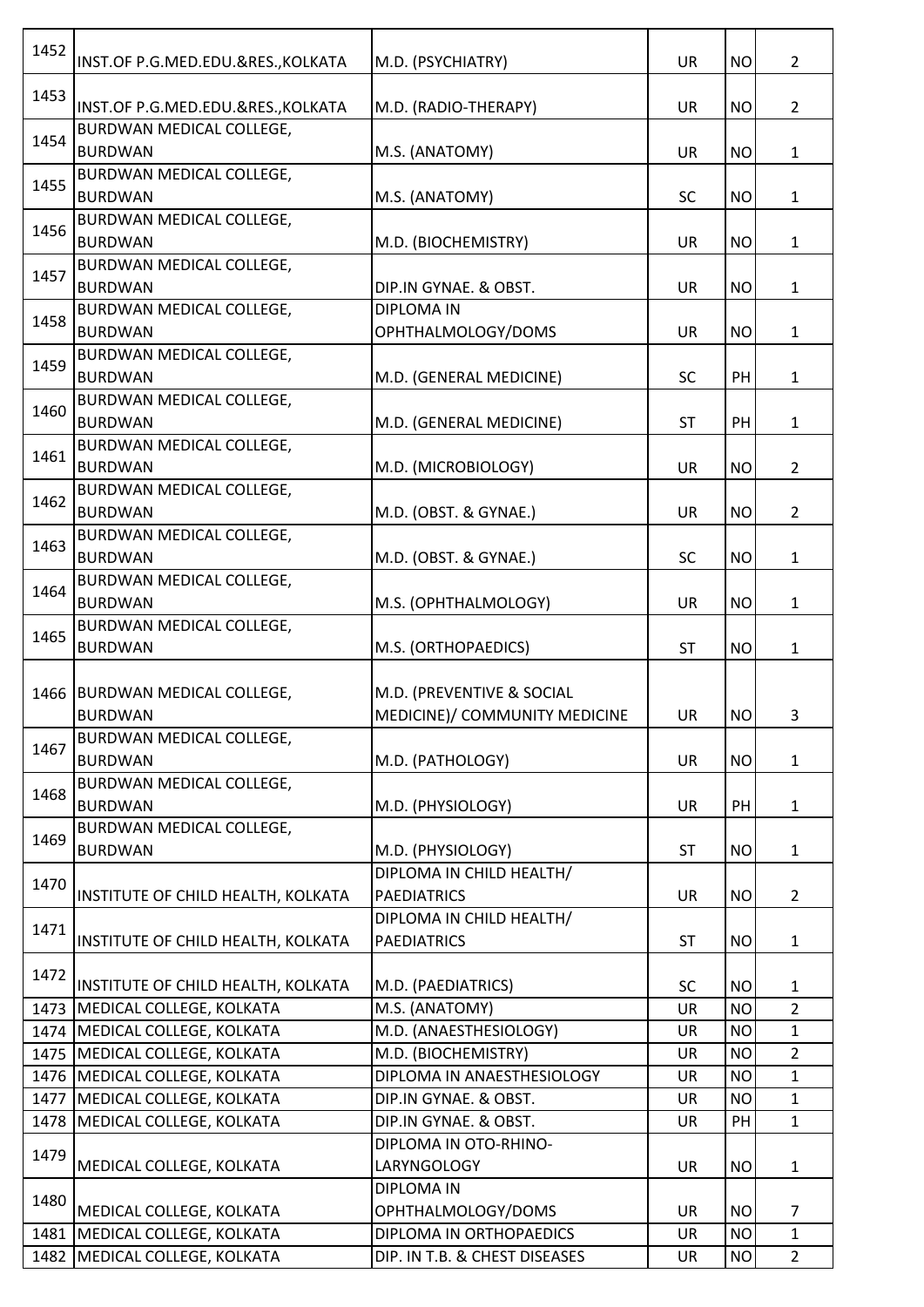| 1483 | MEDICAL COLLEGE, KOLKATA           | M.D. (FORENSIC MEDICINE)                                   | <b>UR</b> | <b>NO</b> | $\overline{2}$ |
|------|------------------------------------|------------------------------------------------------------|-----------|-----------|----------------|
| 1484 | MEDICAL COLLEGE, KOLKATA           | M.S. (GENERAL SURGERY)                                     | <b>UR</b> | <b>NO</b> | $\overline{2}$ |
| 1485 | MEDICAL COLLEGE, KOLKATA           | M.D. (OBST. & GYNAE.)                                      | <b>ST</b> | <b>NO</b> | $\mathbf{1}$   |
| 1486 | MEDICAL COLLEGE, KOLKATA           | M.S. (OPHTHALMOLOGY)                                       | <b>UR</b> | <b>NO</b> | $\mathbf{1}$   |
| 1487 | MEDICAL COLLEGE, KOLKATA           | M.S. (OPHTHALMOLOGY)                                       | <b>SC</b> | <b>NO</b> | $\mathbf{1}$   |
| 1488 | MEDICAL COLLEGE, KOLKATA           | M.D. (PREVENTIVE & SOCIAL<br>MEDICINE)/ COMMUNITY MEDICINE | <b>UR</b> | <b>NO</b> | $\mathbf{1}$   |
| 1489 | MEDICAL COLLEGE, KOLKATA           | M.D. (PREVENTIVE & SOCIAL<br>MEDICINE)/ COMMUNITY MEDICINE | <b>SC</b> | <b>NO</b> | $\mathbf{1}$   |
| 1490 | MEDICAL COLLEGE, KOLKATA           | M.D. (PATHOLOGY)                                           | SC        | PH        | $\mathbf{1}$   |
| 1491 | MEDICAL COLLEGE, KOLKATA           | M.D. (PHARMACOLOGY)                                        | <b>UR</b> | <b>NO</b> | $\mathbf{1}$   |
|      | 1492 MEDICAL COLLEGE, KOLKATA      | M.D. (PHYSIOLOGY)                                          | <b>UR</b> | <b>NO</b> | $\overline{2}$ |
|      | 1493   MEDICAL COLLEGE, KOLKATA    | M.D. (PSYCHIATRY)                                          | <b>ST</b> | <b>NO</b> | $\mathbf{1}$   |
|      | 1494   MEDICAL COLLEGE, KOLKATA    | M.D. (RADIO-DIAGNOSIS)                                     | <b>UR</b> | <b>NO</b> | $\mathbf{1}$   |
| 1495 | MEDICAL COLLEGE, KOLKATA           | M.D. (RADIO-THERAPY)                                       | <b>UR</b> | <b>NO</b> | $\overline{2}$ |
|      |                                    | M.D. IN TRANSFUSION MEDICINE/                              |           |           |                |
| 1496 | MEDICAL COLLEGE, KOLKATA           | IMMUNO-HAEMATOLOGY & BLOOD<br><b>TRANSFUSION</b>           | <b>UR</b> | <b>NO</b> | $\mathbf{1}$   |
|      |                                    |                                                            |           |           |                |
| 1497 | NORTH BENGAL MED. COLL, DARJEELING | M.S. (ANATOMY)                                             | UR        | <b>NO</b> | $\overline{2}$ |
| 1498 | NORTH BENGAL MED. COLL, DARJEELING | M.D. (ANAESTHESIOLOGY)                                     | <b>UR</b> | <b>NO</b> | $\mathbf{1}$   |
| 1499 | NORTH BENGAL MED. COLL, DARJEELING | M.D. (FORENSIC MEDICINE)                                   | <b>UR</b> | <b>NO</b> | 1              |
| 1500 | NORTH BENGAL MED. COLL, DARJEELING | M.S. (GENERAL SURGERY)                                     | <b>UR</b> | <b>NO</b> | $\mathbf{1}$   |
| 1501 | NORTH BENGAL MED. COLL, DARJEELING | M.S. (GENERAL SURGERY)                                     | <b>ST</b> | <b>NO</b> | 1              |
| 1502 | NORTH BENGAL MED. COLL, DARJEELING | M.D. (PREVENTIVE & SOCIAL<br>MEDICINE)/ COMMUNITY MEDICINE | <b>UR</b> | <b>NO</b> | $\mathbf{1}$   |
| 1503 | NORTH BENGAL MED. COLL, DARJEELING | M.D. (PAEDIATRICS)                                         | <b>UR</b> | <b>NO</b> | $\overline{2}$ |
| 1504 | NORTH BENGAL MED. COLL, DARJEELING | M.D. (PHYSIOLOGY)                                          | <b>ST</b> | <b>NO</b> | 1              |
| 1505 | R.G. KAR MEDICAL COLLEGE, KOLKATA  | M.S. (ANATOMY)                                             | <b>UR</b> | <b>NO</b> | $\overline{2}$ |
| 1506 | R.G. KAR MEDICAL COLLEGE, KOLKATA  | M.D. (BIOCHEMISTRY)                                        | <b>UR</b> | <b>NO</b> | 1              |
| 1507 | R.G. KAR MEDICAL COLLEGE, KOLKATA  | M.D. (BIOCHEMISTRY)                                        | <b>SC</b> | <b>NO</b> | $\mathbf{1}$   |
| 1508 | R.G. KAR MEDICAL COLLEGE, KOLKATA  | DIPLOMA IN ANAESTHESIOLOGY                                 | <b>UR</b> | <b>NO</b> | $\overline{2}$ |
| 1509 | R.G. KAR MEDICAL COLLEGE, KOLKATA  | M.D. (FORENSIC MEDICINE)                                   | <b>UR</b> | <b>NO</b> | 1              |
| 1510 | R.G. KAR MEDICAL COLLEGE, KOLKATA  | M.D. (GENERAL MEDICINE)                                    | <b>UR</b> | PH        | $\mathbf 1$    |
| 1511 | R.G. KAR MEDICAL COLLEGE, KOLKATA  | M.D. (GENERAL MEDICINE)                                    | <b>SC</b> | <b>NO</b> | 1              |
| 1512 | R.G. KAR MEDICAL COLLEGE, KOLKATA  | M.S. (GENERAL SURGERY)                                     | <b>UR</b> | <b>NO</b> | 1              |
| 1513 | R.G. KAR MEDICAL COLLEGE, KOLKATA  | M.D. (MICROBIOLOGY)                                        | UR        | <b>NO</b> | 2              |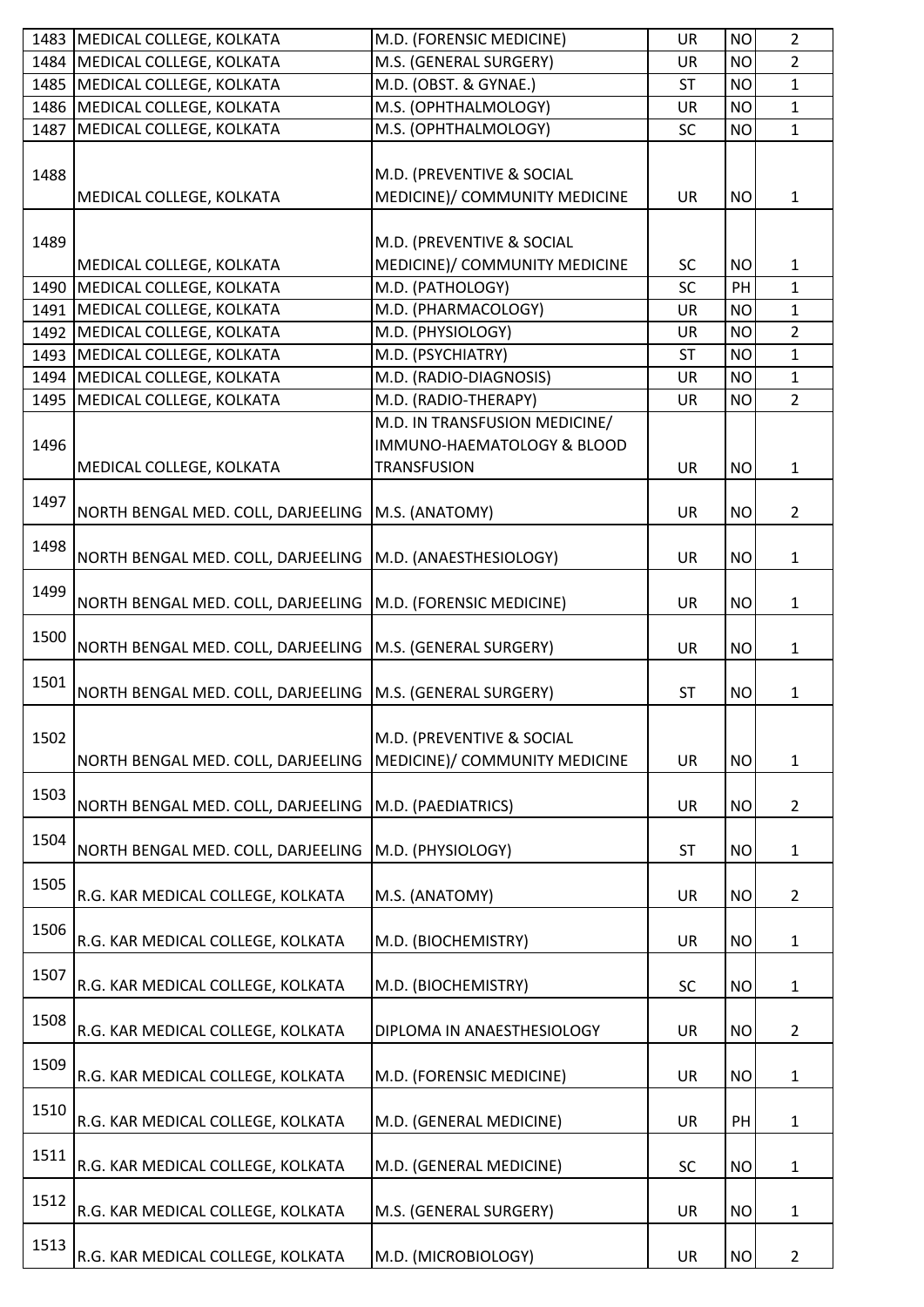| 1514 | R.G. KAR MEDICAL COLLEGE, KOLKATA                            | M.D. (PREVENTIVE & SOCIAL<br>MEDICINE)/ COMMUNITY MEDICINE  | <b>UR</b> | <b>NO</b> | $\mathbf{1}$   |
|------|--------------------------------------------------------------|-------------------------------------------------------------|-----------|-----------|----------------|
| 1515 | R.G. KAR MEDICAL COLLEGE, KOLKATA                            | M.D. (PATHOLOGY)                                            | <b>UR</b> | <b>NO</b> | $\mathbf{1}$   |
| 1516 | R.G. KAR MEDICAL COLLEGE, KOLKATA                            | M.D. (PATHOLOGY)                                            | <b>SC</b> | <b>NO</b> | $\mathbf{1}$   |
| 1517 | R.G. KAR MEDICAL COLLEGE, KOLKATA                            | M.D. (PHARMACOLOGY)                                         | <b>UR</b> | <b>NO</b> | $\mathbf{1}$   |
| 1518 | R.G. KAR MEDICAL COLLEGE, KOLKATA                            | M.D. (PHYSIOLOGY)                                           | <b>SC</b> | <b>NO</b> | $\mathbf{1}$   |
| 1519 | R.G. KAR MEDICAL COLLEGE, KOLKATA                            | M.D. (PHYSIOLOGY)                                           | <b>ST</b> | <b>NO</b> | $\mathbf{1}$   |
| 1520 | R.G. KAR MEDICAL COLLEGE, KOLKATA                            | M.D. (RADIO-THERAPY)                                        | <b>UR</b> | <b>NO</b> | $\mathbf{1}$   |
| 1521 | SCHOOL OF TROPICAL MED., KOLKATA                             | DIPLOMA IN CLINICAL PATHOLOGY                               | <b>UR</b> | <b>NO</b> | $\overline{2}$ |
| 1522 | SCHOOL OF TROPICAL MED., KOLKATA                             | DIP. IN TROPICAL MEDICINE &<br><b>HYGIENE</b>               | <b>UR</b> | <b>NO</b> | 3              |
| 1523 | SCHOOL OF TROPICAL MED., KOLKATA                             | DIP. IN TROPICAL MEDICINE &<br><b>HYGIENE</b>               | SC        | <b>NO</b> | $\mathbf{1}$   |
| 1524 | SCHOOL OF TROPICAL MED., KOLKATA                             | M.D. (MICROBIOLOGY)                                         | <b>ST</b> | <b>NO</b> | $\mathbf{1}$   |
| 1525 | SCHOOL OF TROPICAL MED., KOLKATA                             | M.D. (PHARMACOLOGY)                                         | <b>UR</b> | <b>NO</b> | $\mathbf{1}$   |
| 1526 | SCHOOL OF TROPICAL MED., KOLKATA                             | M.D. (TROPICAL MEDICINE)                                    | <b>UR</b> | <b>NO</b> | $\overline{2}$ |
| 1527 | <b>CALCUTTA NATIONAL</b><br>MED.COLL, KOLKATA                | M.S. (ANATOMY)                                              | <b>UR</b> | <b>NO</b> | $\mathbf{1}$   |
| 1528 | <b>CALCUTTA NATIONAL</b><br>MED.COLL, KOLKATA                | M.D. (BIOCHEMISTRY)                                         | UR        | <b>NO</b> | $\mathbf{1}$   |
| 1529 | <b>CALCUTTA NATIONAL</b><br>MED.COLL, KOLKATA                | DIPLOMA IN ANAESTHESIOLOGY                                  | <b>UR</b> | <b>NO</b> | $\mathbf{1}$   |
| 1530 | <b>CALCUTTA NATIONAL</b><br>MED.COLL, KOLKATA                | M.S. (GENERAL SURGERY)                                      | <b>UR</b> | <b>NO</b> | $\overline{2}$ |
| 1531 | <b>CALCUTTA NATIONAL</b><br>MED.COLL, KOLKATA                | M.D. (MICROBIOLOGY)                                         | <b>ST</b> | <b>NO</b> | $\mathbf{1}$   |
| 1532 | <b>CALCUTTA NATIONAL</b><br>MED.COLL, KOLKATA                | M.D. (OBST. & GYNAE.)                                       | <b>UR</b> | <b>NO</b> | 3              |
| 1533 | <b>CALCUTTA NATIONAL</b><br>MED.COLL, KOLKATA                | M.S. (OPHTHALMOLOGY)                                        | <b>UR</b> | <b>NO</b> | $\mathbf{1}$   |
| 1534 | <b>CALCUTTA NATIONAL</b><br>MED.COLL, KOLKATA                | M.S. (ORTHOPAEDICS)                                         | <b>UR</b> | <b>NO</b> | $\mathbf{1}$   |
| 1535 | <b>CALCUTTA NATIONAL</b><br>MED.COLL, KOLKATA                | M.D. (PATHOLOGY)                                            | <b>UR</b> | <b>NO</b> | $\mathbf{1}$   |
|      | 1536 CALCUTTA NATIONAL<br>MED.COLL, KOLKATA                  | M.D. (TUBERCULOSIS & RESP.<br>DISEASES)/ PULMONARY MEDICINE | SC        | <b>NO</b> | $\mathbf{1}$   |
| 1537 | NILRATNAM SIRCAR MED. COLL, KOLKATA M.S. (ANATOMY)           |                                                             | <b>UR</b> | <b>NO</b> | $\overline{2}$ |
| 1538 | NILRATNAM SIRCAR MED. COLL, KOLKATA   M.D. (ANAESTHESIOLOGY) |                                                             | <b>UR</b> | <b>NO</b> | $\mathbf{1}$   |
| 1539 | NILRATNAM SIRCAR MED. COLL, KOLKATA   M.D. (ANAESTHESIOLOGY) |                                                             | UR        | PH        | $\mathbf{1}$   |